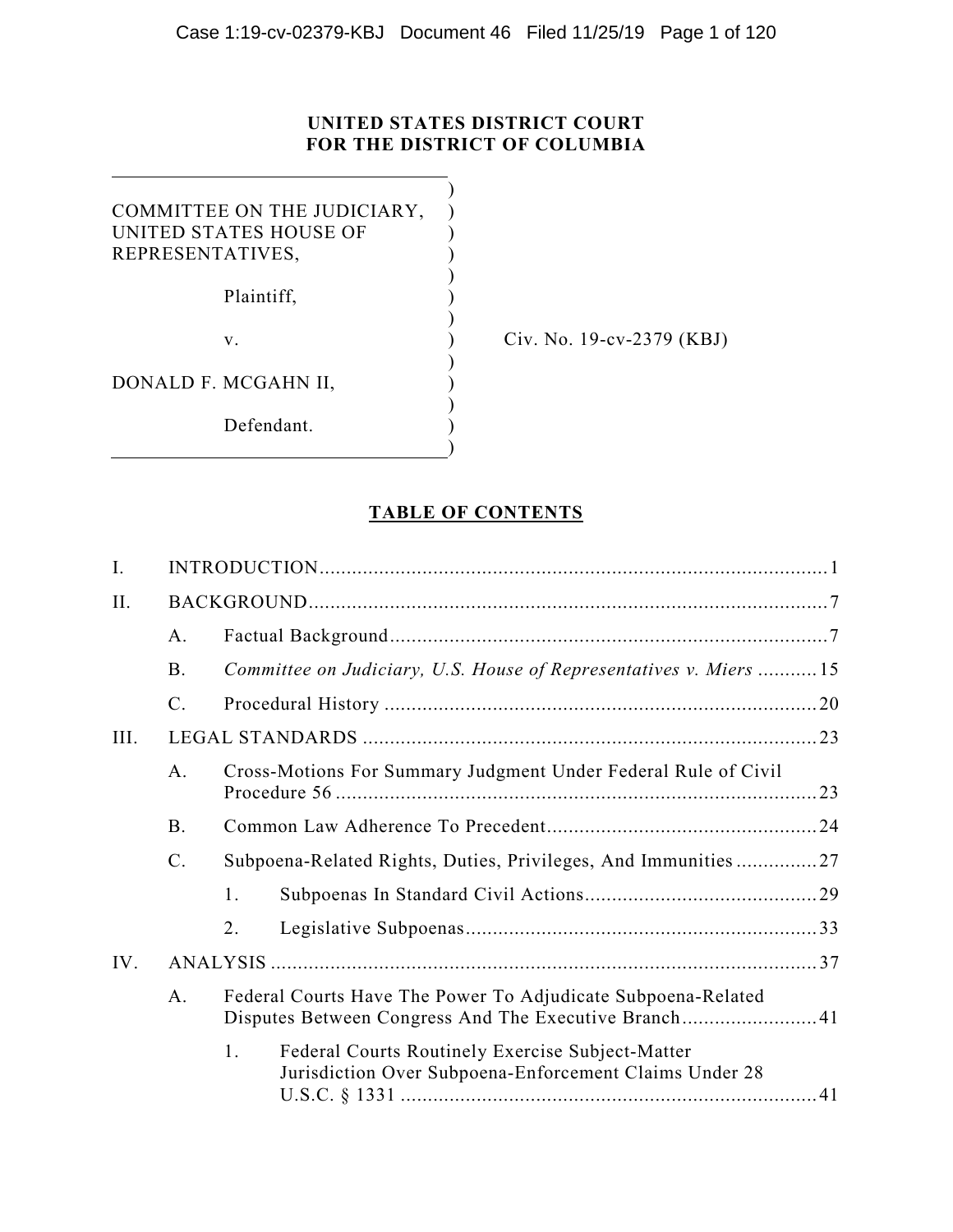|           |    | The legal claim at issue here is not non-justiciable47<br>a.                                                                                                                            |
|-----------|----|-----------------------------------------------------------------------------------------------------------------------------------------------------------------------------------------|
|           |    | $\mathbf b$ .<br>The historical record indicates that the Judiciary has<br>long entertained subpoena-enforcement actions                                                                |
|           |    | Traditional separation-of-powers principles do not<br>$\mathbf{c}$ .<br>support DOJ's suggestion that the federal courts cannot<br>resolve legal disputes between the other branches of |
| <b>B.</b> |    | House Committees Have The Power To Enforce Their Subpoenas In<br>Federal Court When Executive Branch Officials Do Not Respond As                                                        |
|           | 1. | Defiance Of A Valid Subpoena Indisputably Qualifies As A<br>Cognizable Injury In Fact, And In The Context Of<br>Congressional Investigations, The Harm Is Significant And               |
|           | 2. | The Constitution Itself Provides A Cause Of Action For A<br>Thwarted House Committee To Proceed In Federal Court77                                                                      |
|           | 3. | There Is No Separation-Of-Powers Impediment To The<br>Judiciary Committee's Seeking To Vindicate Its Rights In                                                                          |
| $C$ .     |    | The President Does Not Have The Power To Prevent His Aides From<br>Responding To Legislative Subpoenas On The Basis Of Absolute                                                         |
|           | 1. | Miers Squarely Rejects The Argument Senior-Level<br>Presidential Aides Enjoy Absolute Testimonial Immunity90                                                                            |
|           | 2. | OLC's Long-Held View That Senior-Level Presidential<br>Aides Have Absolute Testimonial Immunity Is Neither                                                                              |
|           | 3. | There Is No Principled Basis For Concluding That<br>Senior-Level Presidential Aides Should Have Absolute                                                                                |
|           | 4. | Concluding That Presidential Aides Enjoy Absolute<br>Testimonial Immunity At The President's Discretion                                                                                 |
|           |    |                                                                                                                                                                                         |
|           |    |                                                                                                                                                                                         |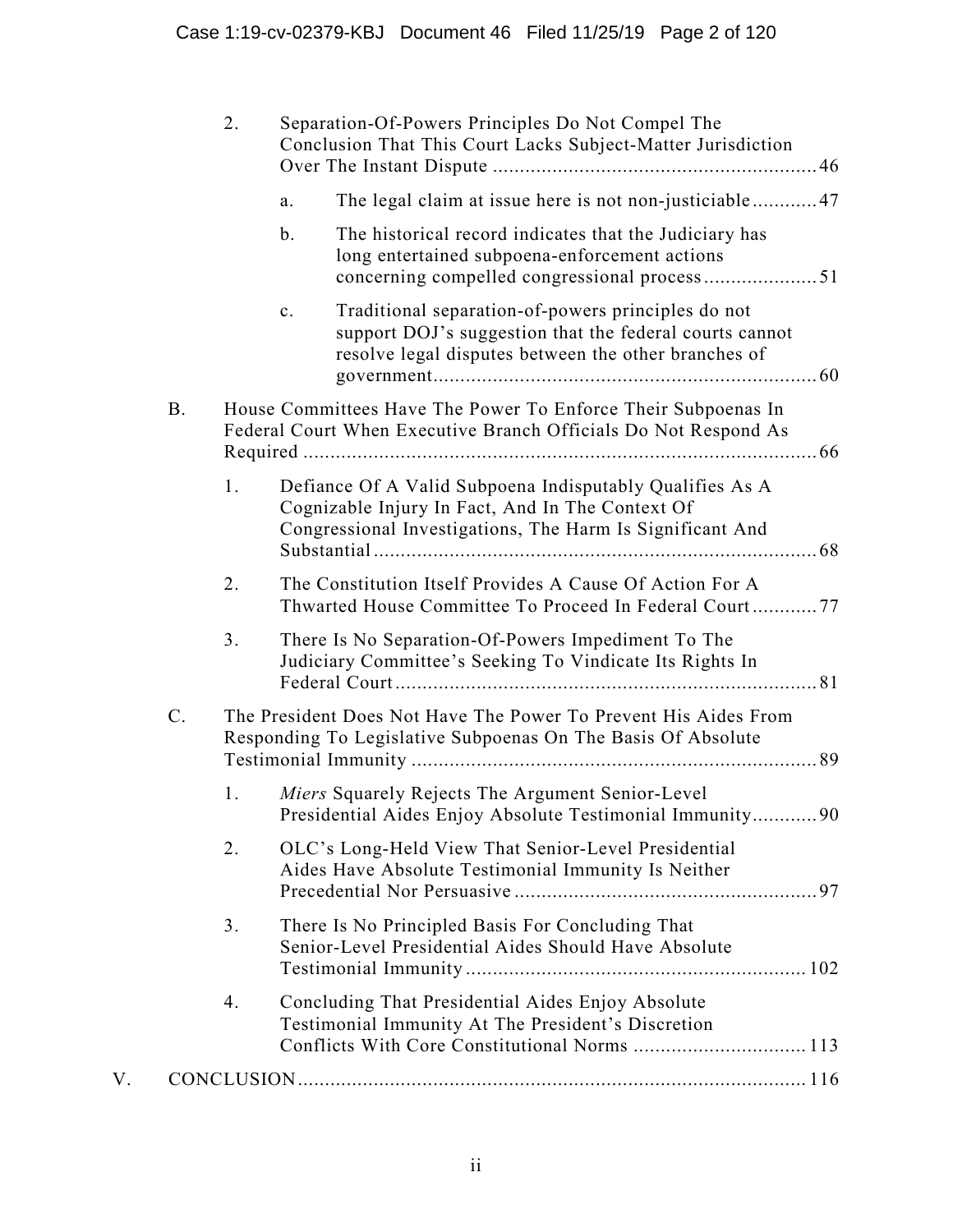### **MEMORANDUM OPINION**

### <span id="page-2-0"></span>**I. INTRODUCTION**

In 2008, in the context of a dispute over whether the Committee on the Judiciary of the House of Representatives ("the Judiciary Committee") had the power to compel former White House Counsel Harriet Miers and then-White House Chief of Staff Joshua Bolten to testify and produce documents in connection with a congressional investigation, the Department of Justice ("DOJ") made three legal contentions of "extraordinary constitutional significance." *Comm. on Judiciary, U.S. House of Representatives v. Miers*, 558 F. Supp. 2d 53, 55 (D.D.C. 2008) (Bates, J.). First, DOJ argued that a duly authorized committee of Congress acting on behalf of the House of Representatives cannot invoke judicial process to compel the appearance of senior-level aides of the President for the purpose of receiving sworn testimony. *See id.* at 66–67, 78. Second, DOJ maintained that a President can demand that his aides (both current and former) ignore a subpoena that Congress issues, on the basis of alleged absolute testimonial immunity. *See id.* at 100. And, third, DOJ asserted that the federal courts cannot exercise subject-matter jurisdiction over any such subpoena-related stalemate between the Legislature and the Executive branch, on separation of powers grounds. *See id.* at 72–73, 93–94. The district court that considered these propositions rejected each one in a lengthy opinion that thoroughly explained why the federal courts have subject-matter jurisdiction over such disputes, *see id*. at 64–65; why the Judiciary Committee had standing to sue and a cause of action to proceed in federal court, *see id.* at 65–94; and why the claim that a President's senior-level aides have absolute testimonial immunity is meritless, *see id*. at 99–107. Most importantly, the *Miers* opinion also persuasively demonstrated that DOJ's conception of the limited power of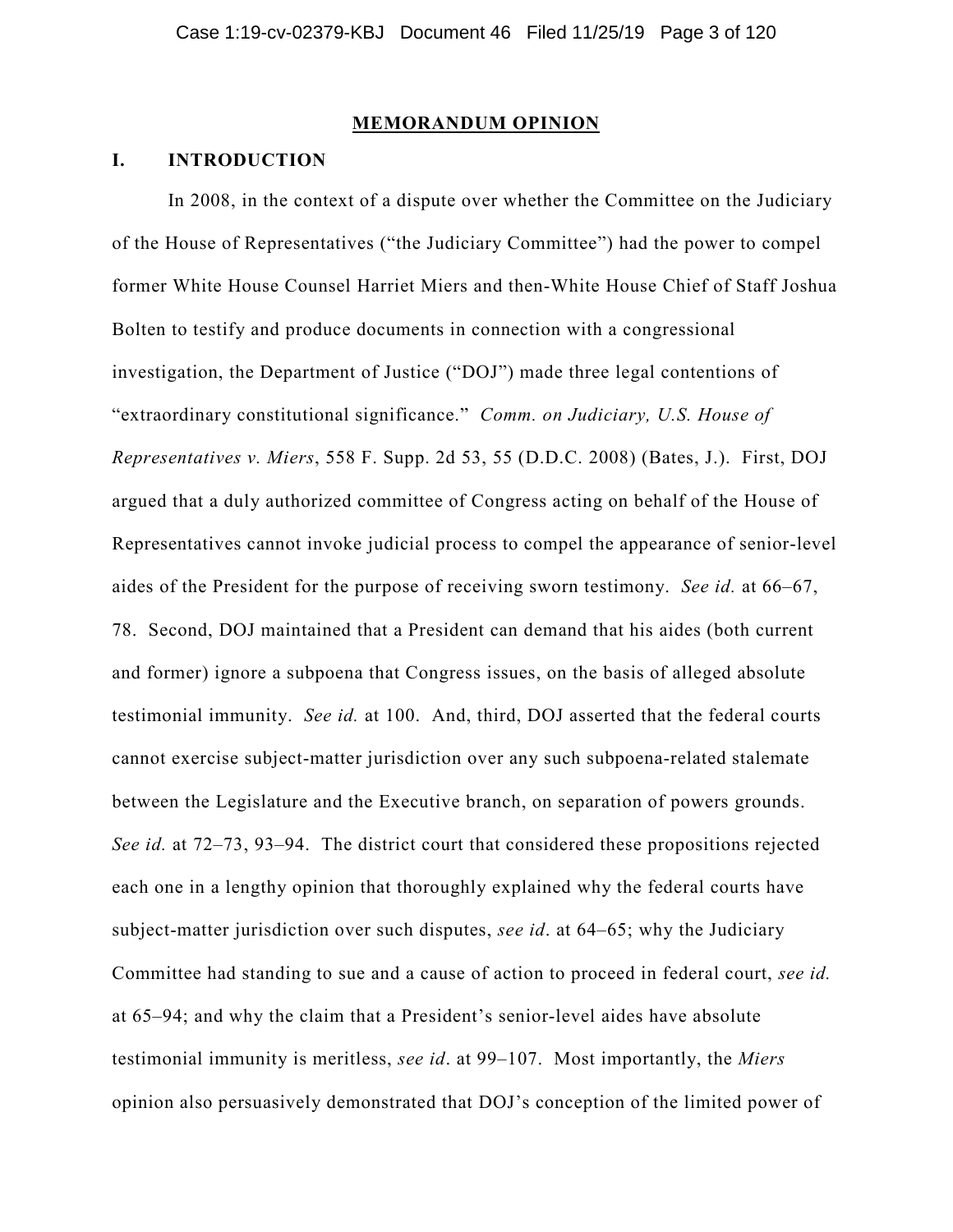#### Case 1:19-cv-02379-KBJ Document 46 Filed 11/25/19 Page 4 of 120

both Congress and the federal courts relative to the expansive authority of the President—which, purportedly, includes the power to shield himself and his aides from being questioned about any aspect of their present or former White House work—is not grounded in the Constitution or in any other federal law. *See id.* at 99, 106–07; *cf. Comm. on Oversight & Gov't Reform v. Holder*, 979 F. Supp. 2d 1, 10–11 (D.D.C. 2013).

The more things change, the more they stay the same. On May 20, 2019, President Donald J. Trump directed former White House Counsel Donald F. McGahn II to decline to appear before the Judiciary Committee in response to a subpoena that the Committee had issued to McGahn in connection with its investigation of Russia's interference into the 2016 presidential election and the Special Counsel's findings of fact concerning potential obstruction of justice by the President. (*See* Letter from Pat A. Cipollone, Counsel to the President, to William A. Burck (May 20, 2019), Ex. E to Decl. of Michael M. Purpura ("Purpura Decl."), ECF No. 32-3, at 46–47.)<sup>[1](#page-3-0)</sup> Months of negotiations ensued, which produced no testimony from McGahn, and on August 7, 2019, the Judiciary Committee filed the instant lawsuit. Invoking Article I of the U.S. Constitution, the Judiciary Committee implores this Court to "[d]eclare that McGahn's refusal to appear before the Committee in response to the subpoena issued to him was without legal justification" (Compl., ECF No. 1, at 53), and it also seeks an "injunction" ordering McGahn to appear and testify forthwith before the Committee" (*id*.).

<span id="page-3-0"></span> $\frac{1}{1}$ <sup>1</sup> Page number citations to the documents that the parties have filed refer to those that the Court's electronic case filing system automatically assigns.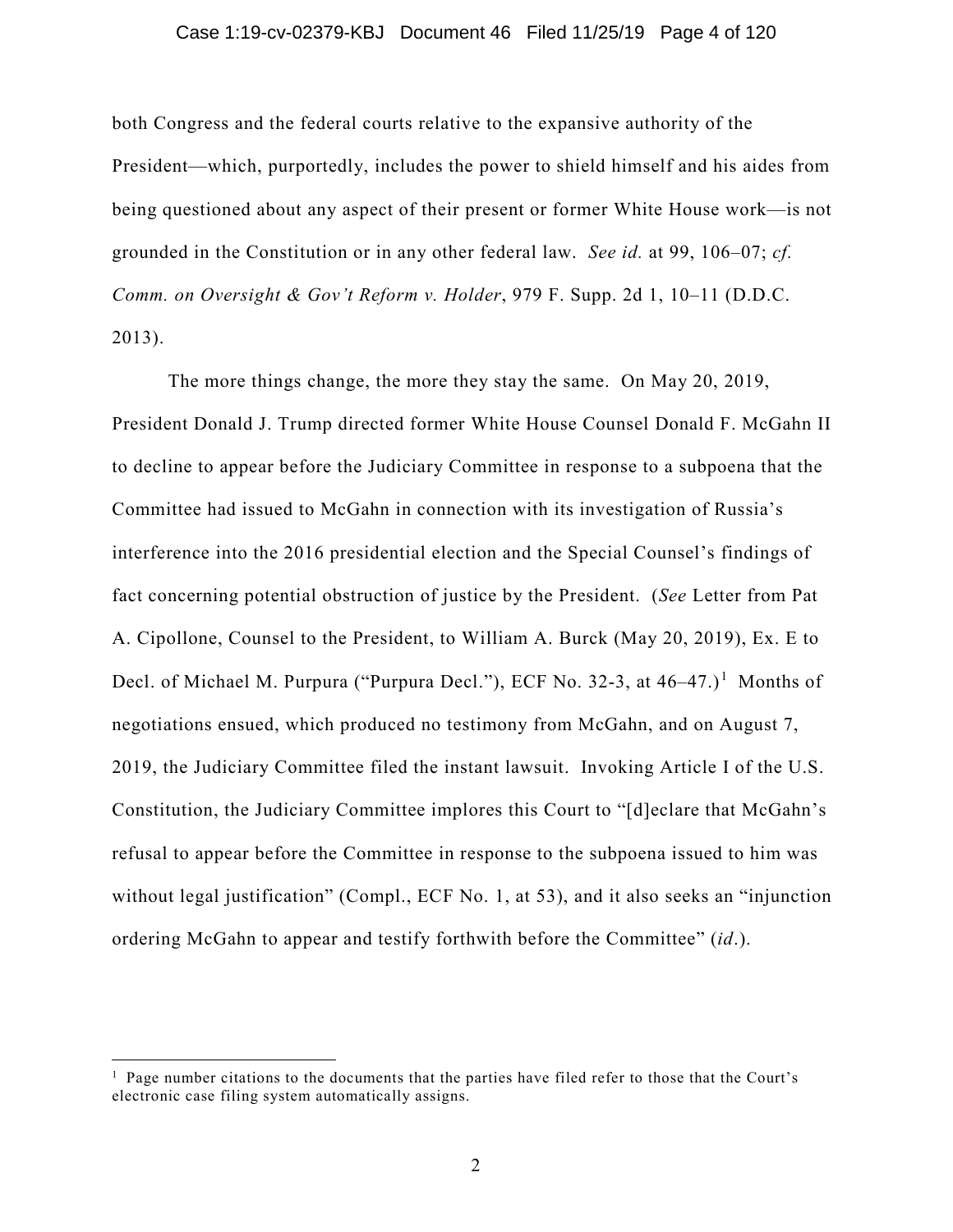The Judiciary Committee and DOJ (which is representing McGahn in the instant legal action) have now filed the cross-motions for summary judgment, which are before this Court at present. (*See* Pl.'s Mot. for Prelim. Inj. or, in the alternative, for Expedited Partial Summ. J. ("Pl.'s Mot."), ECF No. 22; Def.'s Mot. for Summ. J. ("Def.'s Mot."), ECF No. 32.) In its motion, the Judiciary Committee reiterates the basic contention that, having received a subpoena from a duly authorized committee of Congress exercising its investigative powers under Article I of the Constitution, "McGahn is legally obligated to testify" (Mem. in Supp. of Pl.'s Mot. ("Pl.'s Mem."), ECF No. 22-1, at 14), and "has no valid interest in defying the Committee's subpoena" (*id.* at 54). In response, DOJ renews its (previously unsuccessful) threshold objections to the standing and right of the Judiciary Committee to seek to enforce its subpoenas to senior-level presidential aides in federal court, and it also robustly denies that federal courts have the authority to exercise subject-matter jurisdiction over subpoenaenforcement claims brought by House committees with respect to such Executive branch officials. (*See* Def.'s Mot. at 32–33, 43, 53); *see also Miers*, 558 F. Supp. 2d at 65–94. DOJ further insists that the Judiciary Committee's claim that McGahn is legally obligated to testify fails on its merits, primarily because DOJ's Office of Legal Counsel ("OLC") has long maintained that present and former senior-level aides to the President, such as McGahn, are absolutely immune from being compelled to testify before Congress if the President orders them not to do so. (*See* Def.'s Mot. at 60–74.)

For the reasons explained in this Memorandum Opinion, as well as those laid out in *Miers*, the Judiciary Committee's motion for partial summary judgment is **GRANTED**, and DOJ's cross-motion for summary judgment is **DENIED**. In short, this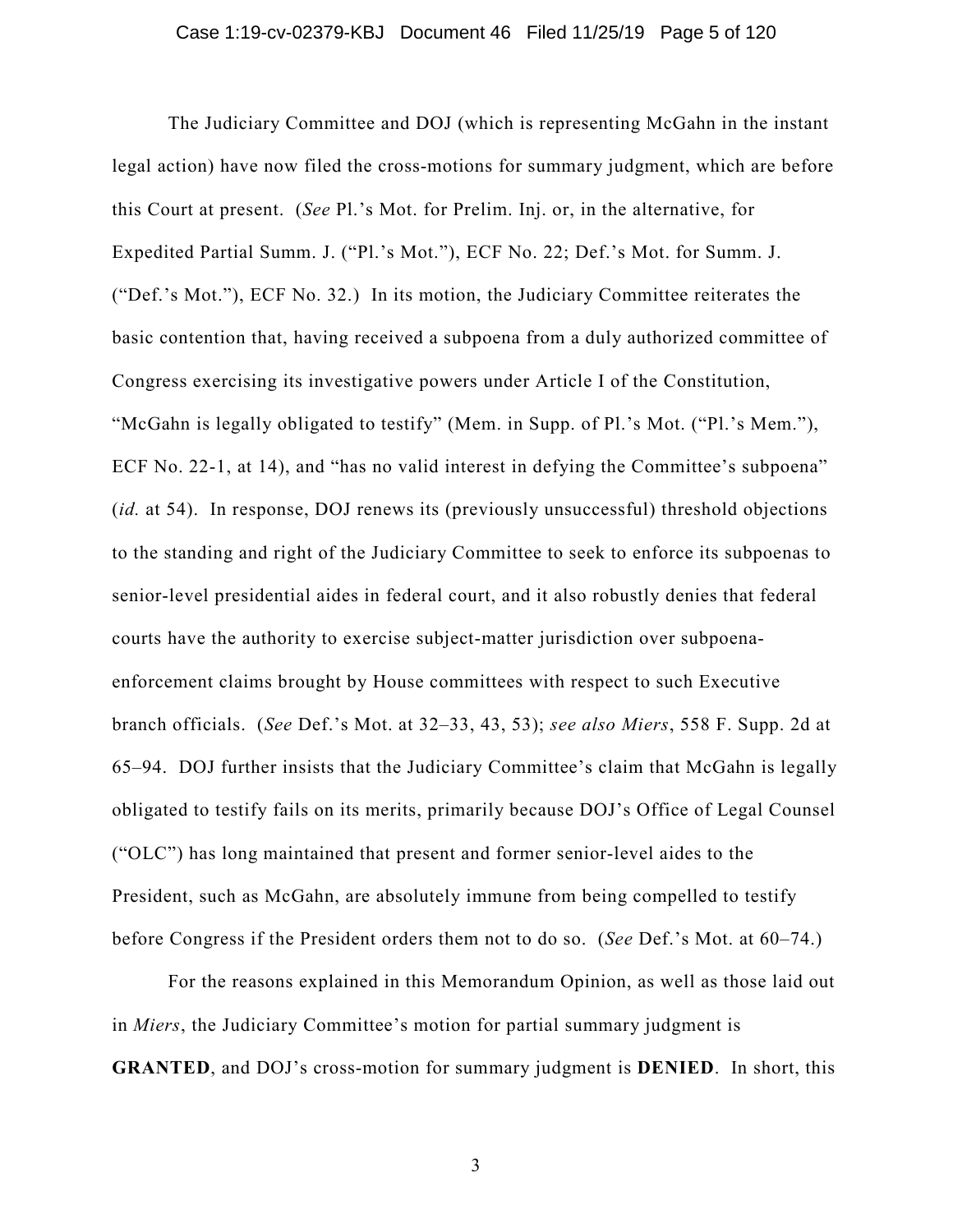#### Case 1:19-cv-02379-KBJ Document 46 Filed 11/25/19 Page 6 of 120

Court agrees with Judge Bates's conclusion that federal courts have subject-matter jurisdiction to resolve legal disputes that arise between the Legislature and the Executive branch concerning the scope of each branch's subpoena-related rights and duties, under section 1331 of Title 28 of the United States Code and the Constitution. *See Miers*, 558 F. Supp. 2d at 64–65. Jurisdiction exists because the Judiciary Committee's claim presents a legal question, and it is "emphatically" the role of the Judiciary to say what the law is. *Marbury v. Madison*, 5 U.S. (1 Cranch) 137, 177 (1803). It also plainly advances constitutional separation-of-powers principles, rather than subverts them, when a federal court decides the question of whether a legislative subpoena that a duly authorized committee of the House of Representatives has issued to a senior-level aide of the President is valid and enforceable, or, alternatively, is subject to the President's invocation of absolute testimonial immunity. Furthermore, *Miers* was correct to conclude that, given the indisputable Article I power of the House of Representatives to conduct investigations of potential abuses of power and subpoena witnesses to testify at hearings concerning such investigations, the Judiciary Committee has both standing and a cause of action to file an enforcement lawsuit in federal court if the Executive branch blocks a current or former presidential aides' performance of his duty to respond to a legislative subpoena. *See id.* at 65–75, 78–94.

DOJ's arguments to the contrary are rooted in "the Executive's interest in 'autonomy[,]'" and, therefore, "rest[] upon a discredited notion of executive power and privilege." *Id.* at 103. Indeed, when DOJ insists that Presidents can lawfully prevent their senior-level aides from responding to compelled congressional process and that neither the federal courts nor Congress has the power to do anything about it, DOJ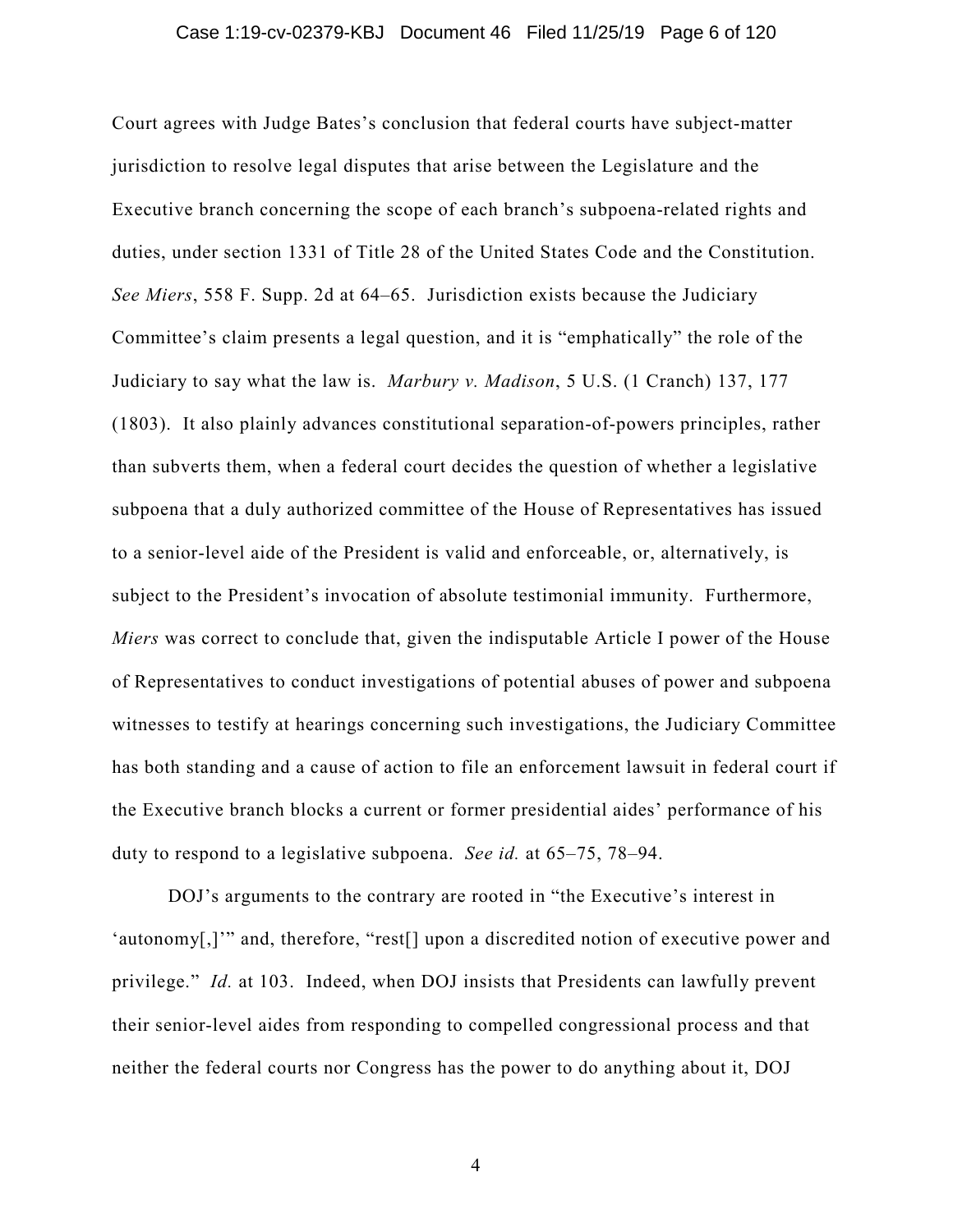#### Case 1:19-cv-02379-KBJ Document 46 Filed 11/25/19 Page 7 of 120

promotes a conception of separation-of-powers principles that gets these constitutional commands exactly backwards. In reality, it is a core tenet of this Nation's founding that the powers of a monarch must be split between the branches of the government to prevent tyranny. *See* The Federalist No. 51 (James Madison); *see also Buckley v. Valeo*, 424 U.S. 1, 120 (1976). Thus, when presented with a case or controversy, it is the Judiciary's duty under the Constitution to interpret the law and to declare government overreaches unlawful. Similarly, the House of Representatives has the constitutionally vested responsibility to conduct investigations of suspected abuses of power within the government, and to act to curb those improprieties, if required. Accordingly, DOJ's conceptual claim to unreviewable absolute testimonial immunity on separation-of-powers grounds—essentially, that the Constitution's scheme countenances unassailable Executive branch authority—is baseless, and as such, cannot be sustained.

During the hearing that this Court held regarding the parties' cross-motions for summary judgment, the Court asked DOJ's counsel whether its absolute immunity assertion with respect to McGahn was somehow different than the absolute immunity that former White House Counsel Harriet Miers had claimed, or whether it was DOJ's position that the *Miers* case was simply wrong to conclude that absolute testimonial immunity is not an available legal basis for thwarting compelled congressional process with respect to senior-level presidential aides. Counsel answered "both." (Hr'g Tr., ECF No. 44, at 31:5–10.) Upon review of the motions and the relevant law, however, it is clear to this Court that the correct response to its inquiry is "neither." That is, the United States District Court for the District of Columbia has seen these same facts and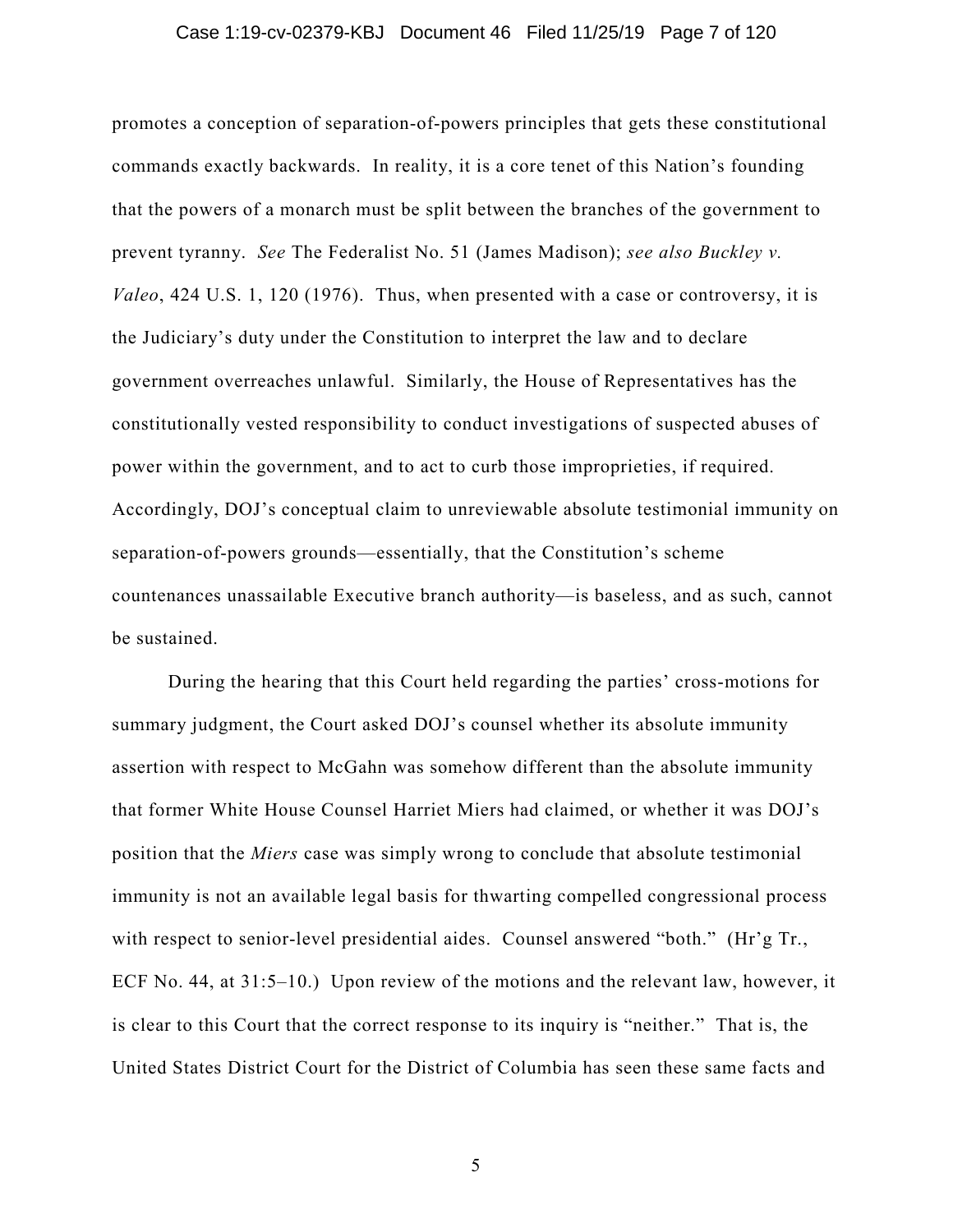#### Case 1:19-cv-02379-KBJ Document 46 Filed 11/25/19 Page 8 of 120

these same legal arguments before, and DOJ has done little to persuade this Court that the case should turn out differently in the end. Instead, this Court concurs with the thrust of *Miers*'s conclusion that, whatever the scope of the President's executive privilege with respect to the information that Congress seeks to compel, and whatever the merits of DOJ's assertion that senior-level aides are the President's "alter egos" for the purpose of invoking an immunity, DOJ has failed to bridge the yawning gap between a presidential aide's right to withhold privileged information in the context of his or her compelled congressional testimony (which no one disputes), and the President's purported power to direct such aides to refuse to show up and be questioned *at all* (which appears only in a string of OLC opinions that do not themselves constitute legal precedents and are manifestly inconsistent with the constitutional jurisprudence of the Supreme Court and the D.C. Circuit in many respects).

Thus—to be crystal clear—what is at issue in this case is solely whether seniorlevel presidential aides, such as McGahn, are legally required to respond to a subpoena that a committee of Congress has issued, by appearing before the committee for testimony despite any presidential directive prohibiting such a response. The Court distinguishes this issue from the very different question of whether the specific information that high-level presidential aides may be asked to provide in the context of such questioning can be withheld from the committee on the basis of a valid privilege. In other words, "the Court only resolves, and again rejects, the claim by the Executive to absolute immunity from compelled congressional process for senior presidential aides." *Miers*, 558 F. Supp. 2d at 56; *see also id.* (noting that "[t]he specific claims of executive privilege that [a subpoenaed presidential aide] may assert are not addressed—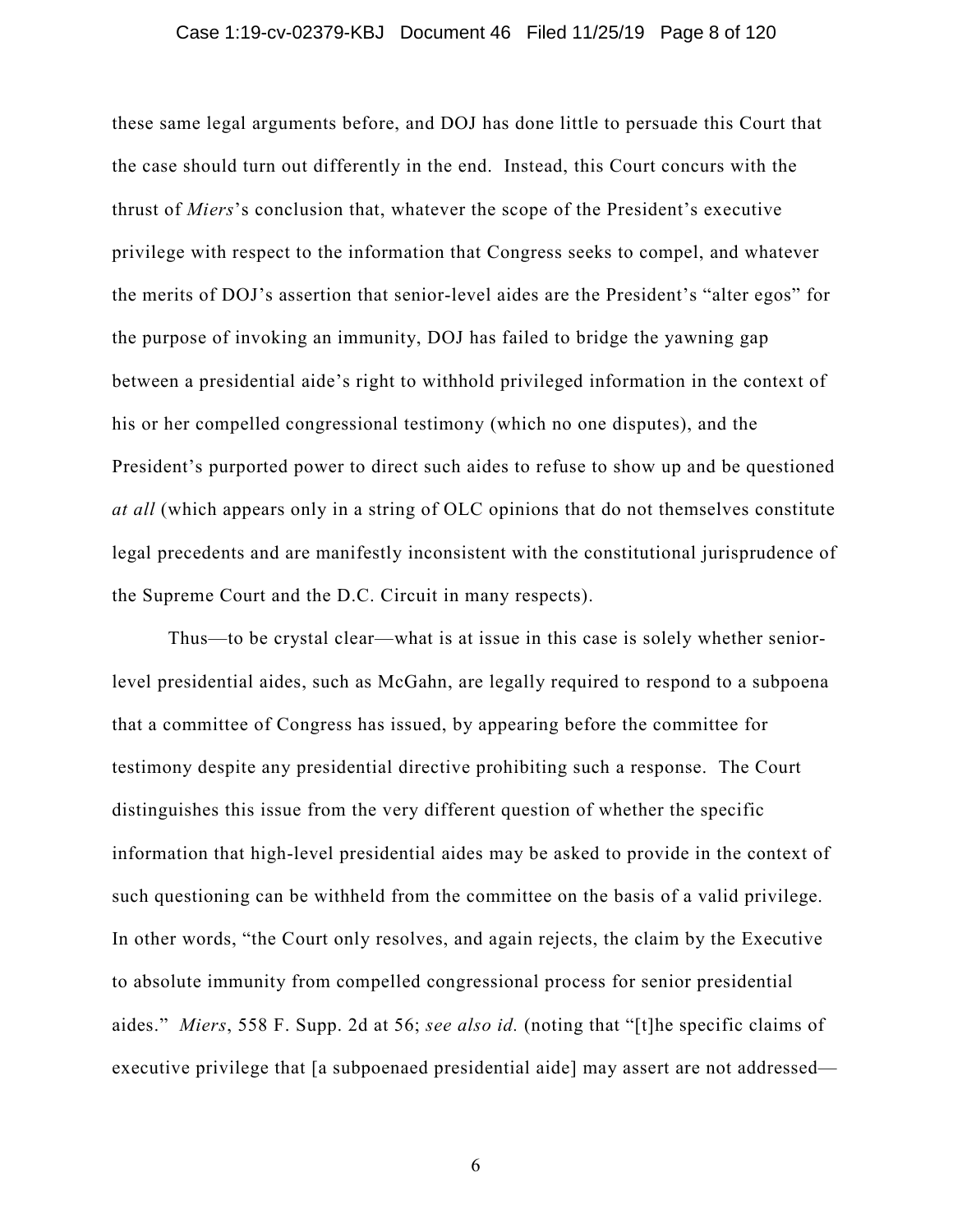and the Court expresses no view on such claims"). And in reaching this conclusion, "[t]he Court holds only that [McGahn] (and other senior presidential advisors) do not have absolute immunity from compelled congressional process in the context of this particular subpoena dispute." *Id.* at 105–06. Accordingly, just as with Harriet Miers before him, Donald McGahn "must appear before the Committee to provide testimony, and invoke executive privilege where appropriate." *Id*. at 106.

### <span id="page-8-1"></span><span id="page-8-0"></span>**II. BACKGROUND**

## **A. Factual Background**

The material facts that underlie this lawsuit are not in dispute. On March 4, 2019, the Judiciary Committee opened an investigation into allegations that President Trump and his associates had engaged in various forms of misconduct during the lead up to the 2016 presidential election and in the years since. (*See* Pl.'s Stmt. of Material Facts Not in Dispute ("Pl.'s Stmt. of Facts"), ECF No. 22-4, ¶ 75 (citing Press Release, H. Comm. on the Judiciary, *House Judiciary Committee Unveils Investigation Into Threats Against the Rule of Law* (Mar. 4, 2019)); *see also* H.R. Rep. No. 116-105, at 13 (2019) (announcing an investigation into "possible malfeasance, abuse of power, corruption, obstruction of justice, or other misconduct on the part of the President or other members of his Administration").)<sup>[2](#page-8-2)</sup> In its complaint, the Judiciary Committee alleges that one of the driving forces behind its investigation is the separate investigation that Special Counsel Robert S. Mueller III conducted between 2017 and 2019 regarding alleged Russian interference in the 2016 presidential election, the

<span id="page-8-2"></span> $\frac{1}{2}$  $<sup>2</sup>$  This investigation pre-dates the formal impeachment inquiry that the Speaker of the House announced</sup> on September 24, 2019. *See* Press Release, Speaker Nancy Pelosi, *Pelosi Remarks Announcing Impeachment Inquiry* (Sept. 24, 2019), https://www.speaker.gov/newsroom/92419-0.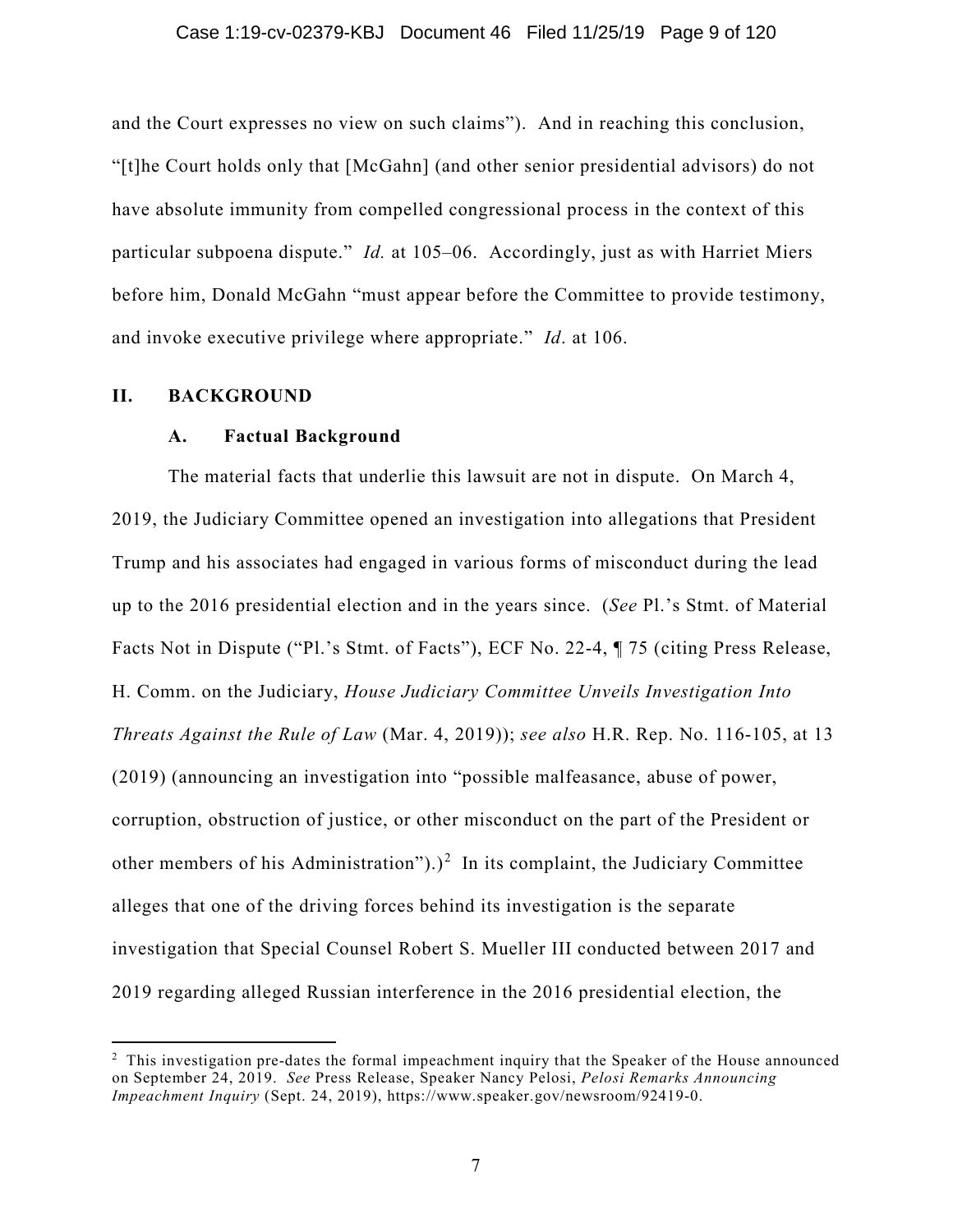results of which are memorialized in a 448-page report that the Special Counsel's Office issued on March 22, 2019. (*See* Compl., ECF No. 1, ¶¶ 1–3 (citing Robert S. Mueller III, *Report On The Investigation Into Russian Interference In The 2016 Presidential Election* (March 2019) ("Mueller Report").) In the complaint, the Judiciary Committee invokes the Mueller Report when describing the purposes of its investigation, which allegedly include determining "whether the conduct uncovered may warrant amending or creating new federal authorities, including among other things, relating to election security, campaign finance, misuse of electronic data, and the types of obstructive conduct that the Mueller Report describes"; and "whether any of the conduct described in the Special Counsel's Report warrants the Committee in taking any further steps under Congress' Article I powers . . . includ[ing] whether to approve articles of impeachment with respect to the President or any other Administration official." (Compl. ¶ 61 (quoting H.R. Rep. No. 116-105, at 13 (internal quotation marks omitted)).)

The Special Counsel's investigation and findings have been summarized elsewhere, *see, e.g.*, *In re Application of Comm. on Judiciary, U.S. House of Representatives, for an Order Authorizing Release of Certain Grand Jury Materials*, No. 19-gj-48, 2019 WL 5485221, at \*2–7 (D.D.C. Oct. 25, 2019). In any event, this Court need not detail them here. It suffices to note that investigators from the Special Counsel's office interviewed McGahn on several separate occasions—the Mueller Report indicates that the interviews with McGahn took place on at least five different dates (*see* Compl. ¶ 94)—and it is also noteworthy that McGahn's statements to those investigators are specifically mentioned in the Mueller Report multiple times and in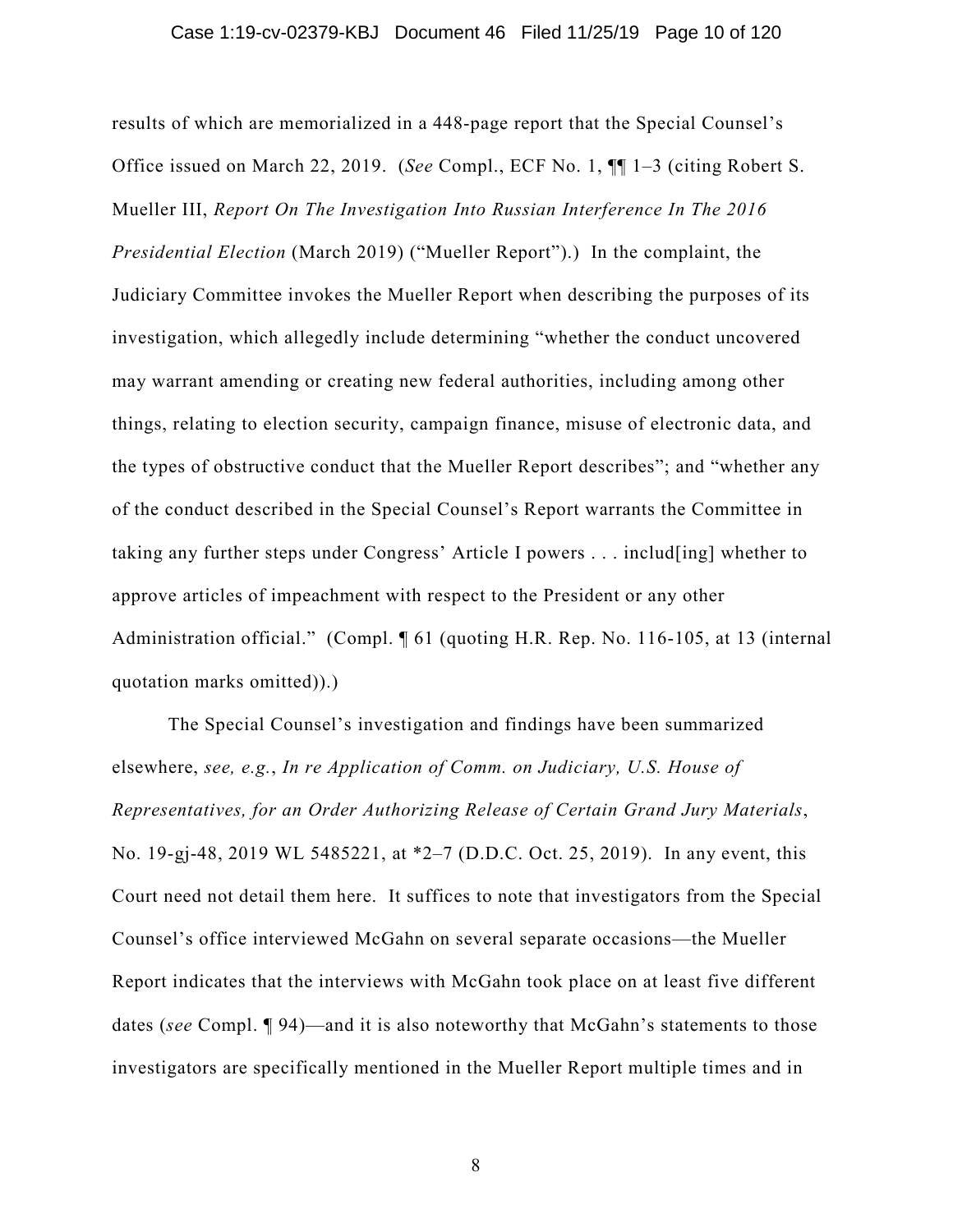#### Case 1:19-cv-02379-KBJ Document 46 Filed 11/25/19 Page 11 of 120

connection with various topics, including the resignation of National Security Advisor Michael Flynn (*see id.* ¶ 35); the termination of FBI Director James Comey (*see id.* at 65–69); the decision by Attorney General Jefferson B. Sessions III to recuse himself from overseeing the Special Counsel's investigation (*see id.* ¶ 36); and President Trump's alleged attempts to remove Special Counsel Mueller (*see id.* ¶ 35). Following the release of the Mueller Report, President Trump made a number of comments in which he appeared to call into question the veracity of what McGahn had told the Special Counsel. (*See* Pl.'s Stmt. of Facts ¶¶ 70–74 (citations omitted).)

On March 4, 2019, in conjunction with the Judiciary Committee's investigation, Jerrold Nadler, the Chairman of the Judiciary Committee, sent a letter to McGahn asking that he voluntarily provide the Committee with certain documents delineated in an attachment to his letter. (*See* Letter from Jerrold Nadler, Chairman H. Comm. on the Judiciary, to Donald F. McGahn II (Mar. 4, 2019), Ex. R to Decl. of Todd B. Tatelman ("Tatelman Decl."), ECF No. 22-3.) In response to this request, McGahn's private attorney, William Burck, sent a letter to Chairman Nadler on March 18, 2019, indicating that Burck had forwarded the document request to the White House and to the Trump Campaign, because those entities "are the appropriate authorities to decide the scope of access to these documents, including whether a claim of executive, attorney-client and/or attorney work product privilege would protect such information from disclosure." (Letter from William A. Burck to Jerrold Nadler, Chairman H. Comm. on the Judiciary (Mar. 18, 2019), Ex. S to Compl., ECF No. 1-19.) When the Judiciary Committee had not received a response to its voluntary document request as of April 22, 2019, it issued a subpoena *ad testificandum* to McGahn (*see* Subpoena to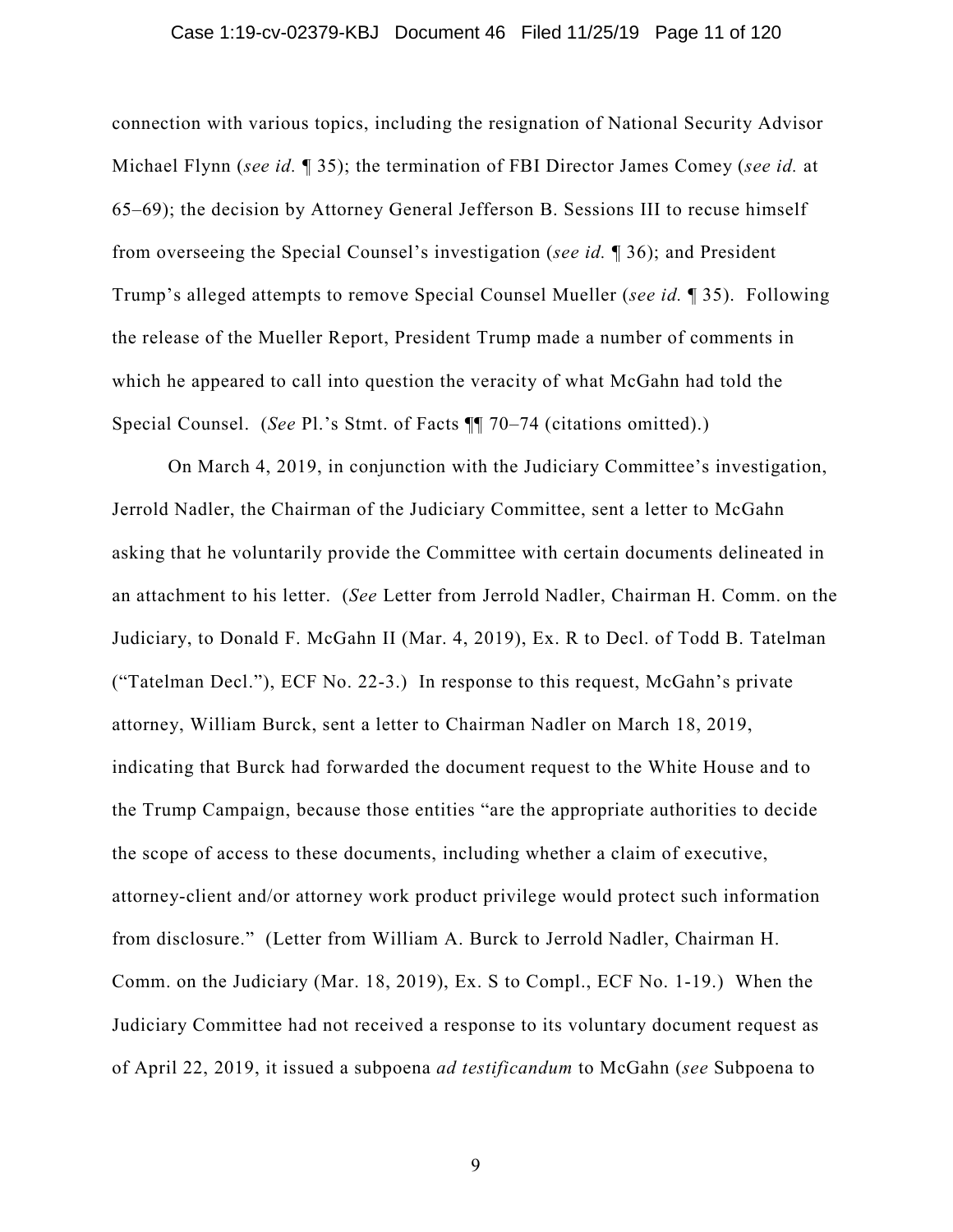Donald F. McGahn II ("Subpoena"), Ex. U to Tatelman Decl., ECF No. 22-3 at 497– 508), pursuant to a resolution that the Committee had adopted on April 3, 2019, authorizing the issuance of subpoenas in conjunction with its investigation (*see* Pl.'s Stmt. of Facts ¶ 84). The subpoena instructed McGahn to produce documents pertaining to 36 specific topics, including the FBI's investigation of Michael Flynn, the termination of James Comey, Jeff Sessions's recusal decision, and the Special Counsel's investigation, by no later than May 7, 2019 (*see* Subpoena at 497, 499–501), and it also called for McGahn to appear to testify before the Judiciary Committee on May 21, 2019 (*id.* at 497).

On May 7, 2019, White House Counsel Pat Cipollone sent a letter to Burck in which he relayed instructions to McGahn from the Acting Chief of Staff to the President, Mick Mulvaney. (*See* Letter from Pat A. Cipollone, Counsel to the President, to William A. Burck (May 7, 2019), Ex. C to Purpura Decl., ECF No. 32-3, at 30.) The letter explained that McGahn was "not to produce White House records in response to the Committee's April 22 subpoena" on the grounds that the requested records "remain legally protected from disclosure under longstanding constitutional principles, because they implicate significant Executive Branch confidentiality interests and executive privilege." (*Id.*) Cipollone contemporaneously sent Judiciary Committee Chairman Nadler a letter making the same points about the protected nature of the documents, and informing him of the instructions that the White House had provided to McGahn. (*See* Letter from Pat A. Cipollone, Counsel to the President, to Jerrold Nadler, Chairman H. Comm. on the Judiciary (May 7, 2019), Ex. C to Purpura Decl., ECF No. 32-3, at 31.) Cipollone's letter to Nadler indicated that the White House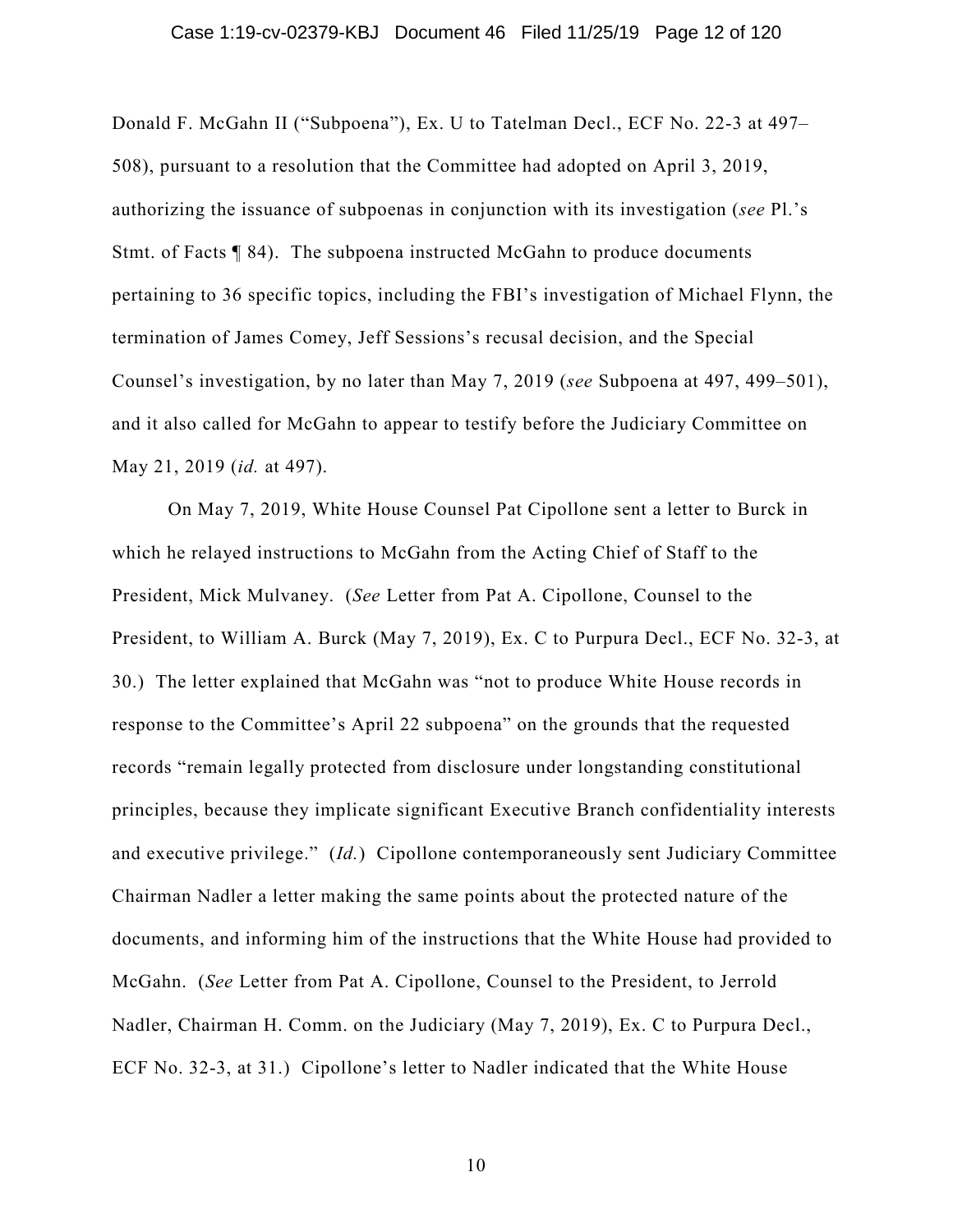#### Case 1:19-cv-02379-KBJ Document 46 Filed 11/25/19 Page 13 of 120

Counsel's Office would be making the decision as to whether or not McGahn would respond to the Committee's subpoena. (*See id*. (asserting that the White House Counsel's Office "will respond to the Committee concerning its interest in the records").)

On that same day, Chairman Nadler sent a letter to Burck in which he emphasized that, absent a court order directing otherwise, McGahn must appear before the Committee and testify on May 21, 2019, or the Committee would hold him in contempt. (*See* Letter from Jerrold Nadler, Chairman H. Comm. on the Judiciary, to William A. Burck (May 7, 2019), Ex. II to Compl., ECF No. 1-35, at 3.) Chairman Nadler followed up on May 17, 2019, with a letter to McGahn, via his counsel, reemphasizing that it was the Committee's expectation that he appear, and explaining that, because the Committee intended "to focus on the very topics covered in the Special Counsel's Report . . . there can be no valid assertion of executive privilege given that President Trump declined to assert any privilege over Mr. McGahn's testimony, or over any portion of the Report itself." (*See* Letter from Jerrold Nadler, Chairman H. Comm. on the Judiciary, to Donald F. McGahn II (May 17, 2019), Ex. W to Compl., ECF No. 1-23, at 2 (internal quotation marks and citation omitted).) Nadler closed this letter by stating that "even if the President . . . invokes executive privilege over your testimony, and you decide to abide by that improper assertion, you are still required under the law and the penalty of contempt to 'appear before the Committee to provide testimony, and invoke executive privilege where appropriate.'" (*Id.* at 2 (quoting *Miers*, 558 F. Supp. 2d at 106).)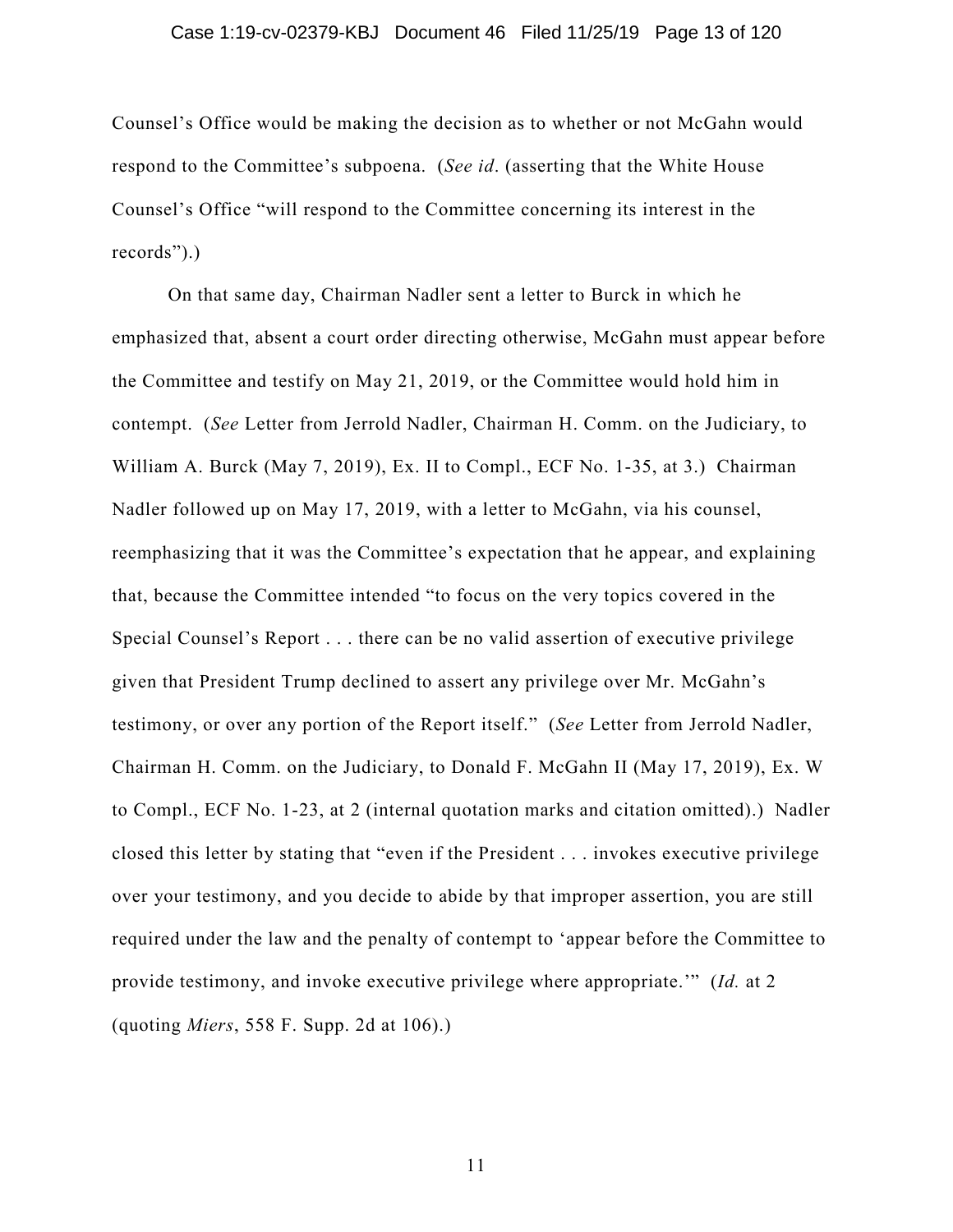On May 20, 2019, the day before McGahn was to testify before the Committee, Cipollone sent a letter to Burck stating that President Trump was instructing McGahn not to appear at the scheduled hearing. (*See* Letter from Pat A. Cipollone, Counsel to the President, to William A. Burck (May 20, 2019), Ex. E to Purpura Decl., ECF No. 32-3, at 46–47.) Cipollone attached to his letter a memorandum from the Office of Legal Counsel which opines that, as a former "senior advisor" to the President, McGahn is protected by "testimonial immunity" and that "Congress may not constitutionally compel [him] to testify about [his] official duties." (*Id.* at 48.)<sup>[3](#page-13-0)</sup> Cipollone also sent a letter to Chairman Nadler informing him of the instructions that had been provided to McGahn. (*See* Letter from Pat A. Cipollone, Counsel to the President, to Jerrold Nadler, Chairman H. Comm. on the Judiciary (May 20, 2019), Ex. 2 to Decl. of Barry H. Berke ("Berke Decl."), ECF No. 22-2, at 21–22.) That same day, Burck sent a letter to Chairman Nadler informing him of this development and stating that, as a result of the President's instructions, McGahn was "facing contradictory instructions from two co-equal branches of government." (Letter from William A. Burck to Jerrold Nadler, Chairman H. Comm. on the Judiciary (May 20, 2019), Ex. X to Tatelman Decl., ECF No. 22-3, at 510.) Burck further explained that he found the OLC's opinion "persuasive" and that, "[u]nder these circumstances, and also conscious of the duties [McGahn], as an attorney, owes to his former client, Mr. McGahn must decline to appear at the hearing tomorrow." (*Id.*) Burck concluded his letter by stating that McGahn "remains obligated to maintain the status quo and respect the President's

<span id="page-13-0"></span> $\frac{1}{3}$  This memorandum would later be published as an OLC slip opinion. *See Testimonial Immunity Before Cong. of the Former Counsel to the President*, 43 Op. O.L.C. \_\_\_, Slip. Op. (May 20, 2019) ("McGahn OLC Mem.")*.*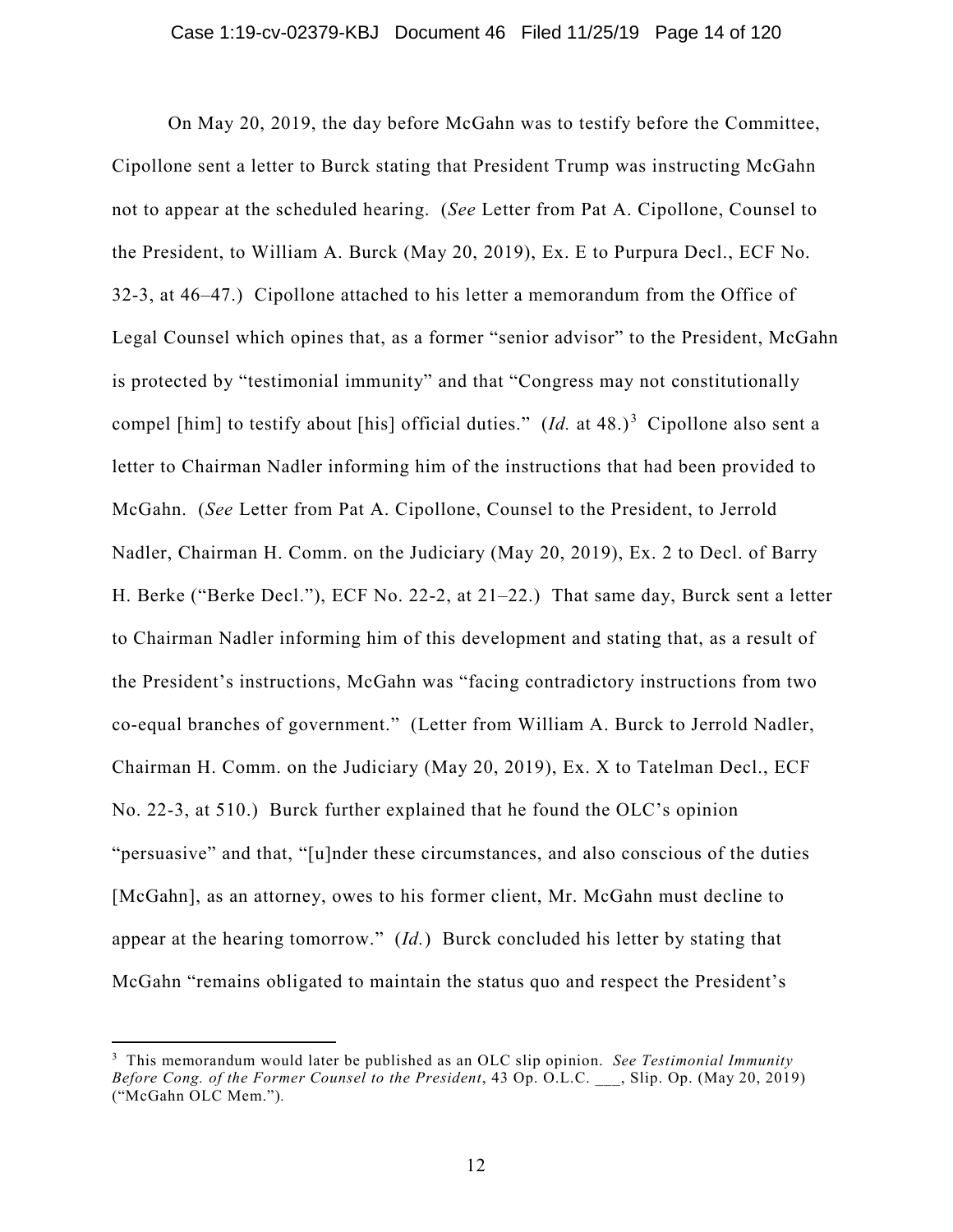#### Case 1:19-cv-02379-KBJ Document 46 Filed 11/25/19 Page 15 of 120

instruction[,]" but that if the Committee and Executive were to reach an accommodation, McGahn "would of course comply with that accommodation." (*Id.* at 511.)

Nadler responded immediately to McGahn, via his counsel, with a letter in which he described President Trump's command to McGahn not to appear as "unprecedented" and insufficient "to excuse your obligation to appear before the Committee." (Letter from Jerrold Nadler, Chairman H. Comm. on the Judiciary, to Donald F. McGahn II (May 20, 2019), Ex. Z to Tatelman Decl., ECF No. 22-3, at 544.) In his letter, Nadler noted that the *Miers* case had rejected the contention that a former White House Counsel could refuse to appear in response to a congressional subpoena by virtue of absolute testimonial immunity (*see id.*), and he informed McGahn that it was the Committee's position that McGahn was "'not excused from compliance with the Committee's subpoena by virtue of a claim of executive privilege that may ultimately be made'" (*id.* at 546 (quoting *Miers*, 558 F. Supp. 2d at 106)). Rather, the Committee expected McGahn to appear at the hearing and invoke executive privilege where appropriate, as Judge Bates had ordered former White House Counsel Harriet Miers to do. (*See id.*)

Ultimately, as a result of the White House's invocation of absolute testimonial immunity, McGahn did not appear to testify on May 21 (*see* Pl.'s Stmt. of Facts ¶¶ 91, 93), and on May 31, 2019, Nadler sent a letter to McGahn and Cipollone in which the Committee offered to accept a modified privilege log with respect to subpoenaed documents being withheld on the basis of privilege, and belated production of nonprivileged documents. (*See* Letter from Jerrold Nadler, Chairman H. Comm. on the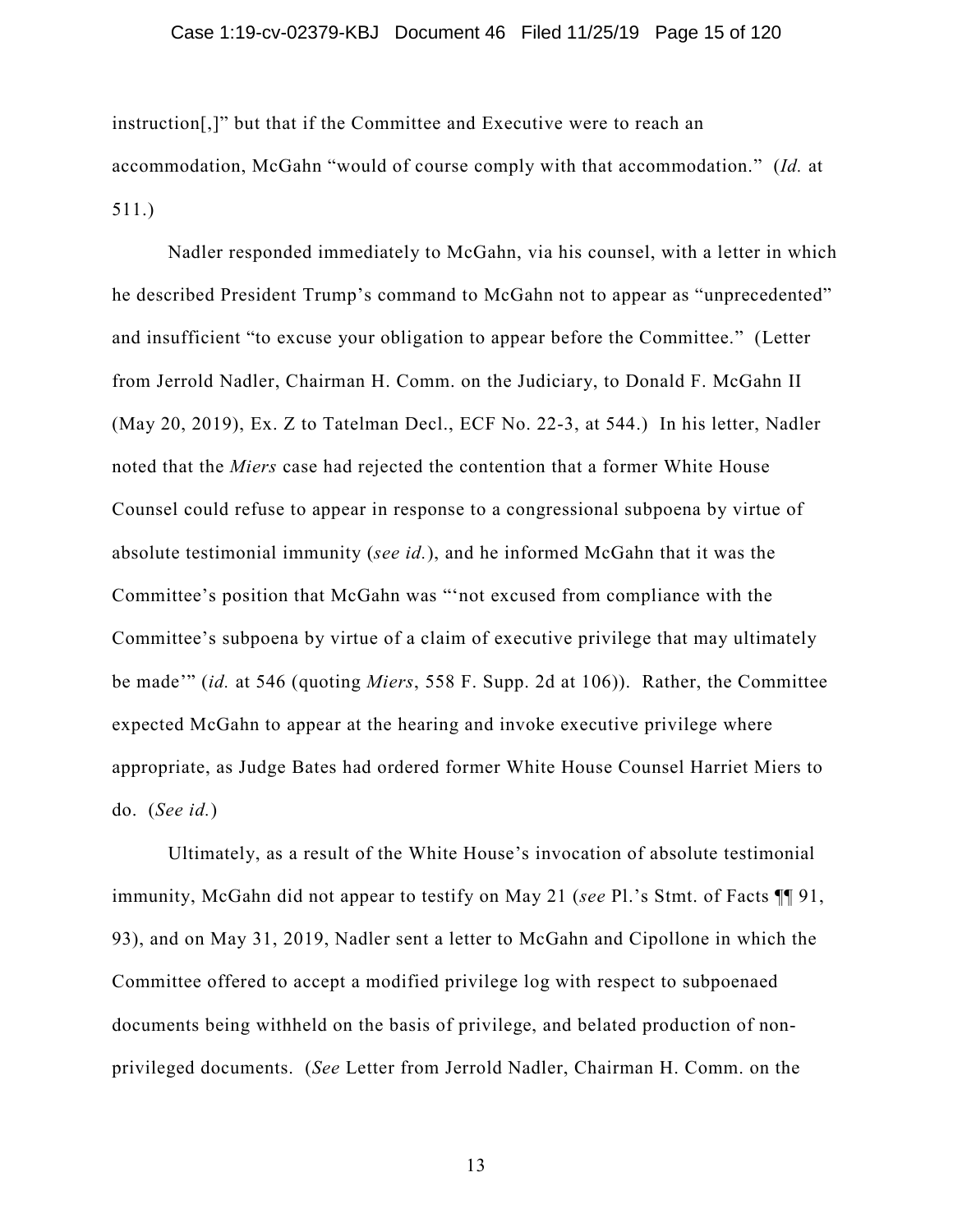#### Case 1:19-cv-02379-KBJ Document 46 Filed 11/25/19 Page 16 of 120

Judiciary, to Donald F. McGahn II and Pat A. Cipollone, Counsel to the President (May 31, 2019), Ex. Z to Tatelman Decl., ECF No. 22-3, at 536.) Nadler also offered "to discuss any reasonable accommodation(s) that would facilitate Mr. McGahn's appearance before the Committee," and he proposed a number of options "including limiting the testimony to the specific events detailed in the Special Counsel's report, identifying with greater specificity the precise areas of intended inquiry, and agreeing to the presence of White House counsel during any testimony, so that Mr. McGahn may consult regarding the assertion of executive privilege." (*Id.* at 537.) The Judiciary Committee did not receive any response to this letter. (*See* Pl.'s Stmt. of Facts ¶ 96.)

On June 17, 2019, a call took place between representatives of the Judiciary Committee and the White House, during which the Committee once again offered to limit the scope of any testimony from McGahn. (*See* Berke Decl. ¶ 8.) Follow-up calls regarding potential accommodations took place on June 18, 2019, and on June 21, 2019, and there was an in-person meeting on June 25, 2019, but no resolution was reached. (*See id.* ¶¶ 9–11.) During a subsequent call on July 1, 2019, the White House indicated that it "was not willing to accept any accommodation involving Mr. McGahn's public testimony." (*Id.* ¶ 12.) However, the White House did offer "to consider allowing Mr. McGahn to appear for a private interview rather than for public testimony, subject to appropriate conditions that the parties would have to negotiate." (Purpura Decl. ¶ 18.) In response, the Judiciary Committee indicated that it "was not willing to consider anything other than testimony at a public hearing." (*Id.* ¶ 19.) Another call took place on July 12, 2019, during which the Committee reiterated its slate of proposed accommodations, including limiting McGahn's testimony to the Mueller Report and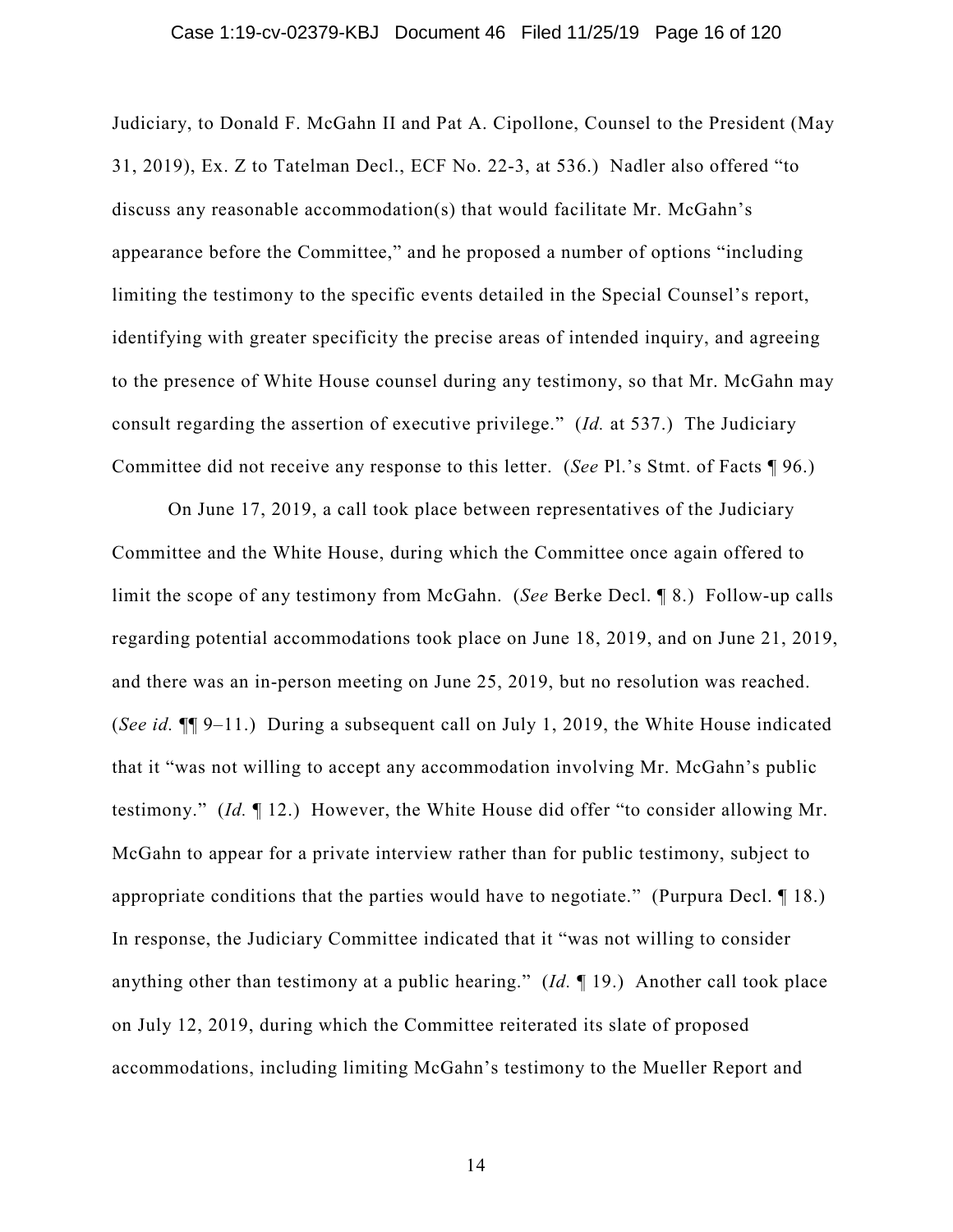#### Case 1:19-cv-02379-KBJ Document 46 Filed 11/25/19 Page 17 of 120

allowing White House counsel to sit behind McGahn during his testimony, and it also offered to negotiate any issues that arose during his testimony. (*See* Berke Decl. ¶ 13.) The White House rejected this proposal during a subsequent call that took place on July 17, 2019 (*see id.* ¶ 14), and, separately, McGahn's counsel reaffirmed that McGahn would continue to comply with the President's directive not to testify (*id.* ¶ 15–16).

Although the White House and the Committee were not able to resolve their differences with respect to McGahn's testimony, they did reach an agreement regarding his production of the subpoenaed documents. (*See* Purpura Decl. ¶ 21.) Under this agreement, the White House would make responsive documents available to the Judiciary Committee after privilege review, subject to certain terms and conditions regarding access to and dissemination of the documents. (*See id.*) [4](#page-16-1)

### **B.** *Committee on Judiciary, U.S. House of Representatives v. Miers*

<span id="page-16-0"></span>One who doubts that history repeats itself need look back no further than an investigation that the Judiciary Committee conducted in 2007, with respect to the forced resignation of seven United States Attorneys, to prove the point. In that dispute, the Executive branch likewise refused to comply with voluntary requests, and following an authorizing vote, the Judiciary Committee issued a subpoena to Harriet Miers, former White House Counsel to President George W. Bush. The Judiciary Committee's subpoena required that Miers produce documents and appear before the Committee to give testimony regarding any influence that the White House may have exerted over

<span id="page-16-1"></span> $\frac{1}{4}$  The White House also initially asserted testimonial immunity with respect to former aide Hope Hicks, (*see* Letter from Pat A. Cipollone, Counsel to the President, to Jerrold Nadler, Chairman H. Comm. on the Judiciary (June 18, 2019), Ex. CC to Compl., ECF No. 1-29), but Hicks ultimately appeared for a voluntary interview, during which White House and OLC objected to her answering numerous questions on the basis of "absolute immunity" (*see, e.g.*, Transcribed Interview of Hope Hicks, H. Comm. on the Judiciary, 116th Cong. (June 19, 2019), Ex. EE to Compl., ECF No. at 12, 15–16).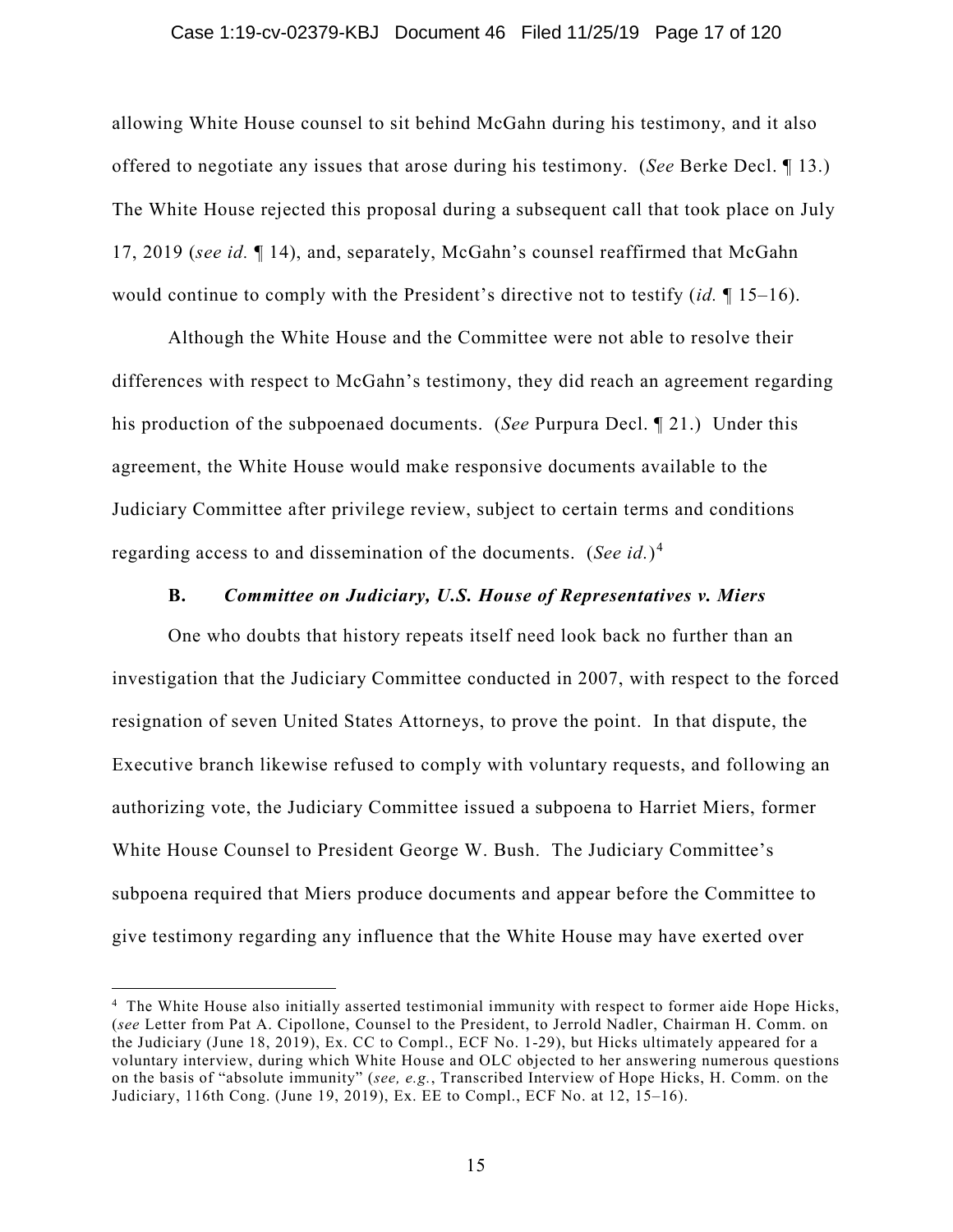#### Case 1:19-cv-02379-KBJ Document 46 Filed 11/25/19 Page 18 of 120

DOJ's decision to request the resignations of various United States Attorneys, some of whom were in the process of investigating prominent politicians or had rebuffed requests from Republican officials to undertake certain investigations. *Miers*, 558 F. Supp. 2d at 57–63. In response to the Judiciary Committee's subpoena, the Executive branch asserted that all of the documents sought were protected by executive privilege, and, accordingly, the White House informed the Committee that no documents would be forthcoming. *See id.* at 62.<sup>[5](#page-17-0)</sup> With respect Miers's testimony, President Bush initially asserted executive privilege as well, but the White House ultimately took the position that "Miers was absolutely immune from compelled congressional testimony[.]" *Id.* In support of this legal position, the White House proffered an OLC opinion to this effect. *See id.*; *see also Immunity of Former Counsel to the President from Compelled Congressional Testimony*, 31 Op. O.L.C. 191 (2007).

Thereafter, the Judiciary Committee filed a lawsuit seeking a court order and a declaration that, among other things, "Miers must comply with a subpoena and appear before the Committee to testify[.]" *Miers*, 558 F. Supp. 2d at 55. In response, the Executive branch "moved to dismiss this action in its entirety on the grounds that the Committee lacks standing and a proper cause of action, that disputes of this kind are non-justiciable, and that the Court should exercise its discretion to decline jurisdiction." *Id.* at 55–56. On the merits, the Executive branch asserted that "sound principles of separation of powers and presidential autonomy dictate that the President's closest advisors must be absolutely immune from compelled testimony before Congress[.]" *Id.* 

<span id="page-17-0"></span> <sup>5</sup>  $5$  The Committee also issued a subpoena seeking the production of documents to then-current White House Chief of Staff Joshua Bolten. *Miers*, 558 F. Supp. 2d at 61.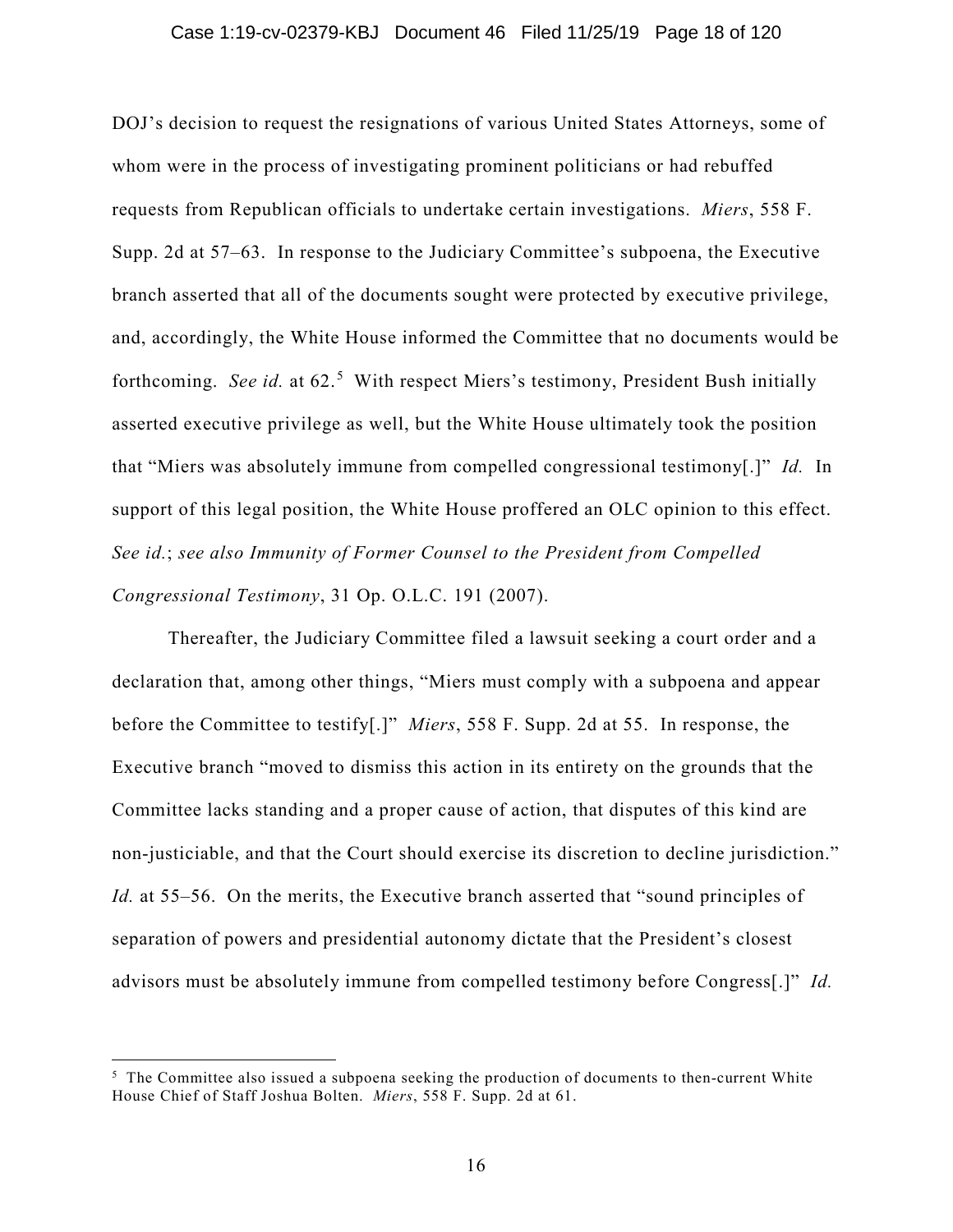#### Case 1:19-cv-02379-KBJ Document 46 Filed 11/25/19 Page 19 of 120

at 56. For its part, the Judiciary Committee filed a cross-motion for partial summary judgment that argued that Miers had no legal right to refuse to appear and that there was no legal basis for the assertion of absolute testimonial immunity. *See id.* at 99.

Judge Bates resolved the parties' contentions in a detailed, 93-page slip opinion that ultimately denied the Executive branch's motion and granted the Committee's motion, thereby requiring Miers to appear and testify. *Id.* at 108. At the outset of his opinion, Judge Bates addressed the question of federal question subject-matter jurisdiction under 28 U.S.C. § 1331 (even though both parties conceded its existence) and found that section 1331 was the source of the court's subject-matter jurisdiction over the dispute. *See id.* 64–65. Turning to the question of standing, Judge Bates found that a prior decision from the D.C. Circuit—*United States v. AT & T*, 551 F.2d 384 (D.C. Cir. 1976) ("*AT & T I*")—was "on point and establishe[d] that the Committee has standing to enforce its duly issued subpoena through a civil suit." *Id*. at 68. Noting that general subpoena enforcement disputes are common in federal courts, Judge Bates further concluded that "this sort of dispute is traditionally amenable to judicial resolution and consequently justiciable[,]" *id.* at 68, 71, and that "courts have entertained subpoena enforcement actions (or motions to quash subpoenas) where the political branches have clashed over congressional subpoenas[,]" *id.* at 71; *see also id*. at 70 (explaining that "the [Supreme] Court has never held that an institution, such as the House of Representatives, cannot file suit to address an institutional harm").

Turning next to the Executive branch's contentions regarding the lack of a cause of action, Judge Bates found that, through the Declaratory Judgment Act, the Judiciary Committee could enforce the House's constitutional "'power of inquiry[,]'" and that the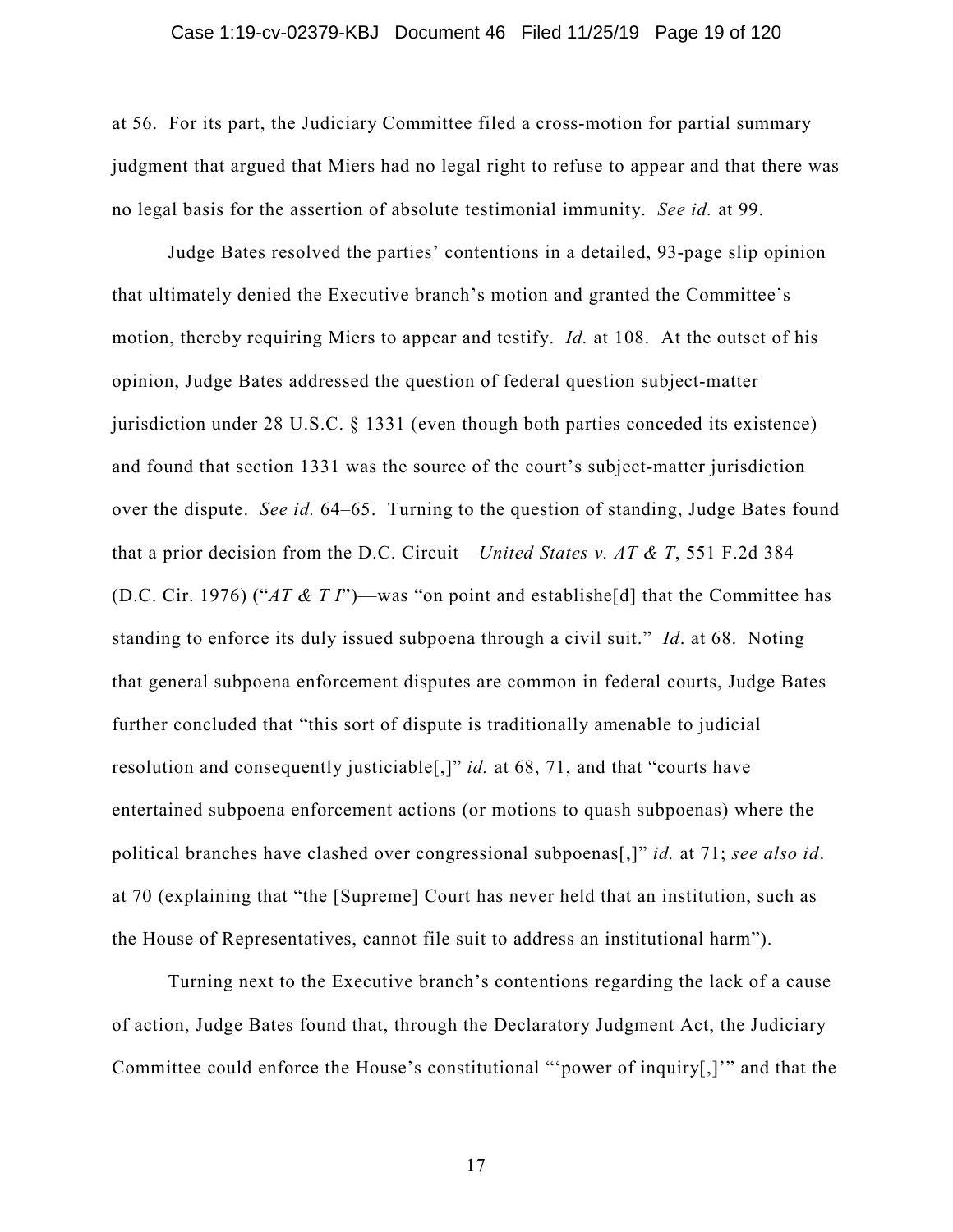#### Case 1:19-cv-02379-KBJ Document 46 Filed 11/25/19 Page 20 of 120

associated "'process to enforce'" that constitutional interest was "'an essential and appropriate auxiliary to the legislative function.'" *Id.* at 75 (quoting *McGrain v. Daugherty*, 273 U.S. 135, 174 (1927)). Judge Bates also concluded that the Judiciary Committee had a limited "implied cause of action . . . to seek a declaratory judgment concerning the exercise of its subpoena power[,]" which derived from the House's Article I legislative functions. *Id.* at 95.

With respect to whether the court should exercise its equitable discretion and thus decline to decide the parties' dispute based on separation-of-powers concerns, Judge Bates rejected "the contention that judicial intervention in this arena at the request of Congress would be unprecedented in the nation's history[,]" *id.* at 95–96, and also found that, because the Judiciary is the ultimate arbiter when it comes to claims of executive privilege, declining to consider the case would be more harmful to the balance of powers between the three Branches than deciding the case, *see id.* at 96. Judge Bates further dismissed the Executive branch's argument that a ruling would open the floodgates of litigation, noting that the possibility for such litigation has existed since the Nixon era. *See id.*

Having resolved the threshold issues, Judge Bates then turned to the merits of the case. *See id.* at 99. He "reject[ed] the Executive's claim of absolute immunity for senior presidential aides" and began his discussion of such immunity by noting that "[t]he Executive cannot identify a single judicial opinion that recognizes absolute immunity for senior presidential advisors in this or any other context." *Id.* Judge Bates explained that the Supreme Court's decision in *Harlow v. Fitzgerald*, 457 U.S. 800 (1982)—in which the Court rejected absolute immunity for Executive aides in the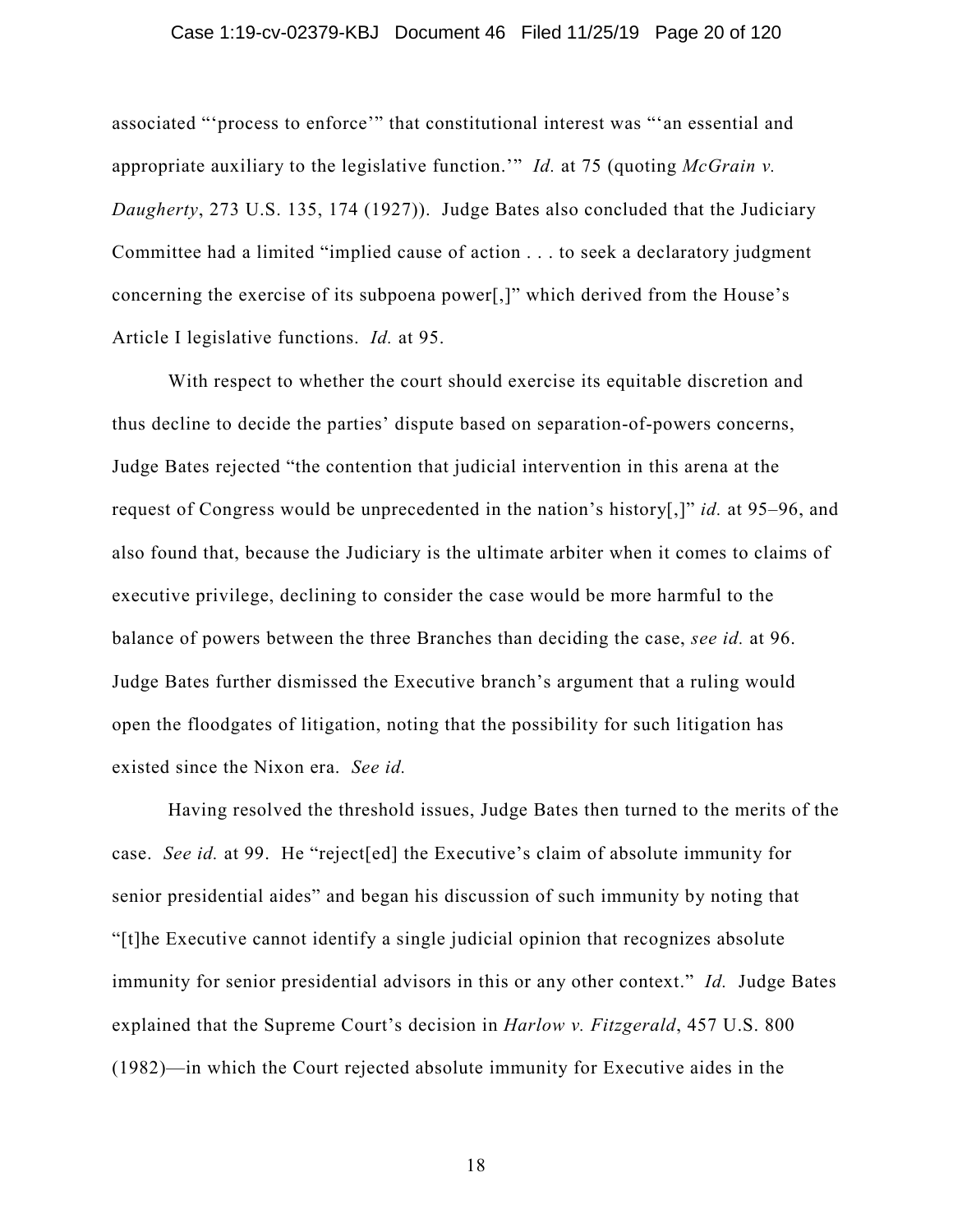#### Case 1:19-cv-02379-KBJ Document 46 Filed 11/25/19 Page 21 of 120

context of civil lawsuits seeking monetary damages, except possibly where the aides were involved in the areas of national security or foreign policy—"virtually foreclosed" the absolute testimonial immunity argument that the defendants were advancing. *Id.* at 100. And Judge Bates found it telling that "the only authority that the Executive can muster in support of its absolute immunity assertion are two OLC, which he found to be "for the most part[,] conclusory and recursive." *Id.* at 104.<sup>[6](#page-20-0)</sup> Thus, Judge Bates declared that Miers was not immune from compelled congressional process, and therefore, was legally required to "appear before the Committee to provide testimony, and invoke executive privilege where appropriate." *Id.* at 106; *see also id.* at 108.

The coda to the *Miers* case is that the Executive branch appealed Judge Bates's decision, but the parties reached a settlement, and the Executive branch subsequently dismissed its appeal. Notably, as an explicit condition of the settlement agreement, the Executive branch agreed not to request that Judge Bates vacate or set aside his opinion. *See* Letter from Irvin B. Nathan to Michael F. Hertz (Mar. 5, 2009), *Comm. on Judiciary, U.S. House of Representatives v. Miers*, No. 08-cv-0409, ECF No. 68-1, at 8– 9 (Oct. 22, 2019). Consequently, the *Miers* Memorandum Opinion and Order remained in effect, and as it turns out, that case represents the only definitive legal ruling on the question of whether senior-level presidential aides are absolutely immune to compelled congressional process between 2008 and the present.

<span id="page-20-0"></span> $\frac{1}{6}$ <sup>6</sup> Judge Bates went on to consider and reject a claim of qualified immunity for Miers, an argument that is not made in the instant case. *Miers*, 558 F. Supp. 2d at 105.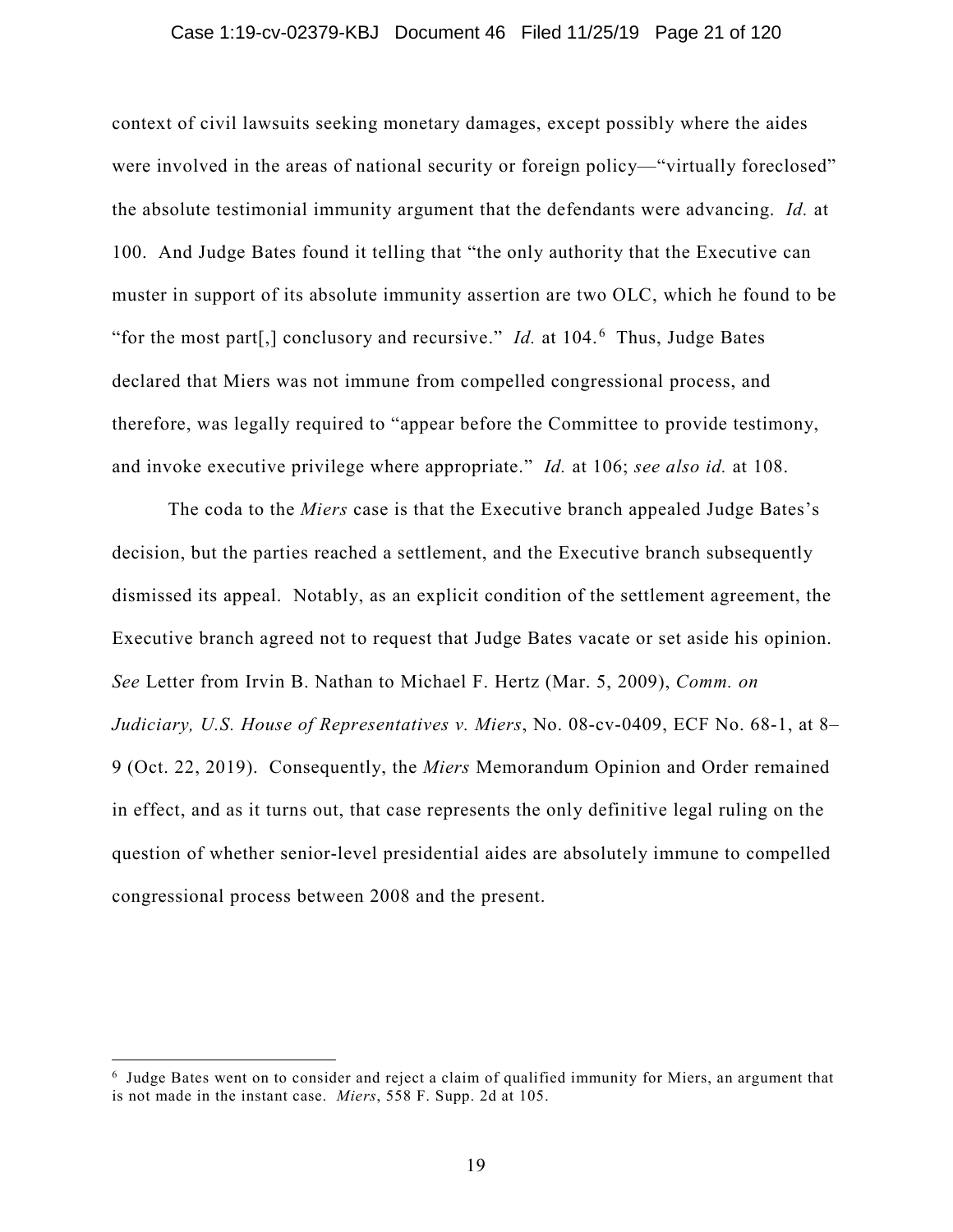## **C. Procedural History**

<span id="page-21-0"></span>Despite *Miers*, the Judiciary Committee and the White House found themselves at a subpoena-related impasse once again, when, on May 20, 2019, President Trump directed Don McGahn not to appear before the Judiciary Committee, as previously described. The Judiciary Committee filed the instant lawsuit on August 7, 2019, and it asserts a single cause of action: "Article I of the Constitution[.]" (Compl. at 52.) Just as in *Miers*, the Committee in the instant case claims that "[t]here is no lawful basis for McGahn's refusal to appear before the Judiciary Committee" (*id.* ¶ 110); that he "enjoys no absolute immunity from appearing before the Judiciary Committee" (*id.*  ¶ 111); and that "McGahn has violated . . . his legal obligations by refusing to appear before the Judiciary Committee . . . [and] by refusing to answer questions where there has been no assertion of executive or other privilege or where executive privilege has been waived" *(id.* 113). The Committee also alleges that, with respect to McGahn's testimony in particular, "[t]he President has waived executive privilege as to the subpoenaed testimony that relates to matters and information discussed in the [Mueller] Report." (*Id.* ¶ 112.) As a remedy for these alleged violation, the Judiciary Committee specifically asks this Court to award the following declaratory and injunctive relief:

- 1. Declare that McGahn's refusal to appear before the Committee in response to the subpoena issued to him was without legal justification;
- 2. Issue an injunction ordering McGahn to appear and testify forthwith before the Committee; and
- 3. Issue an injunction ordering McGahn to testify as to matters and information discussed in the Special Counsel's Report and any other matters and information over which executive privilege has been waived or is not asserted.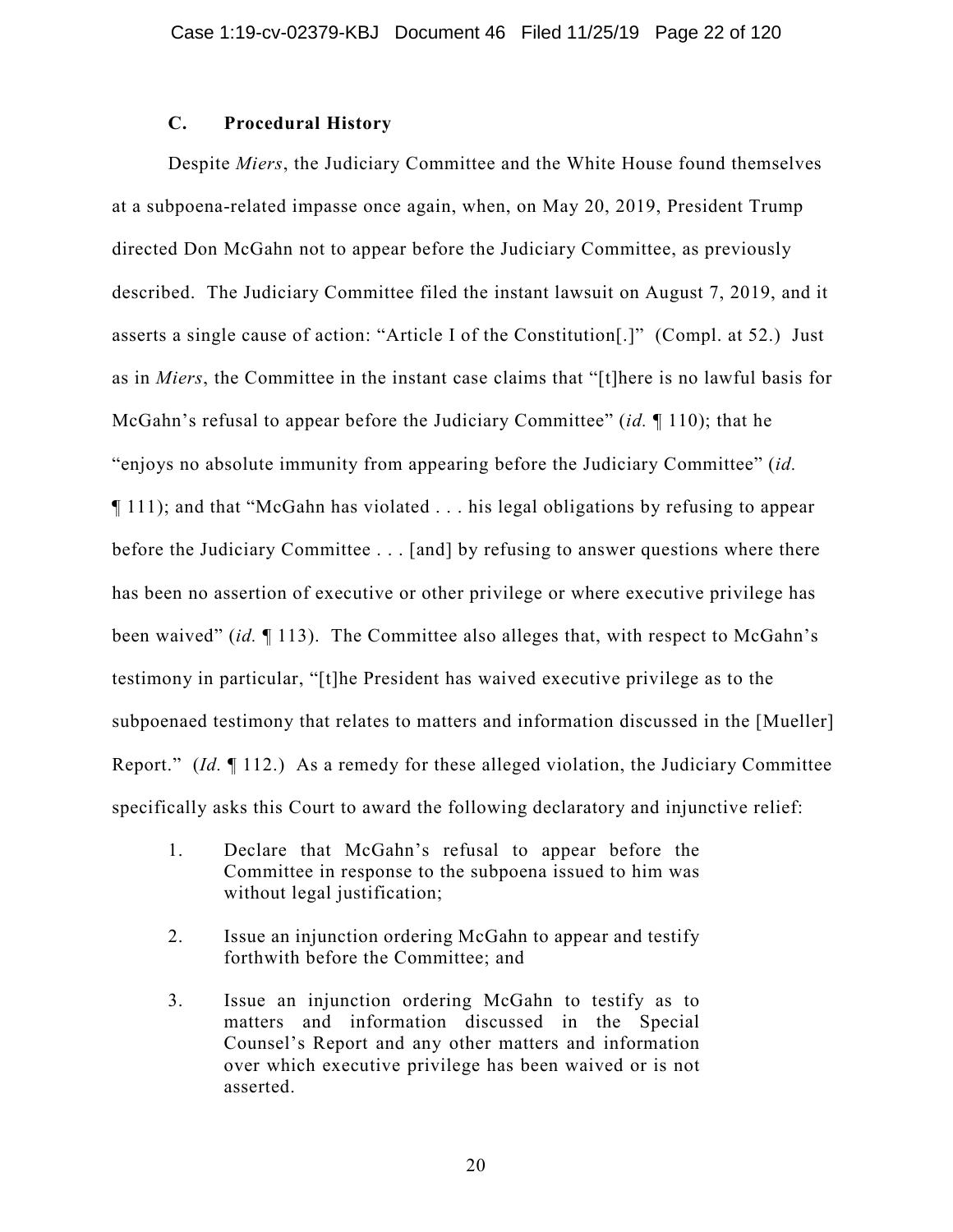(*Id.* at 53.)

On August 26, 2019, almost three weeks after it filed the complaint, the Judiciary Committee filed a motion that requested a preliminary injunction or, alternatively, expedited partial summary judgment. (*See* Pl.'s Mot.) The parties subsequently agreed to have the Court treat this motion as one seeking expedited partial summary judgment. (*See* Min. Order of Sept. 3, 2019.)<sup>[7](#page-22-0)</sup> The Judiciary Committee and DOJ then negotiated a schedule for the briefing of legal issues related to whether this Court has jurisdiction to declare that McGahn's refusal to appear is unlawful and to compel him to appear before the Committee—i.e., the first two prongs of the Committee's request for relief (*see* Def.'s Mot.; Reply in Supp. of Pl.'s Mot. and Opp'n to Def.'s Mot. ("Pl.'s Reply"), ECF No. 37; Reply in Supp. of Def.'s Mot. ("Def.'s Reply"), ECF No. 40))—and the parties also briefed the merits of the question of the validity of DOJ's claim of absolute testimonial immunity. Importantly, the issue of whether McGahn must answer any particular question that the Judiciary Committee poses and/or whether executive privilege applies to the answers McGahn might be compelled to give with respect to questions about the Mueller Report or otherwise (i.e., the third prong of the Committee's request for relief) is not currently before this Court.

In its motion for summary judgment, the Judiciary Committee relies heavily on Judge Bates's decision in *Miers*, and argues that this Court has subject-matter jurisdiction over the claims raised in the complaint by virtue of 28 U.S.C. § 1331. (*See*  Pl.'s Mem. at 33).) The Judiciary Committee also asserts that it has standing to bring

<span id="page-22-0"></span><sup>—&</sup>lt;br>7  $\frac{7}{1}$  As mentioned previously, although the Judiciary Committee has named McGahn individually as the sole defendant in this lawsuit, DOJ is representing McGahn in the context of the instant case, and its arguments are made on behalf of the Executive branch.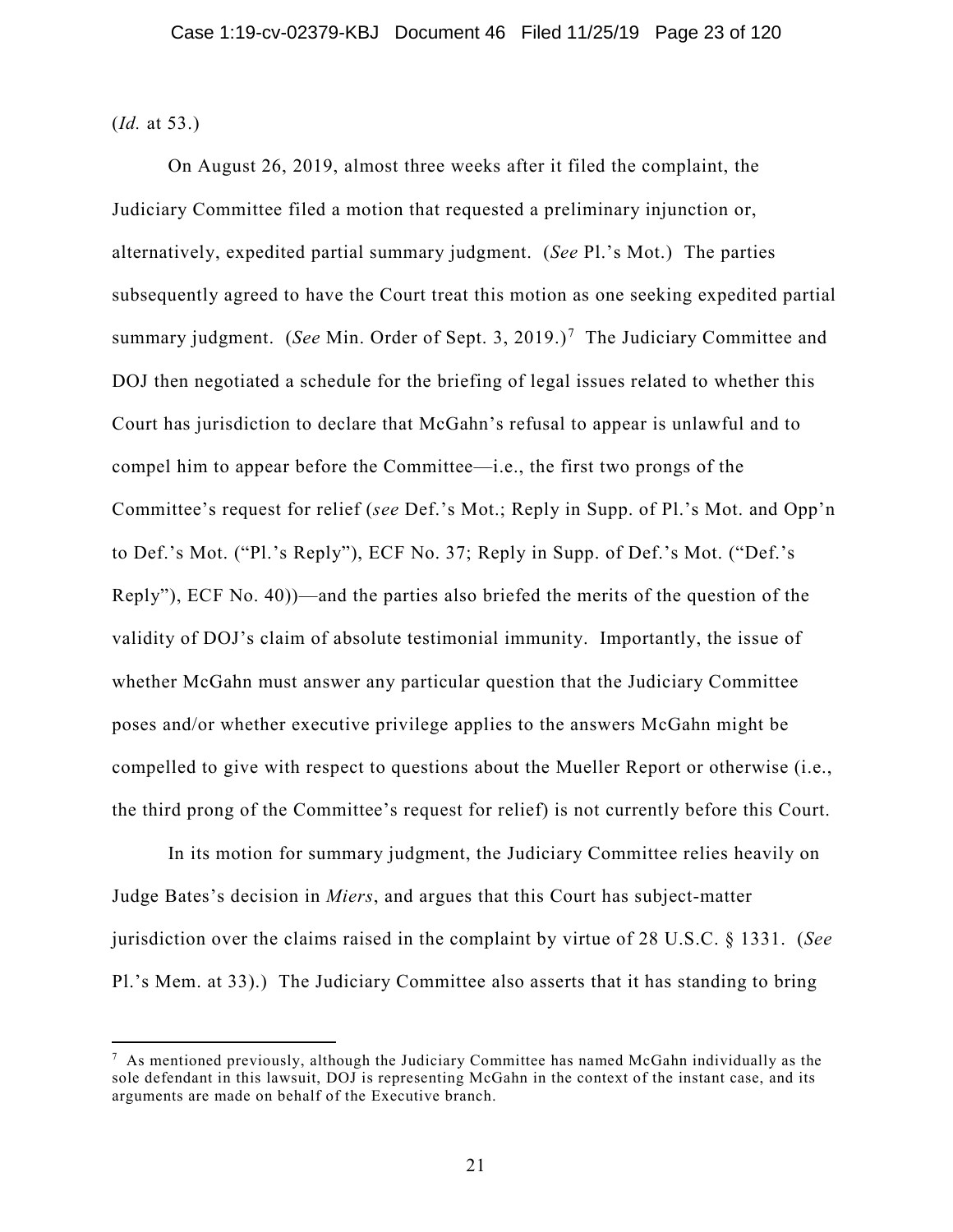#### Case 1:19-cv-02379-KBJ Document 46 Filed 11/25/19 Page 24 of 120

this lawsuit (*see id.* at 33–35), and that Article I of the Constitution and the Declaratory Judgment Act provide it with the means to vindicate its right to enforce the subpoena (*see id.* at 35–36). The Judiciary Committee further maintains that "[t]his case is justiciable and appropriate for this Court's review" even though it arises from a conflict between the two political branches of the federal government. (*Id.* at 36–37.) With respect to the merits of the contention that McGahn has absolute testimonial immunity, the Judiciary Committee argues that there is no support for such a claim anywhere in the caselaw (*see id.* at 39–45), and that McGahn must instead appear before the Judiciary Committee (*see id.* at 54).

DOJ's cross-motion responds that *Miers* was "wrongly decided" and that "[t]his Court should not repeat [Judge Bates's] errors." (Def.'s Mot. at 48.) It argues, as a threshold matter, that this Court lacks subject-matter jurisdiction over the Judiciary Committee's complaint, both because this type of inter-branch political dispute is not one that courts have traditionally adjudicated in light of separation-of-power principles (*see id*. at 32–33; *see also id.* at 40 (arguing that "[s]uits of this kind threaten the separation of powers and its system of checks and balances that has served the Nation well for 230 years"), and because the Judiciary Committee lacks a cognizable injury for standing purposes (*id.* at 36–37). DOJ further maintains that neither 28 U.S.C. § 1331 nor any other statute vests this Court with statutory subject-matter jurisdiction over the Judiciary Committee's complaint (*see id.* at 43–46), and likewise, that no substantive cause of action exists that allows the Judiciary Committee to sue in federal court to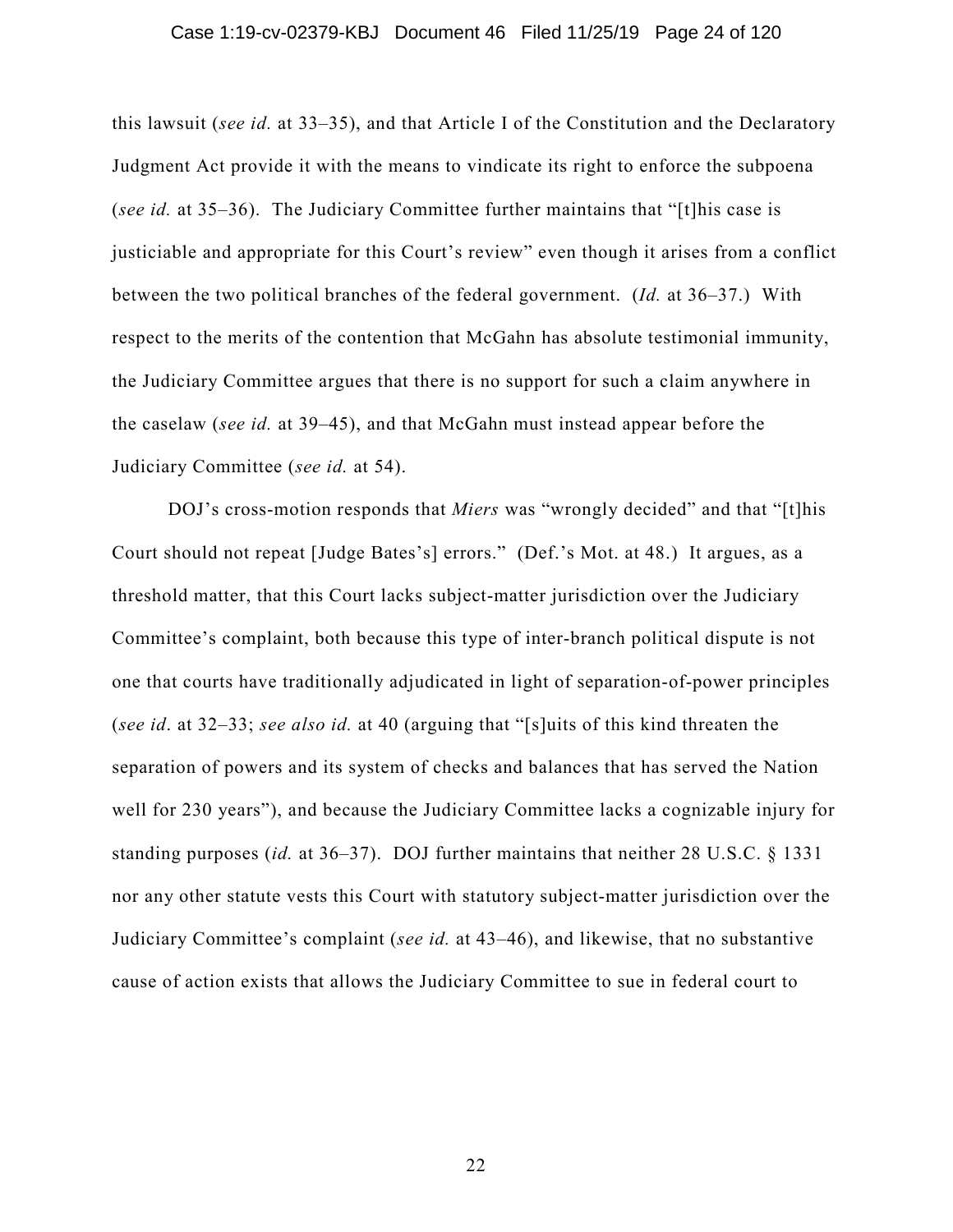enforce its subpoena (*see id.* at 52–56). [8](#page-24-2) Regarding the merits of the dispute, DOJ references OLC opinions and contends that the President is absolutely immune from providing compelled testimony to Congress. *See id.* at 60, 63. Moreover, as a derivative matter, DOJ argues that the President's immediate advisors—whom DOJ calls his "alter egos"—enjoy this same absolute testimonial immunity. (*See id.* at 64– 66.) DOJ further maintains that current and former White House Counsels are the kinds of immediate advisors who are covered by this blanket immunity. (*See id.* at 68–71.)

This Court held a motions hearing on the parties' cross-motions for summary judgment on October 31, 2019. (*See* Min. Entry of Oct. 31, 2019.)

### <span id="page-24-1"></span><span id="page-24-0"></span>**III. LEGAL STANDARDS**

## **A. Cross-Motions For Summary Judgment Under Federal Rule of Civil Procedure 56**

The Federal Rules of Civil Procedure provide the procedural parameters for the Court's consideration of the motions that the parties have presented in this case. Federal Rule of Civil Procedure 56 requires a court to grant summary judgment "if the movant shows that there is no genuine dispute as to any material fact and the movant is entitled to judgment as a matter of law." Fed. R. Civ. P. 56(a). In general, this means that the movant must demonstrate that there are no triable issues of fact in the case, such that the court can determine the outcome as a matter of law. Thus, in a typical

<span id="page-24-2"></span> $\frac{1}{8}$ <sup>8</sup> DOJ's brief also contends that this Court should exercise its equitable discretion to refrain from adjudicating this dispute based on separation-of-powers concerns, and should instead allow the interbranch accommodation process to play out to its conclusion. (*See* Def.'s Mem. at 56–57). However, in response to a Notice that the Judiciary Committee filed on October 29, 2019, notifying the Court that the parties had reached an impasse (*see* ECF No. 41), DOJ expressly withdrew its accommodations argument (*see* Def.'s Resp. to Pl.'s Notice Regarding Status of Accommodation Process ("Def.'s Accommodation Resp.", ECF No. 42, at 2).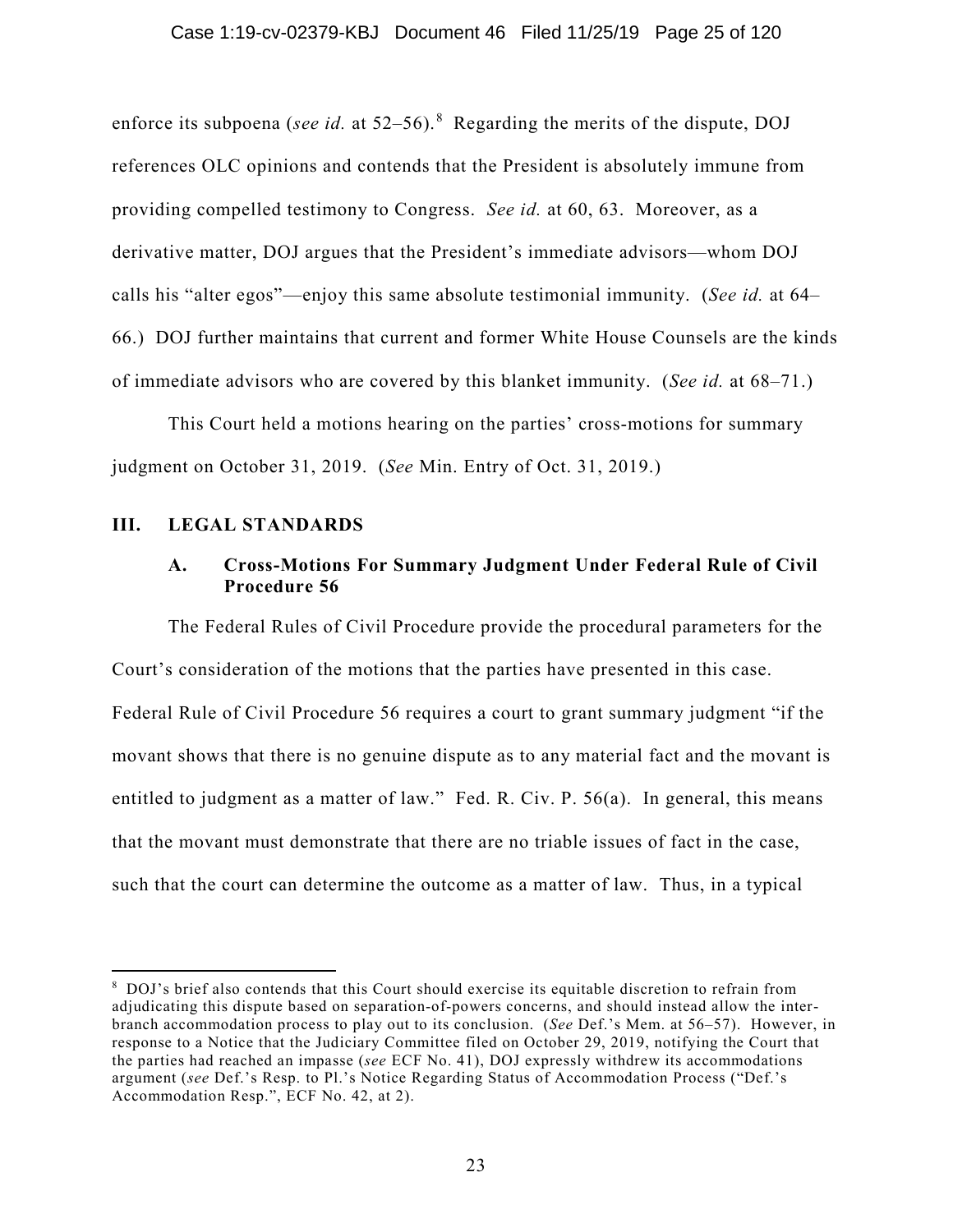#### Case 1:19-cv-02379-KBJ Document 46 Filed 11/25/19 Page 26 of 120

case, the Rule 56 question is whether the moving party has met its burden of demonstrating the absence of a genuine dispute as to any material fact, or whether there is a genuine issue of fact that will need to be resolved at trial. *See, e.g.*, *Hoyte v. District of Columbia*, No. 13-cv-569, 2019 WL 3779570, at \*7 (D.D.C. Aug. 12, 2019) (denying in part cross-motions for summary judgment because there were genuine disputes of material fact and allowing certain claims to "proceed to trial").

The instant matter presents a different scenario. In this case, neither party suggests that there are material questions of fact that must be decided by a jury. Instead, it is understood and undisputed that the question of whether or not the Constitution empowers one of the branches of government "to act in a certain way is a pure question of law[.]" *Ctr. for Biological Diversity v. McAleenan*, No. 18-cv-0655, 2019 WL 4228362, at \*8 (D.D.C. Sept. 4, 2019) (quotation marks and citation omitted). In such a circumstance, this Court is not concerned about the evidence pertaining to facts; rather, it must review and resolve the conflict between the parties regarding their respective interpretations of the law. A court reviewing a question of law on crossmotions for summary judgment decides the legal issues presented and grants summary judgment to the party who, based on the court's conclusions, is entitled to judgment as a matter of law.

## **B. Common Law Adherence To Precedent**

<span id="page-25-0"></span>In addition to applying the Federal Rules of Civil Procedure, this Court also relies on a basic juridical norm that is applicable to the legal issues presented in this case. "Under the principles of the American system, common law jurisprudence serves as the source of background legal principles for judicial interpretation." Andrew C. Spiropoulos, *Just Not Who We Are: A Critique of Common Law Constitutionalism*, 54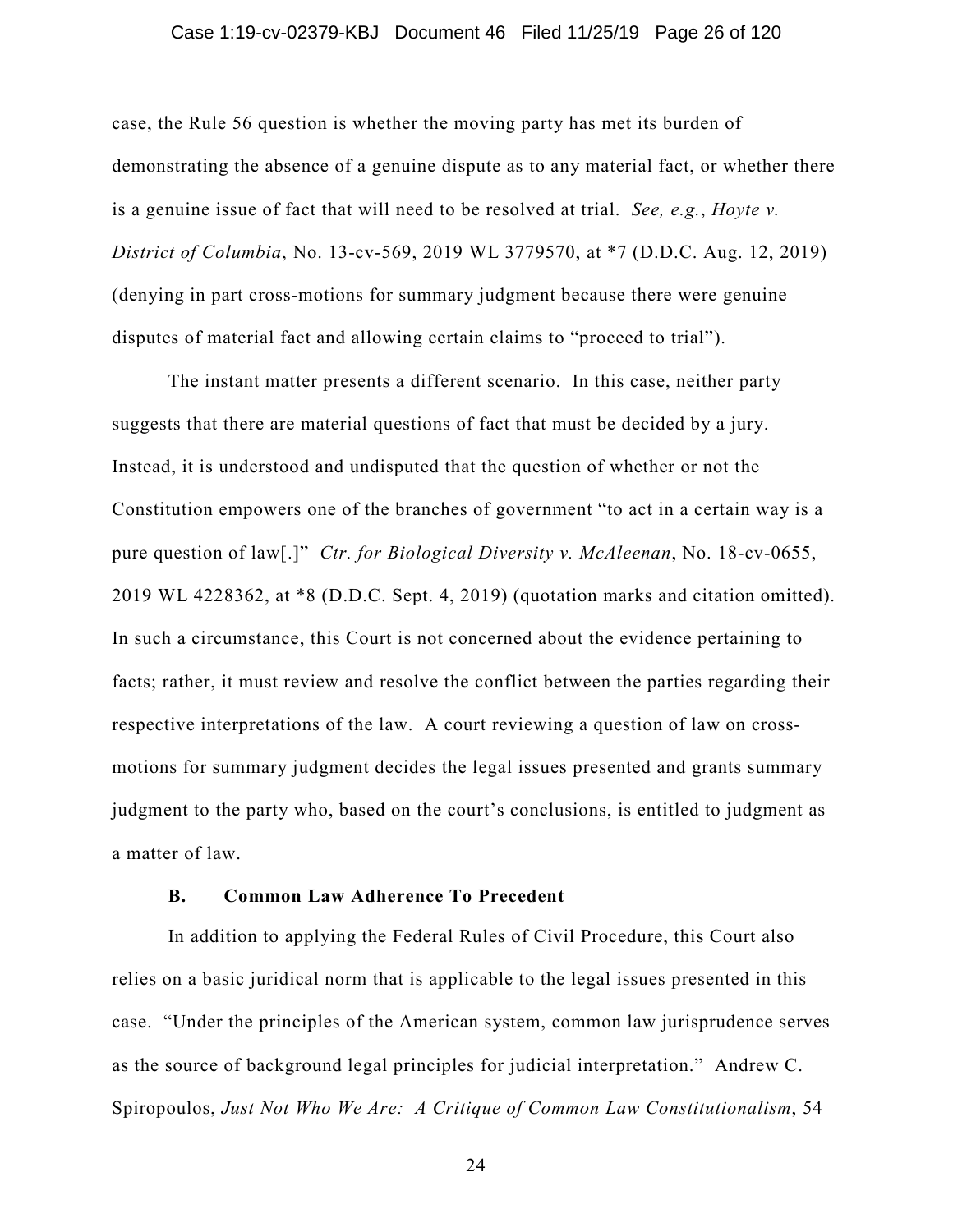Vill. L. Rev. 181, 183 (2009). In this regard, it is clear beyond cavil that judges should "abide by former precedents, where the same points come again in litigation[.]" 1 William Blackstone, Commentaries \*69; *see also Michigan v. Bay Mills Indian Cmty.*, 134 S. Ct. 2024, 2036 (2014) (noting that following precedent is "a foundation stone of the rule of law").

This "rule of adherence to judicial precedents finds its expression in the doctrine of stare decisis[,]" which is Latin for "to stand by things decided." *Stare Decisis*, Black's Law Dictionary (11th ed. 2019) (quotation marks and citation omitted). This doctrine provides that, "'when a point or principle of law has been once officially decided or settled by the ruling of a competent court in a case in which it is directly and necessarily involved,'" then that legal principle "'will no longer be considered as open to examination or to a new ruling by the same tribunal, or by those which are bound to follow its adjudications, unless it be for urgent reasons and in exceptional cases.'" *Id.*  (quoting William M. Lile et al., Brief Making and the Use of Law Books 321 (Roger W. Cooley & Charles Lesley Ames eds., 3d ed. 1914)); *see also Kimble v. Marvel Entm't, LLC*, 135 S. Ct. 2401, 2409 (2015) (explaining that, under the doctrine of stare decisis, "today's Court should stand by yesterday's decisions"). The vertical form of stare decisis—as between higher and lower courts within the same jurisdiction—is well known and generally accepted, but stare decisis also exists in horizontal form, and applies to courts of equal rank that are within, or outside, the same jurisdiction. *See*  Richard W. Murphy, *Separation of Powers and the Horizontal Force of Precedent*, 78 Notre Dame L. Rev. 1075, 1085–86 (2003). Notably, however, where a prior on-point precedent is not binding, stare decisis doctrine does not compel a court to follow a prior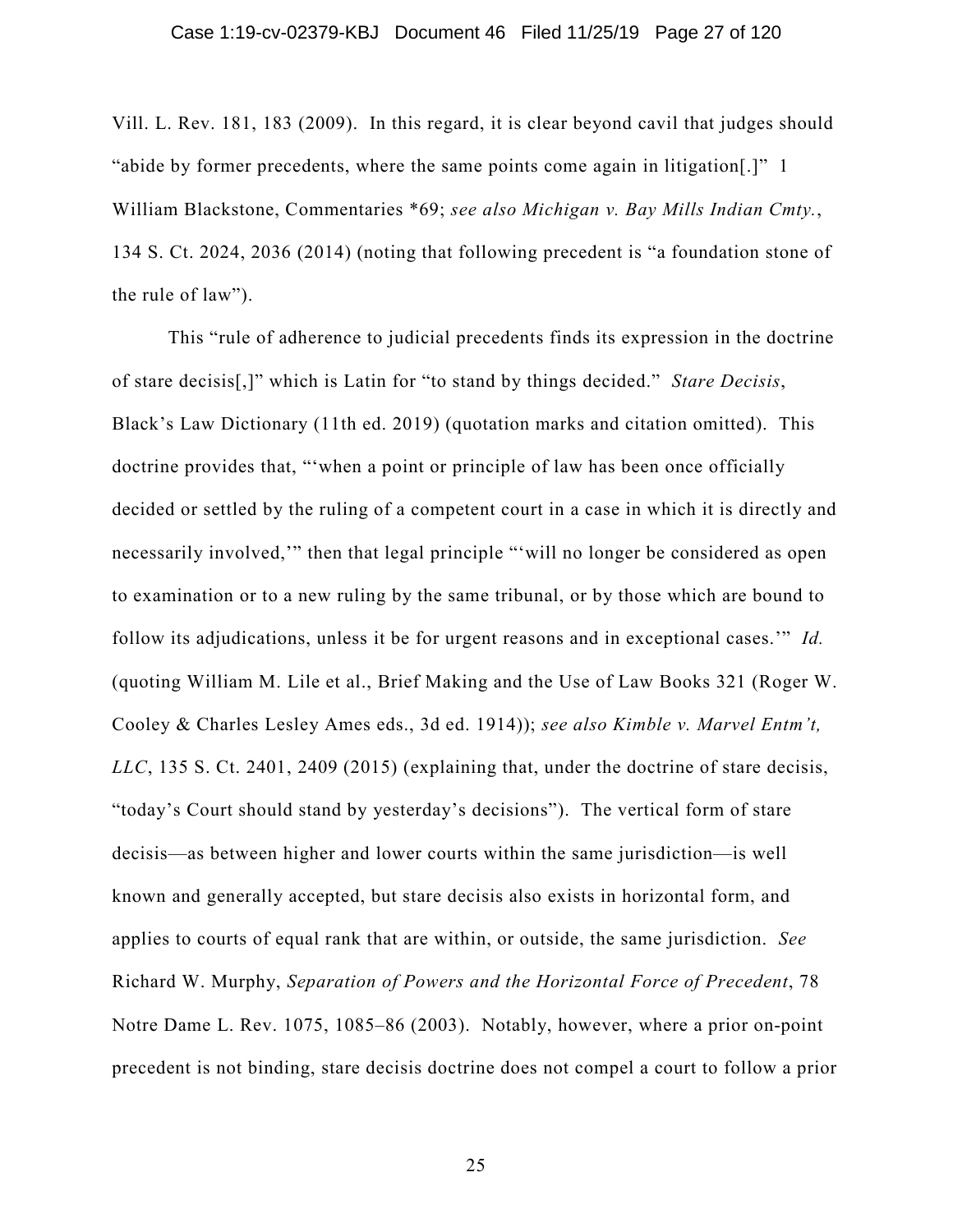#### Case 1:19-cv-02379-KBJ Document 46 Filed 11/25/19 Page 28 of 120

decision that it believes erroneous; in that circumstance the later court should confront the prior case and "correct the error." *Gamble v. United States*, 139 S. Ct. 1960, 1984 (2019) (Thomas, J., concurring); *see also Hart v. Massanari*, 266 F.3d 1155, 1170 (9th Cir. 2001) (explaining that it would be "bad form to ignore contrary authority by failing even to acknowledge its existence"). And while the stare decisis doctrine is "not an inexorable command," it generally is the "preferred course because it promotes the evenhanded, predictable, and consistent development of legal principles, fosters reliance on judicial decisions, and contributes to the actual and perceived integrity of the judicial process." *Payne v. Tennessee*, 501 U.S. 808, 827–28 (1991).

It is interesting to note that the doctrine of stare decisis performs a limiting function that reflects the foundational principles that undergird the federal government's tripartite constitutional system. This is because deciding a legal issue anew each time that same question is presented, without any reference to what has been done before, nudges a court outside of its established domain of "say[ing] what the law is[,]" *Marbury*, 5 U.S. at 177, and into the realm of legislating what the law should be, *see Gamble*, 139 S. Ct. at 1983 (Thomas, J., concurring) (asserting that "even commonlaw judges did not act as legislators, inserting their own preferences into the law as it developed"). Commentators have noted that such an unconstrained evolution in legal decision-making can undermine faith in the judicial system by creating the impression that judges are improperly enforcing their own "private sentiments" rather than working within a structured system in which similarly situated parties are treated similarly. 1 William Blackstone, Commentaries \*69. It might also result in the Judiciary improperly enhancing its own powers to the detriment of the other branches. *See*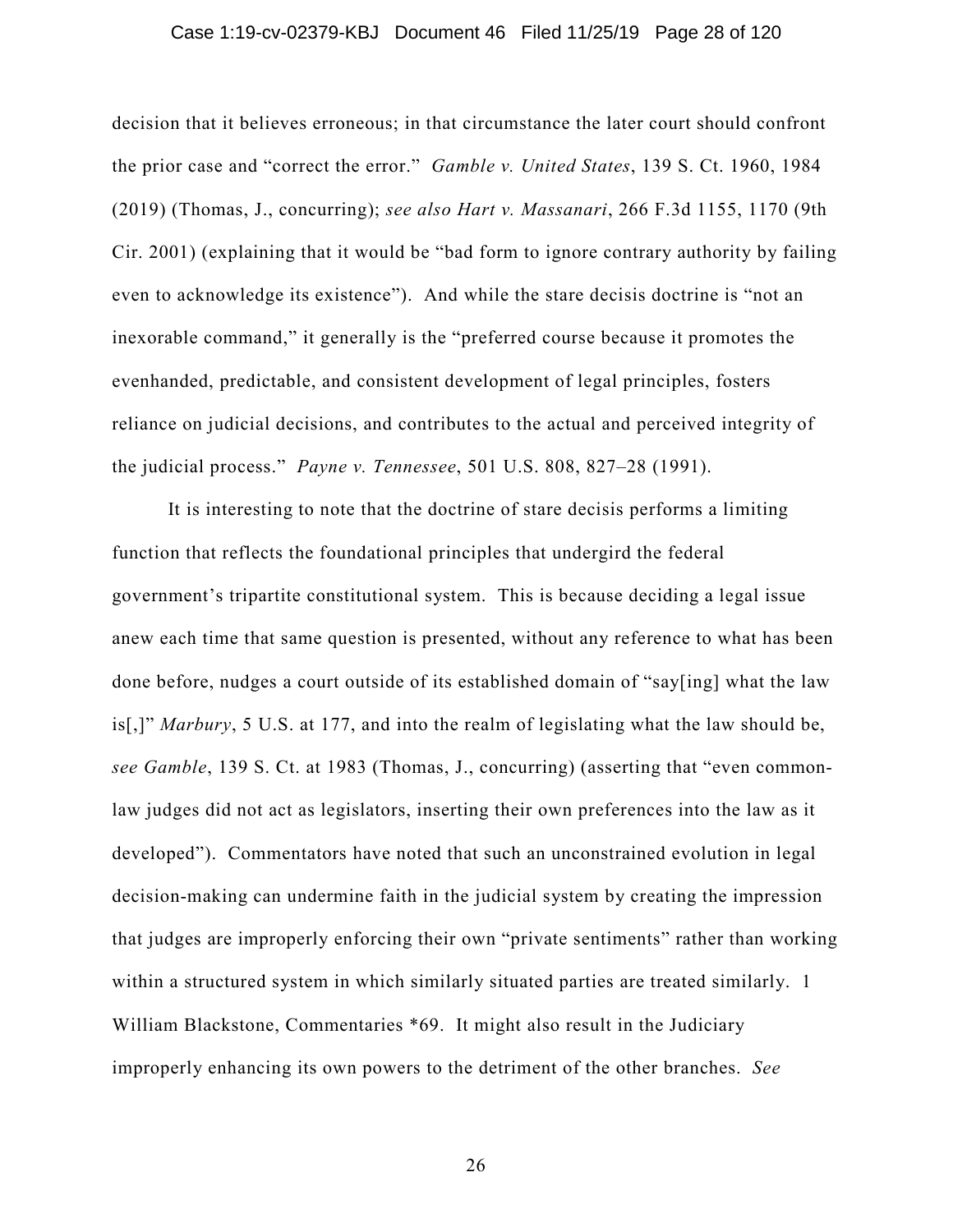Murphy, *supra*, at 1101 (explaining that "[o]ne theme to be found in [the Framers'] remarks is that adherence to precedent forestalls the accumulation of arbitrary power in the courts—which is also a primary function of separation of powers").

## **C. Subpoena-Related Rights, Duties, Privileges, And Immunities**

<span id="page-28-0"></span>Finally, in analyzing the arguments and issues that have been presented in this case, this Court draws from the well-established substantive legal standards that pertain to subpoenas generally, both those that apply in the context of standard civil cases that involve the issuance of subpoenas by parties seeking information and also those that House committees issue in the course of congressional investigations. As it turns out, a general sense of such subpoena-related standards provides a helpful key to understanding many of this Court's legal conclusions. For example, it is important to understand that subpoenas are creatures of law, that these instruments have particular legal significance, and that court orders are typically provided to enforce them. Such realizations shed substantial light on the reasons why this Court has rejected DOJ's contentions regarding the subpoena dispute at bar.

In Latin, the term "subpoena" means "under penalty." *Subpoena*, Black's Law Dictionary (11th ed. 2019). Simply put, a subpoena is a written mandate (also sometimes known as "a writ") that creates a legally enforceable procedural obligation to produce or provide documents or testimony, and it does so through an appeal to some authoritative body's power to sanction noncompliance. *See* William Mark Ormrod, *The Origins of the* Sub Pena *Writ*, 61 Hist. Research 11, 11, 16 (1988); *see also* Frederic W. Maitland, Equity, also, the Forms of Action at Common Law 5 (1909) (noting that the writ was so named "because it orders the man to appear upon pain of forfeiting a sum of money, *e.g. subpoena centum librarum*"); Oliver Wendell Holmes, *Early English*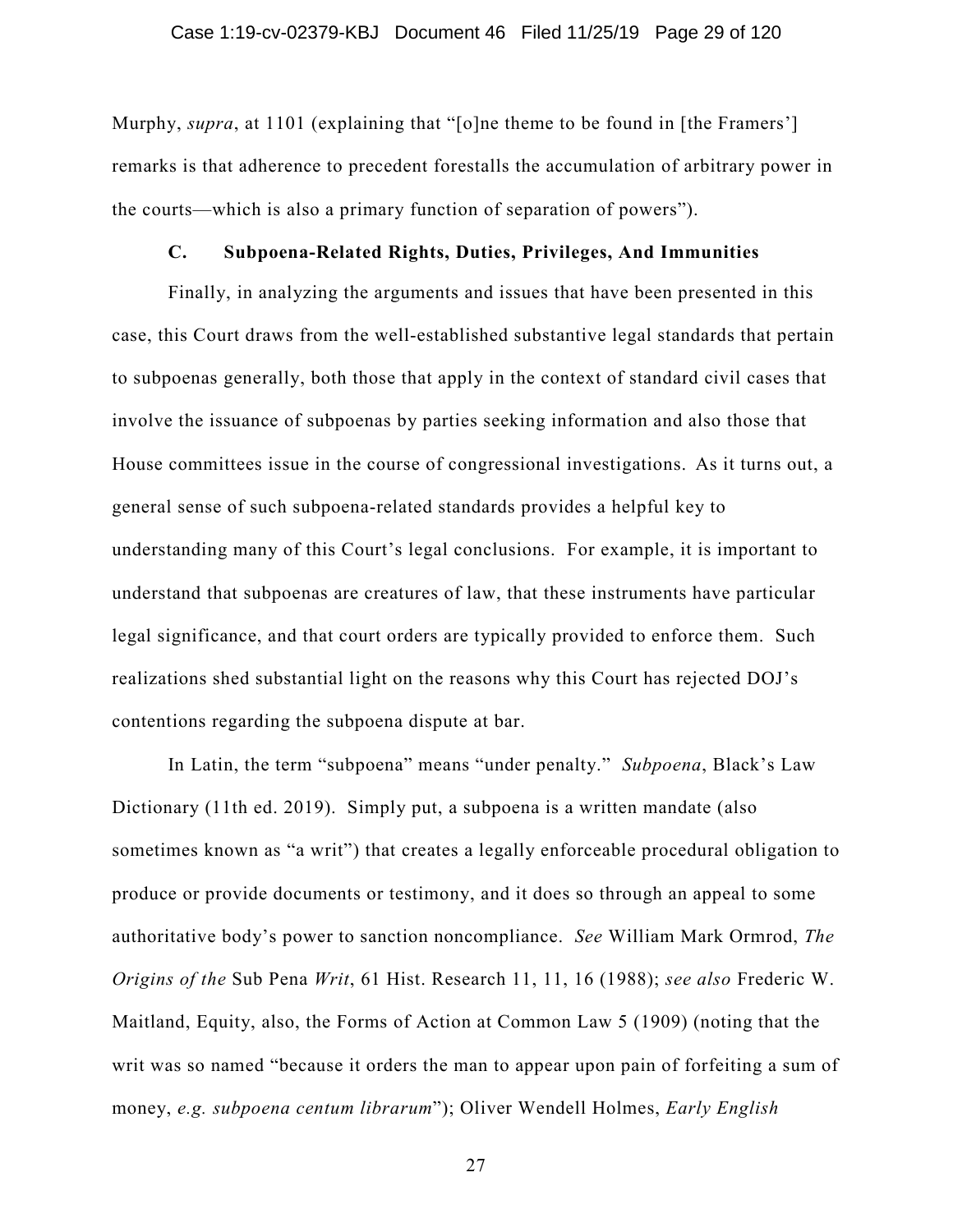*Equity*, 1 L. Quart. Rev. 162, 162 n.2 (1885) (noting that, at common law, the penalty for failing to comply with a subpoena "was usually money, but might be life and limb"). <sup>[9](#page-29-0)</sup> To be properly issued, a subpoena must be imposed by an authorized person or entity. *See* Arthur R. Miller, 9A Federal Practice and Procedure § 2451 (3d ed.). In essence, one who has the authority to issue a subpoena possesses the right to obligate another person to provide testimony and/or documents—i.e., the issuer can mandate the performance of another with respect to the production of such information. *See Universal Airline v. E. Air Lines*, 188 F.2d 993, 999 (D.C. Cir. 1951) (explaining that "[t]he function of the subpoena is to compel" the production of documents or the provision of testimony). Moreover, because subpoenas operate by compulsion, an authorized issuer of a valid subpoena also has the right to enforce the production obligation that a subpoena creates, consistent with the law. *See, e.g.*, *Fairholme Funds, Inc. v. Fed. Hous. Fin. Agency*, No. 13-cv-1053, 2019 WL 5864595, at \*2 (D.D.C. Nov. 8, 2019); *BuzzFeed, Inc. v. U.S. Dep't of Justice*, 318 F. Supp. 3d 347, 364–65 (D.D.C. 2018).

<span id="page-29-0"></span><sup>-&</sup>lt;br>9  $9\text{ The historical roots of the concept of a "subpoena" go back to the times of ancient Rome and Athens.}$ "[I]n the Athenian court, the witnesses who were summoned to attend the trial had their choice of three things: either to swear to the truth of the fact in question, to deny or abjure it, or else to pay a fine of a thousand drachmas." 3 William Blackstone, Commentaries \*369. Later, with respect to old English common law, historians have noted that "[t]he specific use of the *sub pena* clause in writs summoning men before [the Privy] council and Chancery probably . . . developed out of administrative orders used in the first half of the fourteenth century." William M. Ormrod, *The Origins of the* Sub Pena *Writ*, 61 Historical Research 11, 16 (1988). Fast forwarding a few decades, to the 1380s, the "writ of *subpoena*" was introduced by John Waltham, Chancellor to King Richard II. 3 William Blackstone, Commentaries \*52; *see also* Erasmus Darwin Parker, *The Origin and History of the Chancery Division*, 29 L. Mag. Rev. 164, 170 (1904) (explaining that, before the creation of the writ of subpoena, other writs "threatened punishment for disobedience in indefinite terms," but the writ of subpoena involved "the substitution of a definite for an indefinite penalty"). By the 1450s, "the process by bill and *subpoena*  [had] become the daily practice of the court." 3 William Blackstone, Commentaries \*53; *see also id.* at \*369 (noting that "[t]his compulsory process, to bring in unwilling witnesses, and the additional terrors of an attachment in case of disobedience, [was] of excellent use in the thorough investigation of truth").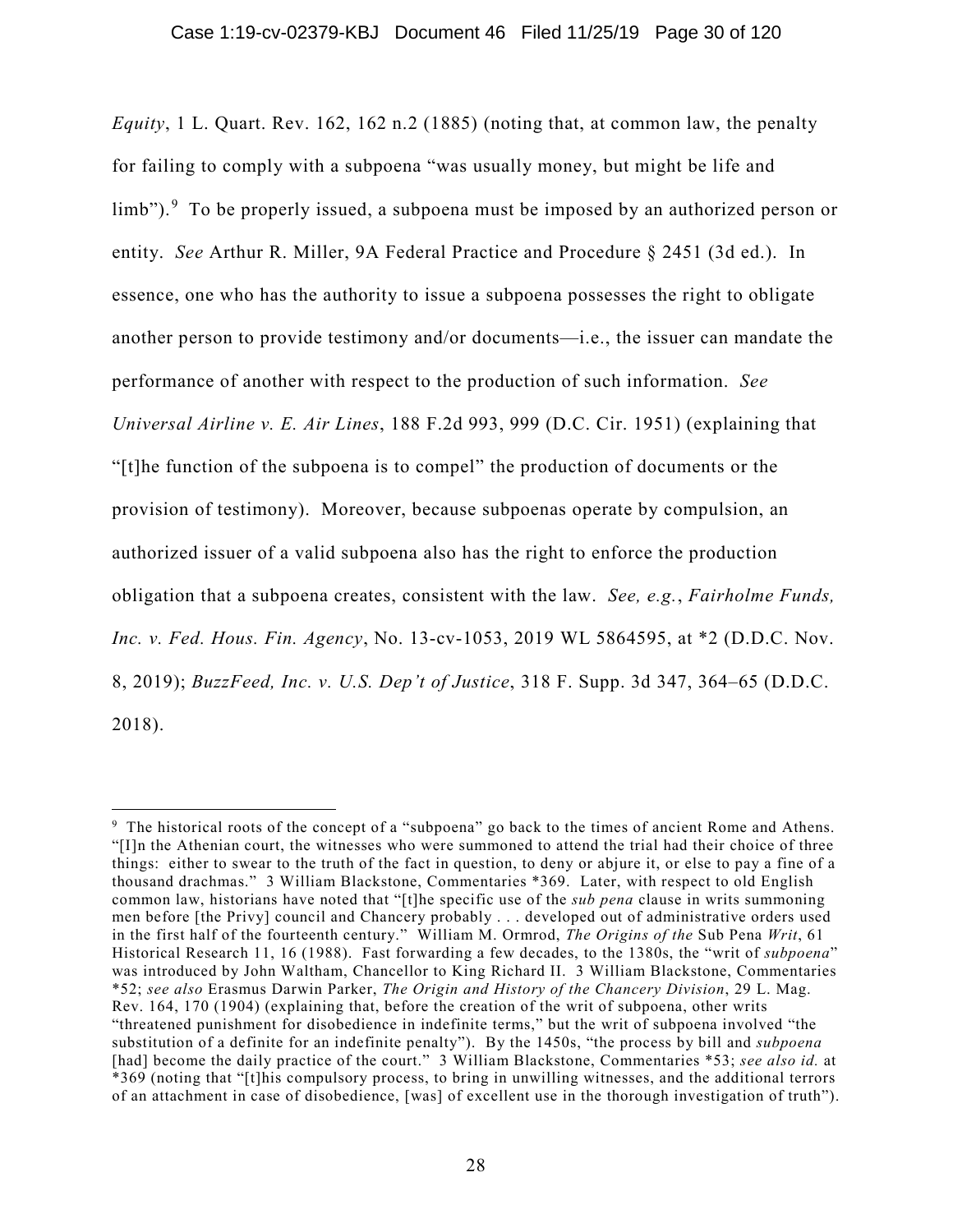#### Case 1:19-cv-02379-KBJ Document 46 Filed 11/25/19 Page 31 of 120

Consequently, a valid subpoena carries with it at least two legally recognized rights: (1) the right to direct the performance of another with respect to the production of documents and testimony, and (2) the right to enforce the performance obligation that is so imposed. For his part, the recipient of a valid subpoena has a presumptive duty to perform in accordance with the subpoena's requirements. *See, e.g.*, *GFL Advantage Fund, Ltd. v. Colkitt*, 216 F.R.D. 189, 194–96 (D.D.C. 2003) (granting a motion to compel compliance with a subpoena where the material sought by the subpoena was not privileged and the subpoena was not overbroad or issued for improper purposes). These well-established rights and duties are, of course, what distinguishes a subpoena from the requests for voluntary production of documents, testimony, or tangible things that typically precede a the issuance of a subpoena.

### 1. Subpoenas In Standard Civil Actions

<span id="page-30-0"></span>In the typical civil case, an attorney acting on behalf of a party and as an officer of the court can secure information for use in an existing federal lawsuit by issuing a subpoena to the custodian of the records or to the person from whom testimony is sought. *See* Fed. R. Civ. P. 45. Although private parties ordinarily do not have the authority to mandate others' performance, with respect to subpoenas the right to compel the recipient to provide documents and/or testimony derives from the Article III power of the court that is presiding over the underlying case. Indeed, the party issues its subpoenas in the name of the court, and typically does so after unsuccessful negotiations over a requested voluntary production. And, ultimately, whatever the status of the negotiations over the requested information, the party's issuance of an enforceable subpoena triggers a legal duty on the part of the recipient to perform in accordance with the subpoena, by providing the requested testimony and/or materials.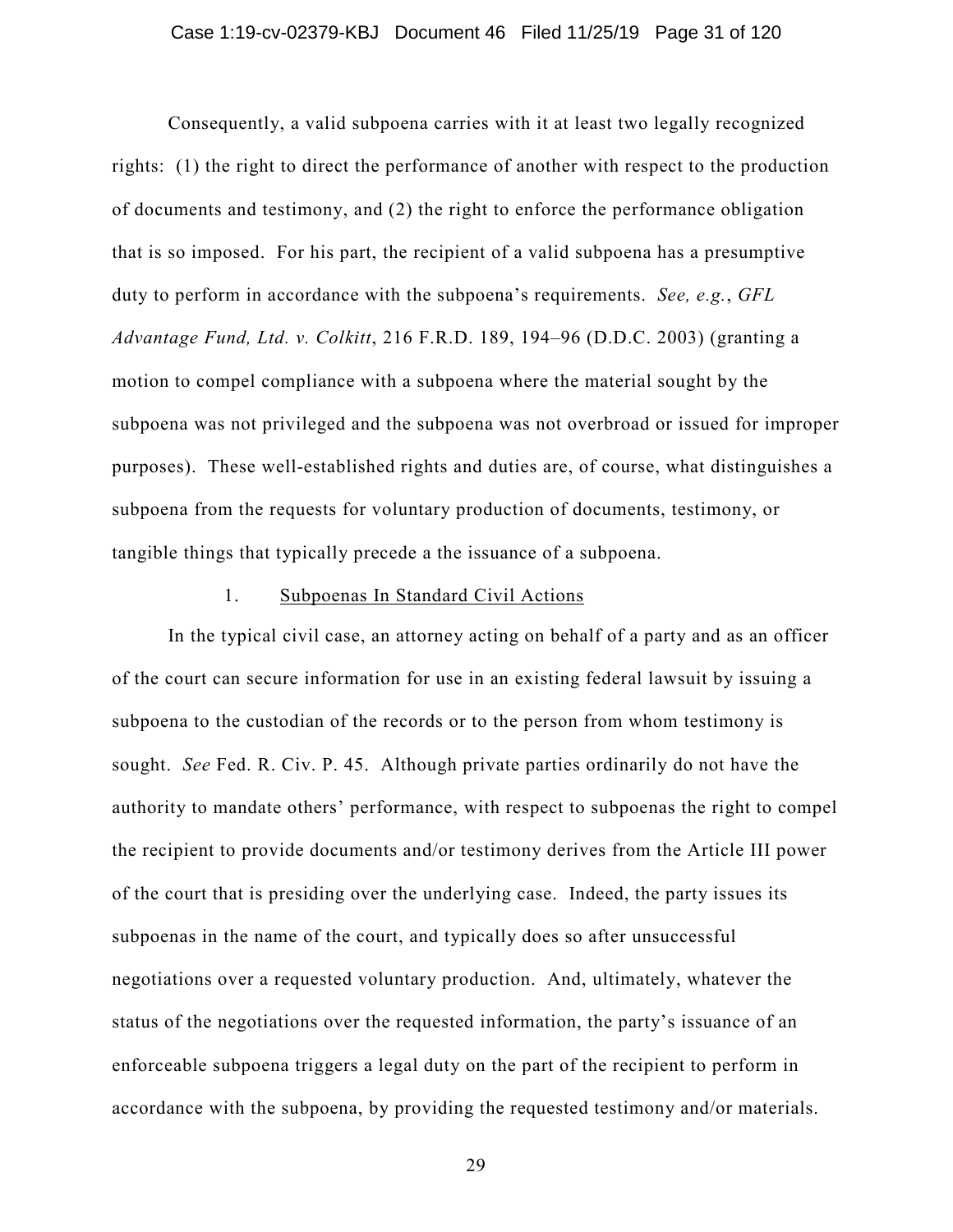These rights and duties operate as a matter of law—that is, in the ordinary course, without a court's intervention—during the pretrial, preparatory phase of a civil case. A subpoena-enforcement legal action only becomes necessary if the recipient refuses to provide documents or testimony despite having received a subpoena. *See*  Fed. R. Civ. P. 45(g) (authorizing a court to hold in contempt "a person who, having been served, fails without adequate excuse to obey the subpoena"). In that circumstance, under the Federal Rules of Civil Procedure, the subpoena's issuer can file a separate civil lawsuit in the district court in which compliance has been mandated, *see, e.g.*, *Fairholme Funds*, 2019 WL 5864595, at \*2, and in the context of that lawsuit, a federal judge determines various legal issues pertaining to the enforceability of the subpoena and disputed scope of the required response. Common legal issues are those that pertain to the validity of the subpoena—e.g., whether the issuer was actually authorized to issue subpoenas, and whether this particular subpoena contains the necessary terms to give rise to an enforceable duty to perform—and also the extent of the recipient's duty to respond. *See, e.g.*, *Truex v. Allstate Ins. Co*., No. 05-mc-0439, 2006 WL 241228, at \*1 (D.D.C. Jan. 26, 2006) (denying an issuer's motion to compel performance where the subpoena at issue was invalid); *Weiss v. Mentor Corp*., No. 92 mc-0203, 1992 WL 235889, at \*2 (D.D.C. July 10, 1992) (evaluating claim of attorney work product privilege in the context of a motion to compel compliance with a subpoena).

Significantly for present purposes, if a subpoena is valid and the recipient is not otherwise privileged to ignore it, then *some* response is due by ordinary operation of the law. Put another way, as explained above, a valid subpoena ordinarily gives rise to a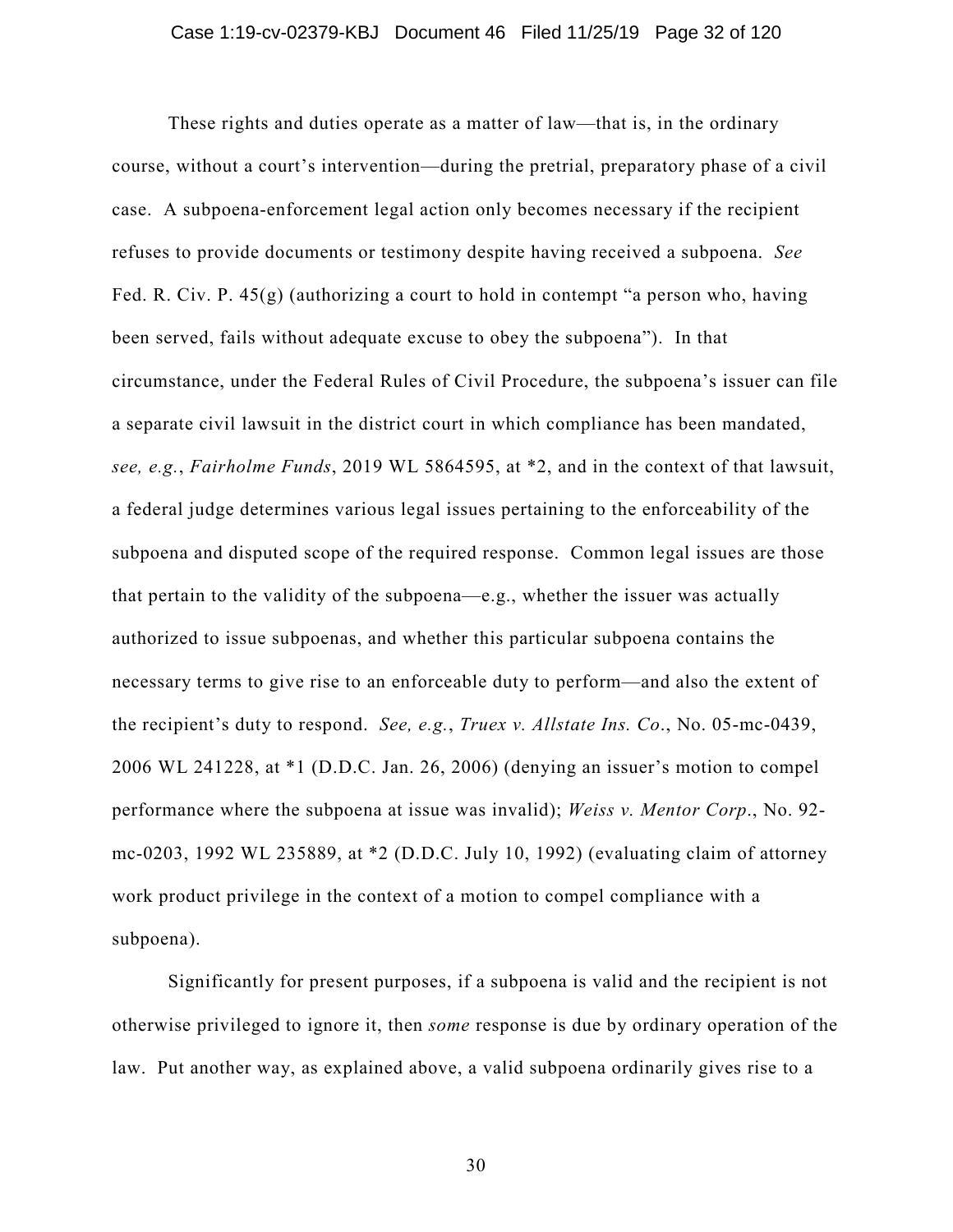#### Case 1:19-cv-02379-KBJ Document 46 Filed 11/25/19 Page 33 of 120

legally enforceable duty to perform in the requested manner. And a court order is the well-established mechanism for the enforcement of that obligation: if the court finds that the recipient has breached the duty to perform that the subpoena creates, it issues an order that compels the recipient to comply with the subpoena. *See, e.g.*, *In re Denture Cream Prod. Liab. Litig*., 292 F.R.D. 120, 129 (D.D.C. 2013) (granting in part motion to compel compliance with a subpoena and requiring the corporations involved to produce business records). Moreover, in deciding whether the subpoena-enforcement claim at issue is properly before it, the court usually does not inquire as to whether or not the subpoena's issuer had other ways to get the requested information. Rather, assuming that the subpoena-enforcement claim is properly before it (because a party with standing seeks resolution of the subpoena dispute in the correct venue with respect to an existing federal case), the court that is called upon to review a subpoenaenforcement dispute resolves the legal issues that are raised by the claims presented.

It is also important to recognize that the question of whether or not the recipient of a subpoena has to disclose, or may withhold, the *particular* information that the subpoena requests is entirely distinct from the question of whether the recipient of a subpoena has the legally enforceable duty to perform in response to a subpoena at all. As a general matter, the disclosure-of-information issue will be determined by the court based on its assessment of whether the documentary information that the subpoena requests, or the answers to the particular questions that a subpoenaed witness will be asked, can be withheld as subject to an applicable privilege, or whether the subpoena is improper for other reasons, such as overbreadth or undue burden. In standard civil cases, common law privileges such as the attorney-client privilege, the attorney work-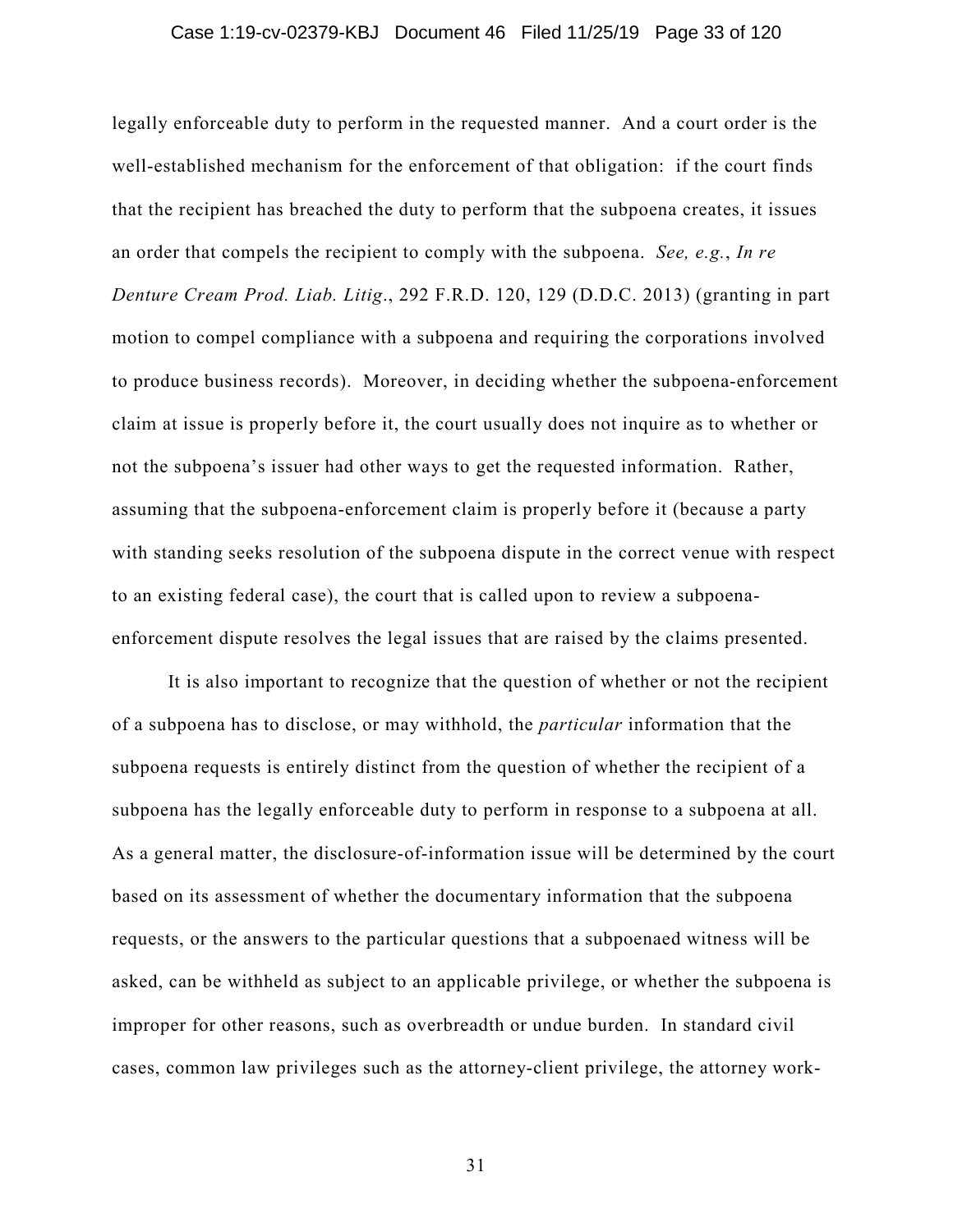#### Case 1:19-cv-02379-KBJ Document 46 Filed 11/25/19 Page 34 of 120

product privilege, and the marital privilege are often invoked to withhold subpoenaed information, and the privileged information is omitted from the testimony and/or redacted from the documents at issue. *See, e.g.*, *BuzzFeed, Inc.*, 318 F. Supp. 3d at 361–62 (assessing whether information sought by subpoena was protected by the federal law enforcement privilege); *GFL Advantage Fund*, 216 F.R.D. at 194–95 (evaluating whether subpoenaed materials were covered by the attorney-client privilege); *Weiss*, 1992 WL 235889, at \*2 (considering a work-product privilege objection to producing subpoenaed materials). The Constitution establishes other privileges that can attach to prevent certain disclosures. *See, e.g.*, *United States Sec. & Exch. Comm'n v. Brown*, No. 09-cv-1423, 2010 WL 11602637, at \*1–2 (D.D.C. Sept. 29, 2010) (evaluating whether production of documents would violate an individual's Fifth Amendment right against self-incrimination).

By contrast, it is relatively rare for the law to recognize an "immunity" to compulsory legal process—i.e., the right of the recipient of a valid subpoena to decline to produce *any* documents or provide *any* testimony. In effect, such an immunity is enormously powerful, because it operates to nullify the legal obligation to perform that a valid subpoena creates. The sole immunity to compulsory process that DOJ specifically identifies in its briefs, outside of the instant context, is the Constitution's Speech and Debate Clause. (*See* Def's Mot. at 68.) Article I provides that, with respect to "any Speech or Debate in either House," any U.S. Senator or Representative "shall not be questioned in any other Place[.]" U.S. Const. art. I, § 6, cl. 1. The Supreme Court has interpreted this provision to immunize members of Congress and their aides from having to appear and to provide testimony regarding "anything generally done in a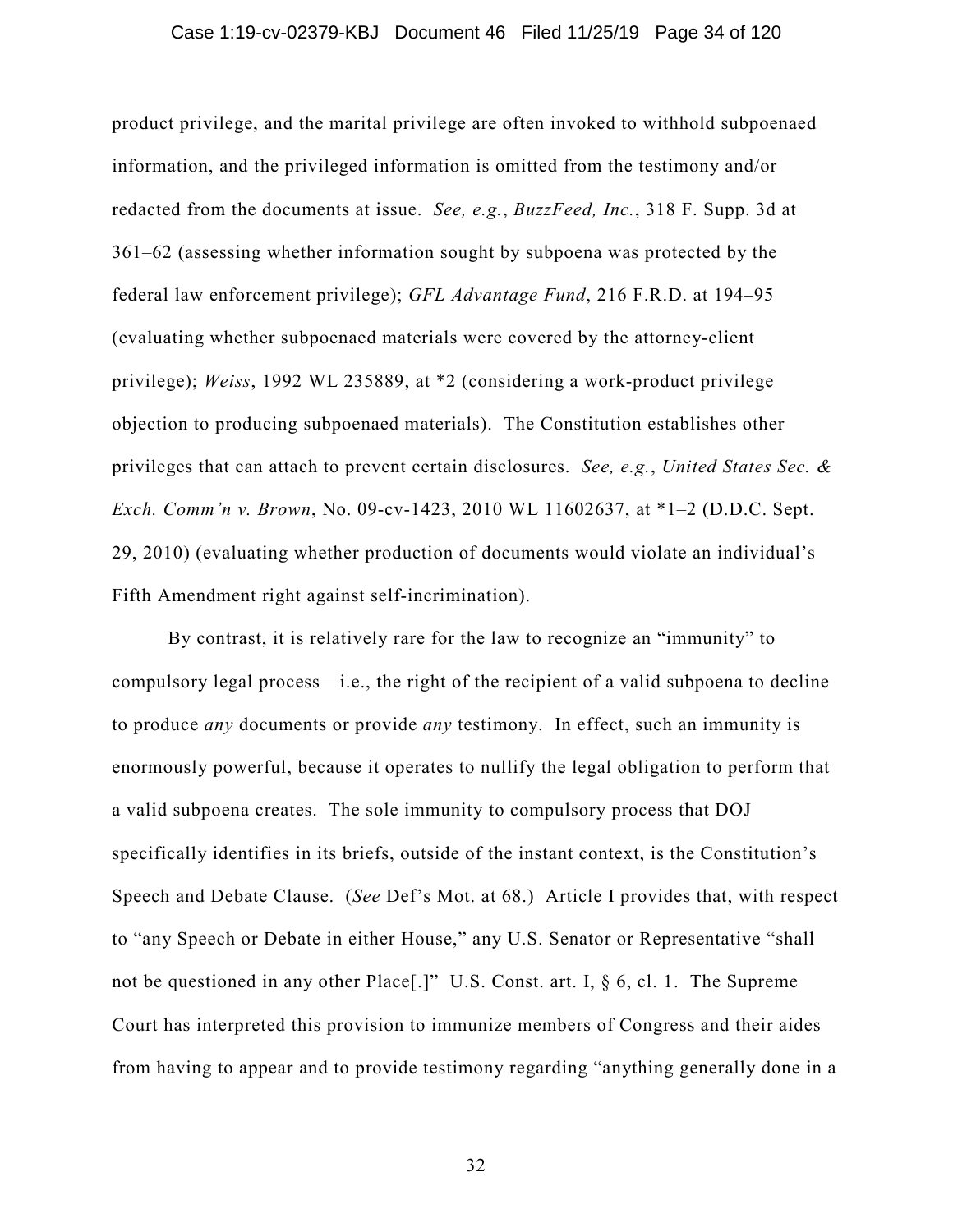session of the House by one of its members in relation to the business before it." *Gravel v. United States*, 408 U.S. 606, 624 (1972) (internal quotation marks and citation omitted).

## 2. Legislative Subpoenas

<span id="page-34-0"></span>Legislative subpoenas that are issued by congressional committees in the course of investigations derive from the Article I authority of the Congress, rather than the Article III auspices of the federal courts. It is reasonably clear that "legislative subpoenas are older than our country itself[,]" *Trump v. Mazars USA, LLP*, 940 F.3d 710, 718 (D.C. Cir. 2019); moreover, and the power of committees of the House of Representatives to conduct investigations that involve issuing subpoenas to witnesses for documents and testimony is similarly well established, *see Watkins v. United States*, 354 U.S. 178, 187–95 (1957); *see also Eastland v. U. S. Servicemen's Fund*, 421 U.S. 491, 504–05 (1975); *Barenblatt v. United States*, 360 U.S. 109, 111–12 (1959); *Quinn v. United States*, 349 U.S. 155, 160 (1955); *Sinclair v. United States,* 279 U.S. 263, 291 (1929), *overruled on other grounds by United States v. Gaudin*, 515 U.S. 506 (1995). [10](#page-34-1)  The duty of the recipient of a valid legislative subpoena to respond to that authorized call of action for the good of the country is also indisputable. In this regard, the Supreme Court has stated that "persons summoned as witnesses by competent authority have certain minimum duties and obligations which are necessary concessions to the public interest in the orderly operation of legislative and judicial machinery[,]" *United* 

<span id="page-34-1"></span> $10$  Even before the ratification of the Constitution in 1787, "[t]he colonial assemblies, like the House of Commons, very early assumed, usually without question, the right to investigate . . . [and] [t]hese investigations were sometimes conducted by the House itself and sometimes by committees clothed with authority to send for 'persons, papers, and records.'" C. S. Potts, *Power of Legislative Bodies to Punish for Contempt*, 74 U. Pa. L. Rev. 691, 708 (1926).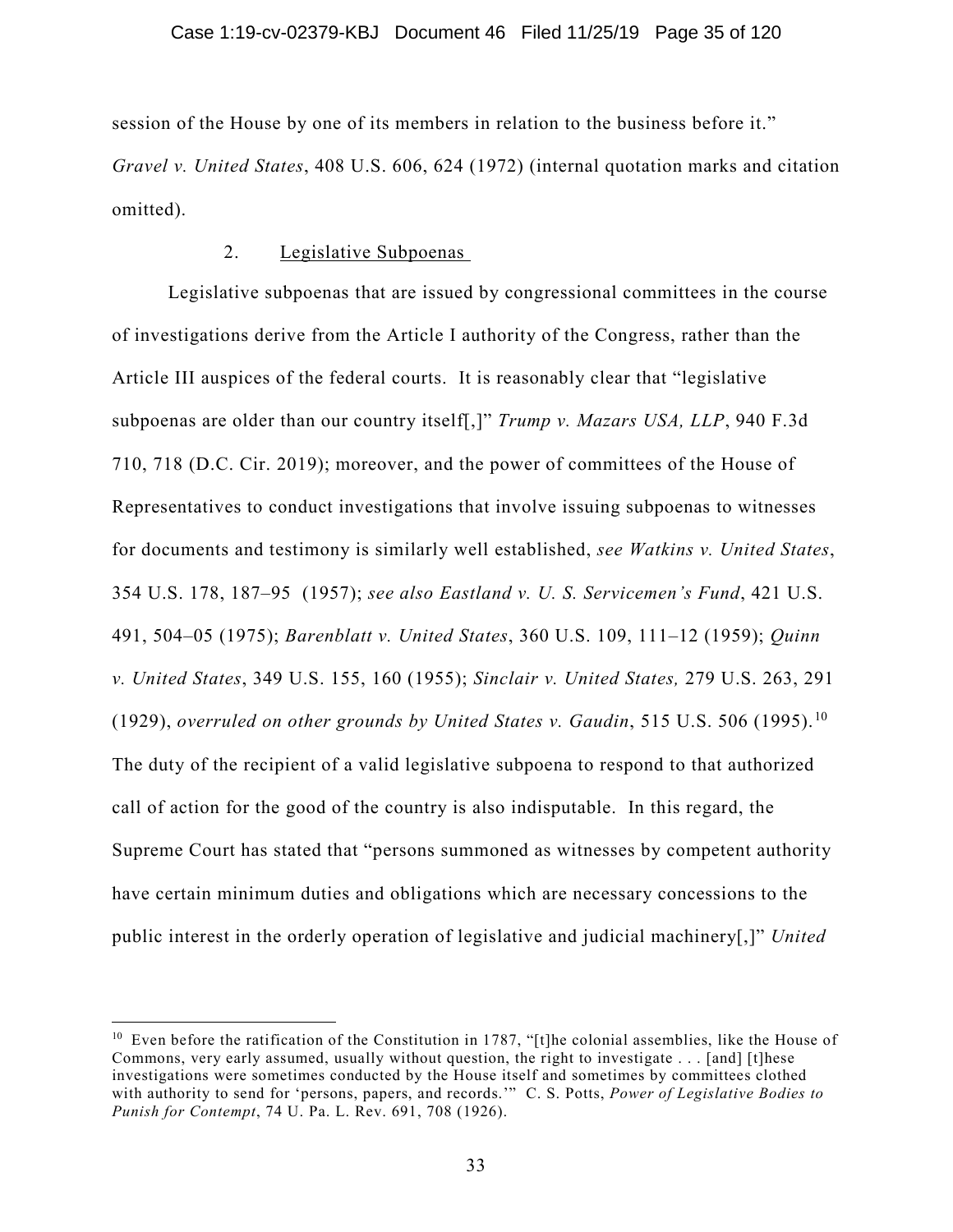*States v. Bryan*, 339 U.S. 323, 331 (1950), and has further noted that the Court itself has "often iterated the importance of this public duty, which every person within the jurisdiction of the Government is bound to perform when properly summoned" *id*. Indeed, the Supreme Court has specifically stated, in the most direct and eloquent terms, that "[i]t is unquestionably the duty of all citizens to cooperate with the Congress in its efforts to obtain the facts needed for intelligent legislative action. It is their unremitting obligation to respond to subpoenas, to respect the dignity of the Congress and its committees and to testify fully with respect to matters within the province of proper investigation." *Watkins*, 354 U.S. at 187–88. Thus, for all intents and purposes, legislative subpoenas give rise to the same rights (i.e., the right to compel the performance of another and the right of enforcement) and the same duties (i.e., the obligation to respond in the absence of a privilege) that exist in the civil action context.

It should come as no surprise that the rights and duties that attach when a duly authorized committee of Congress issues a subpoena are ordinarily reverentially observed, or that subpoena-backed requests for information to be provided to the House in the context of its Article I investigations have traditionally been respected, consistent with core democratic and constitutional norms. *See*, *e.g.*, *Mazars*, 940 F.3d at 721 (noting that, in response to a legislative request for information during the investigation of "the Iran-Contra Affair, including the role of the President," President Ronald Reagan "declined to assert executive privilege, going so far as to furnish relevant excerpts of his personal diaries to Congress" (internal quotation marks and citation omitted)); *see also* Letter from Tobias Lear, Sec'y to the President, to Henry Knox, Sec'y of War (April 4, 1792) (on file with the Library of Congress) (communicating to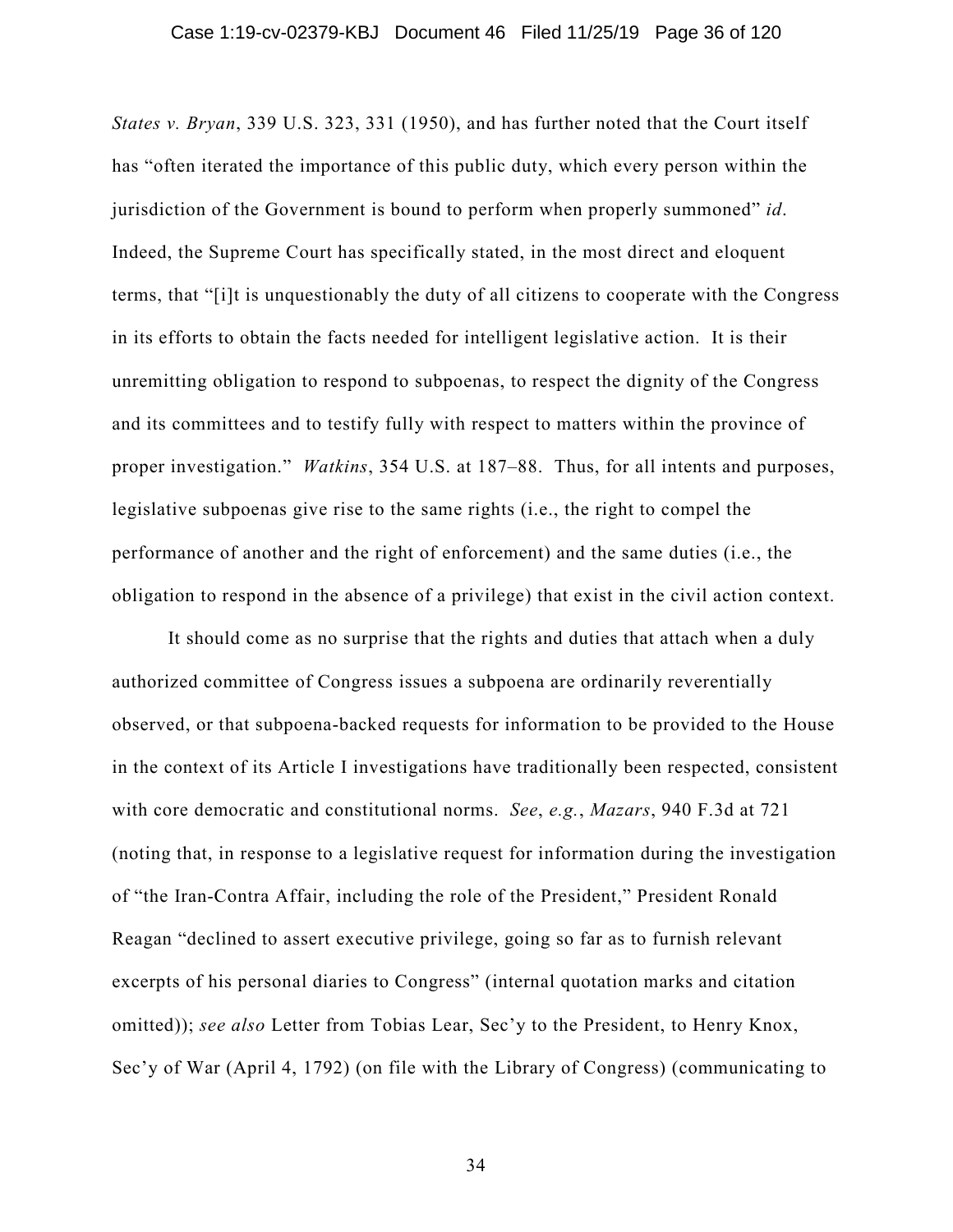## Case 1:19-cv-02379-KBJ Document 46 Filed 11/25/19 Page 37 of 120

Secretary Knox that he "will lay before the House of Representatives such papers, from [his] department, as are requested by the enclosed resolution," which empowered a House committee "to inquire into the causes of the failure of the late expedition under Major General St. Clair . . . [and] to call for such persons, papers, and records, as may be necessary to assist their inquiries."). Moreover, when disputes over congressional subpoenas do arise, the conflict is typically resolved through negotiations between House committee representatives and the person or persons to whom the subpoena is directed—a process commonly known as "accommodation"—and, thus, committees of Congress rarely have had to resort to the implementation of enforcement mechanisms. *See Mazars*, 940 F.3d at 721 ("Presidents, too, have often been the subjects of Congress's legislative investigations, though fewer of these have required judicial intervention"); *see*, *e.g*., *id.* at 721–22 ( "Thanks to a last-minute compromise between the White House and the Senate, the courts were kept out of a dispute" over whether a select committee investigating "the Whitewater land deal and related matters" during the Clinton administration "could subpoena meeting notes taken by President Clinton's former lawyer").

That said, enforcement comes with the territory, as explained above. It is generally accepted that the Legislature has at its disposal additional means of enforcing its subpoenas as compared to those that are available to private parties who impose duties to perform by issuing subpoenas in the context of civil cases. *See Eastland*, 421 U.S. at 504–05. Those additional tools include the power of inherent contempt. *See Watkins*, 354 U.S. at 216 (citing *Anderson v. Dunn*, 19 U.S. 204 (1821)). "[T]he long dormant inherent contempt power permits Congress to rely on its own constitutional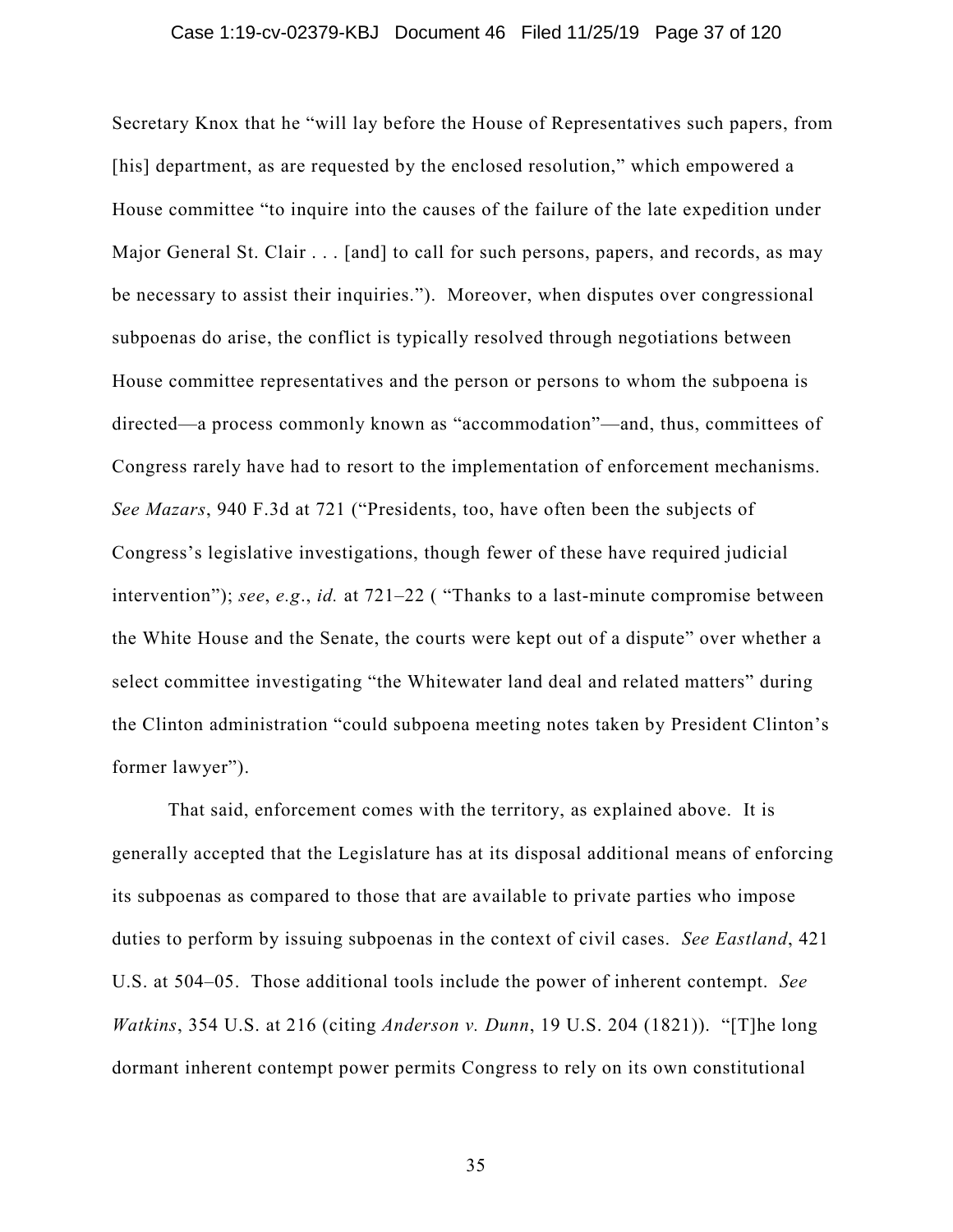#### Case 1:19-cv-02379-KBJ Document 46 Filed 11/25/19 Page 38 of 120

authority to detain and imprison [one who defies a subpoena and is found in contempt] until the individual complies with congressional demands." *See* Todd Garvey, Congressional Research Service, RL 34097, *Congress's Contempt Power and the Enforcement of Congressional Subpoenas: Law, History, Practice, and Procedure* 1 (May 12, 2017); *see also id*. at 10 (explaining that "[u]nder the inherent contempt power[,] the individual is brought before the House or Senate by the Sergeant-at-Arms, tried at the bar of the body, and can be imprisoned or detained in the Capitol or perhaps elsewhere"). Congress can also issue a contempt citation, and then certify this finding to the Executive branch for potential criminal prosecution. *See* 2 U.S.C. §§ 192, 194. DOJ has also traditionally accepted that a committee of Congress can rely on the standard enforcement mechanism that is available to others who issue valid and legally enforceable subpoenas: it can bring a civil action in federal court. *See Response to Cong. Requests for Info. Regarding Decisions Made Under the Indep. Counsel Act*, 10 Op. O.L.C. 68, 87 (1986) ("The most likely route for Congress to take would be to file a civil action seeking enforcement of the subpoena."); *see also Prosecution for Contempt of Congress of an Executive Branch Official Who Has Asserted a Claim of Executive Privilege*, 8 Op. O.L.C. 101, 137 & n.36 (1984)*.*

Notably, on those occasions when legislative subpoena disputes have been brought to court, the related civil actions involve the same questions about relevance, subpoena validity, the allegedly privileged nature of the material requested, and the purported immunity of the recipient as courts consider in other cases of this kind. *See, e.g.*, *Mazars*, 940 F.3d at 732–40 (assessing whether legislative subpoena was valid and whether documents sought were relevant to the underlying congressional investigation);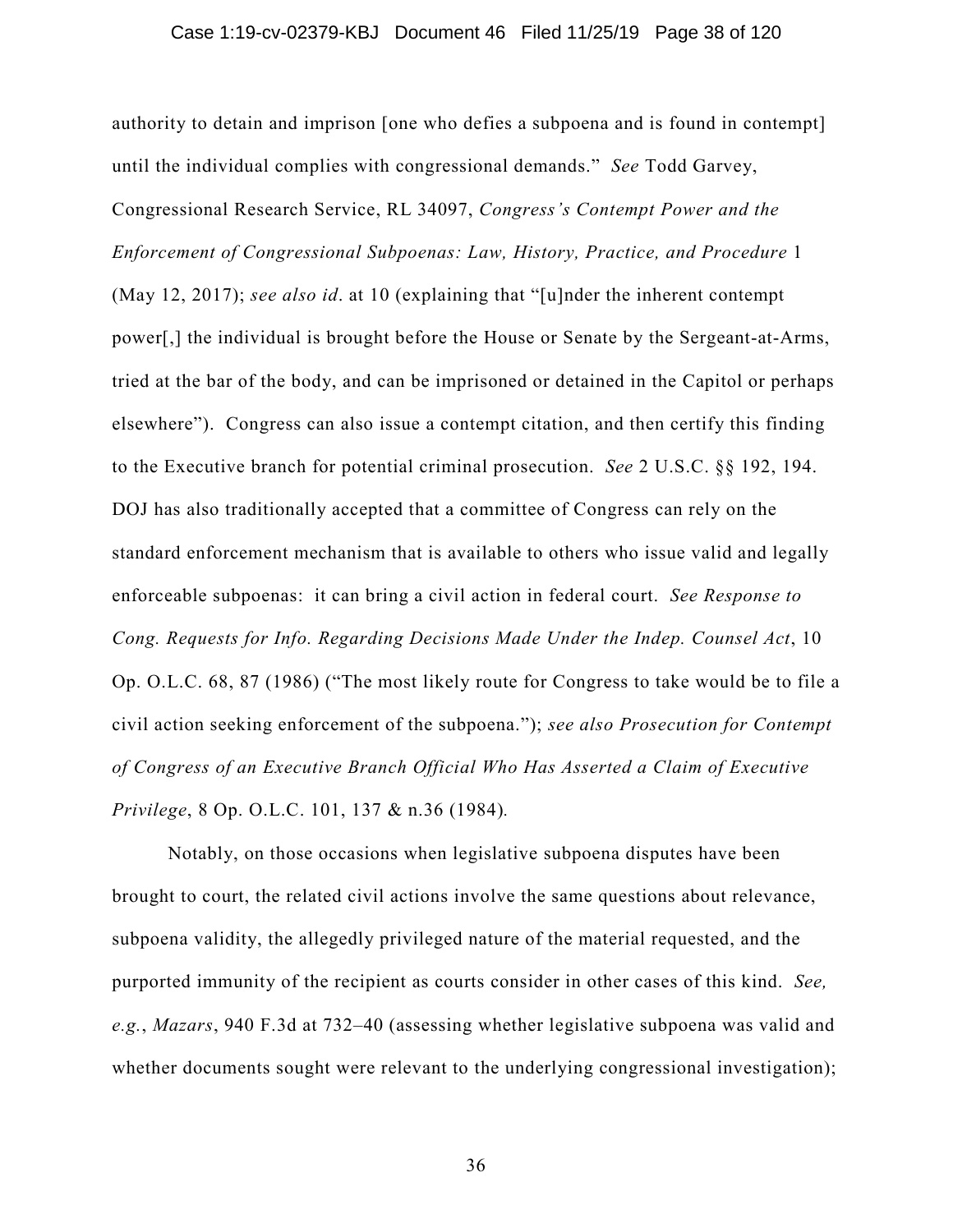*Senate Select Comm. on Ethics v. Packwood*, 845 F. Supp. 17, 21–23 (D.D.C. 1994) (evaluating whether compliance with a legislative subpoena would violate an individual's Fourth and Fifth Amendment rights).

# **IV. ANALYSIS**

In this case, the fact that duly authorized committees of Congress have the power to issue enforceable legislative subpoenas pursuant to Congress's authority to conduct oversight investigations under Article I of the Constitution is not in dispute. That is, DOJ does not appear to challenge the Judiciary Committee's compulsory process power, as a general matter. Instead, here as in *Miers*, DOJ contends that, nevertheless, the President can selectively block any House committee's exercise of its subpoena-related rights with respect to certain persons who qualify as the President's "alter egos" namely, current and former senior-level presidential aides—because, in DOJ's view, such persons are absolutely immune from compelled congressional process. (*See, e.g.*, Def.'s Mot. at 64.) DOJ argues further that House committees cannot file lawsuits in federal court to seek enforcement of subpoenas that have been issued to aides whom the President has ordered not to testify (*id.* at 52–59), and that, in any event, the federal courts have no subject-matter jurisdiction to review any subpoena-enforcement action that a House committee files if a senior-level presidential aide does not respond as directed (*see id.* at 31–52).

Setting aside the implications of these arguments for the law that governs subpoenas generally (*see supra* Part III.C), it is important to recognize that DOJ's contentions rely on basic assumptions about the relative power of the three branches of the federal government under our constitutional scheme. Indeed, as DOJ describes it,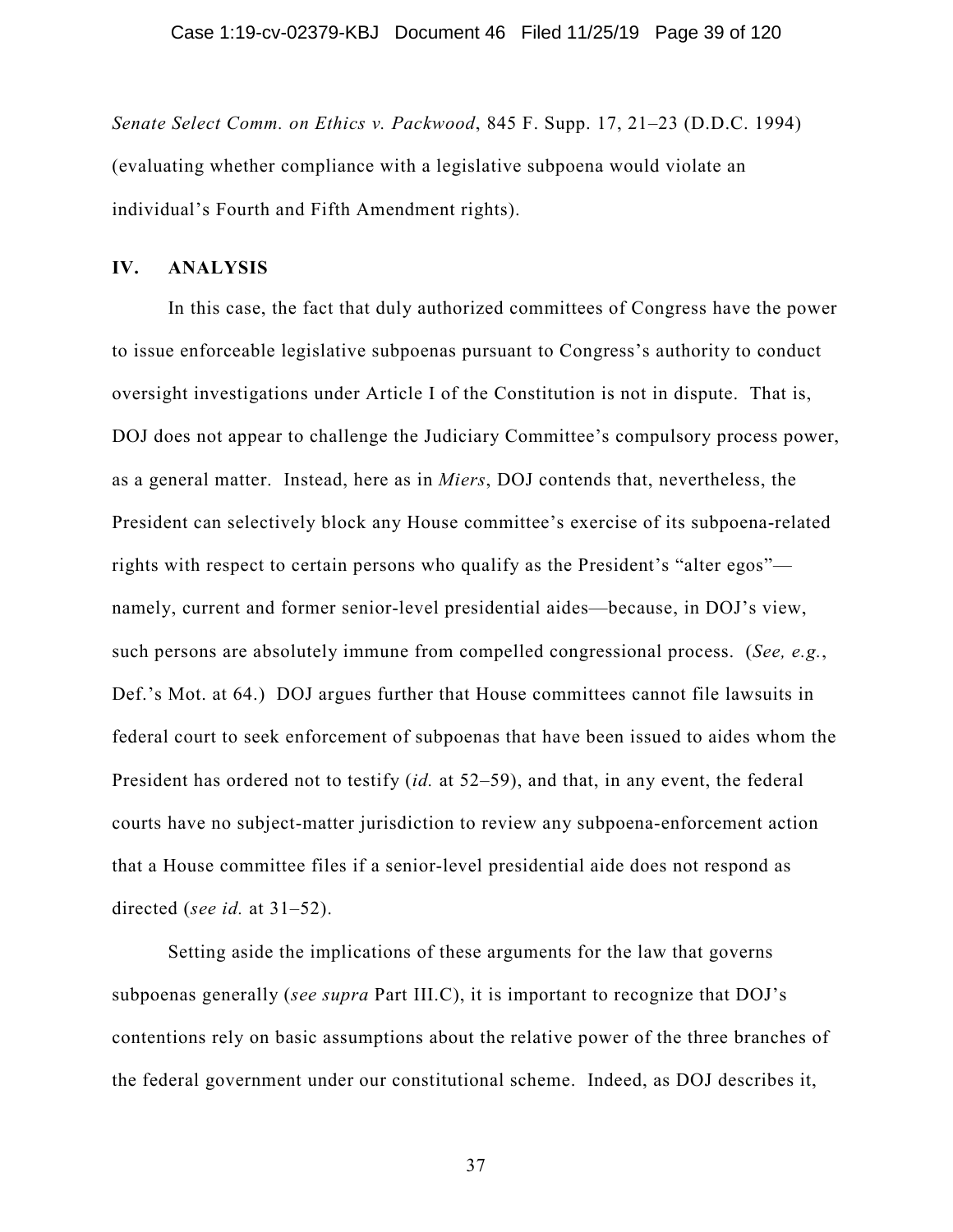#### Case 1:19-cv-02379-KBJ Document 46 Filed 11/25/19 Page 40 of 120

the Constitution of the United States strictly segregates the power of the federal government and sets its branches in perfect equipoise—i.e., the Legislature, the Executive, and the Judiciary are entirely distinct, completely independent, and unfailingly co-equal (a dynamic that DOJ calls "the separation of powers")—and this constitutional construct is such a driving force behind DOJ's legal analysis that other foundational tenets of the Constitution, as well as the widely accepted common law principles that pertain to subpoenas and subpoena enforcement, are cast aside.

For example, notwithstanding the background fact that federal courts routinely adjudicate subpoena-related disputes in the context of civil actions, DOJ vigorously asserts that federal courts lack subject-matter jurisdiction to adjudicate subpoenarelated disputes that arise between Congress and the Executive branch. (*See* Hr'g Tr. at 75:17–18 (DOJ counsel asserting that the federal courts "absolutely have th[e] authority [to say what the law is] in any case or controversy under Article III" but "[t]his just isn't one").) DOJ also insists that, despite the fact that ordinary citizens bring subpoena-enforcement claims in the federal courts all the time, duly authorized committees of the House of Representatives cannot proceed against the Executive branch in court to seek enforcement of subpoenas for testimony and information issued to recalcitrant government officials in the context of congressional investigations. (*See id.* at 74:5–7 ("I'm making the argument that the Constitution does not allow . . . the House and the Executive Branch to sue each other in court[.]").) Meanwhile, says DOJ, the President has the authority to make unilateral determinations regarding whether he and his senior-level aides (both current and former) will respond to, or defy, the subpoenas that authorized House committees issue during constitutionally authorized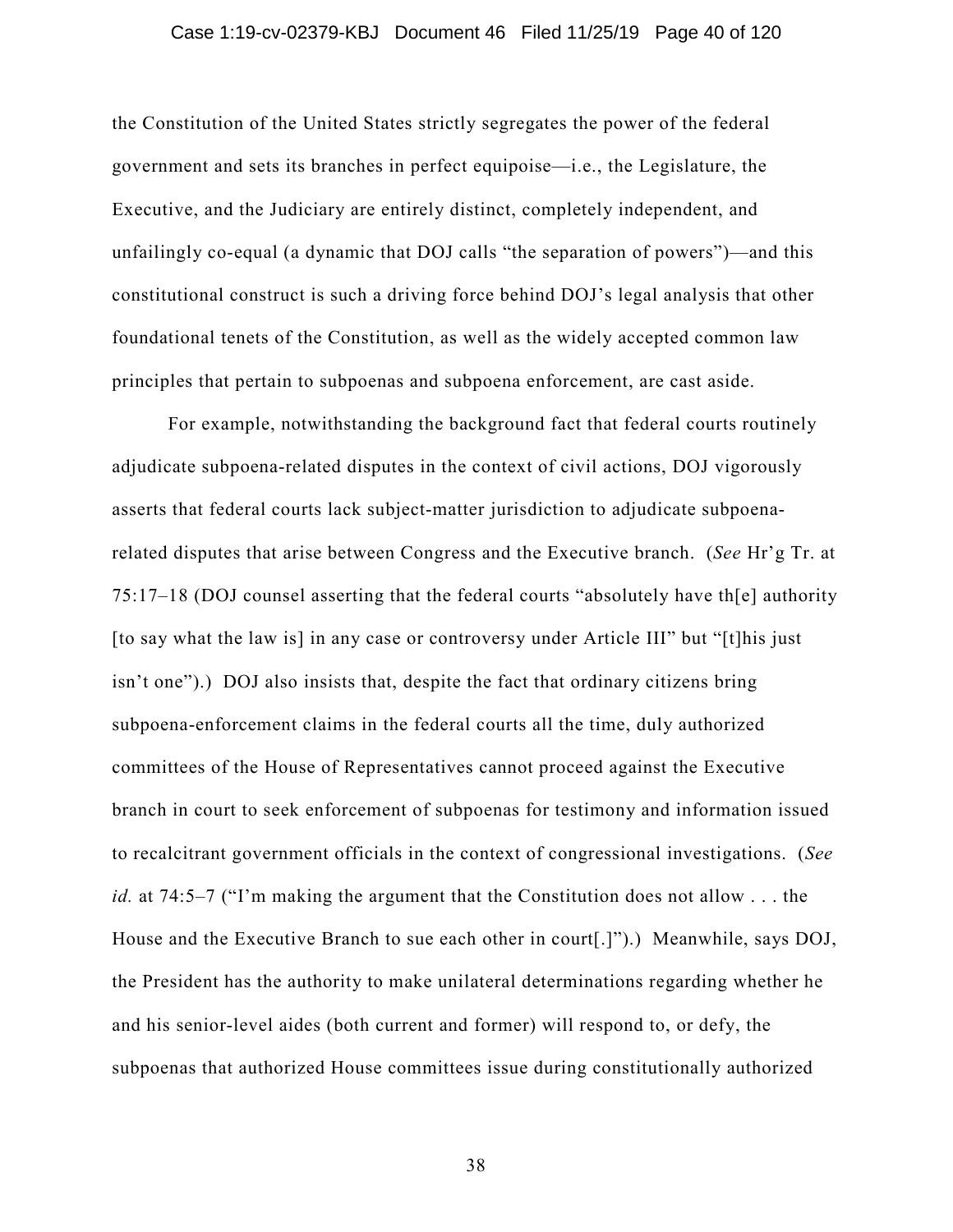#### Case 1:19-cv-02379-KBJ Document 46 Filed 11/25/19 Page 41 of 120

investigations of potential wrongdoing within his administration. (*See id.* at 125:3–6 (counsel asserting that "if the person has testimonial immunity, and the President has asserted it, not the person—it's the President's to assert—then, yes, [Congress] wouldn't be able to compel the person").  $^{11}$  $^{11}$  $^{11}$ 

Unfortunately for DOJ, and as explained fully below, these contentions about the relative power of the federal courts, congressional committees, and the President distort established separation-of-powers principles beyond all recognition. Thus, ultimately, the arguments that DOJ advances to support its claim of absolute testimonial immunity for senior-level presidential aides transgress core constitutional truths (notwithstanding OLC's persistent heralding of these and similar propositions). By contrast, textbook constitutional law readily reveals that, precisely because the Constitution bestows upon the Judiciary the power to demarcate the boundaries of lawful conduct by government officials, the federal courts have subject-matter jurisdiction to entertain subpoenaenforcement disputes concerning legislative subpoenas that have been issued to Executive branch officials. It is similarly well established that, because the Constitution vests the Legislature with the power to investigate potential abuses of official authority—when necessary to hold government officials (up to, and including, the President) accountable, as representatives of the People of the United States—then House committees have both Article III standing and a cause of action to pursue judicial enforcement of their duly authorized and legally enforceable requests for information. What is missing from the Constitution's framework as the Framers envisioned it is the

<span id="page-40-0"></span> $11$  For a similar vantagepoint, see the circumstances described by George Orwell in the acclaimed book *Animal Farm*. *See* George Orwell, *Animal Farm* 141 (Otbe Book Publishing 2018) ("All animals are equal but some animals are more equal than others.") (capitalization altered).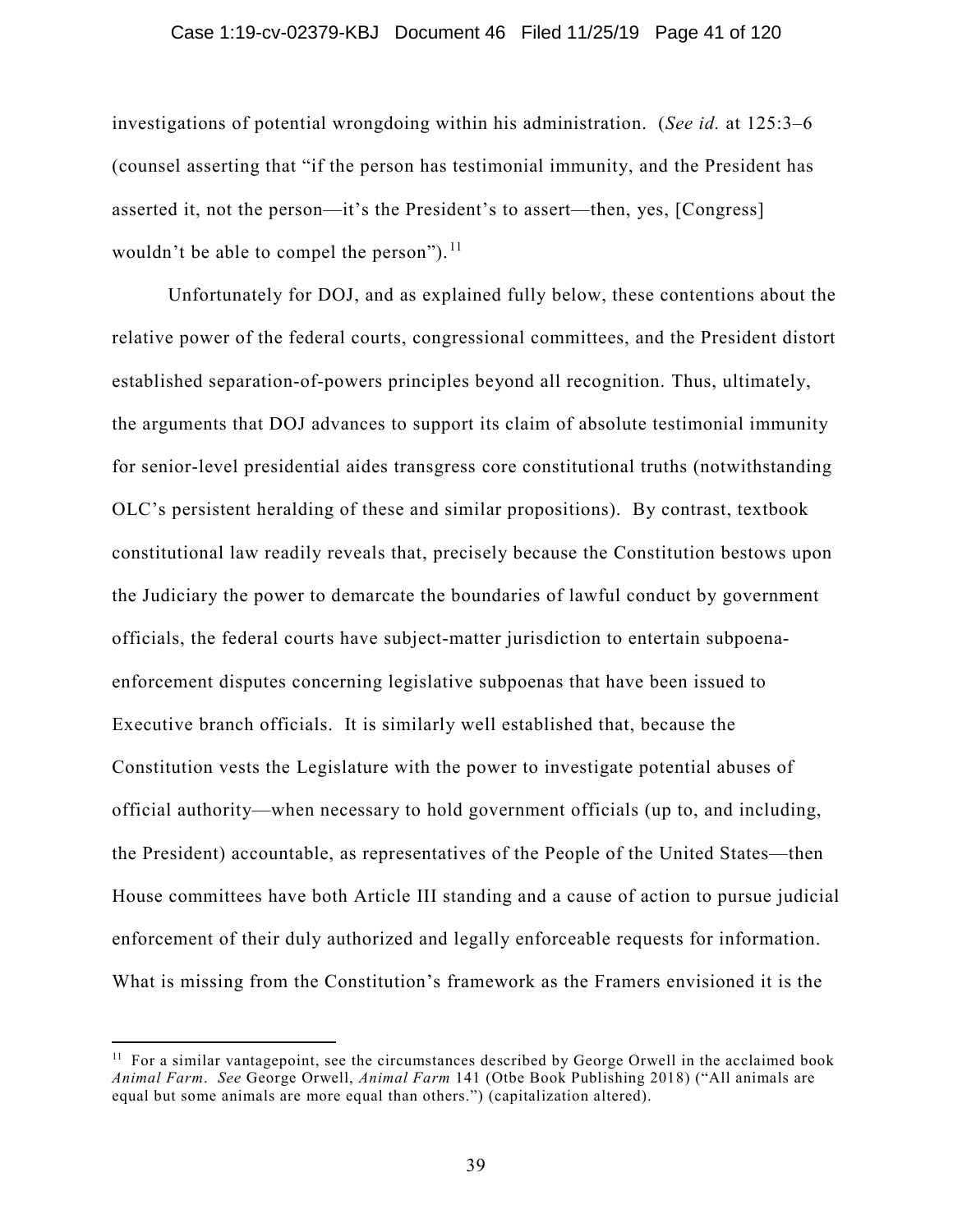#### Case 1:19-cv-02379-KBJ Document 46 Filed 11/25/19 Page 42 of 120

President's purported power to kneecap House investigations of Executive branch operations by demanding that his senior-level aides breach their legal duty to respond to compelled congressional process.

Luckily for this Court, an existing precedent that is on all fours with the instant matter (*Miers*) already systematically dismantles the edifice that DOJ appears to have erected over the years to enshrine the proposition that a President's senior-level aides have absolute immunity with respect to legislative subpoenas that Congress issues in the course of its investigations; *Miers* does this by squarely refuting each of the threshold and merits arguments that DOJ seeks to advance in the instant case. This Court finds *Miers*'s analysis compelling (albeit, admittedly, not controlling) and, consistent with stare decisis principles, the Court adopts Judge Bates's precedential reasoning herein, where referenced in the discussion below. Consequently, the Court cannot accept DOJ's present reliance on carefully curated rhetoric concerning historical accommodations practices. Nor can it abide DOJ's less-than-subtle suggestion that, under our constitutional scheme, the Legislature and the Judiciary are both hopelessly stymied when it comes to addressing alleged abuses by the Executive branch, such that, ultimately, the President wields virtually unchecked power.

Instead, with deference to the Supreme Court's foundational pronouncements of law concerning the intended intersectionality of our separate and co-equal branches of government, *see, e.g.*, *INS v. Chada*, 462 U.S. 919, 951 (1983); *Youngstown Sheet & Tube Co. v. Sawyer*, 343 U.S. 579, 635 (1952) (Jackson, J., concurring); *Marbury*, 5 U.S. at 176–77, this Court reiterates *Miers*'s well-sourced and thoroughly explained bottom-line conclusion: that, as a matter of law, senior-level current and former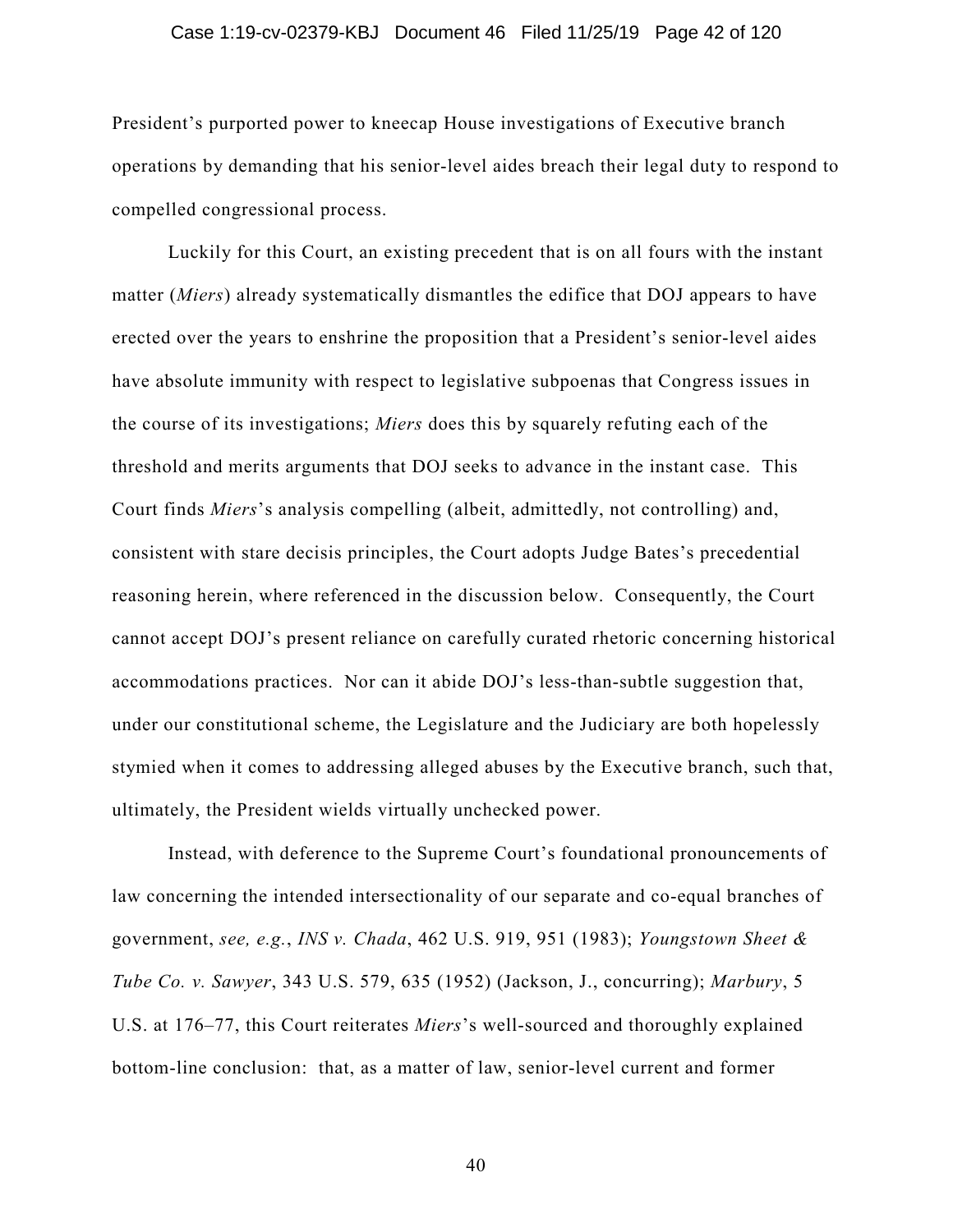#### Case 1:19-cv-02379-KBJ Document 46 Filed 11/25/19 Page 43 of 120

presidential aides, including White House Counsels, must appear before Congress if compelled by legislative process to do so. This means that such aides cannot defy a congressional subpoena on the basis of absolute testimonial immunity, even if the President for whom they work (or worked) demands that response.

# **A. Federal Courts Have The Power To Adjudicate Subpoena-Related Disputes Between Congress And The Executive Branch**

In the *Miers* case, DOJ "concede[d]" that "28 U.S.C. § 1331 provides subject matter jurisdiction" over the Judiciary Committee's subpoena-enforcement lawsuit, a conclusion with which Judge Bates agreed. *Miers*, 558 F. Supp. 2d at 64. *Miers* also rejected DOJ's jurisdictional claim that "this dispute is not one traditionally thought to be amenable to judicial resolution[,]" *id.* at 67, and that, therefore, the House's subpoena-enforcement claim should not be permitted to proceed, *id.* at 71–73. In this regard, the *Miers* opinion stands for the proposition that courts have federal question jurisdiction over subpoena enforcement disputes between the Legislature and the Executive branch, and that such disputes are justiciable, regardless of the fact that the other two branches of government occupy places on the opposite side of the "v" in the case caption. This Court agrees with *Miers*'s analysis and conclusions for the reasons that follow in this section of this Memorandum Opinion, as well as those in Part IV.B.

# 1. Federal Courts Routinely Exercise Subject-Matter Jurisdiction Over Subpoena-Enforcement Claims Under 28 U.S.C. § 1331

Federal courts are courts of limited jurisdiction, *see Spokeo, Inc. v. Robins*, 136 S. Ct. 1540, 1547 (2016), which means that their power to adjudicate legal disputes must be affirmatively established by law. As a general matter, under section 1331 of Title 28 of the United States Code, federal courts have statutory authority to entertain legal claims that arise under the Constitution and the laws of the United States. *See*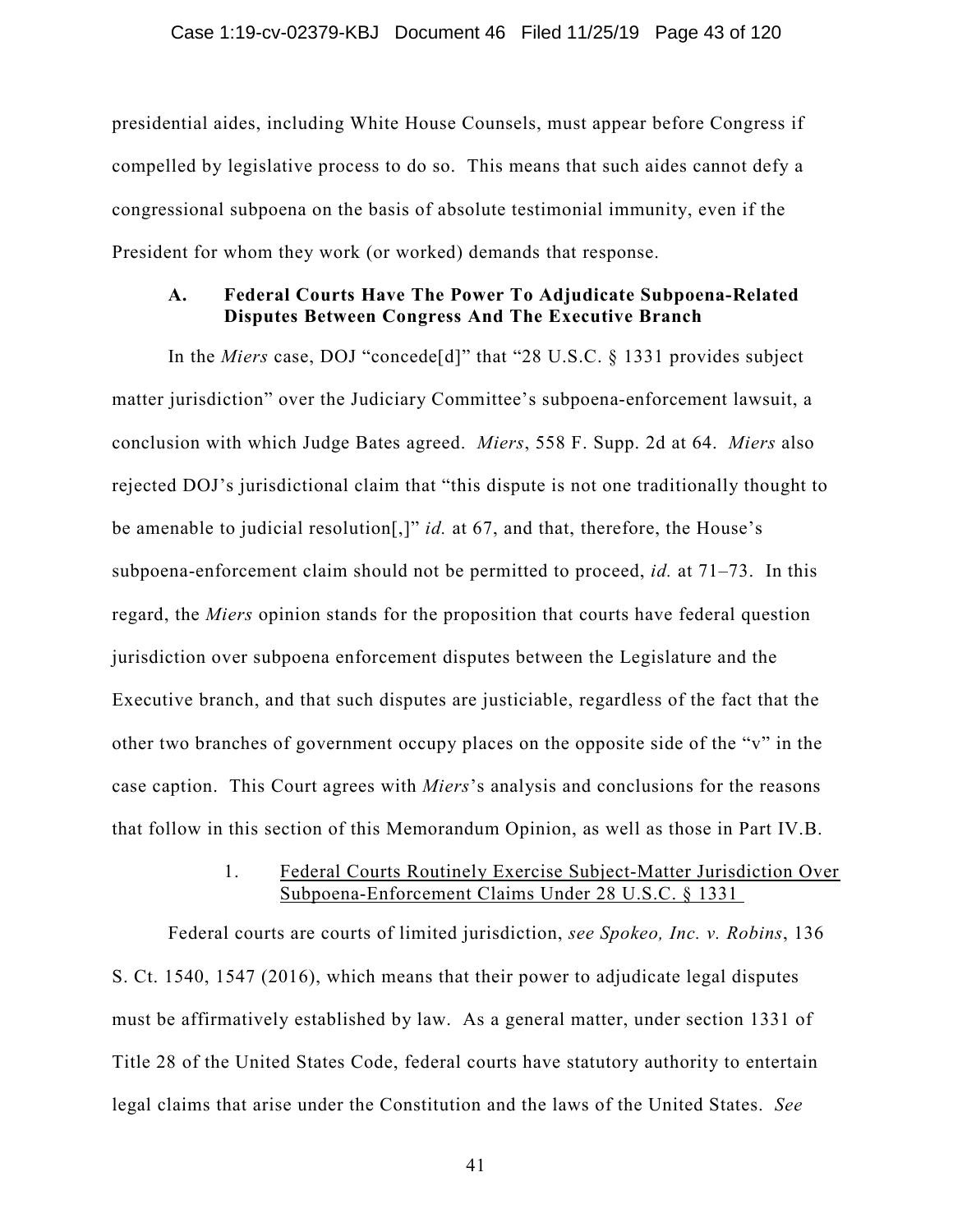*Arbaugh v. Y&H Corp*., 546 U.S. 500, 513 (2006) (explaining that "[a] plaintiff properly invokes § 1331 jurisdiction when she pleads a colorable claim 'arising under' the Constitution or laws of the United States") (citation omitted). *Miers* reasoned that a claim by the Judiciary Committee that an Executive branch official "failed to comply with duly issued congressional subpoenas" fits this category, because the House "subpoena power derives implicitly from Article I of the Constitution[.]" *Miers*, 558 F. Supp. 2d at 64. Judge Bates also observed that the D.C. Circuit had addressed the question of the federal courts' statutory subject-matter jurisdiction with respect to a controversy similar to the one at issue in the *Miers* case (and here): a dispute over a House committee's issuance of a subpoena to AT & T concerning certain documents that the company possessed in relation to an FBI wiretapping program. The Circuit had conclusively determined that the federal courts have jurisdiction under 28 U.S.C. § 1331 because of the "fundamental constitutional rights involved[,]" *AT & T I*, 551 F.2d at 389, which was enough for Judge Bates to conclude that claims that the Judiciary Committee made in the *Miers* case "arise[] under the Constitution for purposes of § 1331[,]" *Miers*, 558 F. Supp. 2d at 64.

This conclusion is not at all surprising. Indeed, if electronic searches of popular case databases are any guide, the power of the federal courts to review and resolve subpoena-enforcement claims in standard civil actions is rarely challenged, and federal courts routinely exercise subject-matter jurisdiction over disputes concerning subpoenas that arise in the context of cases in which federal claims are being litigated. *See, e.g.*, *Fairholme Funds*, 2019 WL 5864595, at \*2; *BuzzFeed, Inc.*, 318 F. Supp. 3d at 364–65; *Truex*, 2006 WL 241228, at \*1; *GFL Advantage Fund*, 216 F.R.D. at 194–96; *Weiss*,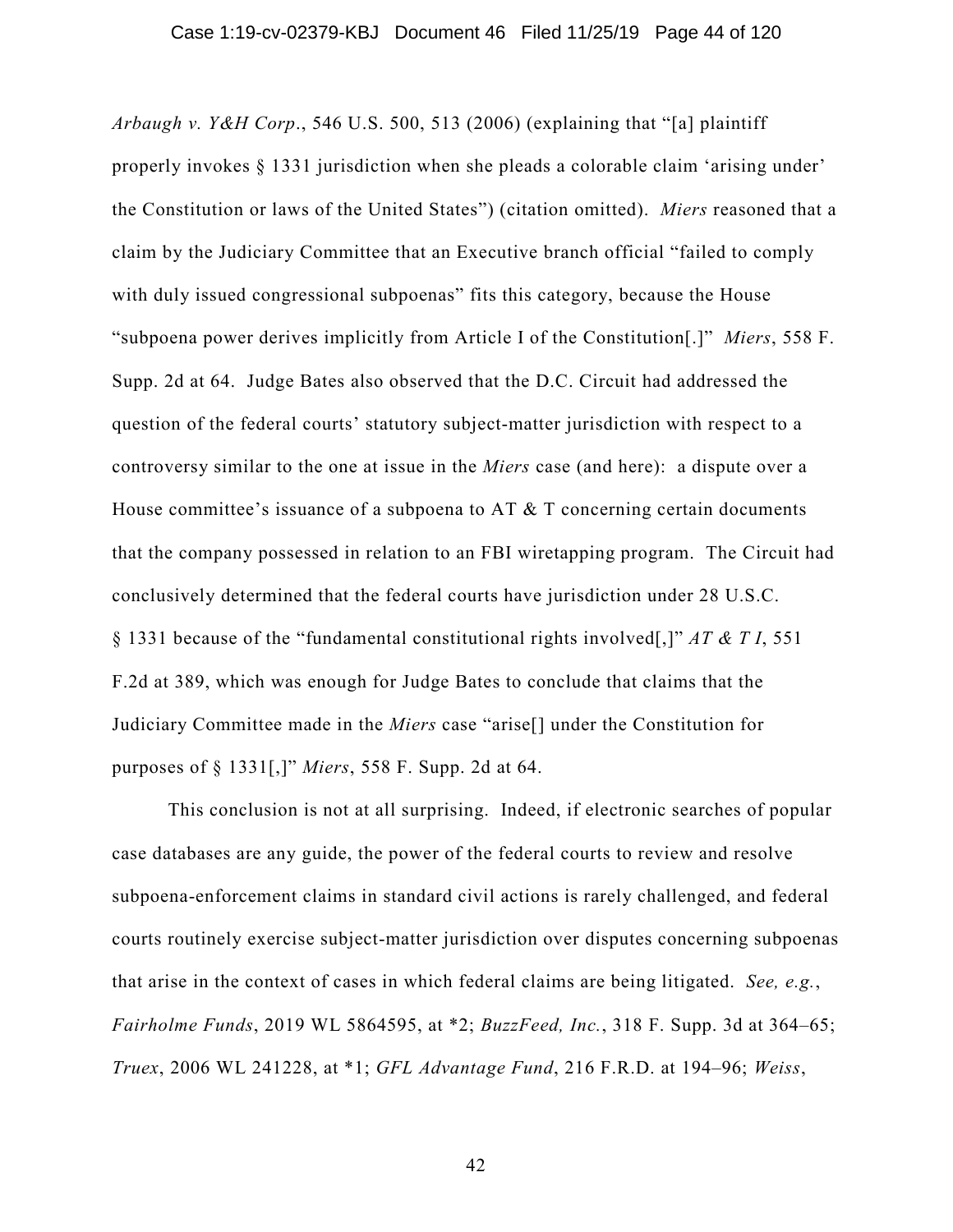#### Case 1:19-cv-02379-KBJ Document 46 Filed 11/25/19 Page 45 of 120

1992 WL 235889, at \*2; *see also* Fed. R. Civ. P. 45. Thus, Courts appear to have determined that these miscellaneous lawsuits that are filed for the purpose of seeking a court order to enforce a subpoena, arise under federal law for the purpose of section 1331 where the underlying case is, itself, federal in nature. The Court concludes that this same analysis concerning the applicability of section 1331 to the legal claim at issue applies here. Thus, insofar as the Judiciary Committee's power to issue subpoenas "derives implicitly from Article I of the Constitution," *Miers*, 558 F. Supp. 2d at 64, which it appears that DOJ does not contest, the subpoena-enforcement claim that the Judiciary Committee has brought to this Court for resolution likewise arises under the Constitution for the purpose of section 1331.

As a reminder, DOJ conceded as much in the matter before Judge Bates. It retreats from that concession now, however, and launches an attack on this Court's statutory subject-matter jurisdiction, by deflecting attention away from the wellaccepted scope of a federal court's authority under 28 U.S.C. § 1331 and homing in on another statutory provision: 28 U.S.C. § 1365. Pointing to that statute, DOJ maintains that the federal courts do not, in fact, have statutory subject-matter jurisdiction to entertain subpoena-enforcement claims brought by committees of the House. (*See*  Def.'s Mot. at 45–46 (asserting that section 1365 establishes federal court "jurisdiction over some congressional subpoena-enforcement actions [i.e., those brought by the Senate] but not others [i.e., those brought by the House]").) It is interesting to note that DOJ appears to have rejected OLC's internal advice about the viability of this legal argument, for it presses this jurisdictional contention here despite the fact that, according to OLC, "[t]he legislative history of these statutes  $\dots$  counsels against th[e]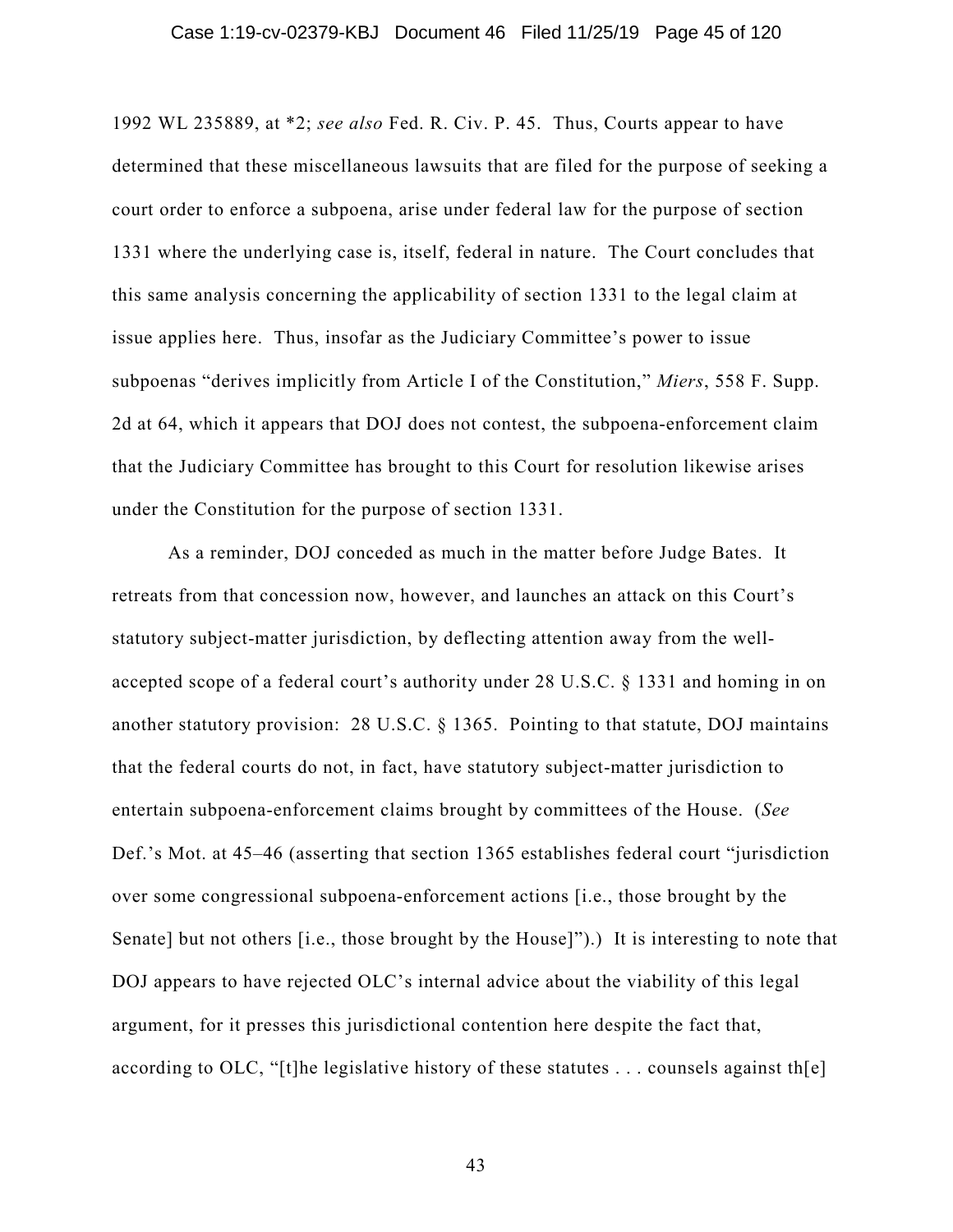#### Case 1:19-cv-02379-KBJ Document 46 Filed 11/25/19 Page 46 of 120

conclusion" that section 1365 impacts the jurisdiction of federal courts to entertain subpoena-enforcement lawsuits that involve subpoenas issued to Executive branch officials. *Response to Cong. Requests for Info.*, 10 Op. O.L.C. 68, 87 n.31 (1986).

Regardless, another precedential opinion from this district (which concerned whether a different House committee could sue to enforce a legislative subpoena for documents that it had issued to the Attorney General) addressed precisely the same statutory jurisdictional argument that DOJ brings here, and unequivocally rejected it. *See Holder*, 979 F. Supp. 2d 1. In *Holder*, Judge Amy Berman Jackson first noted that section 1365, on its face, did not apply to the dispute before it. *See id.* at 17 (explaining that "section 1365 specifically states that it does not have anything to do with cases involving a legislative effort to enforce a subpoena against an official of the executive branch withholding records on the grounds of a governmental privilege"). She then went on to thoroughly evaluate the "chronology of events surrounding the enactment of section 1365" and ultimately concluded that "the jurisdictional gap that it was meant to cure was not a lack of jurisdiction over actions like this one" but rather problems related to the amount-in-controversy requirements for federal jurisdiction that were in place in the 1970s, which were first identified in a case involving enforcement of a Watergate Senate subpoena, *Senate Select Committee on Presidential Campaign Activities v. Nixon*, 366 F. Supp. 51 (D.D.C. 1973), and follow-on issues related to jurisdiction over suits against officers brought in their personal versus official capacities, *Holder*, 979 F. Supp. 2d. at 18–19; *see also id.* (explaining that the legislative history indicates that the language of section 1365 "'is not intended to be a Congressional finding that the Federal courts do not now have the authority to hear a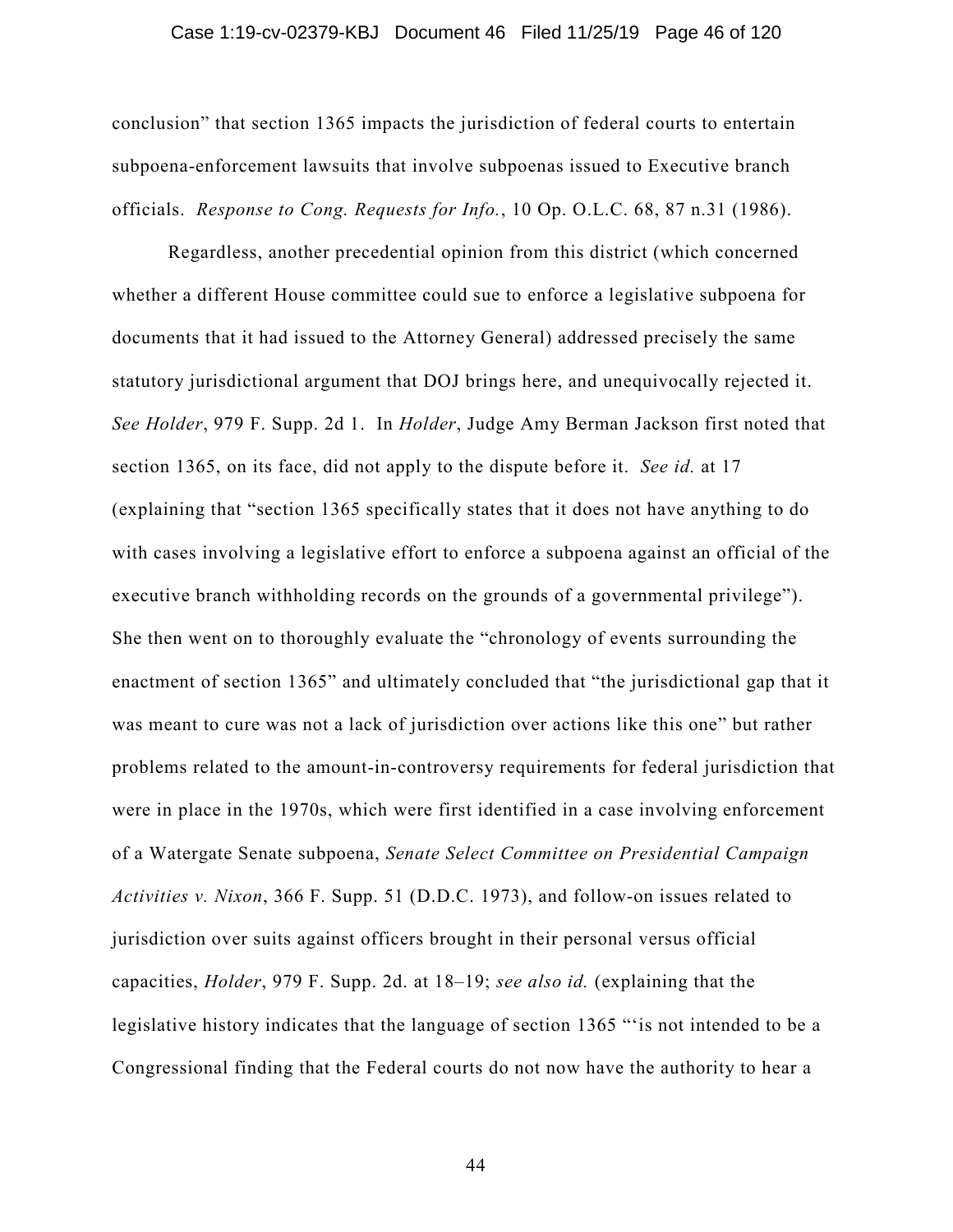## Case 1:19-cv-02379-KBJ Document 46 Filed 11/25/19 Page 47 of 120

civil action to enforce a subpoena against an officer or employee of the Federal government'" (alteration omitted) (quoting S. Rep. No. 95-170, at 91–92 (1977)); *Response to Cong. Requests for Info. Regarding Decisions Made Under the Indep. Counsel Act*, 10 Op. O.L.C. at 87 n.31 (noting the same legislative history as support for its conclusion the Legislature likely can enforce subpoenas against Executive branch officials through a civil action).

This Court agrees with Judge Berman Jackson's analysis in this regard, and sees no reason to reach a contrary conclusion. Indeed, "redundancies across statutes[,]" jurisdictional or otherwise, "are not unusual events in drafting[,]" and the Supreme Court has commanded that, in such circumstances, a court "must give effect to both" provisions provided that "there is no 'positive repugnancy' between the two laws[.]" *Conn. Nat'l Bank v. Germain*, 503 U.S. 249, 253 (1992) (quoting *Wood v. United States*, 16 Pet. 342, 363 (1842)). Indeed, courts must be cautious when evaluating an argument that a subsequently enacted statute, by implication and overlap, limits the scope of jurisdiction that section 1331 confers, *Mims v. Arrow Financial Servs., LLC*, 565 U.S. 368, 383 (2012), particularly because Congress is well-aware of how to expressly strip jurisdiction from federal courts, *see EEOC v. Lutheran Social Servs*., 186 F.3d 959, 963 (D.C. Cir. 1999); *I.A.M. Nat. Pension Fund Ben. Plan C. v. Stockton TRI Indus*., 727 F.2d 1204, 1209 (D.C. Cir. 1984). This Court's adoption of holdings of *Miers* and *Holder* is sufficient to explain why the Court rejects DOJ's statutory subjectmatter arguments in this case.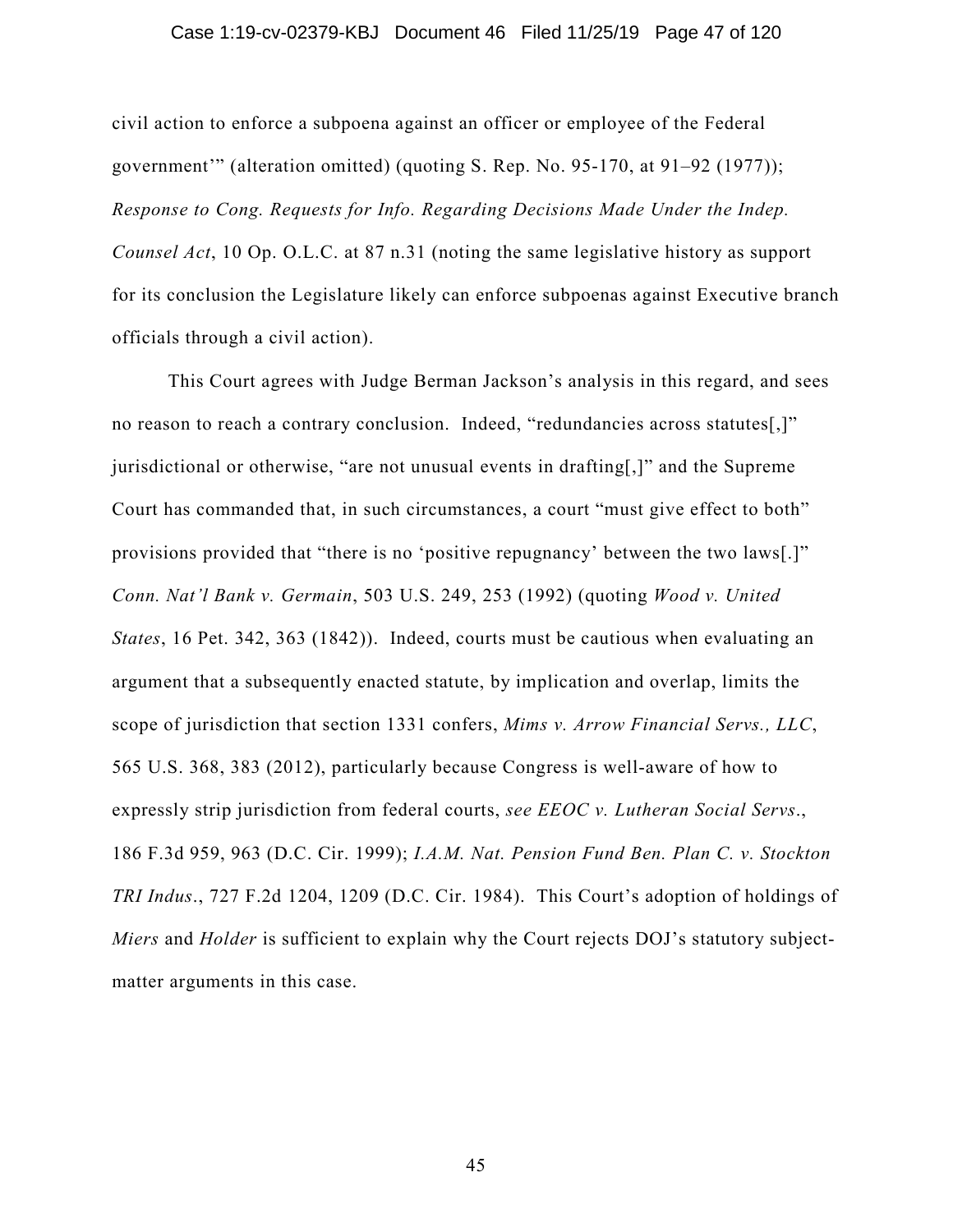2. Separation-Of-Powers Principles Do Not Compel The Conclusion That This Court Lacks Subject-Matter Jurisdiction Over The Instant **Dispute** 

DOJ's primary reason for insisting that the federal courts lack subject-matter jurisdiction to review the Judiciary Committee's subpoena-enforcement claim relates to its views of the Constitution's limits on the exercise of judicial authority. In its briefs, DOJ asserts repeatedly, in various ways and at different points, that it is the Constitution's separation-of-powers principles that preclude this Court's consideration of the instant subpoena-enforcement lawsuit. (*See, e.g*., Def.'s Mot. at 18–23.) And while it is difficult to ferret out the differences between the various separation-ofpowers-related arguments that DOJ makes in this regard, it appears that this battle is being waged on two related fronts. First of all, DOJ insists that "[t]his dispute is not of the type traditionally thought capable of resolution through the judicial process[.]" (Def.'s Mot. at 32 (capitalization altered).) It further maintains that "[l]awsuits of this kind imperil the Constitution's allocation of power among the Branches of the Federal Government." (*Id.* at 40.)<sup>12</sup>

Boiled to bare essence, and much like the absolute testimonial immunity claim that DOJ makes with respect to the merits of the Judiciary Committee's case, these threshold contentions about the limited scope of the Judiciary's power to hear the claim

<span id="page-47-0"></span><sup>&</sup>lt;sup>12</sup> In its opposition and cross-motion brief (ECF No. 32), DOJ also argues that, even if Article III's prerequisites to the Court's subject-matter jurisdiction and the Judiciary Committee's standing are satisfied, a federal court should "stay its hand" with respect to resolving disputes between the Legislature and the Executive branch over congressional subpoenas, due to "the acute separation-ofpowers concerns presented by judicial intervention in political disputes between the elected branches." (*Id.* at 56.) As noted previously, DOJ has expressly withdrawn this argument by Notice (*see* Def.'s Accommodation Resp. at 2), conceding that the parties are now at an impasse over whether or not McGahn has a legal duty to appear before the Judiciary Committee for testimony (*id*.). Therefore, this Court has not reached, or ruled upon, the "accommodations" species of DOJ's separation-of-powers argument.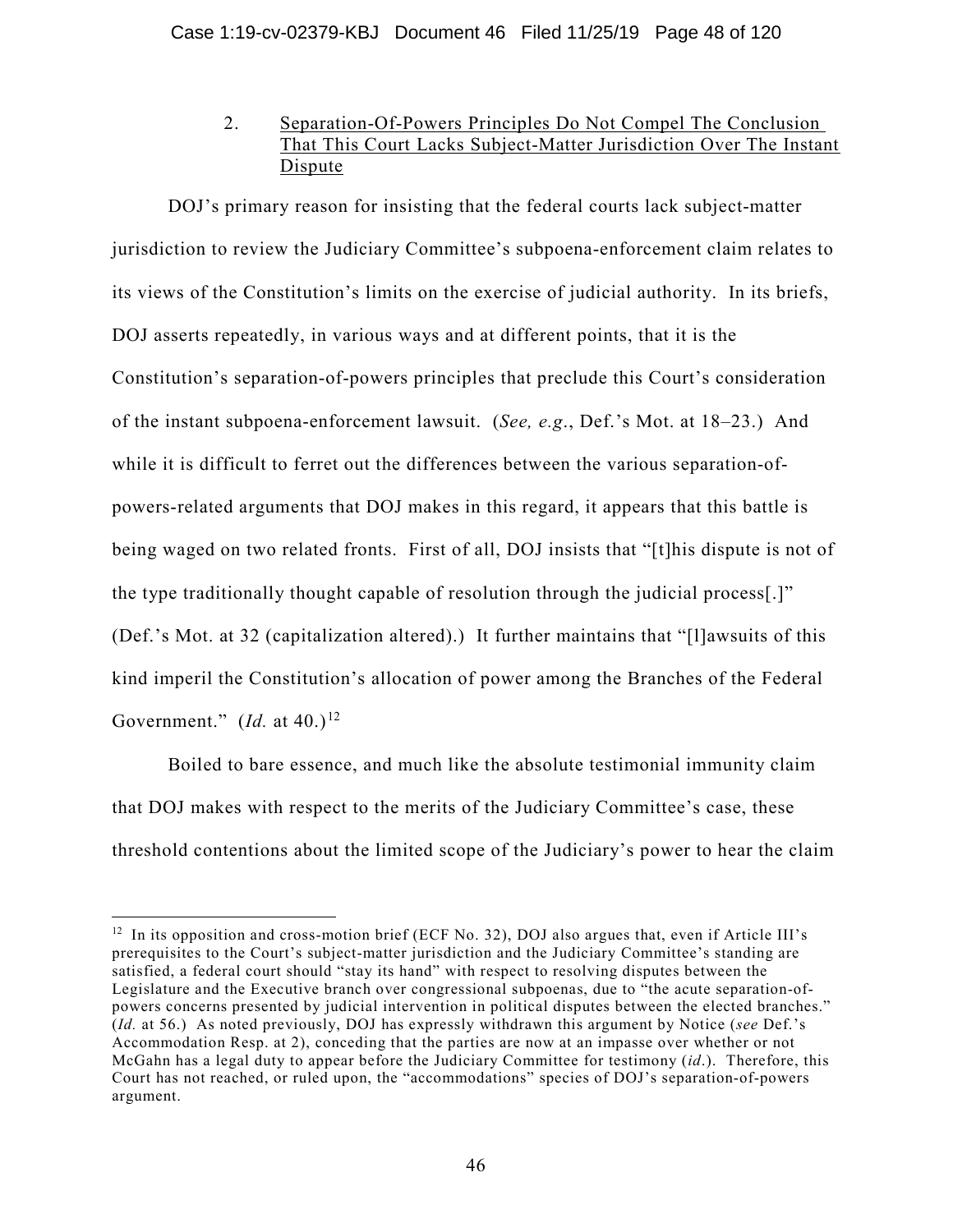## Case 1:19-cv-02379-KBJ Document 46 Filed 11/25/19 Page 49 of 120

at issue under the Constitution are based on "the Executive's interest in 'autonomy[,]'" *Miers*, 558 F. Supp. 2d at 103, and that interest, in turn, "rests upon a discredited notion of executive power and privilege[,]" *id*., as explained below. Consequently, none of DOJ's purported constitutional concerns about the exercise of jurisdiction by the federal courts under the circumstances presented here is persuasive.

# a. *The legal claim at issue here is not non-justiciable*

The first of DOJ's assertions has the subtle overtones of a justiciability argument. For example, DOJ suggests that what is at issue when the other two branches of government look to the Judiciary to resolve inter-branch disputes over the enforceability of a subpoena is a "'political turf war'" (Def.'s Mot. at 32 (quoting *U.S. House of Representatives v. Mnuchin*, 379 F. Supp. 3d 8, 10 (D.D.C. 2019)), and that "to preserve the independence and autonomy of all three co-equal branches, the political branches must do battle in the political arena, not appeal to the Judiciary as a superior branch of government for a definitive resolution" (Def.'s Mot. at 32; *see also id*. at 35 (noting that, "even outside the context of disputes between the political Branches, the House itself has questioned whether its demands for information are ever justiciable"); *id.* at 41 (arguing that "[t]he process of negotiation and accommodation protects the political branches from excessive judicial interference and the Judiciary from the undue politicization and risk to its long-term independence")). Whatever the scope or scale of the *other* inter-branch disputes that DOJ is referencing with this argument, this assertion is plainly misplaced with respect to the *instant* action, since, as noted above, a subpoena-enforcement dispute is not a "political" battle at all. Instead, claims regarding the enforceability of a subpoena raise garden-variety legal questions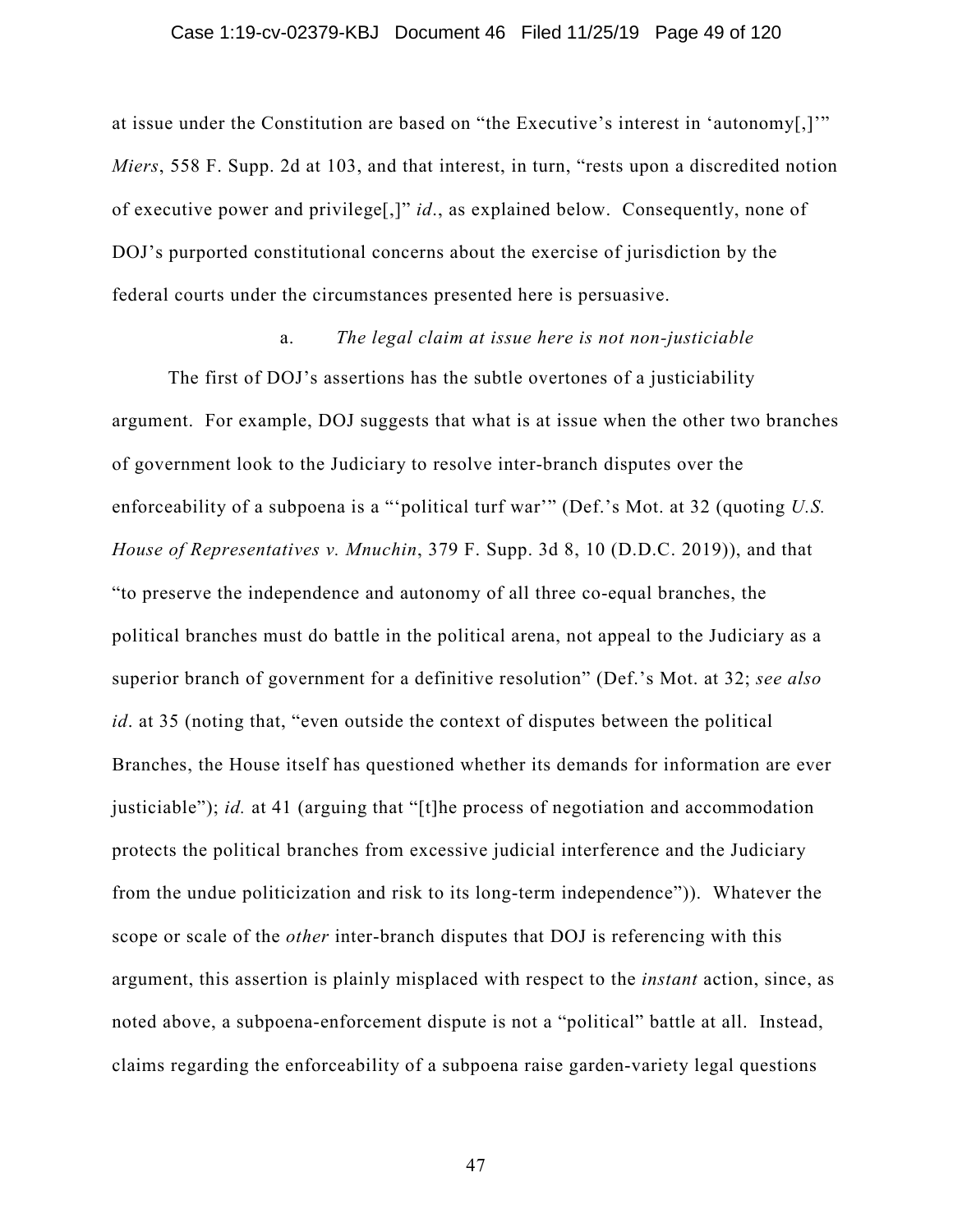#### Case 1:19-cv-02379-KBJ Document 46 Filed 11/25/19 Page 50 of 120

that the federal courts address routinely and are well-equipped to handle. *See Miers*, 558 F. Supp. 2d at 71.

Consider the particular claim that the Judiciary Committee makes in the instant action. Its complaint specifically alleges that, in the course of a congressional investigation, the Committee issued a duly authorized legislative subpoena to former White House Counsel Donald F. McGahn II pursuant to its Article I powers (Compl. ¶ 72), and that "[t]here is no lawful basis for McGahn's refusal to appear" (*id*. ¶ 110). Thus, the Judiciary Committee's pleading presents pure questions of law for the Court's resolution: in essence, the Committee is asking this Court to determine what the law establishes with respect to its right to compel McGahn's testimony per the subpoena it has issued, and also what the law says about his duty to respond, as the recipient of the Committee's directive. There is nothing non-justiciable about such legal questions. Indeed, federal courts across the country address these very inquiries in the context of enforcement actions involving private parties all the time. (*See supra* Part III.C.1.) DOJ's talk of "political turf war[s]" and its soaring protestations about the Committee's claim being not "capable of judicial resolution" (Def.'s Mot. at 32–33) obscure the fact that issues such as whether a particular subpoena is valid and enforceable, and whether and to what extent the recipient of such a subpoena has a legal duty to respond, are straightforward, fully justiciable questions of law. *See Miers*, 558 F. Supp. 2d at 71.

Notably, the mere fact that a committee of Congress, as opposed to some other litigant, has brought the instant subpoena-enforcement claim at bar has nothing whatsoever to do with whether this Court has subject-matter jurisdiction to entertain it. In general, federal courts assess their subject-matter jurisdiction on the basis of the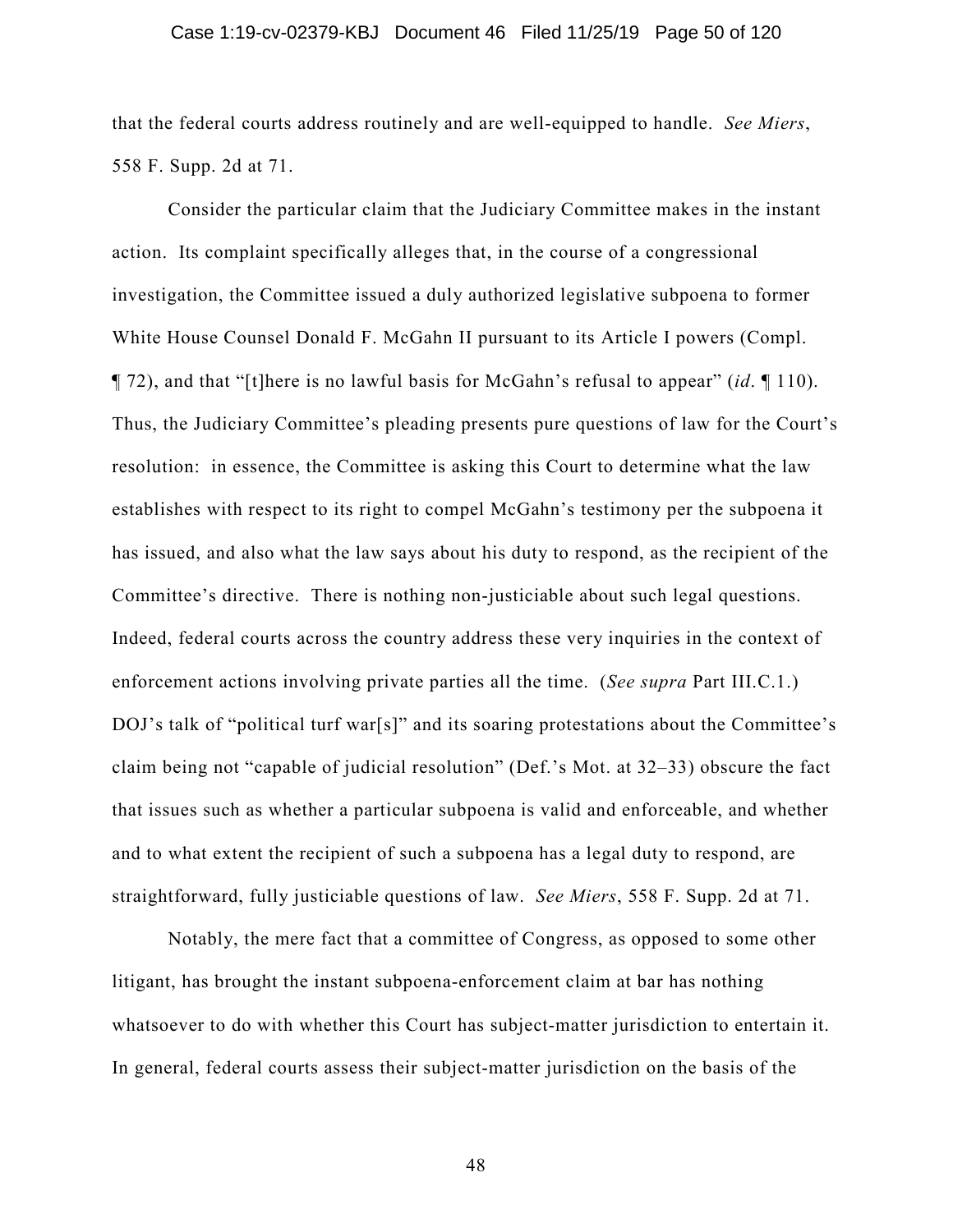claims that are presented, not on the identity of the parties. *See Freedom from Religion Found., Inc. v. Geithner*, 644 F.3d 836, 844 (9th Cir. 2011) ("[I]n federal-question cases, the identity of the parties is irrelevant and the district court's jurisdiction is grounded in the federal question(s) raised by the plaintiff."); *Teamsters, Chauffeurs, Warehousemen & Helpers, Local 764 v. Greenawalt*, 880 F. Supp. 1076, 1081 (M.D. Pa. 1995) ("Rarely, if ever, does the existence or non-existence of federal question jurisdiction turn on the identity of the parties to the lawsuit."). And the Supreme Court has specifically confirmed that not all legal claims that impact the political branches are properly deemed non-justiciable political questions. *See, e.g*., *Zivotofsky ex rel. Zivotofsky v. Clinton*, 566 U.S. 189, 196 (2012) (explaining that, although the legal claim at issue implicated the political status of Jerusalem as the capital of Israel, "Zivotofsky requests that the courts enforce a specific statutory right. To resolve his claim, the Judiciary must decide if Zivotofsky's interpretation of the statute is correct, and whether the statute is constitutional. This is a familiar judicial exercise."); *see also Chada*, 462 U.S. at 942 (explaining that "the presence of constitutional issues with significant political overtones does not automatically invoke the political question doctrine" and that "[r]esolution of litigation challenging the constitutional authority of one of the three branches cannot be evaded by the courts because the issue have political implications"). Put another way, for the purpose of evaluating subject-matter jurisdiction, standard legal claims do not automatically transform into non-justiciable policy decisions just because they concern a political entity.

The veritable death-knell with respect to DOJ's present non-justiciability suggestions is the D.C. Circuit's jurisdictional analysis in *AT & T I*, a case that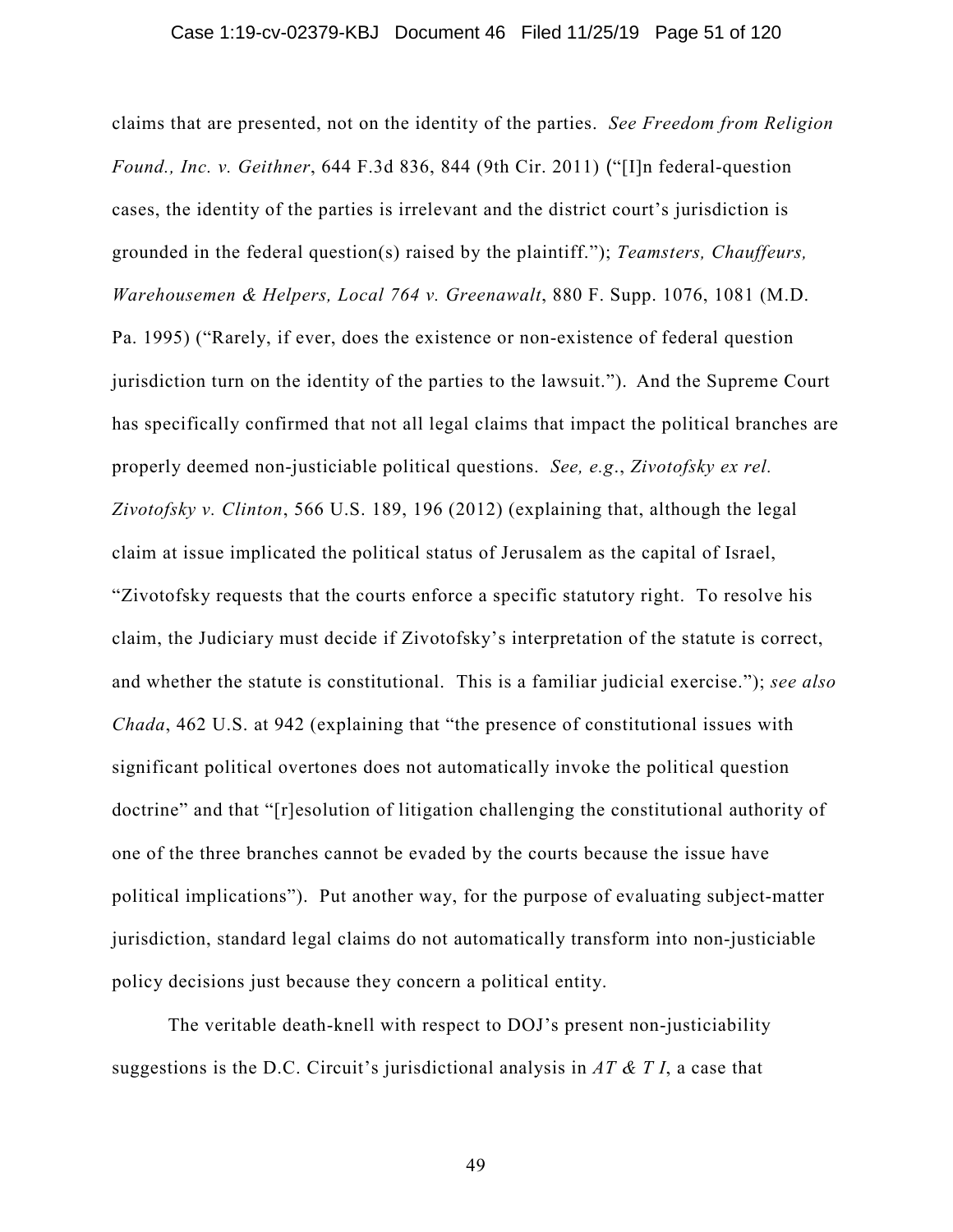involved a "clash of the powers of the legislative and executive branches of the United States" under circumstances that are not dissimilar to the subpoena-enforcement conflict at issue here.<sup>[13](#page-51-0)</sup>  $AT & T1$ , 551 F.2d at 389. The D.C. Circuit specifically acknowledged that, like one of the Watergate cases that had proceeded it, the lawsuit "present[ed] a clash of congressional subpoena power and executive privilege." *Id*. at 390 (referencing *Senate Select Committee on Presidential Campaign Activities v. Nixon*, 498 F.2d 725 (D.C. Cir. 1974) and *United States v. Nixon*, 418 U.S. 683 (1974)). The panel nonetheless determined that the federal courts have subject-matter jurisdiction over the conflict under 28 U.S.C. § 1331, and it also expressly noted that the issue presented in the case—i.e., the enforceability of a House subcommittee's subpoena seeking certain documents relating to a warrantless wiretapping program—was a fully justiciable one. *Id.* at 389–91. Significantly for present purposes, the Circuit observed that, "at a minimum, the mere fact that there is a conflict between the legislative and executive branches over a congressional subpoena does not preclude judicial resolution of the conflict. *United States v. Nixon* . . . resolved an analogous conflict between the executive and judicial branches and stands for the justiciability of such a case." *Id*. at 390 (citing *United States v. Nixon*, 418 U.S. 683). In the wake of the *AT & T I* decision, DOJ's insistence that the instant dispute over the enforceability of the House's legislative subpoena is not of the type of claim that the federal courts can resolve

<span id="page-51-0"></span><sup>&</sup>lt;sup>13</sup> In *AT & T I*, a House subcommittee had issued a legislative subpoena to a private entity (AT & T) demanding documents that concerned warrantless wiretapping that the company had undertaken at the request of the FBI. *See* 551 F.2d at 385. The Executive branch interceded by directing AT & T—"as an agent of the United States"—to refuse to comply with the subpoena. *Id.* at 387. When it appeared that AT & T would, in fact, comply despite this command from the President, DOJ filed suit against AT & T, and the chairman of the House subcommittee that issued the subpoena was permitted to intervene as a defendant. *Id.*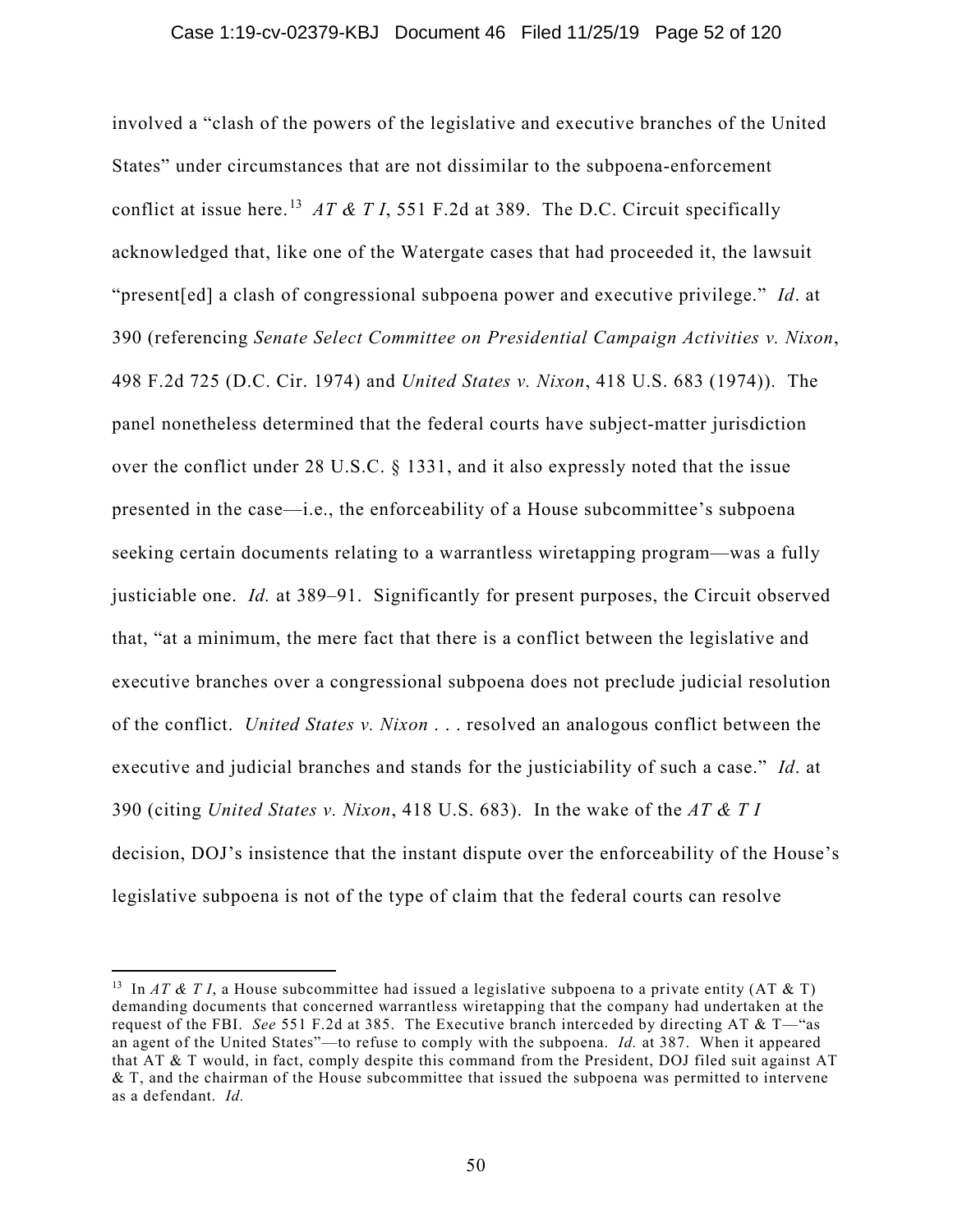without doing violence to the Constitution (Def.'s Mot. at 32–33) cannot be sustained.<sup>[14](#page-52-0)</sup>

# b. *The historical record indicates that the Judiciary has long entertained subpoena-enforcement actions concerning compelled congressional process*

Pivoting to the second variation of their separation-of-powers argument, DOJ calls upon history and asserts that "centuries of historical practice" (*id.* at 32) plainly demonstrates that the U.S. Constitution does not contemplate that the federal courts have the power to exercise jurisdiction over subpoena-related disputes between the Congress and the Executive branch. (*See id.* at 33 (interpreting *Raines v. Byrd*, 521 U.S. 811 (1997), as having established that "[t]he fact that past Congresses never resorted to the courts to resolve these and other inter-branch disputes underscored that the suit was not one traditionally thought to be capable of resolution through the judicial process." (internal quotation marks omitted)).) While it appears to be true that "for two hundred years after the Founding" lawsuits between the Congress and the Executive branch "did not exist, even though disputes between the Legislative and Executive Branches over congressional requests for information have arisen since the beginning of the Republic" (*id.* at 33), the jurisdictional lesson that DOJ appears to

<span id="page-52-0"></span> $14$  DOJ's effort to minimize the impact of the D.C. Circuit's holding in this regard is unpersuasive. (*See* Tr. at 50:12–16 ("[T]o the extent that [*AT & T I*] addresses jurisdiction, it's in a drive-by. And the Supreme Court has said many times that courts are not bound by drive-by jurisdictional holdings. So I don't think *AT & T* is in any sense binding on the jurisdictional question."). *AT & T*'s jurisdictional and justiciability pronouncements are not drive-by rulings by any stretch of the imagination; indeed, the D.C. Circuit sua sponte raised the issue of jurisdiction under section 1331. *See id.* at n.7 ("We are aware that 28 U.S.C. § 1331 was not alleged as the basis for jurisdiction. Although Fed. R. Civ. P.  $8(a)(1)$  requires plaintiffs to make an allegation of the basis asserted for the district court's jurisdiction, courts are not restricted to the statutory basis alleged if the factual allegations fairly support an alternative basis in a more proper or simple manner."). Thus, unless and until that case is overturned, it is binding precedent in this Circuit. (*See supra* Part III.B.)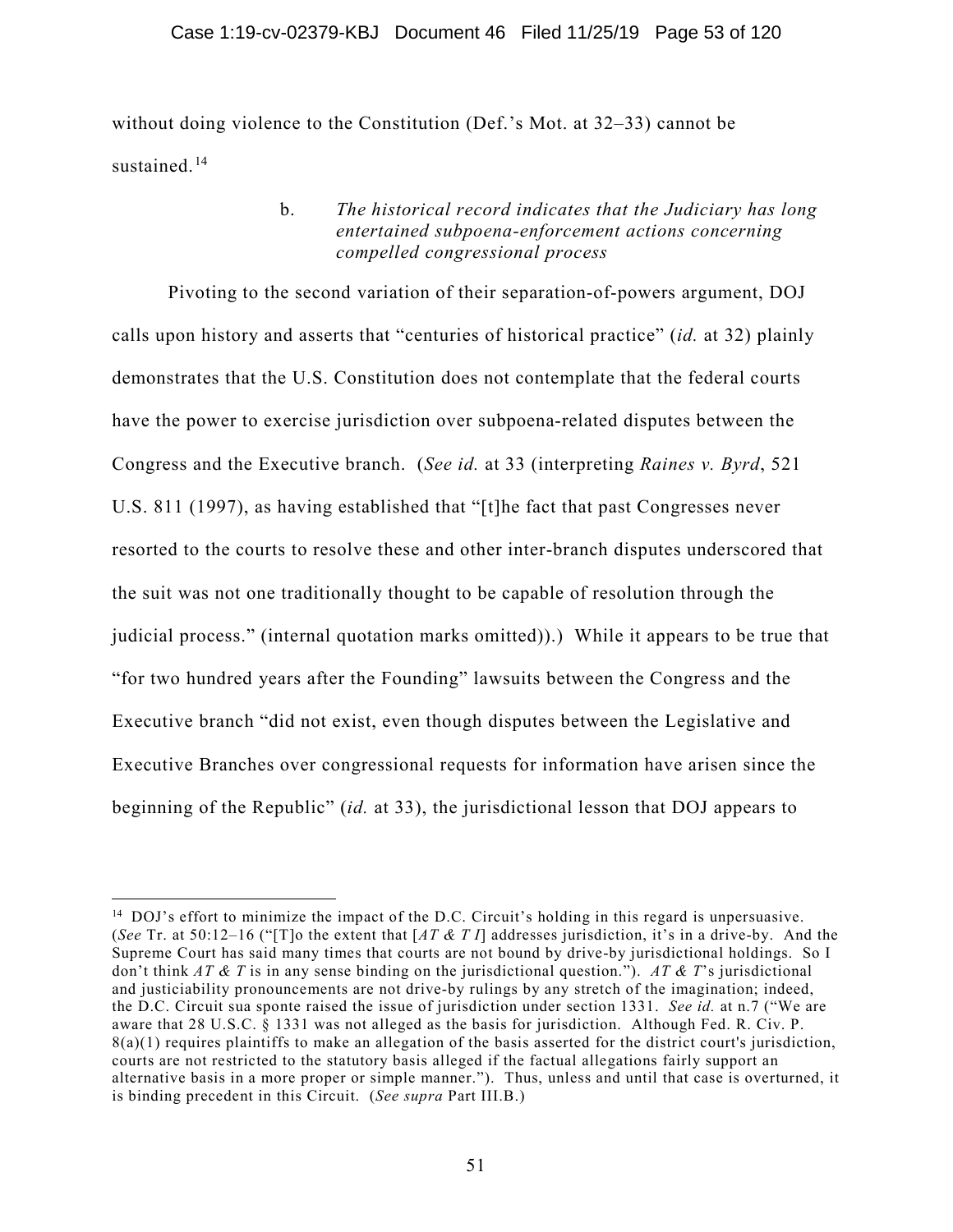## Case 1:19-cv-02379-KBJ Document 46 Filed 11/25/19 Page 54 of 120

have learned from the historical record seems to be at odds with the Supreme Court's own recounting of the relevant facts.

In the case of *Watkins v. United States*, 354 U.S. 178 (1957), Chief Justice Earl Warren tells a detailed and remarkable story of the legislative power of inquiry as it existed in seventeenth century England, and in particular, of Parliament's "broad and varied use of the contempt power" to enforce its own mandates, as well as its reservation unto itself of "absolute and plenary authority over . . . privileges[,]" *id.* at 188. Fatefully, and importantly, the Houses of Parliament expressly decided that "judicial review of the exercise of the contempt power or the assertion of privilege" would be "precluded[,]" *id*. at 188. And apparently as a direct consequence of Parliament's determination "that no court had jurisdiction to consider such questions[,]" the unreviewable contempt power that Parliament had claimed was, predictably, "abused." *Id*. at 188, 189.

Significantly for present purposes, Chief Justice Warren takes care to emphasize that, "[i]n the early days of the United States, there lingered direct knowledge of the evil effects of absolute power[,]" *id.* at 192, and thus, "*[f]rom the very outset the use of contempt power by the legislature was deemed subject to judicial review*[,]" *id*. (emphasis added). This is a much different narrative about the historical understanding of the ability of the courts to entertain claims concerning the enforceability of a legislative subpoena than DOJ offers here. And the Court's acknowledgement that DOJ's particular argument is that the federal courts do not have subject-matter jurisdiction to adjudicate a dispute over a legislative subpoena *at Congress' behest*, and that it has not made direct representations about whether the federal courts historically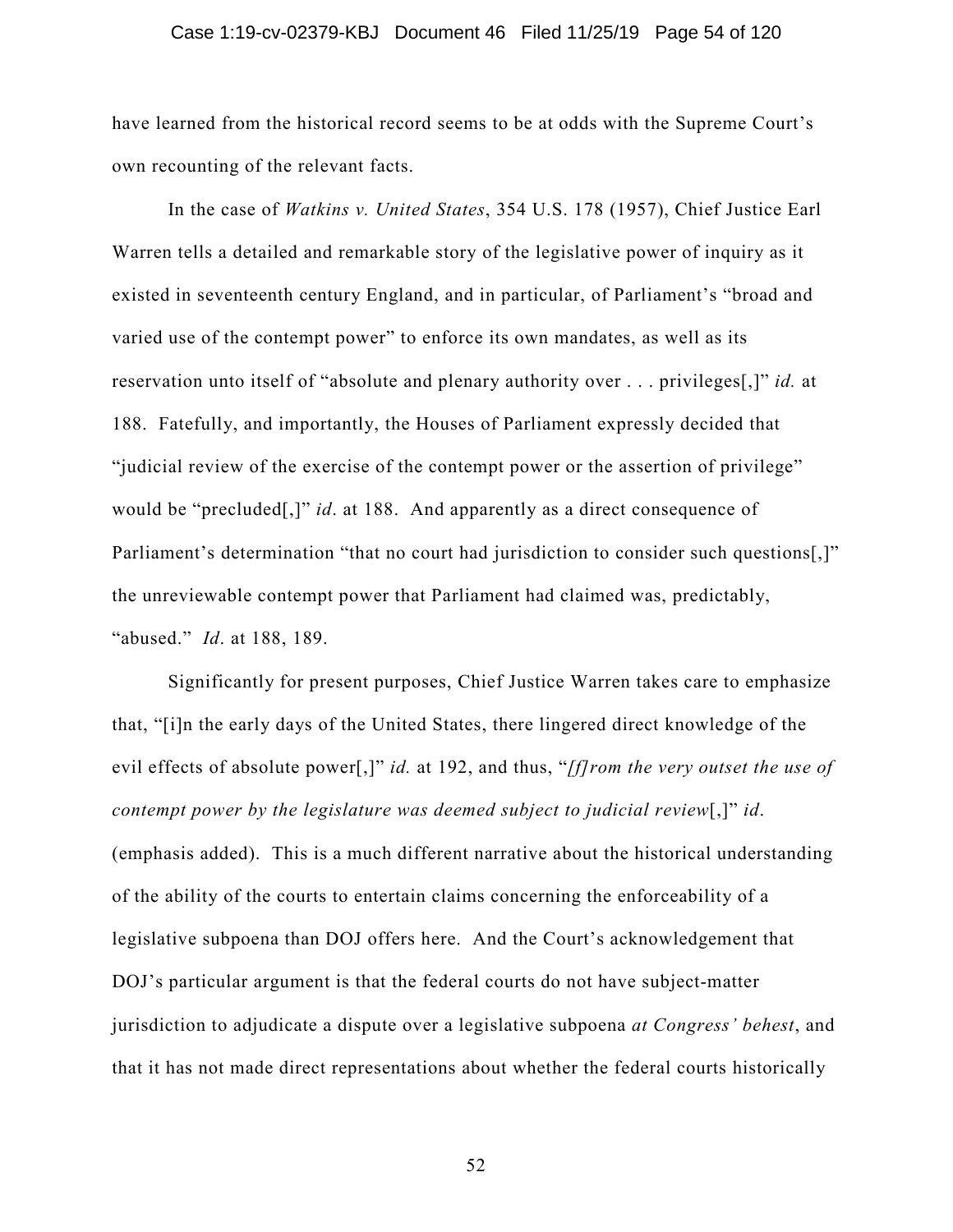#### Case 1:19-cv-02379-KBJ Document 46 Filed 11/25/19 Page 55 of 120

entertained claims that *private citizens* brought to challenge compelled congressional process, does not diminish that divergence. Regardless, the historical record plainly reflects that, since the Revolution, judicial review has been available to ensure that the use of compulsory congressional process and/or the invocation of a privilege with respect to compelled performance is consistent with the law. *See id*. at 193–94 (discussing *Kilbourne v. Thompson*, 103 U.S. 168 (1881), in which the Supreme Court found, in 1881, that "the House had . . . exceeded the limits of its own authority" when it initiated an inquiry that was judicial, and not legislative, in nature); *see also Mazars*, 940 F.3d at 718–21 (describing at length a series of cases throughout history in which the Supreme Court adjudicated challenges to legislative subpoenas issued by Congress). *Watkins* also touched upon the fact that the Supreme Court had previously considered the competing interests of the Executive and the Legislature with respect to subpoenas pertaining to legislative investigations, and had suggested caution with respect to the merits of claims that the Congress had overstepped its bounds, given "the danger to effective and honest conduct of the Government if the legislature's power to probe corruption in the executive branch were unduly hampered." *Id*. at 194–95 (first citing *McGrain*, 273 U.S. at 194–95, and then *Sinclair*, 279 U.S. at 263). This, too, indicates that the Supreme Court's primary concern about the exercise of judicial authority was that judges might be too aggressive concerning the remedies they ordered with respect to adjudicating challenges to compelled congressional process, not that the federal courts lacked the authority to even entertain such claims.

Consequently, DOJ's present suggestion that the history of our constitutional Republic simply does not contemplate that the other branches of government would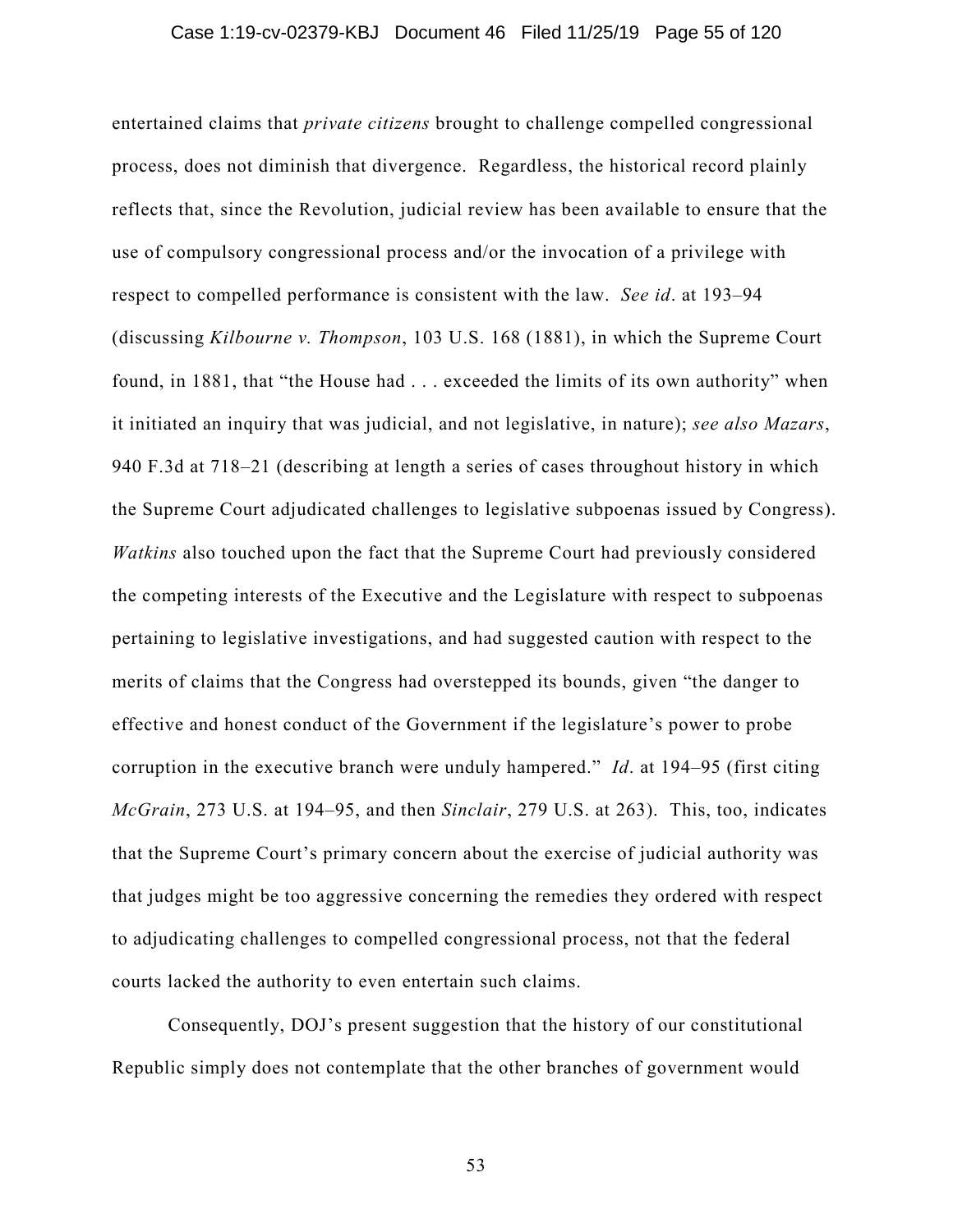#### Case 1:19-cv-02379-KBJ Document 46 Filed 11/25/19 Page 56 of 120

enlist the Judiciary to resolve disputes over the scope of compelled congressional process in the context of legislative investigations—and thus that a federal court oversteps its bounds if it exercises subject-matter jurisdiction over a claim like the one the Judiciary Committee brings here (*see* Def.'s Mot. at 32–36)—seems inconsistent with *Watkins*'s clear assessment that the federal courts of the United States have *always* had to power to review legal claims with respect to subpoena-enforcement actions, and once again, it is well established that subject-matter jurisdiction generally turns on the legal claim being asserted regardless of who makes it. Indeed, the *Watkins* Court specifically noted that federal courts possess a "responsibility placed by the Constitution upon the judiciary to insure that the Congress does not unjustifiably encroach upon an individual's right to privacy nor abridge his liberty of speech, press, religion or assembly[,]" *id*. at 198–99, while at the same time, they must take care to provide "ample scope . . . to the Congress as the sole constitutional depository of legislative power[,]" *id.* at 215; *see also, e.g.*, *id*. at 216. And DOJ does not, and apparently cannot, explain *why* this constitutional duty disappears, or is neutralized, if the subpoena-related dispute arises between branches of government, rather than between Congress and an individual party who contends that the Legislature's compelled congressional process is unlawful.

*Watkins* also seems to explain the dearth of cases during the two-century period in which DOJ says that lawsuits concerning "Congress' access to information held by the Executive Branch . . . did not exist[.]" (Def.'s Mot. at 33.) DOJ lays out a chronology of recorded conflicts between Presidents and the House of Representatives with respect to Congress's access to information between 1792 and 2008 (*see* Def.'s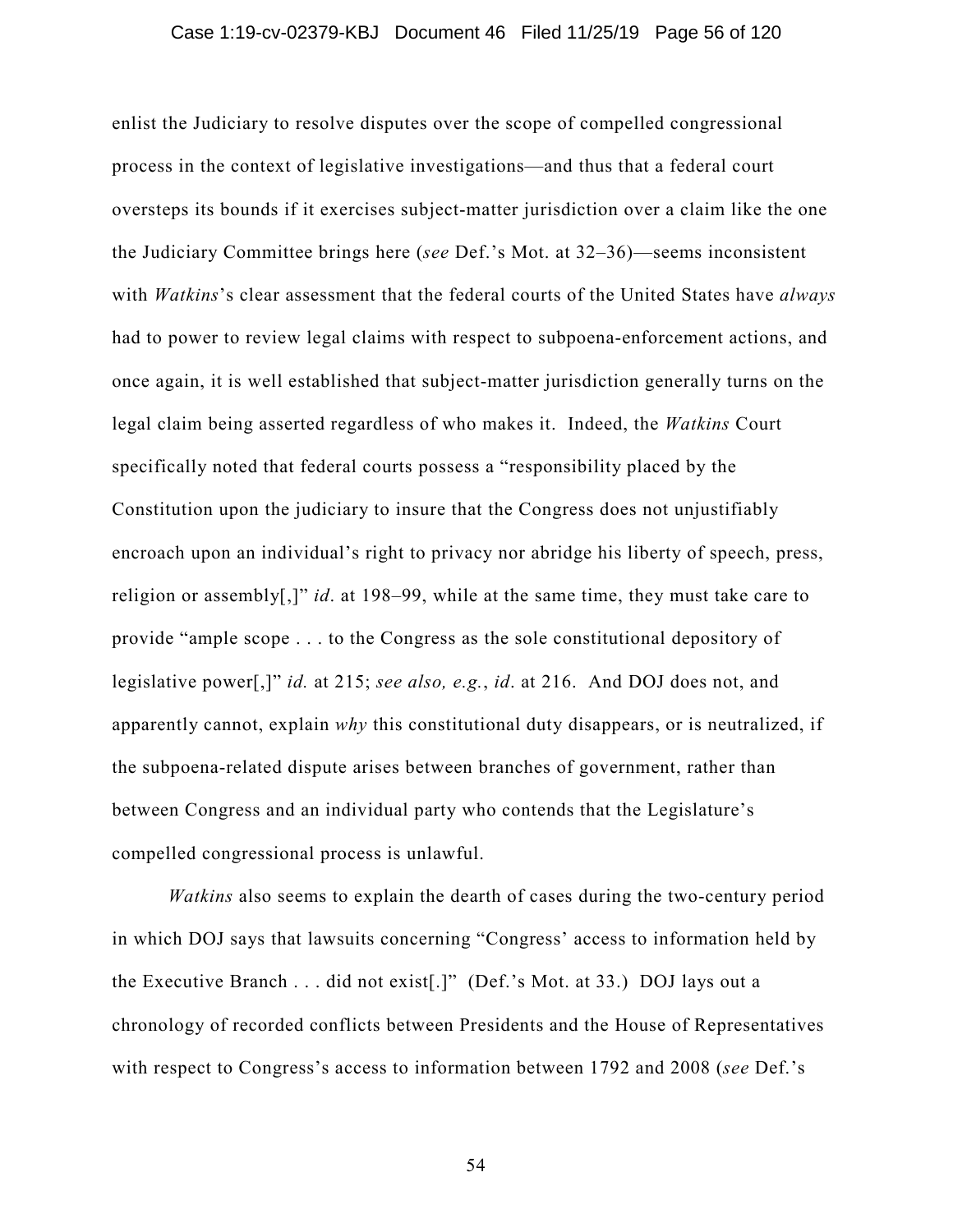#### Case 1:19-cv-02379-KBJ Document 46 Filed 11/25/19 Page 57 of 120

Mot. at 33–35), and because "for nearly two hundred years the Legislative Branch never sought to invoke the power of the Judiciary to decide which side should prevail in a political battle with the Executive" concerning congressional requests for information (*id.* at 35), DOJ implies that courts must have had the view that their power to adjudicate legal disputes between the branches was unauthorized. It might well be so that courts were not engaged in resolving such conflicts. But *Watkins* suggests a different implication: Congress "so sparingly employed the power to conduct investigations, . . . [that] there [were] few cases *requiring* judicial review of the power." *Watkins*, 354 U.S. at 193 (emphasis added).

To be sure, there was an uptick in Congress' use of its investigative power in the late nineteenth century, and yet, as DOJ emphasizes, "there were [still] very few cases dealing with the investigative power." *Id*. at 194. But that dearth of court decisions hardly establishes that "zero-sum litigation in federal court" had been categorically ruled out as a matter of constitutional law, as DOJ suggests. (Def.'s Mot. at 36.) It is just as logical, and perhaps even more so, to conclude that the Executive branch understood from prior case law the slim odds of successfully resisting the primary tool that the Congress had to check its abuses—a subpoena issued in the context of an authorized investigation—if its challenges were litigated in federal court, and thus, it routinely consented to negotiate the terms of its performance. As the Supreme Court suggested in *Watkins*, even early on in the history of our Nation, there were "several basic premises on which there [was] general agreement" including the fact that "[t]he power of the Congress to conduct investigations is inherent in the legislative process" and that "[t]hat power is broad." *Watkins*, 354 U.S. at 187. Moreover, it was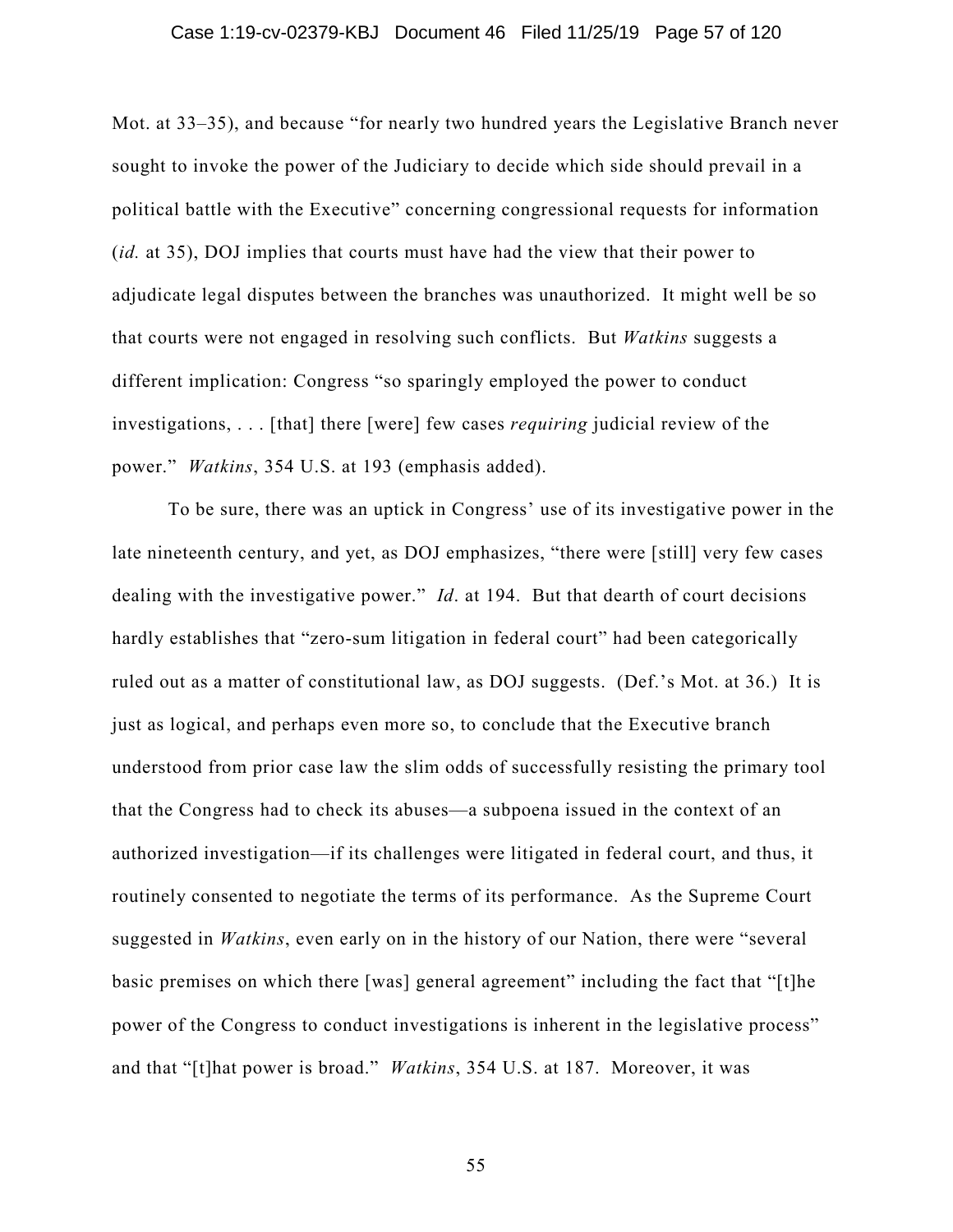## Case 1:19-cv-02379-KBJ Document 46 Filed 11/25/19 Page 58 of 120

uncontroversial that Congress's investigatory authority "encompasses inquiries concerning the administration of existing laws as well as proposed or possibly needed statutes"; that "[i]t includes surveys of defects in our social, economic or political system for the purpose of enabling the Congress to remedy them"; and that it also "comprehends probes into departments of the Federal Government to expose corruption, inefficiency or waste." *Id.* Thus, rather than shedding light on the accepted scope of the federal courts' authority to resolve inter-branch disputes over compelled congressional process, the absence of recorded federal cases concerning the myriad "clashes between the two political Branches over congressional attempts to obtain testimony" that DOJ's brief identifies (Def.'s Mot. at 34) better supports the far less sensational conclusion that, with respect to legislative subpoena fights, the Executive branch wisely picked its battles.

Consequently, and somewhat ironically, DOJ's main historical assertions dovetail in a manner that ultimately counteracts its own conclusions. That is, "[t]he fact that past Congresses never resorted to the courts to resolve" to inter-branch disputes concerning the congressional requests for information (Def.'s Mot. at 33) merely means that, unlike the Judiciary Committee of today, they did not *have* to, because instead of reaching an impasse over the Executive branch's rank refusal to cooperate with congressional investigations, the Executive branch's concerns about the scope and intrusiveness of Congress' requests for information were resolved through "the centuries-old process of political negotiation" (*id.* at 36). *See also Mazars*, 940 F.3d at 721 (explaining that "Presidents, too, have often been the subjects of Congress's legislative interventions," but, in contrast to disputes between House committees and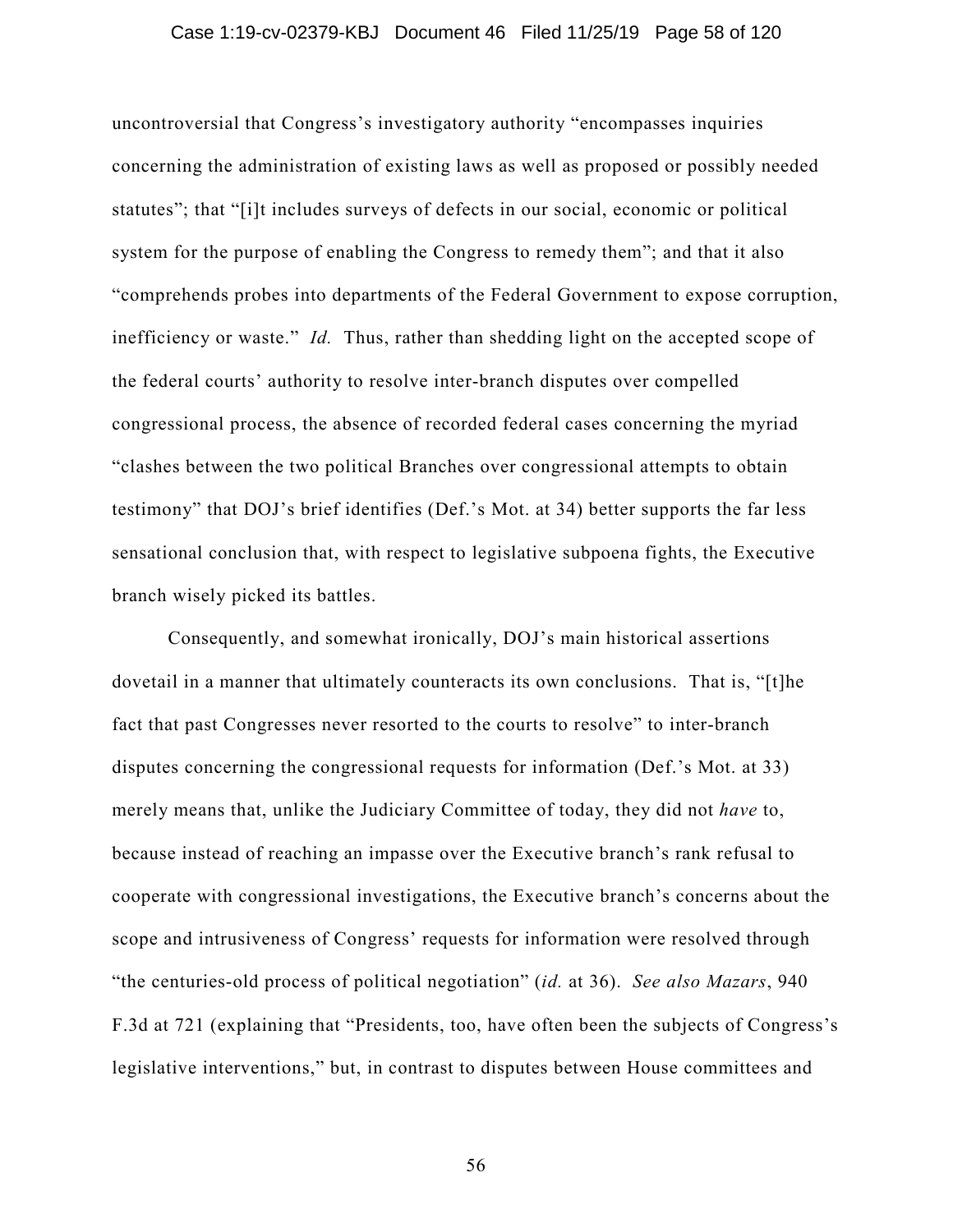#### Case 1:19-cv-02379-KBJ Document 46 Filed 11/25/19 Page 59 of 120

private-citizen recipients of legislative subpoenas, "fewer of these have required judicial intervention").

Finally, this Court notes that DOJ's contention that the Constitution's separation of powers bars the judiciary from adjudicating disputes between Congress and the Executive concerning the enforceability of legislative subpoenas is an argument that it has not consistently maintained, even in *modern* times. For example, a review of the publicly available dockets in *Trump v. Committee on Ways & Means, U.S. House of Representatives*, No. 19-cv-2173 (Nichols, J.), *Trump v. Committee on Oversight & Reform of U.S. House of Representatives*, No. 19-cv-1136 (Mehta, J.), and *Trump v. Mazars USA, LLP*, No. 19-5142 (D.C. Cir.), indicates that DOJ stood silent with respect to the jurisdictional question, as President Trump (in his personal capacity) has invoked the authority of the federal courts, on more than one occasion, seeking resolution of a dispute over the enforceability of a legislative subpoena concerning his tax returns. A lawsuit that asserts that a legislative subpoena should be *quashed* as unlawful is merely the flip side of a lawsuit that argues that a legislative subpoena should be *enforced*. And it is either DOJ's position that the federal courts have jurisdiction to review such subpoena-enforcement claims or that they do not. By arguing vigorously here that the federal courts have no subject-matter jurisdiction to entertain the Judiciary Committee's subpoena-enforcement action, yet taking no position on the jurisdictional basis for the President's maintenance of lawsuits to prevent Congress from accessing his personal records by legislative subpoena, DOJ implicitly suggests that (much like absolute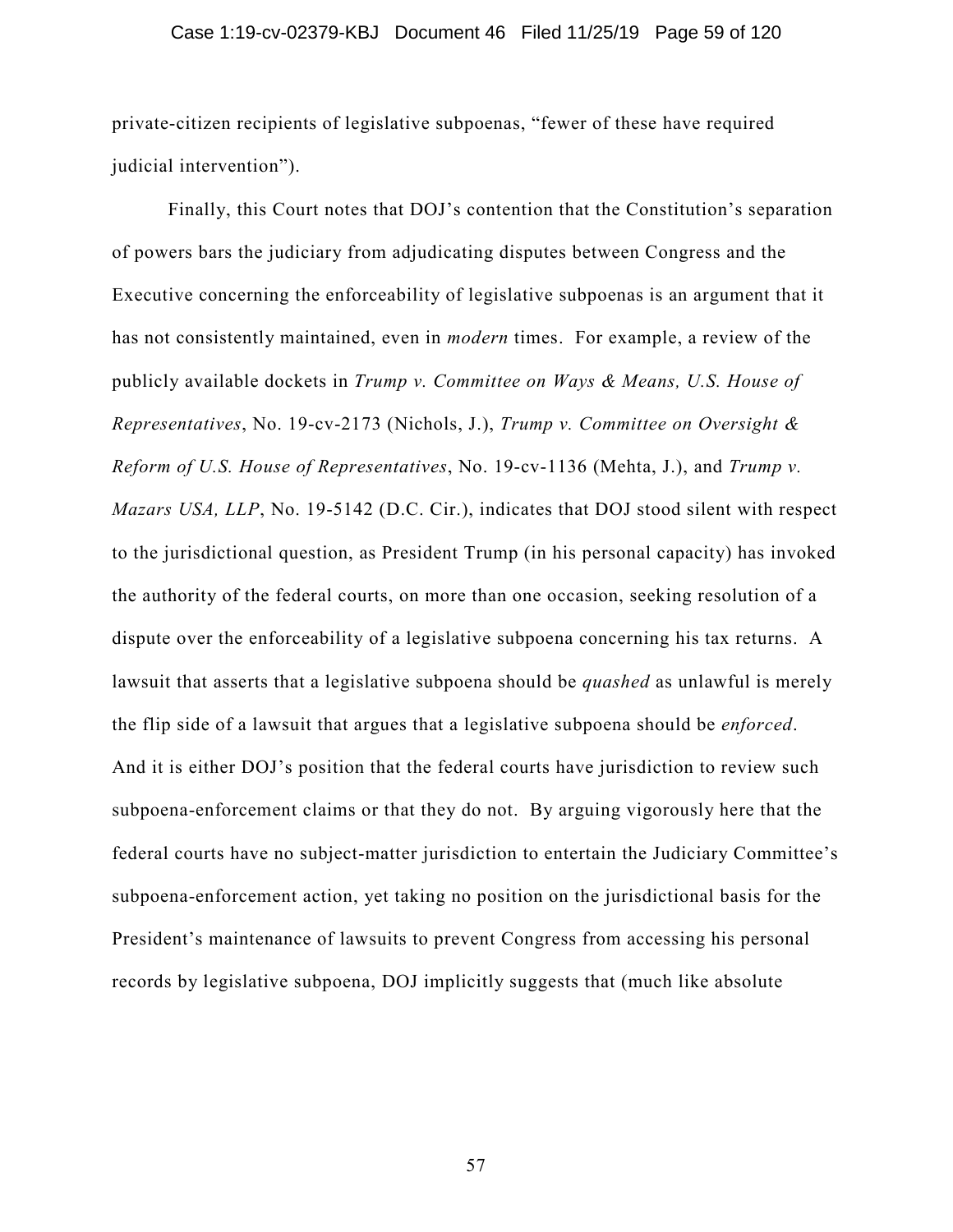### Case 1:19-cv-02379-KBJ Document 46 Filed 11/25/19 Page 60 of 120

testimonial immunity) the subject-matter jurisdiction of the federal courts is properly invoked only at the pleasure of the President.<sup>[15](#page-59-0)</sup>

The fact that DOJ has also recently expressly declined to press a jurisdictional argument in another subpoena-enforcement case that is currently pending before the D.C. Circuit is instructive. *See In re Application of Comm. on Judiciary, U.S. House of Representatives, for an Order Authorizing Release of Certain Grand Jury Materials*, No. 19-gj-48, 2019 WL 5485221 (D.D.C. Oct. 25, 2019), *appeal docketed*, No. 19-5288 (D.C. Cir. Oct. 28, 2019) (hereinafter *In re Application for Grand Jury Materials*). Pending on appeal in the D.C. Circuit is a ruling concerning an application that the Judiciary Committee submitted to the Chief Judge of this Court, requesting that grand jury information in DOJ's possession concerning the Mueller Report be released to the Committee, over DOJ's objection. (The Committee had previously sent a subpoena to Attorney General William Barr requesting the information, but that legislative command was ignored.) Chief Judge Howell issued a Memorandum Opinion and Order granting the Committee's request for all of the portions of the Mueller Report that had been redacted to preserve grand jury secrecy and any underlying transcripts or exhibits referenced in the redactions. *Id.* at \*38. DOJ proceeded to seek an emergency stay of Chief Judge Howell's ruling in the D.C. Circuit. *See* Emergency Mot. for Stay Pending Appeal ("DOJ Stay Br."), *In re Application of Comm. on Judiciary, U.S. House of* 

<span id="page-59-0"></span> $15$  To be fair, in these lawsuits, President Trump argued that the congressional committee subpoenas are unenforceable in his *personal* capacity. But when DOJ was invited file an amicus brief at the appellate level in *Mazars*, it did not raise an objection to the courts' jurisdiction; instead, it emphasized that federal courts "must" determine—after a "searching evaluation"—whether the legislative subpoena ought to be quashed because, for instance, it is "impermissibly attempting to interfere with or harass the Head of the Executive Branch." Amicus Brief of the United States at 1–2, *Trump v. Mazars USA, LLP*, 940 F.3d 710 (D.C. Cir. 2019), 2019 WL 3714770, at \*1–2.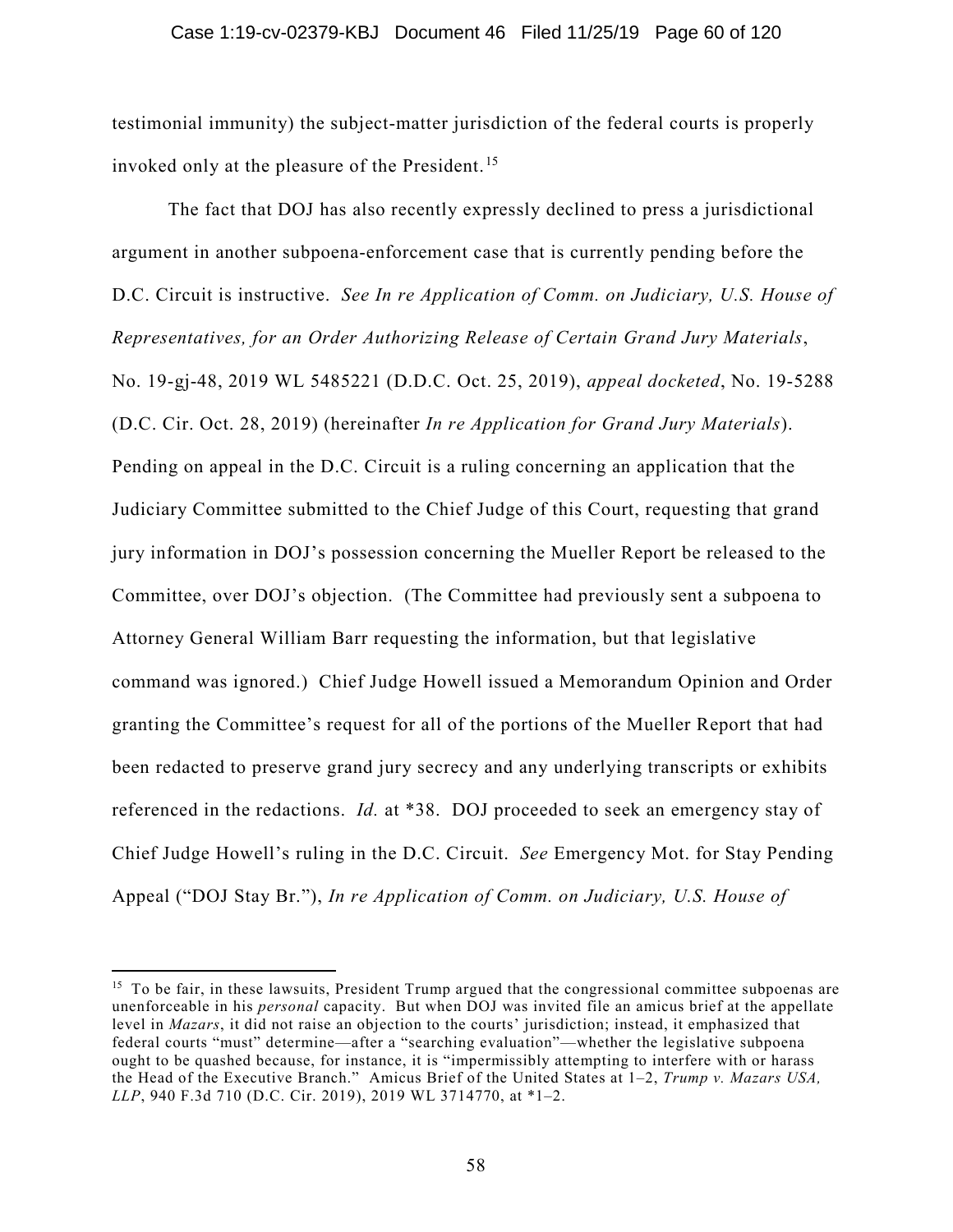*Representatives, for an Order Authorizing Release of Certain Grand Jury Materials*, No. 19-5288 (D.C. Cir.).

During oral argument, when one of the panelists asked DOJ about the district court's subject-matter jurisdiction to entertain the House's legal action, DOJ counsel remarked that, while the Executive branch was "not advancing that argument[,]" it believed that DOJ "certainly has both standing and jurisdiction" to seek review of the district court's injunction. Hr'g Tr. at 17:5–9, *In re Application of Comm. on Judiciary, U.S. House of Representatives, for an Order Authorizing Release of Certain Grand Jury Materials*, No. 19-5288 (D.C. Cir.). And, indeed, DOJ did not challenge Chief Judge Howell's jurisdiction to consider the House's application in any of its briefs or during any of the hearings in front of either the District Court or the Circuit. But if DOJ's position is that the federal courts have the authority to entertain a legal claim concerning the House's contested request for allegedly privileged grand jury materials, how can it be heard to argue, nearly simultaneously, that the instant Court has no jurisdiction to entertain a legal claim concerning the enforceability of a House committee's subpoena compelling the testimony of senior-level presidential aides? Both of these requests for information were made by the Judiciary Committee in the context of ongoing investigations. *Compare* DOJ Stay Br. at 10, *with In re Application for Grand Jury Materials*, 2019 WL 5485221, at \*28, *and Mazars*, 940 F.3d at 714. And any differences between the instant case and the case on appeal before the Circuit appear to relate simply and solely to the merits of the parties' respective legal arguments regarding the enforceability of the House's mandate that the information be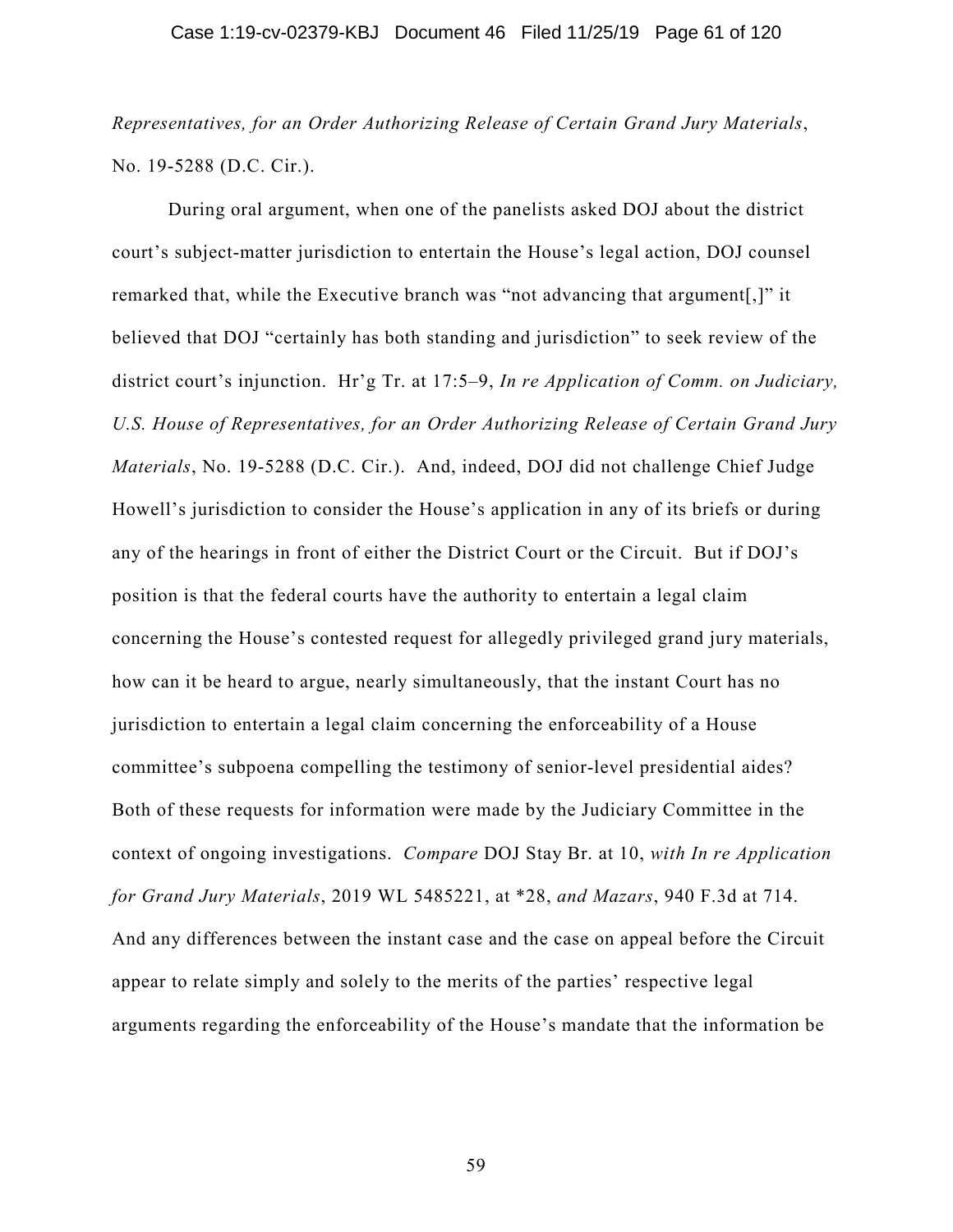# Case 1:19-cv-02379-KBJ Document 46 Filed 11/25/19 Page 62 of 120

disclosed. [16](#page-61-0) Such differences have nothing to do with the threshold question of the court's constitutional power to entertain the House's legal claim that it is entitled to access the requested (or subpoenaed) information over the Executive branch's objection; therefore, one would expect that DOJ's jurisdictional position would not vary.

# c. *Traditional separation-of-powers principles do not support DOJ's suggestion that the federal courts cannot resolve legal disputes between the other branches of government*

If the point of DOJ's historical practice arguments is to emphasize that, for centuries, significant inter-branch conflicts have, in fact, been resolved without the need for court involvement (and thereby place its marker on the seemingly radical notion that the federal courts do not have the constitutional authority to resolve *any* direct dispute between the Executive and the Legislature (*see, e.g*., Hr'g Tr. at 60:18)), then DOJ must contend with, and somehow reconcile, the fact that the federal courts have adjudicated disputes that impact the divergent interests of the other branches of government for centuries. *See, e.g.*, *Ex parte Merryman*, 17 F. Cas. 144, 148 (C.C.D. Md. 1861) (Taney, C.J.) (holding that Congress, and not the President, can suspend the writ of habeas corpus); *see also Bowsher v. Synar*, 478 U.S. 714 (1986) (evaluating whether Congress improperly assigned executive powers to the Comptroller General);

<span id="page-61-0"></span><sup>&</sup>lt;sup>16</sup> Though the circumstances that have given rise to these two legal actions surely differ, there appear to be only two relevant distinctions between the legal claims that the Judiciary Committee is making in these two cases. In the *In re Application for Grand Jury Materials* litigation, the Committee's purported right to the materials at issue (grand jury information) arguably derives both from its own Article I authority to conduct investigations pursuant to its impeachment powers, and also from the court's limited authority to make exceptions to grand jury secrecy under Federal Rule of Criminal Procedure  $6(e)$ . See 2019 WL 5485221, at \*11. Rule  $6(e)$  is not a source of authority in the case at bar. In addition, the Committee's grand jury document request concerns materials that are purportedly protected from disclosure under Rule  $6(e)$ , while, in the instant case, the President has invoked executive privilege on the grounds that McGahn has absolute testimonial immunity. Both of these distinctions pertain to the merits issues in these cases, not to the Court's subject-matter jurisdiction.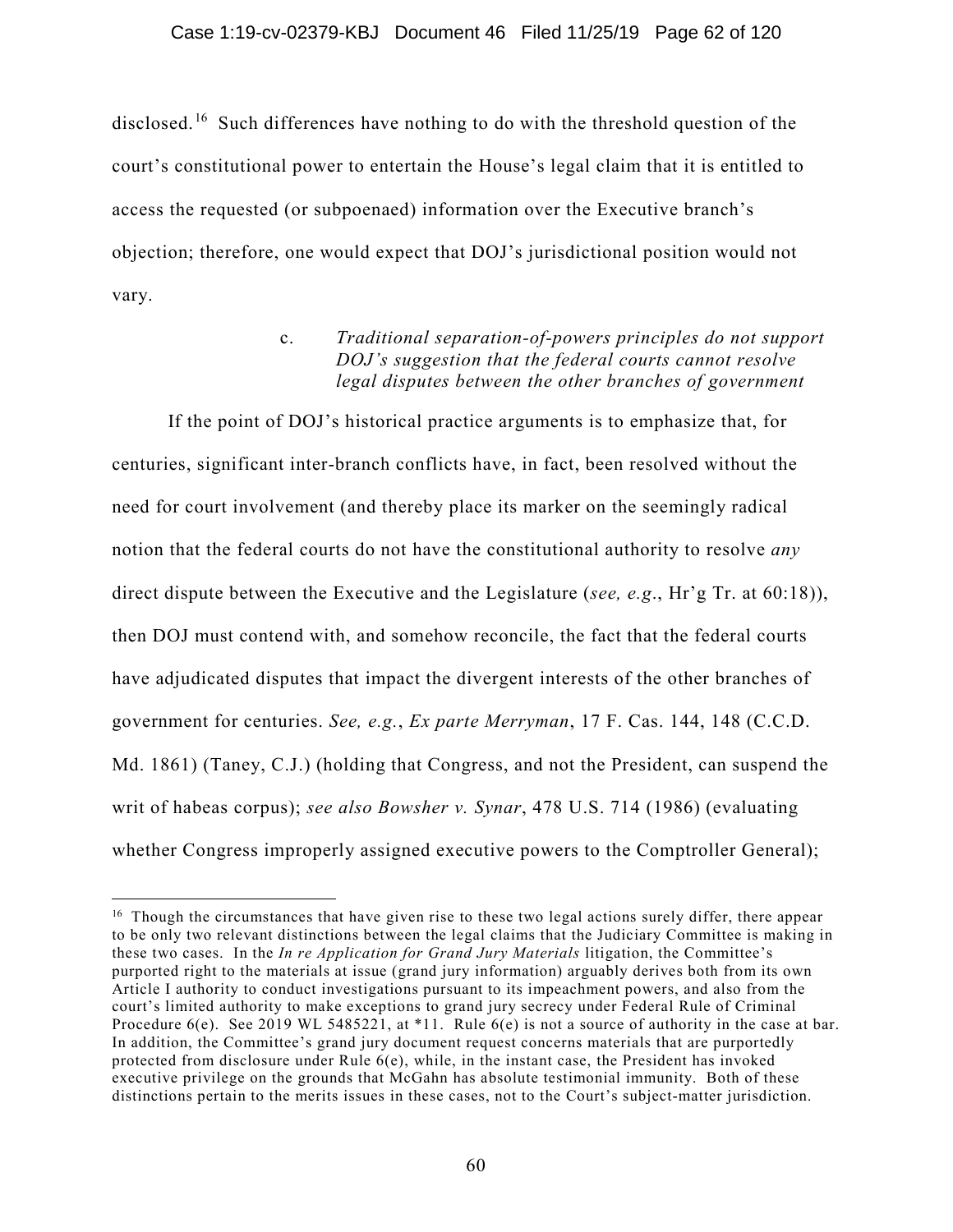*Chadha*, 462 U.S. at 919 (considering whether the House could veto an Executive branch deportation order); *Nixon v. Sirica*, 487 F.2d 700, 715 (D.C. Cir. 1973) ("Throughout our history, there have frequently been conflicts between independent organs of the federal government, as well as between the state and federal governments. When such conflicts arise in justiciable cases, our constitutional system provides a means for resolving them—one Supreme Court."). DOJ must also face at least two other inconvenient facts: the widely accepted contentions that (1) the Constitution of the United States empowers each branch of the federal government to be a check upon the others, and (2) the Judiciary's constitutional check is the power to tell the other branches what the law is. *See Chada*, 462 U.S. at 962–63; *Buckley*, 424 U.S. at 121–23; *Marbury*, 5 U.S. at 177. The Supreme Court has never suggested that the Judiciary has the power to perform its constitutionally assigned function *only* when it speaks to private citizens, or when it is called upon to resolve a legal dispute between a private citizen and one of the branches of government. And DOJ's odd idea that federal courts' indisputable power to adjudicate questions of law evaporates if the requested pronouncement of law happens to occur in the context of a dispute *between* branches appears nowhere in the annals of established constitutional law.

To the contrary, the Framers spoke specifically to the importance of maintaining an established rule of law to regulate government conduct—and, thus, to the significance of the judicial function—when they explained why a system that separates the powers of government and includes checks on the exercise of government power is crucial to sustaining a democracy: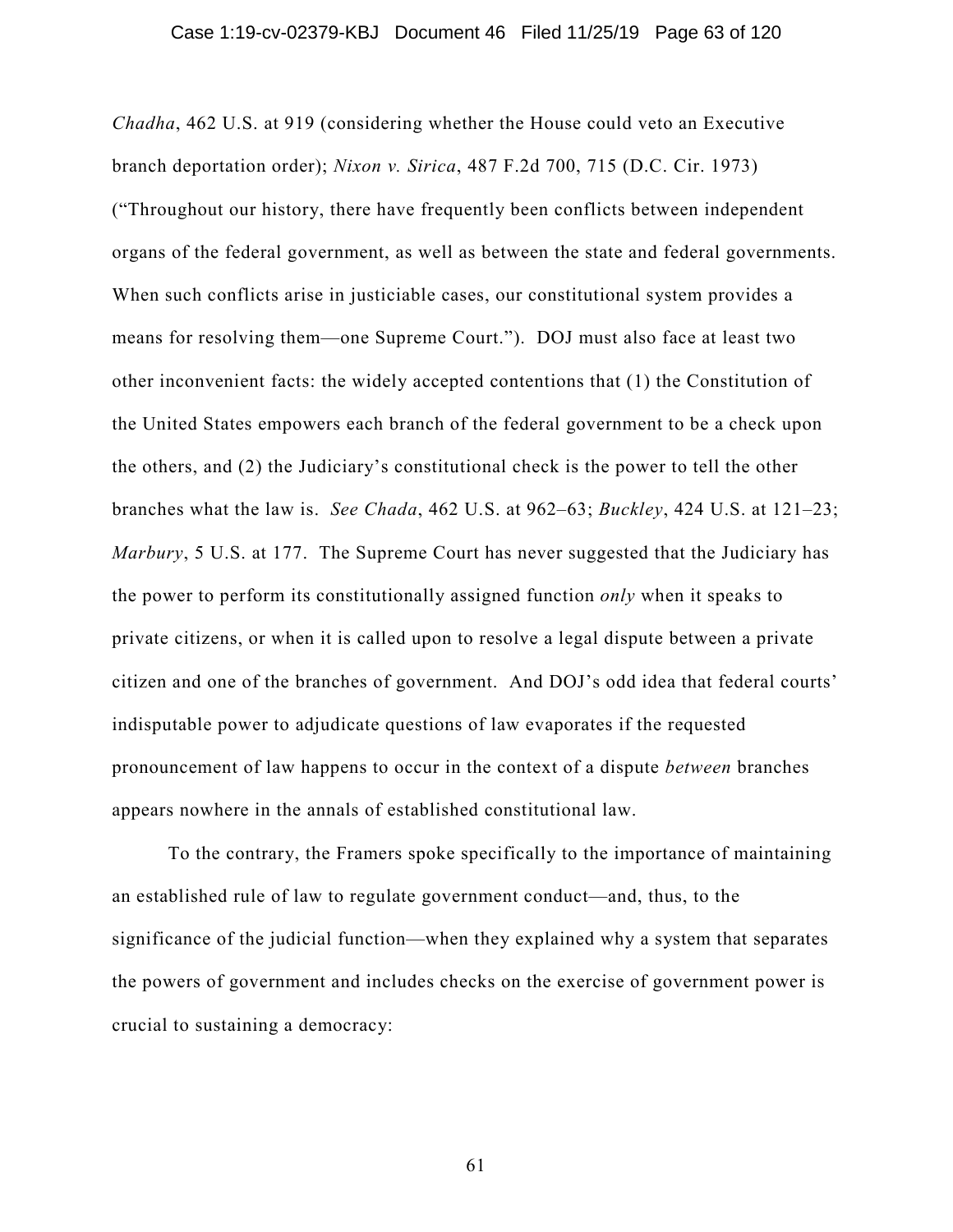[T]he great security against a gradual concentration of the several powers in the same department, consists in giving to those who administer each department the necessary constitutional means and personal motives to resist encroachments of the others. The provision for defense must in this, as in all other cases, be made commensurate to the danger of the attack. . . . It may be a reflection on human nature, that such devices should be necessary to control the abuses of government. But what is government itself, but the greatest of all reflections on human nature? If men were angels, no government would be necessary. If angels were to govern men, neither external nor internal controls on government would be necessary. In framing a government which is to be administered by men over men, the great difficulty lies in this: you must first enable the government to control the governed; and in the next place oblige it to control itself.

The Federalist No. 51 (James Madison). The Framer's specific reference to providing government officials in each of the separate branches with "the necessary constitutional means and personal motives to resist the encroachments of the others[,]" *id.*, is especially noteworthy, because, here, DOJ's artificial limit on the federal courts' jurisdiction to consider disputes between the branches seemingly *decreases* the incentive for the Legislature or the Executive branch to behave lawfully, rather than bolsters it, by dramatically reducing the potential that a federal court will have occasion to declare conduct that violates the Constitution unlawful. And there can be no doubt that providing the branches with the power to limit each other's behavior, for the protection of the People, was the original intent of the Framers, as evidenced both by the constitutional scheme they adopted and by the remarks they made to explain the separation-of-powers construct. Indeed, far from DOJ's present suggestion that the separation-of-powers construct means that the political branches must resolve their disputes in the political arena and never head to federal court, Federalist No. 51 proceeds to explain that political checks are not the sole solution, and that the branches themselves must also be vested with the power to police the abuses of the others. *See*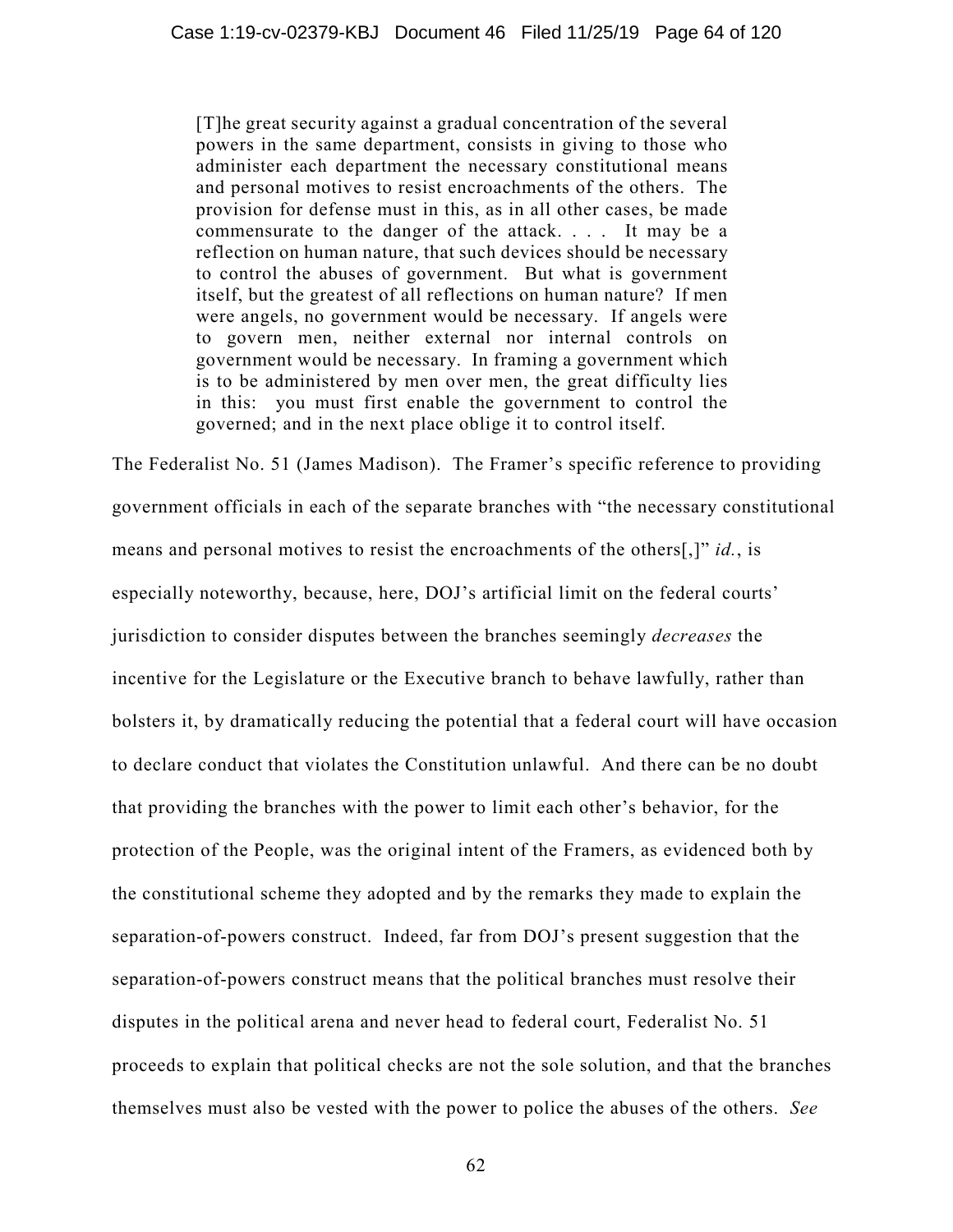#### Case 1:19-cv-02379-KBJ Document 46 Filed 11/25/19 Page 65 of 120

*id.* ("A dependence on the people is, no doubt, the primary control on the government; but experience has taught mankind the necessity of auxiliary precautions. . . . We see it particularly displayed in all the subordinate distributions of power, where the constant aim is to divide and arrange the several offices in such a manner as that each may be a check on the other that the private interest of every individual may be a sentinel over the public rights.").

Nor is it the case that the separate and co-equal stature of the three branches of government means that the Judiciary cannot comment on the lawfulness of other branches' conduct. *Cf. Ex parte Merryman*, 17 F. Cas. at 148 (holding that, by suspending the writ of habeas corpus, "the president has exercised a power which he does not possess under the Constitution," and sending the ruling to the President "in order that he might perform his constitutional duty, to enforce the laws, by securing obedience"); *see also Marbury*, 5 U.S. at 177. In the seminal case of *Buckley v. Valeo*, 424 U.S. 1 (1976), the Supreme Court further observed that, while "the men who met in Philadelphia in the summer of 1787 were practical statesmen, experienced in politics, who viewed the separation of powers as a vital check against tyranny[,]  $\ldots$  they likewise saw that a hermetic sealing off of the three branches of Government from one another would preclude the establishment of a Nation capable of governing itself effectively." *Id.* at 121; *see also Youngstown*, 343 U.S. at 635 (Jackson, J., concurring) ("While the Constitution diffuses power to better secure liberty, it also contemplates that practice will integrate the dispersed powers into a workable government. It enjoins upon its branches separateness but interdependence, autonomy but reciprocity."). And where, as here, the Executive branch and the Legislature are at loggerheads over an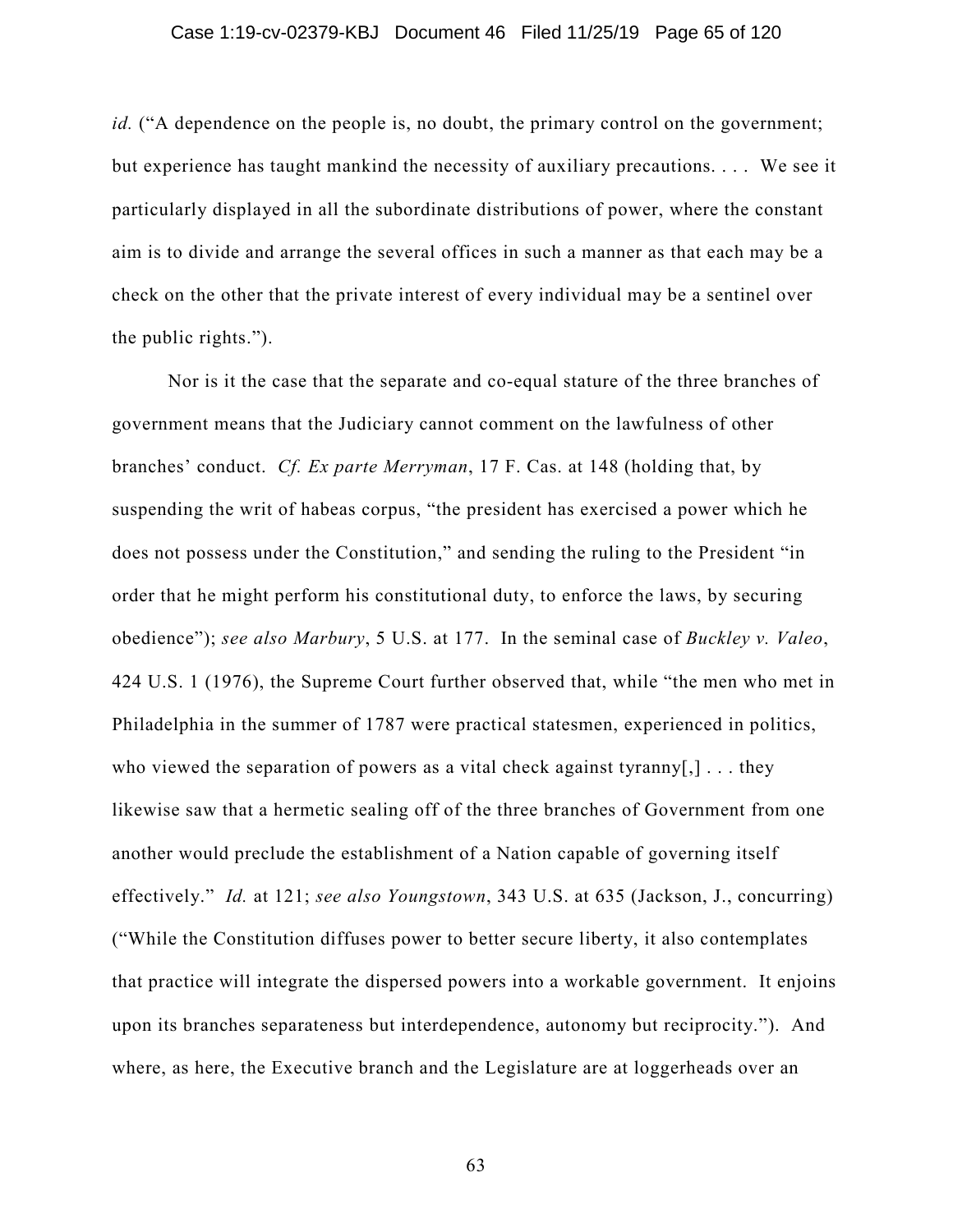#### Case 1:19-cv-02379-KBJ Document 46 Filed 11/25/19 Page 66 of 120

issue of law that the courts are well-equipped to decide, the notion that the Judiciary loses its established authority to say what the law is seems implausible. It is far more likely that the better view of constitutional separation-of-powers principles is that they deem the exercise of judicial authority with respect to the dispute at issue even *more* important, if not crucial, for the continued functioning of the government.

To the extent that more recent case law could be read to cast doubt on this Court's conclusion that the federal courts have the constitutional power to adjudicate legal disputes between the Legislature and the Executive branch (*see* Def. Mem. at 32– 36), it is worth noting that such cases actually comport quite well with the Framers' conceptions of the true separation-of-powers problems discussed above. For example, binding case law rightly indicates that federal courts do overstep the bounds of their authority if they entertain a claim in a dispute between the other branches that does not actually involve a question of law. *See Zivotosfy*, 132 S. Ct. at 1432 (Sotomayor, J., concurring) (explaining that judicial forbearance is required in "circumstances in which a dispute calls for decisionmaking beyond courts' competence"). Likewise, there is a separation-of-powers violation if the Judiciary proceeds when the Constitution itself expressly vests the power in another branch of government to decide the issue in question. *See id.* at 1431 ("When a case would require a court to decide an issue whose resolution is textually committed to a coordinate political department . . . abstention is warranted because the court lacks authority to resolve that issue."); *see also, e.g*., *Nixon v. United States*, 506 U.S. 224 (1993) (holding that a claim regarding the validity of a Senate impeachment rule was non-justiciable because the Constitution vests the Senate with the sole power to try impeachments). In these narrow circumstances, the Judiciary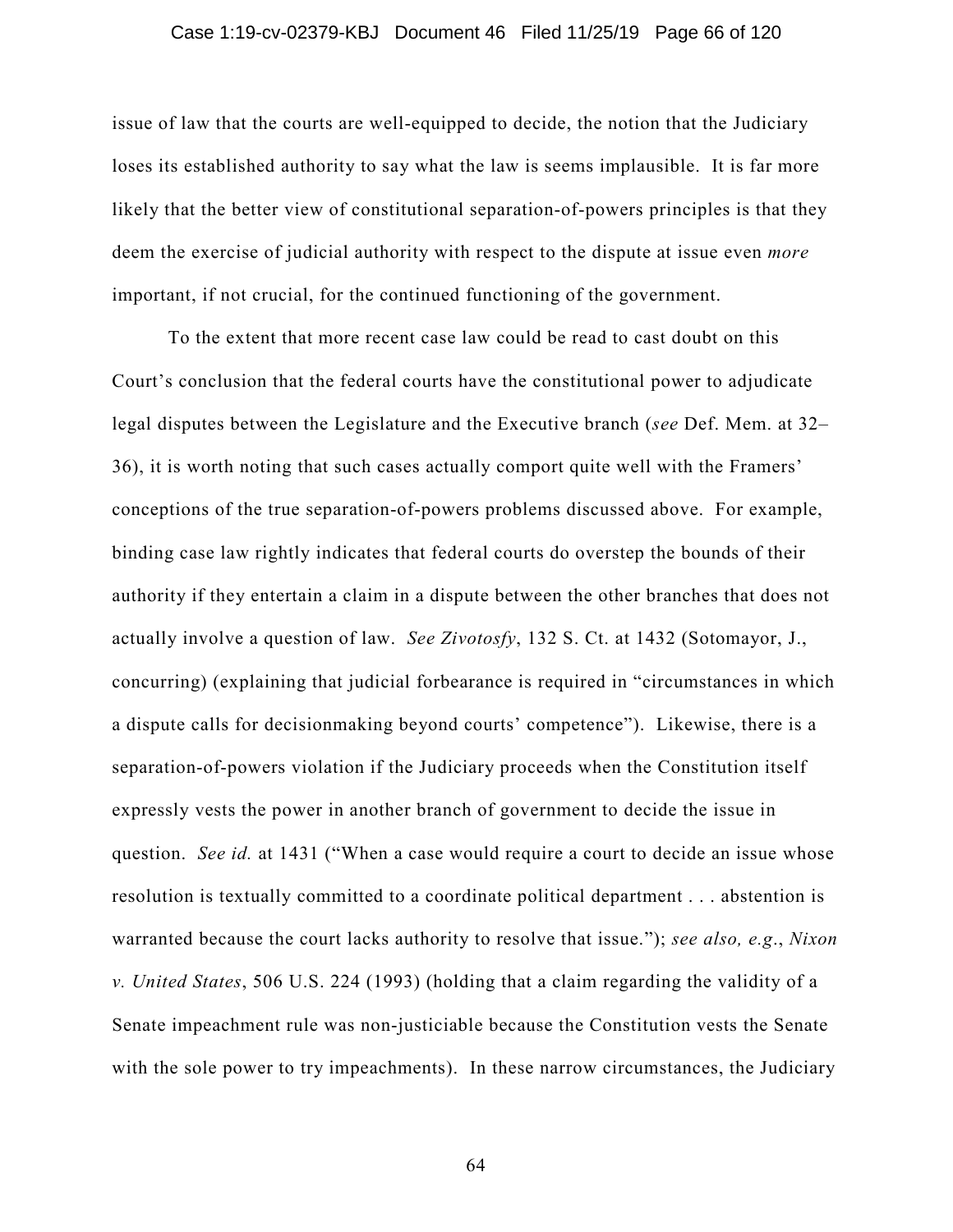### Case 1:19-cv-02379-KBJ Document 46 Filed 11/25/19 Page 67 of 120

plainly transgresses the boundaries of its constitutional authority, either because it has entertained a claim that does not raise a legal issue and thus was never in its province to decide, or because it has undertaken to decide certain claims despite a direct constitutional command to desist. Neither is the case with respect to the subpoenaenforcement claims at issue here, as the Court's previous discussion plainly establishes. (*See supra* Part IV.A.2.a.)<sup>[17](#page-66-0)</sup>

The bottom line is this: even when the question of this Court's constitutional authority to entertain the Judiciary Committee's subpoena-enforcement claim is viewed through the rose-colored lenses of DOJ's separation-of-powers filter, history and past practice plainly support judicial resolution of stalemates between the Legislature and the Executive branch with respect to the rights that the law establishes and the duties that the law imposes. The Framers carefully crafted a constitutional scheme that contained institutional checks over the exercise of the powers they had divided, and thus implicitly endorsed the exercise of authority by the branch that was vested with power to break a legal stalemate (and, indeed, without judicial resolution, how else

<span id="page-66-0"></span><sup>&</sup>lt;sup>17</sup> The Court finds it noteworthy that DOJ does not provide a single authority that actually stands for the proposition that the Constitution is violated *whenever* the federal courts entertain *any* kind of dispute between the Legislature and the Executive branch. (*See* Hr'g Tr. at 60:18.) DOJ's argument in this regard appears to rely the position that the Executive branch would be inappropriately rendered subordinate to the other two branches of government if the Legislature can file suit against the Executive branch in court. (*See id.* 68:1–10.) But in the absence of a case that stands for this proposition, it seems a better view of the Executive's predicament is that, if anything, all of the branches are equal in that all are subordinate *to the law*, and the courts are only the messengers, to the extent that the Judiciary has the power to determine what the law is. *See* Richard H. Fallon, Jr., *Executive Power and the Political Constitution*, 2007 Utah L. Rev. 1, 17 (2007) ("[I]t is arguable that the power to decide cases necessarily implies the power to decide them authoritatively, and authority in some cases depends on executive obedience."). To find otherwise is to flout what is unquestionably the most significant tenet that exists in our system of government: that each branch of the federal government has limited power under the Constitution, and that no one, not even the head of the Executive branch, is above the law. DOJ's insistence that the Judiciary does not have the power to declare the law in the context of an inter-branch legal dispute cannot be easily squared with acceptance of these universal constitutional maxims.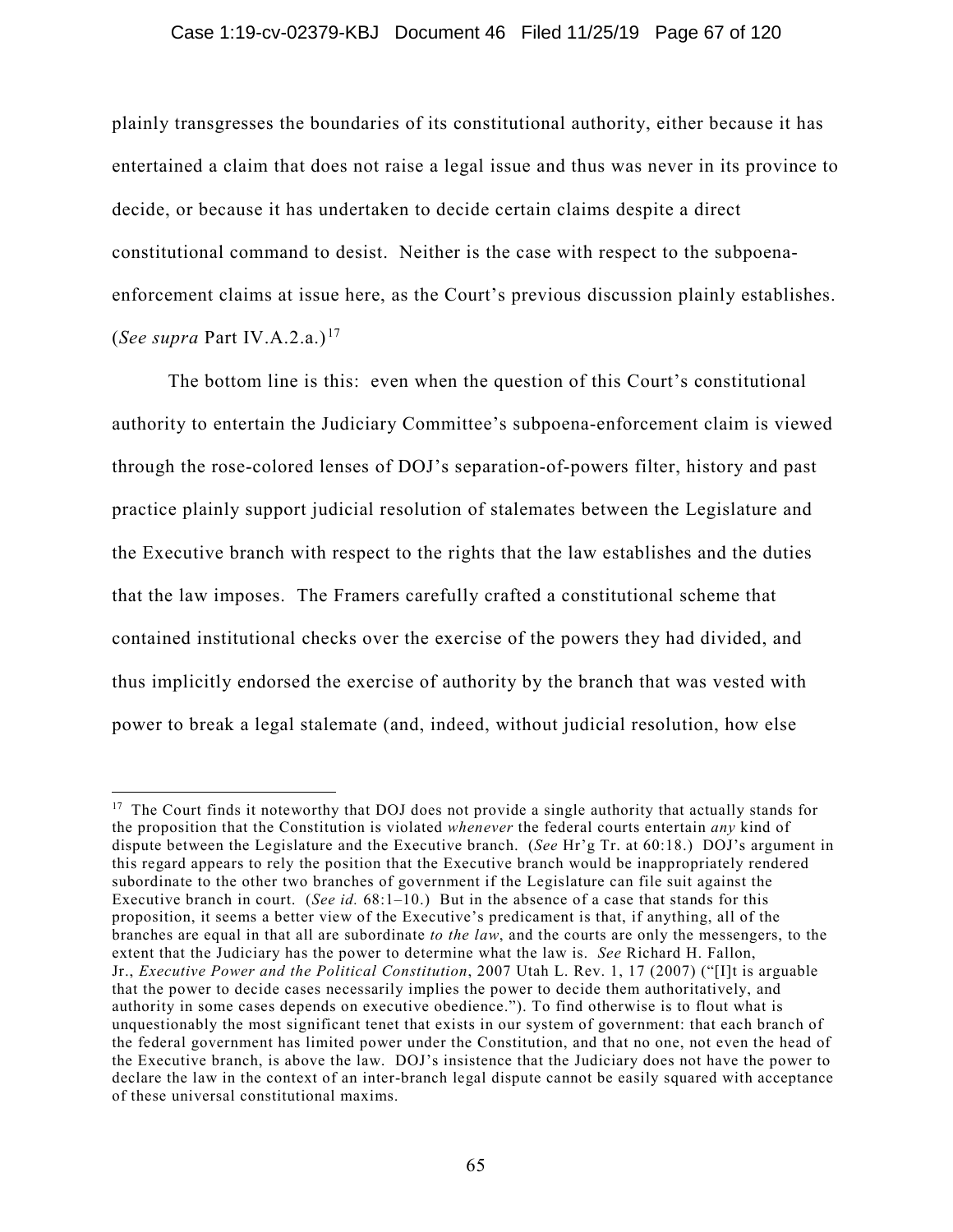#### Case 1:19-cv-02379-KBJ Document 46 Filed 11/25/19 Page 68 of 120

would an impasse between the Legislature and Executive branch concerning compelled congressional process be resolved?). Thus, in this Court's view, rather than demanding forbearance by the courts, separation-of-powers principles instead require the federal courts to proceed to resolve the instant legal impasse so that the other branches of government can function. Put another way, the Framers made clear that the proper functioning of a federal government that is consistent with the preservation of constitutional rights hinges just as much on the intersectionality of the branches as it does on their separation, and it is the assigned role of the Judiciary to exercise the adjudicatory power prescribed to them under the Constitution's framework to address the disputed legal issues that are spawned from the resulting friction. *See Myers v. United States*, 272 U.S. 52, 293 (1926) (Brandeis, J., dissenting) ("The doctrine of the separation of powers was adopted by the convention of 1787 not to promote efficiency but to preclude the exercise of arbitrary power. The purpose was not to avoid friction, but, by means of the inevitable friction incident to the distribution of the governmental powers among three departments, to save the people from autocracy.")

# **B. House Committees Have The Power To Enforce Their Subpoenas In Federal Court When Executive Branch Officials Do Not Respond As Required**

For all its talk about the limited authority of the Judiciary and the Legislature under the Constitution, DOJ does not appear to contest the fact that duly authorized committees of Congress have the power under Article I to issue enforceable legislative subpoenas—in the sense that, when a House committee issues an authorized legislative subpoena in the context of a congressional investigation, that act gives rise to a legal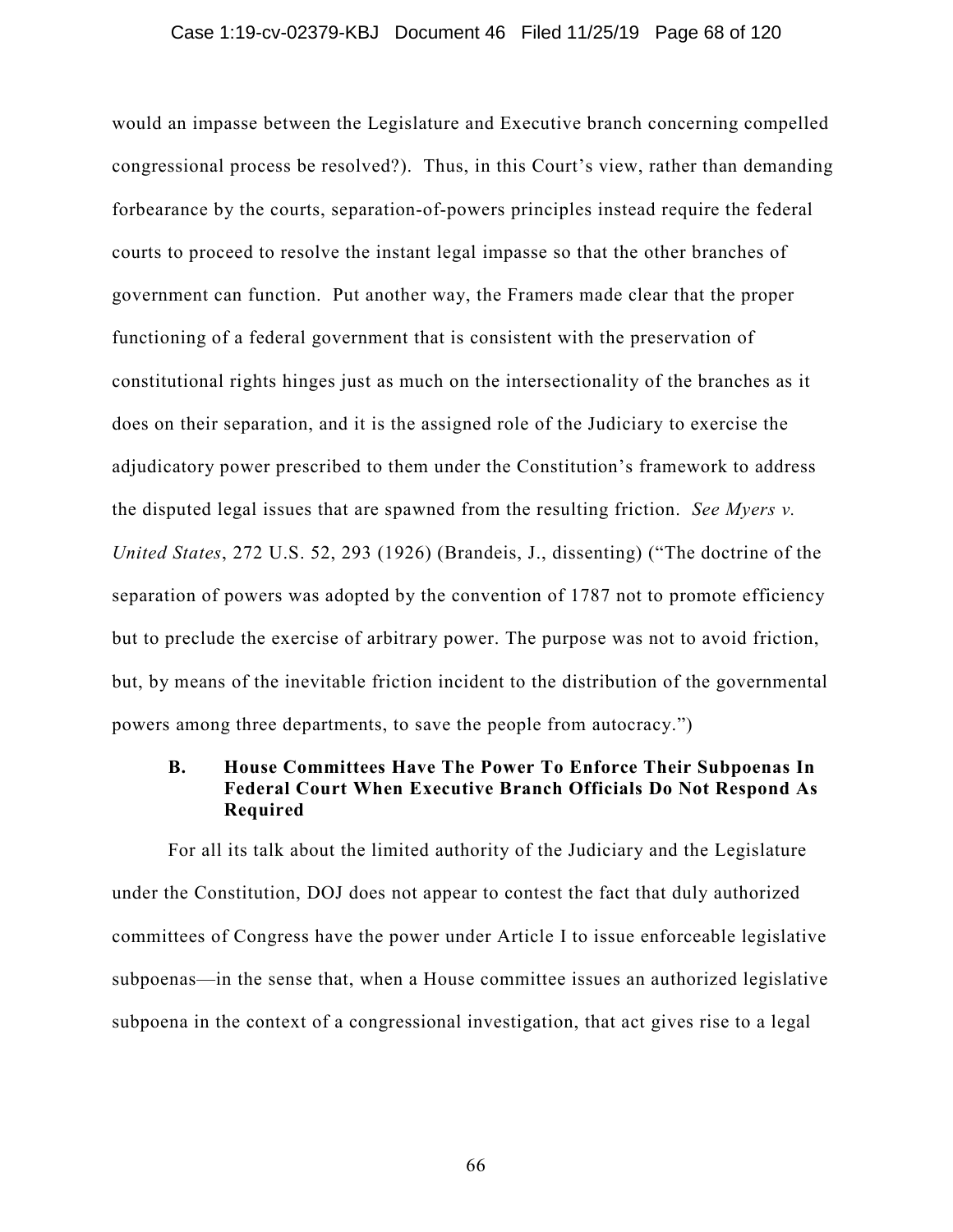## Case 1:19-cv-02379-KBJ Document 46 Filed 11/25/19 Page 69 of 120

right to compel the recipient's performance. [18](#page-68-0) Consequently, and importantly, the constitutional arguments that DOJ has made in the context of this case pertain solely to its view that the Judiciary Committee lacks the authority to enforce its valid legislative subpoenas *in federal court*. (*See, e.g*., Def.'s Mot. at 36–40, 52–56.) Here, as in *Miers*, DOJ attempts to shoehorn its emasculating effort to keep House committees from turning to the courts as a means of vindicating their constitutional interests into various categories of established legal arguments, some of which overlap substantially with jurisdictional contentions that the Court has already considered and rejected. (*See, e.g.*, *id.* at 36–40 (arguing that the Judiciary Committee lacks standing because it has not articulated a concrete and particularized injury).)

In the discussion that follows, this Court focuses, in particular, on DOJ's contention that a House committee does not suffer a cognizable injury for standing purposes when a subpoenaed Executive branch official fails to appear for the scheduled testimony (*id*. at 36–40), and that, in any event, such committee has no cause of action to proceed in federal court (*id.* at 52–56). As the Court explains, these arguments about the Judiciary Committee's inability to bring its legal claims in federal court cannot be reconciled with how the law ordinarily assesses the type of injury that the Judiciary Committee alleges for standing purposes, or with the fact that filing a lawsuit is the most common, and least intrusive, means of vindicating the Committee's thwarted investigation rights. The Court also rejects DOJ's broader assertion that, even if the Judiciary Committee has an injury in fact and a cause of action to proceed in federal

<span id="page-68-0"></span> $18$  Of course, any protestation would be futile, since this broad power of Congress is well established. *See, e.g.*, *McGrain*, 273 U.S. at 174; *Mazars*, 940 F.3d at 722–23.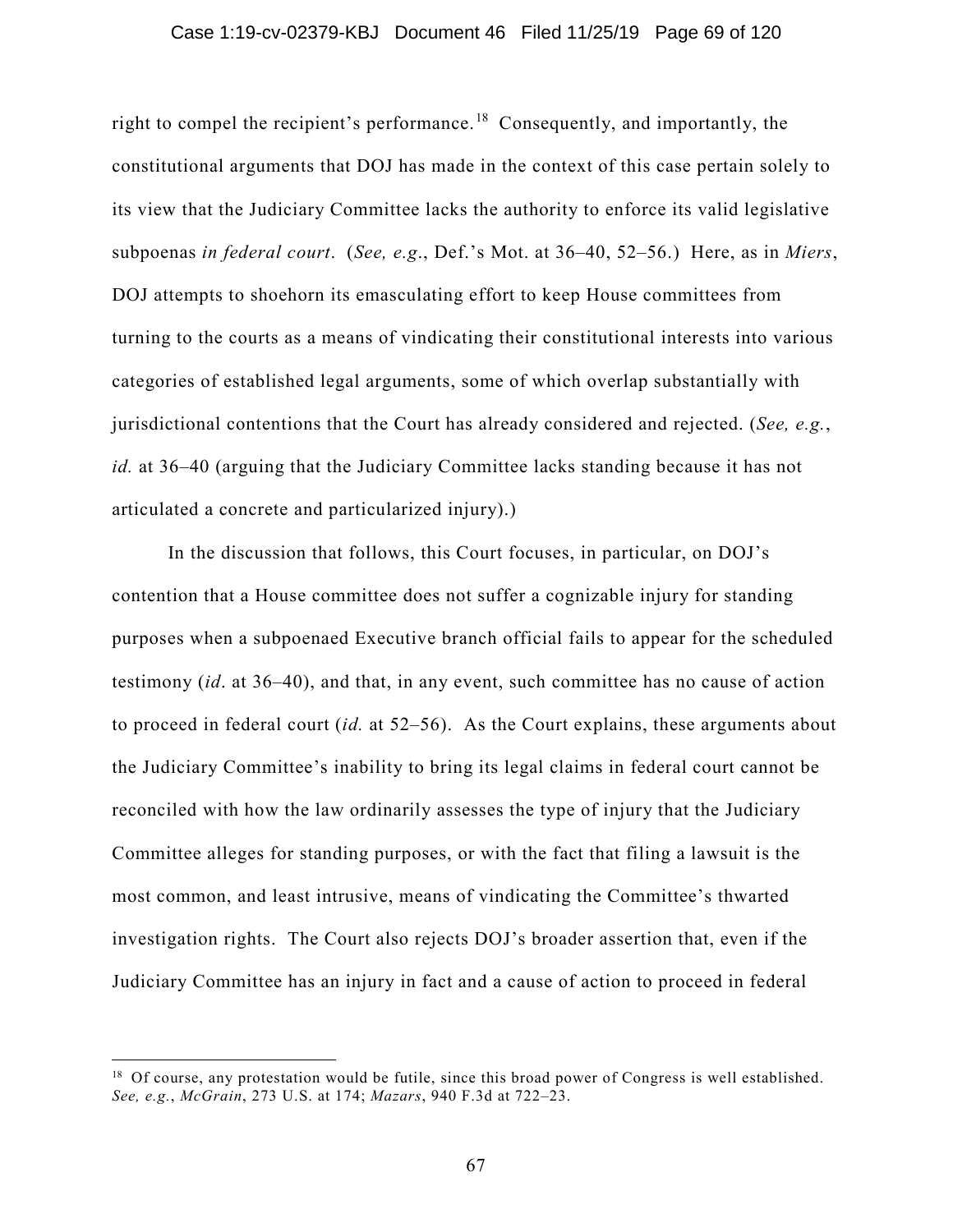court, constitutional separation-of-powers principles prevent the Committee from doing so.

# 1. Defiance Of A Valid Subpoena Indisputably Qualifies As A Cognizable Injury In Fact, And In The Context Of Congressional Investigations, The Harm Is Significant And Substantial

With respect to the Judiciary Committee's alleged lack of Article III standing to bring its subpoena-enforcement claims in federal court, DOJ maintains that "the Committee fails to state a cognizable injury[.]" (Def.'s Mot. at  $36.$ )<sup>19</sup> In this regard, DOJ insists that the Committee's allegation that "McGahn's failure to comply with its subpoena for his testimony deprives it of 'information to which it is entitled'" is not enough to give rise to Article III standing (*id.* at 37 (quoting Pl.'s Mem. at 22, 37)), because "Congress has no cognizable institutional interest in obtaining information for its own sake" (*id*.). It also asserts that, other than this non-cognizable "freestanding right to information[,]" the Judiciary Committee has only asserted the kinds of abstract injuries that the Supreme Court has found to be insufficient to support standing in cases like *Raines v. Byrd*, 521 U.S. 811 (1997). (Def.'s Mot. at 37–38; *see also id.* (declaring that the Judiciary Committee's stake in the instant litigation is "deficient" for standing purposes because "[t]he sole injury arguably stated by the Committee is a theoretical impairment of the House's ability to evaluate proposed articles of impeachment;

<span id="page-69-0"></span> $19$  "Because Article III limits the constitutional role of the federal judiciary to resolving cases and controversies, a showing of standing is an essential and unchanging predicate to any exercise of our jurisdiction." *Fla. Audubon Soc. v. Bentsen*, 94 F.3d 658, 663 (D.C. Cir. 1996) (en banc) (internal quotation marks and citations omitted); *see also Gill v. Whitford*, 138 S. Ct. 1916, 1929 (2018) ("To ensure that the Federal Judiciary respects the proper—and properly limited—role of the courts in a democratic society, a plaintiff may not invoke federal-court jurisdiction unless he can show a personal stake in the outcome of the controversy.") (internal quotation marks and citations omitted). And one of the requirements to demonstrate Article III standing is that "the plaintiff must have suffered an injury in fact—an invasion of a legally protected interest which is (a) concrete and particularized; and (b) actual or imminent, not conjectural or hypothetical." *Lujan v. Defenders of Wildlife*, 504 U.S. 555, 560 (1992) (internal quotation marks and citations omitted).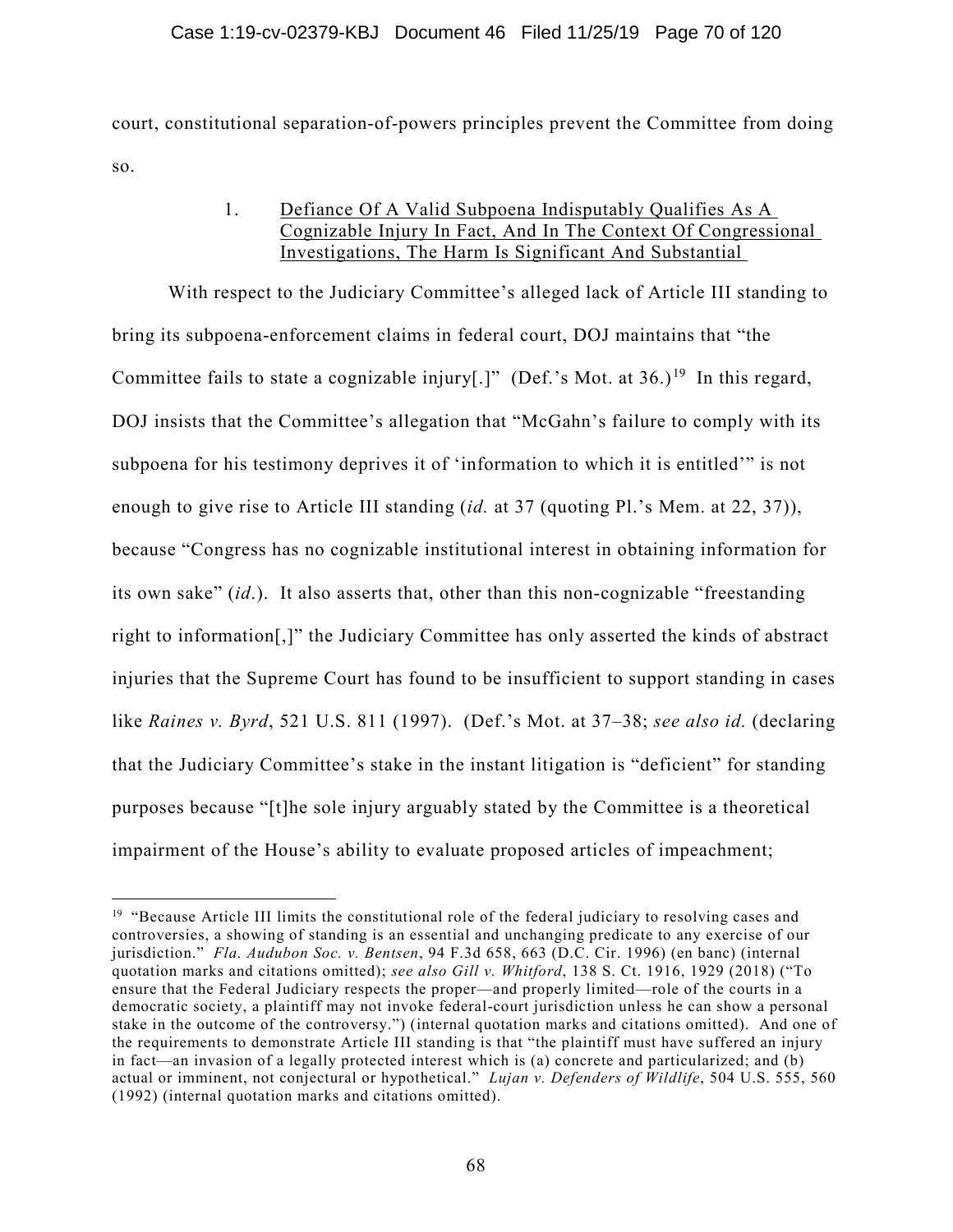## Case 1:19-cv-02379-KBJ Document 46 Filed 11/25/19 Page 71 of 120

proposed legislation concerning election security, campaign finance, and other issues; and the adequacy of safeguards to protect the integrity of investigatory matters referred by the Special counsel to other components of the Department of Justice (a matter purportedly implicating the Committee's 'oversight' responsibilities)" (citations omitted)).)

The first puzzle that surfaces when one undertakes to assess DOJ's "no cognizable injury" argument is how this contention accounts for the fact that an injuryin-fact for Article III standing purposes is all but *assumed* in the myriad subpoenaenforcement cases that are filed in federal courts with respect to civil actions every day. The harm claimed by a private litigant when his subpoenas are rebuffed, which almost presumptively provides a sufficient stake to support his standing, and the injury that the Judiciary Committee claims here is not different in kind. Yet this Court could not find a single case in which the concreteness or particularity of the injury alleged by a private subpoena issuer was effectively challenged. As far as this Court can tell, no federal judge has ever held that defiance of a valid subpoena does not amount to a concrete and particularized injury in fact; indeed, it appears that no court has ever even *considered*  this proposition. And perhaps for good reason: if defiance of duly issued subpoenas does *not* create Article III standing and does not open the doors of the court for enforcement purposes, it is hard to see how the wheels of our system of civil and criminal justice could keep turning.

Consequently, some courts have concluded that even the simple impairment of a prosecutor's right to issue a subpoena in the first place is enough to cause a cognizable injury. *See, e.g.*, *United States v. Colo. Supreme Court*, 87 F.3d 1161, 1165 (10th Cir.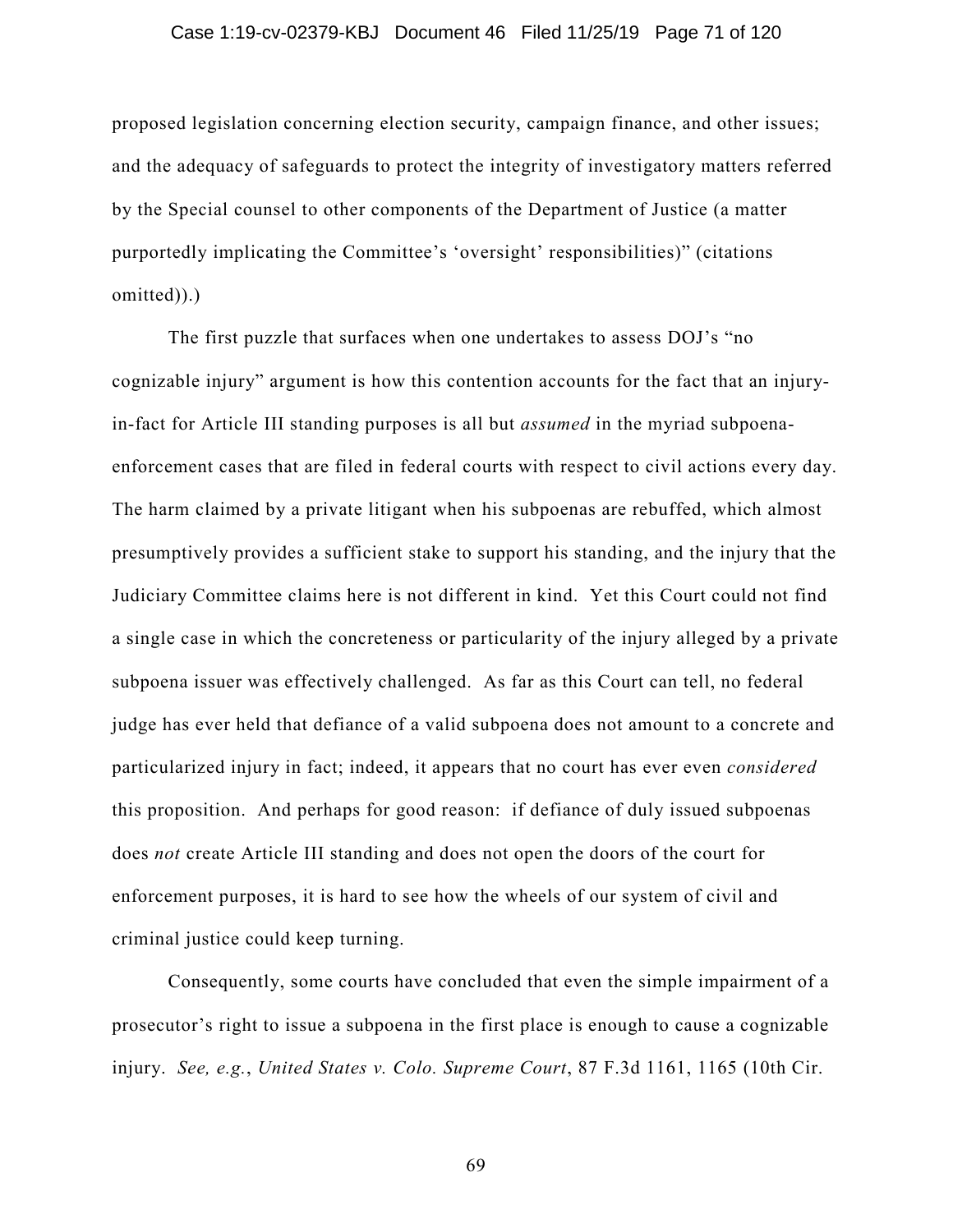#### Case 1:19-cv-02379-KBJ Document 46 Filed 11/25/19 Page 72 of 120

1996) (finding a concrete, particularized, and actual injury where a Colorado ethics rule requires prosecutors to obtain judicial approval of any subpoena that seeks to compel an attorney to testify before a grand jury about a client); *see also United States v. Supreme Court of N.M.*, 839 F.3d 888, 899 (10th Cir. 2016) (reaching the same conclusion with respect to similar New Mexico ethics rule), *cert. denied*, 138 S. Ct. 130 (2017). And the D.C. Circuit implicitly suggested that interference with an agency's right to compel compliance by subpoena is an injury that must be remedied, at least in the administrative context, when it held that courts "must enforce" an agency's subpoena so long as "'the inquiry is within the authority of the agency, the demand is not too indefinite[,] and the information sought is reasonably relevant.'" *Resolution Tr. Corp. v. Thornton*, 41 F.3d 1539, 1544 (D.C. Cir. 1994) (quoting *United States v. Morton Salt Co*., 338 U.S. 632, 652 (1950)). If the creation of hurdles to the issuance of prosecutorial subpoenas is a cognizable Article III injury, and if courts have no choice but to recognize Article III standing for those who seek to enforce reasonable administrative subpoenas, it would seem that the law is sufficiently clear that outright defiance of *any* duly issued subpoena, including the subpoena that the Judiciary Committee issued to McGahn, qualifies as a concrete, particularized, and actual injury for standing purposes.

This is not to suggest an equivalence between the harm that a private litigant experiences when his subpoena rights are thwarted, on the one hand, and the harm inflicted on a committee of Congress when a recipient of a legislative subpoena that is issued in the context of a congressional investigation defies its mandates, on the other. While the *nature* of the injury—i.e., the denial of the right to compel performance—is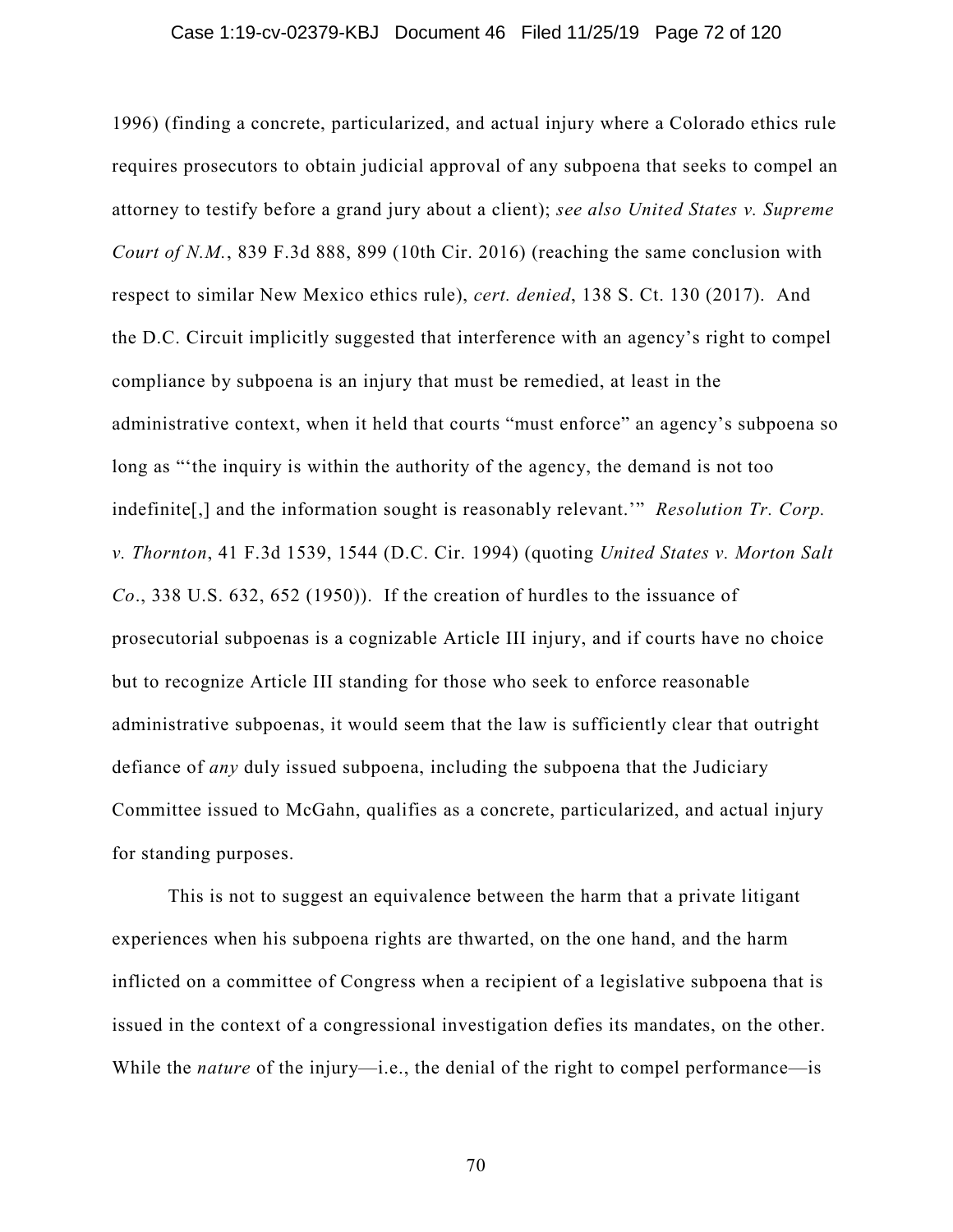## Case 1:19-cv-02379-KBJ Document 46 Filed 11/25/19 Page 73 of 120

similarly actual and concrete, the Supreme Court has suggested that the *degree* of harm is an order of magnitude different. This is because, under our constitutional scheme, the Legislature is empowered to issue subpoenas in order to conduct the investigations that are necessary to perform its crucial functions of enacting legislation and overseeing the operations of government, not to further its own private interests. *See Watkins*, 354 U.S. at 187, 200. In this regard, the Supreme Court has long held that Congress *must* be deemed to "possess[] every other power essential to preserve the departments and institutions of the general government from impairment or destruction, whether threatened by force or by corruption." *Burroughs v. United States*, 290 U.S. 534, 545 (1934).

Thus, Article I to the House of Representatives assigns the "sole Power of Impeachment", U.S. Const. art. I, § 2, cl. 5, and it also vests Congress as a whole with "[a]ll legislative Powers," U.S. Const. art. I, § 1. Moreover, it grants to Congress the "power of inquiry[,]" *McGrain*, 273 U.S. at 174, which the House and the Senate may delegate to their respective committees and subcommittees, and this power is an "integral part" of the legislative and impeachment authority. *Eastland*, 421 U.S. at 505; *see also Nixon v. Adm'r of Gen. Servs*., 433 U.S. 425, 499 (1977). Additionally, the Supreme Court has recognized that "where the legislative body does not itself possess the requisite information—which not infrequently is true—recourse must be had to others who do possess it." *McGrain*, 273 U.S. at 175. It specifically observed that "[e]xperience has taught that mere requests for such information often are unavailing, and also that information which is volunteered is not always accurate or complete; so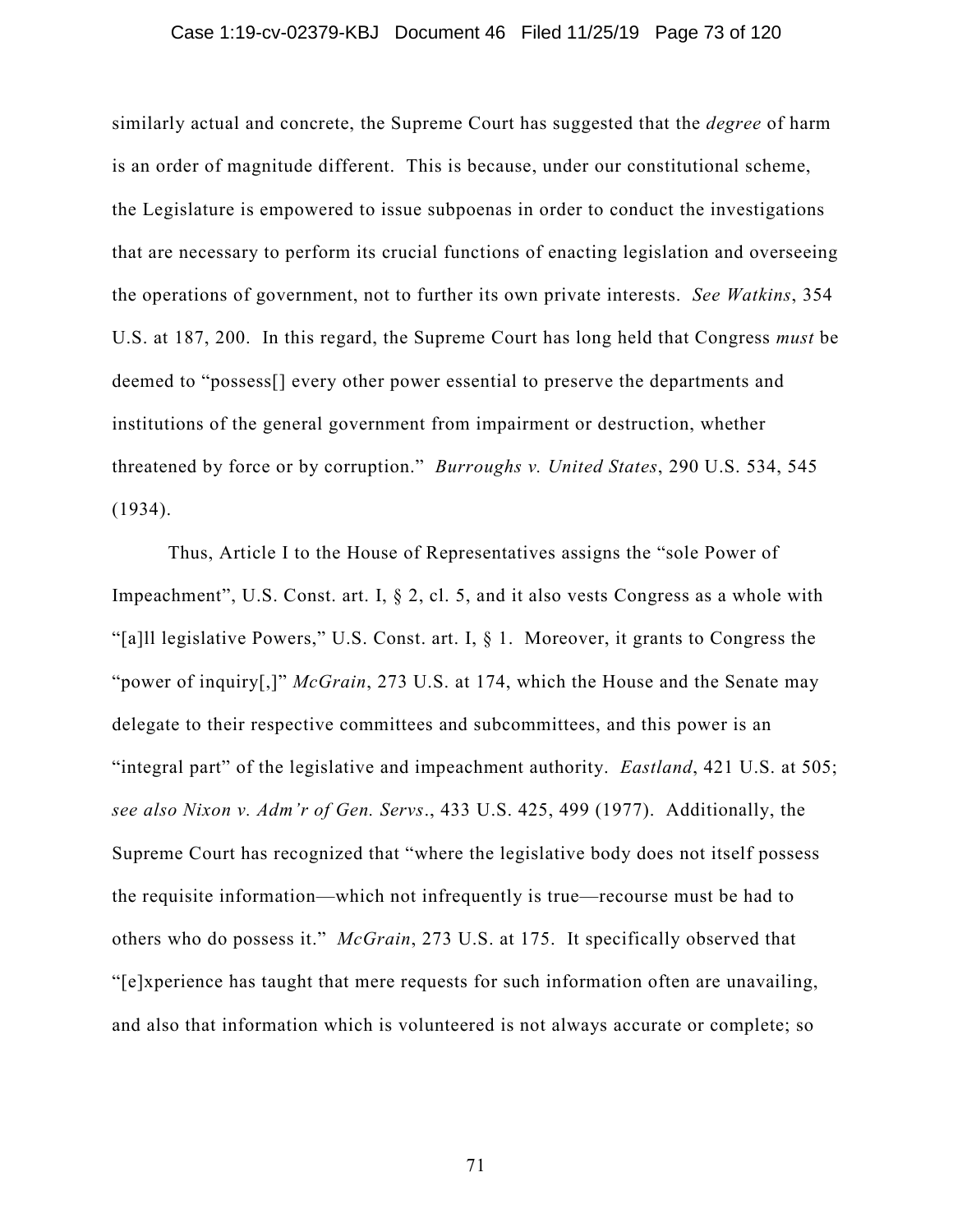## Case 1:19-cv-02379-KBJ Document 46 Filed 11/25/19 Page 74 of 120

some means of compulsion are essential to obtain what is needed." *Eastland*, 421 U.S. at 504–05.

The law also plainly establishes that one of these means of compulsion—known as "the subpoena power"—"may be exercised by a committee acting . . . on behalf of one of the Houses." *Id.* at 505.<sup>[20](#page-73-0)</sup> And with respect to the duty that a recipient of such a subpoena has to perform as Congress has demanded, the Supreme Court has specifically noted that "[a] subpoena has never been treated as an invitation to a game of hare and hounds, in which the witness must testify only if cornered at the end of the chase." *Bryan*, 339 U.S. at 331. "If that were the case, then, indeed, the great power of testimonial compulsion, *so necessary to the effective functioning of courts and legislatures*, would be a nullity." *Id.* (emphasis added).

For present purposes, all this means is that, when a committee of Congress seeks testimony and records by issuing a valid subpoena in the context of a duly authorized investigation, it has the Constitution's blessing, and ultimately, it is acting not in its own interest, but for the benefit of the People of the United States. If there is fraud or abuse or waste or corruption in the federal government, it is the constitutional duty of Congress to find the facts and, as necessary, take corrective action. Conducting investigations is the means that Congress uses to carry out that constitutional

<span id="page-73-0"></span> <sup>20</sup> Thus, the "particularized" injury requirement, *Lujan*, 504 U.S. at 560, is satisfied. Pursuant to the House of Representative's authority to "determine the Rules of its Proceedings," U.S. Const. art. I, § 5, cl. 2, the House has empowered the Judiciary Committee to "conduct at any time such investigations and studies as it considers necessary or appropriate in the exercise of its responsibilities," House Rule XI.1(b)(1). Moreover, the Judiciary Committee has been authorized "to require, by subpoena or otherwise, the attendance and testimony of such witnesses and the production of such books, records, correspondence, memoranda, papers, and documents as it considers necessary." House Rule  $XI.2(m)(1)(B)$ . The Judiciary Committee alleges that the McGahn subpoena was issued pursuant to this authority. (*See* Compl. ¶¶ 71–72.) Therefore, his defiance of the Committee's subpoena, "affect[s] the plaintiff in a personal and individual way." *Lujan*, 504 U.S. at 560 n.1. It is the House of Representative's particular constitutional rights, privileges, and duties that are being denied.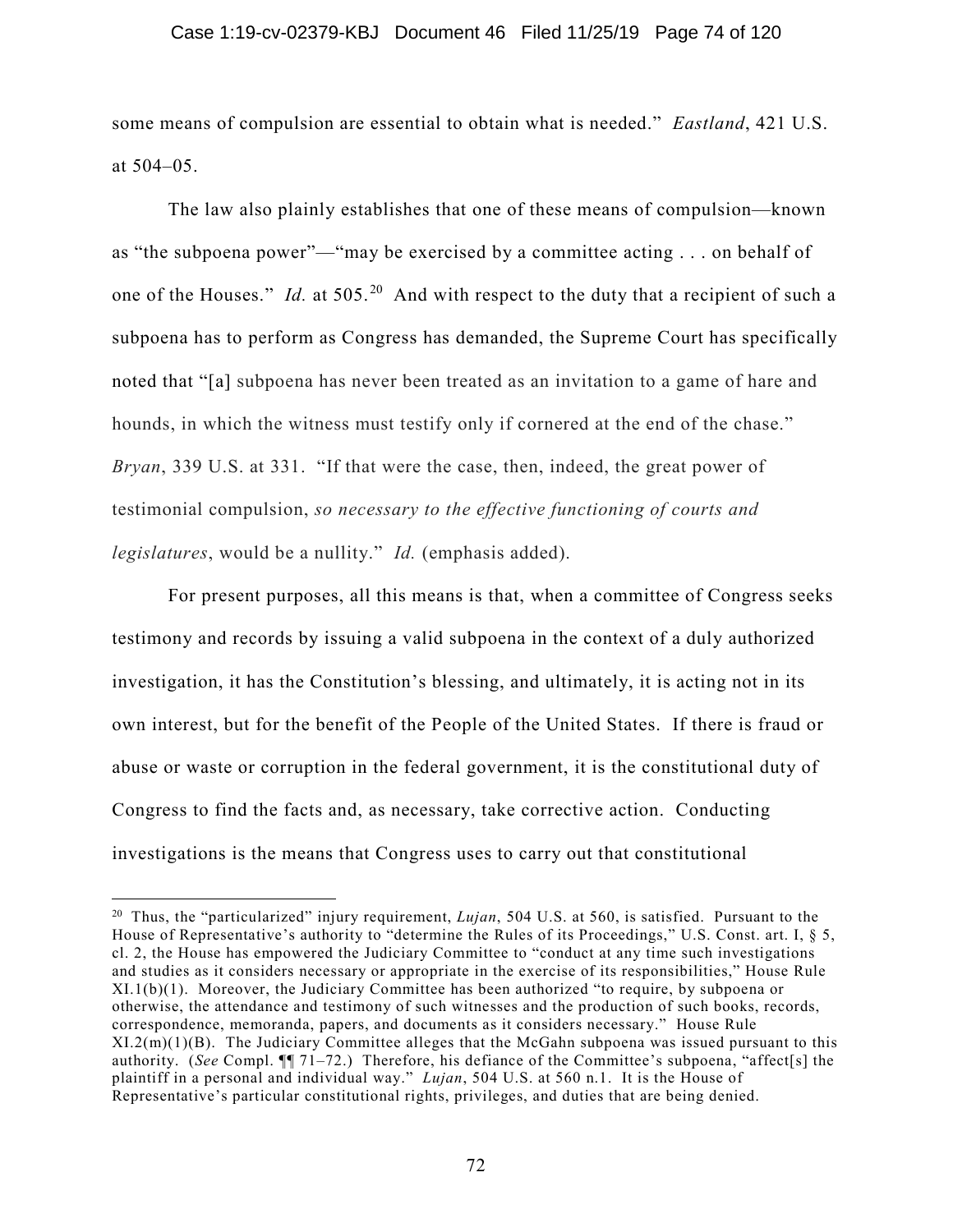## Case 1:19-cv-02379-KBJ Document 46 Filed 11/25/19 Page 75 of 120

obligation. Thus, blatant defiance of Congress' centuries-old power to compel the performance of witnesses is not an abstract injury, nor is it a mere banal insult to our democracy. It is an affront to the mechanism for curbing abuses of power that the Framers carefully crafted for our protection, and, thereby, recalcitrant witnesses actually undermine the broader interests of the People of the United States. Thus, DOJ's hand-waving over the Judiciary Committee's purported failure to establish a "cognizable" injury for standing purposes (Def.'s Mot. at 36–40) masks the substantial harm that results from an Executive branch official's defiance of a congressional subpoena. But it is hard to imagine a more significant wound than such alleged interference with Congress' ability to detect and deter abuses of power within the Executive branch for the protection of the People of the United States.

Here, the Judiciary Committee has filed a complaint that alleges that the Committee was dutifully attempting to fulfill its constitutional duties when it issued a subpoena to former White House Counsel Donald F. McGahn II. (*See, e.g.*, Compl. ¶ 1.) According to the Committee, it opened an investigation into potential misconduct by President Trump and his associates on March 4, 2019 (*see id.* ¶ 57), and its investigation allegedly took on a new dimension after Special Counsel Robert Mueller issued his report.<sup>[21](#page-74-0)</sup> The Judiciary Committee further alleges that it has not been able to

<span id="page-74-0"></span><sup>&</sup>lt;sup>21</sup> According to the Committee, the Mueller Report found that "'[t]he Russian government interfered in the 2016 presidential election in sweeping and systematic fashion'" (Compl. ¶ 1 (quoting Mueller Report Vol. 1 at 1)); that this interference was "intended to benefit the Trump Presidential campaign" (*id.* ¶ 26 (citing Mueller Report Vol. 1 at 1)); and that President Trump "repeatedly attempted to shut down the investigation into Russia's interference in America's 2016 election and to conceal his own involvement and potential misconduct from the public" (*id.* ¶ 32). The truth or falsity of the Mueller Report's findings and conclusions is immaterial to the present legal action, and neither party suggests otherwise. (*See* Pl.'s Stmt. of Facts at 3 n.1 ("In paragraphs 6-68, the Judiciary Committee does not recount information included in the Report to establish the truth of the matters asserted. Rather, the Committee relays what the Special Counsel has told Congress and the American people in order to explain the basis for the Committee's investigation."); *see also* Def.'s Resp. to Pl.'s Stmt. of Facts,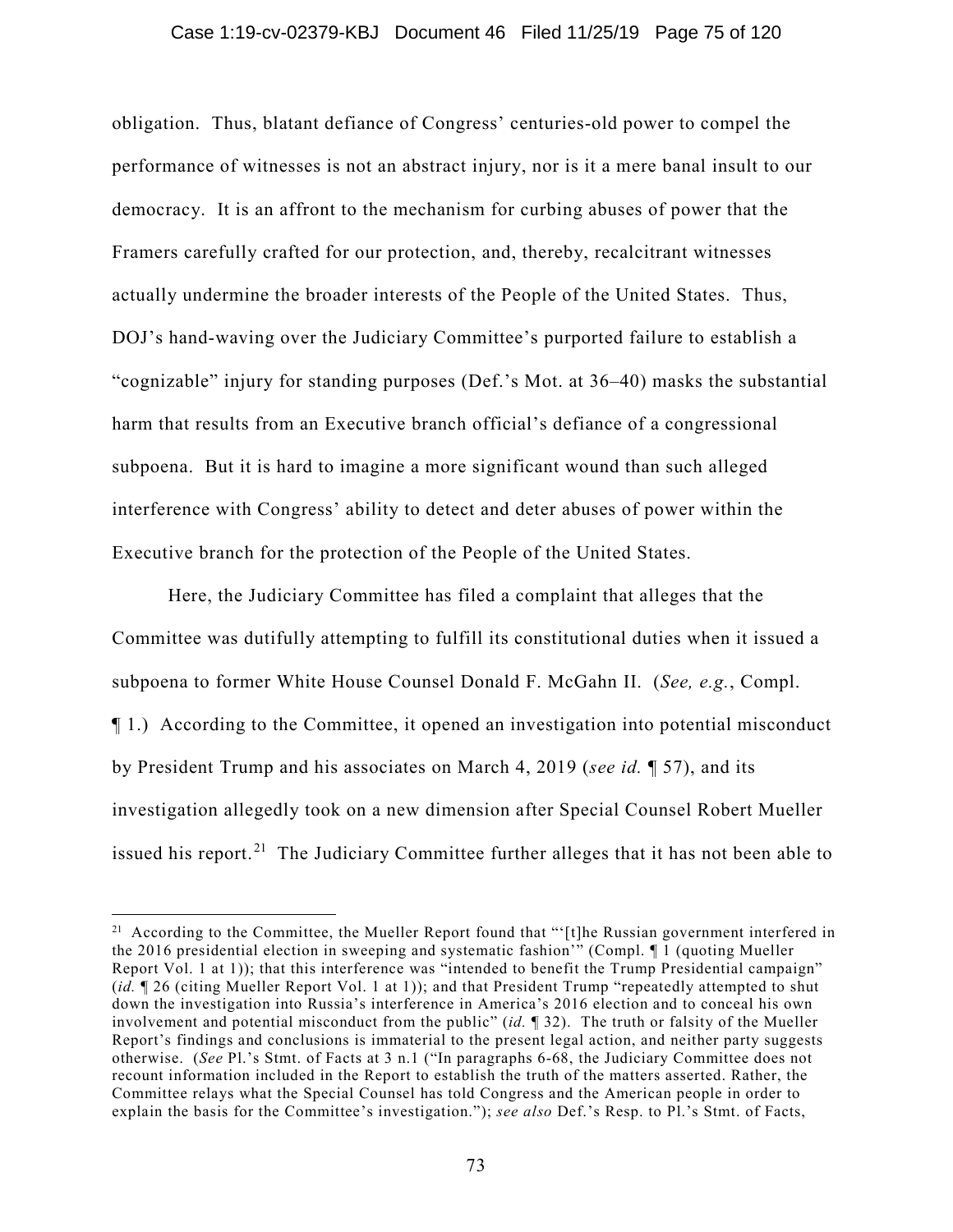## Case 1:19-cv-02379-KBJ Document 46 Filed 11/25/19 Page 76 of 120

complete its mission of getting to the bottom of the facts and circumstances that are chronicled in the Mueller Report, partly because McGahn "is the most important fact witness in the [Committee's] consideration of whether to recommend articles of impeachment and its related investigation of misconduct by the President, including acts of obstruction of justice described in the Special Counsel's Report" (*id*. ¶ 97), and McGahn has refused to appear before the Committee to provide his testimony, at President Trump's direction (*see id*. ¶¶ 1, 7.) Consequently, the Committee requests that this Court "declare that McGahn's refusal to appear before the Committee in response to the subpoena issued to him" is unlawful, and that it "issue an injunction requiring McGahn to appear forthwith before the Committee[.]" (Compl. at 53.)

With respect to its evaluation of the sufficiency of the Judiciary Committee's injury allegations, this Court must accept these statements of fact as true. *See Lujan*, 504 U.S. at 561 (explaining that, at the pleading stage, allegations regarding standing are treated in the same manner as all other factual allegations and must be accepted as true). Furthermore, although a heightened evidentiary standard applies to standing arguments made in the context of cross-motions of summary judgment, *see id.*; *see also Food & Water Watch, Inc. v. Vilsack*, 808 F.3d 905, 912–13 (D.C. Cir. 2015), the Judiciary Committee has submitted affidavits and exhibits to substantiate their allegations that McGahn has impeded their investigation (*see* Berke Decl; Tatelman Decl.), and DOJ does not appear to contest that the Muller Report did, in fact, contain the findings that the Judiciary Committee alleges, or that the Committee has, in fact,

ECF No. 32-2, ¶¶ 6–68 (maintaining that the Mueller Report itself provides the "complete and accurate statement of its contents" and that the Judiciary Committee's recitation of its contents "is not a material fact under Fed. R. Civ. P. 56(c)").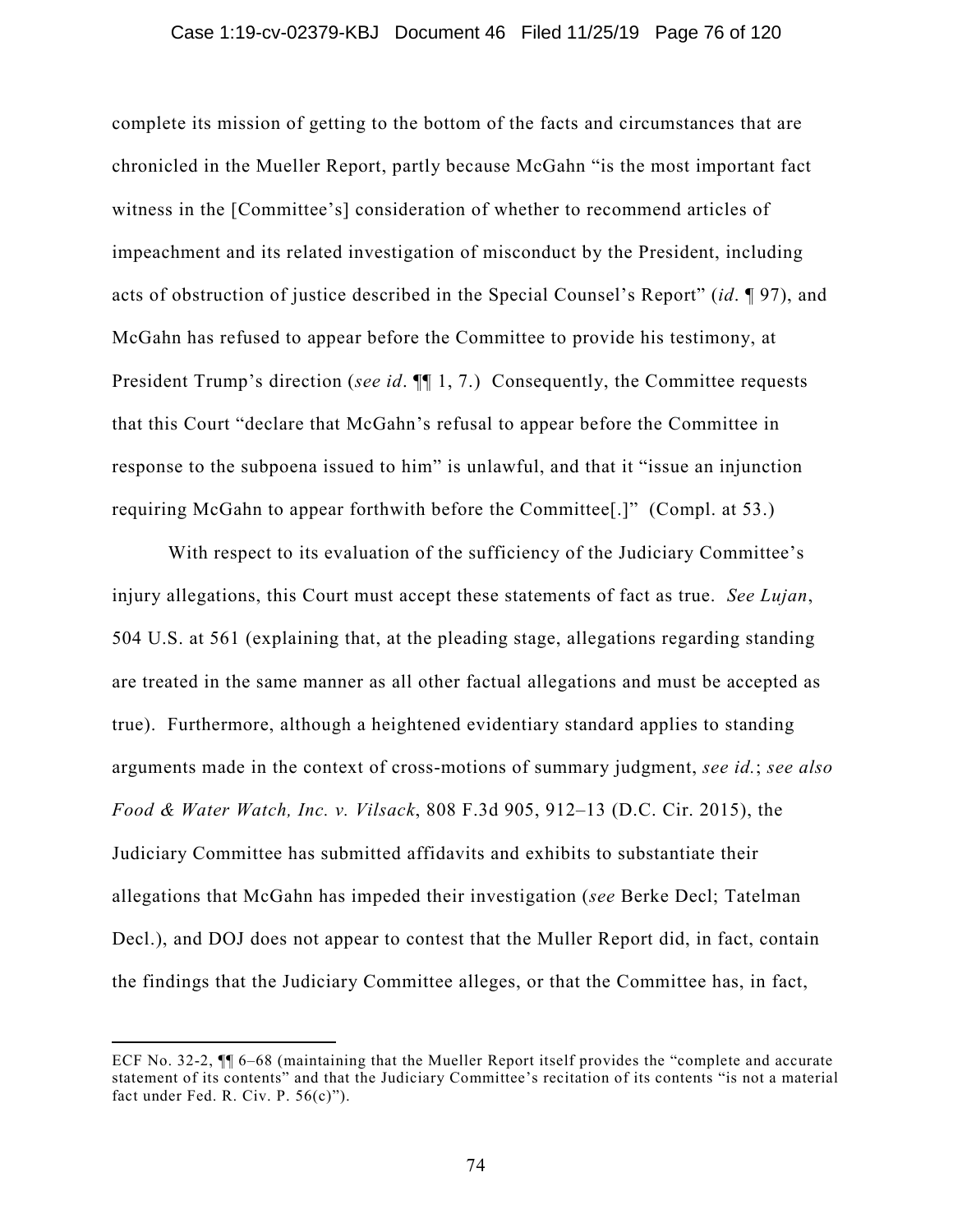## Case 1:19-cv-02379-KBJ Document 46 Filed 11/25/19 Page 77 of 120

undertaken an investigation to evaluate the Report's claims (*see* Def.'s Resp. to Pl.'s Stmt. of Facts, ¶¶ 6–68, 75–76).

Moreover, for the purpose of determining whether the Judiciary Committee has alleged a sufficient injury-in-fact to generate a concrete interest in the outcome of this litigation, it is irrelevant that the Committee already has access to many, if not all, of McGahn's sworn statements on this issue (McGahn's interviews are referenced repeatedly in the text of the Mueller Report (*see* Compl. ¶¶ 34–51)), nor does it matter that the Committee might be able to find out what it seeks to get from McGahn in some other fashion (*see, e.g.*, Def.'s Mot. at 79–80). This is because, as a committee of Congress, the Judiciary Committee has the "broad power" under Article I of the Constitution to conduct its investigations however it sees fit, so long as it does not impinge upon the constitutional rights of those it undertakes to question. *Watkins*, 354 U.S. at 198–99. And, here, the Committee avers that, among other things, it wants McGahn to appear in person to testify about the events in question so that the Committee can evaluate his credibility. (*See* Pl.'s Mem. at 27 (asserting that "McGahn's testimony is particularly important because, even as President Trump has directed McGahn to defy the Committee's subpoena, the President has waged an extensive campaign to discredit the Special Counsel's investigation, impugn McGahn's credibility, and deny McGahn's account of the facts" (citation omitted); *see also id.* 27– 28; Pl.'s Reply at 60; Hr'g Tr. at 10:21–11:17.) What matters from the standpoint of evaluating the Committee's Article III standing is that the Judiciary Committee has alleged an actual and concrete injury to its right to compel information (like any other similarly situated subpoena-issuing plaintiff), that is traceable to McGahn's defiance at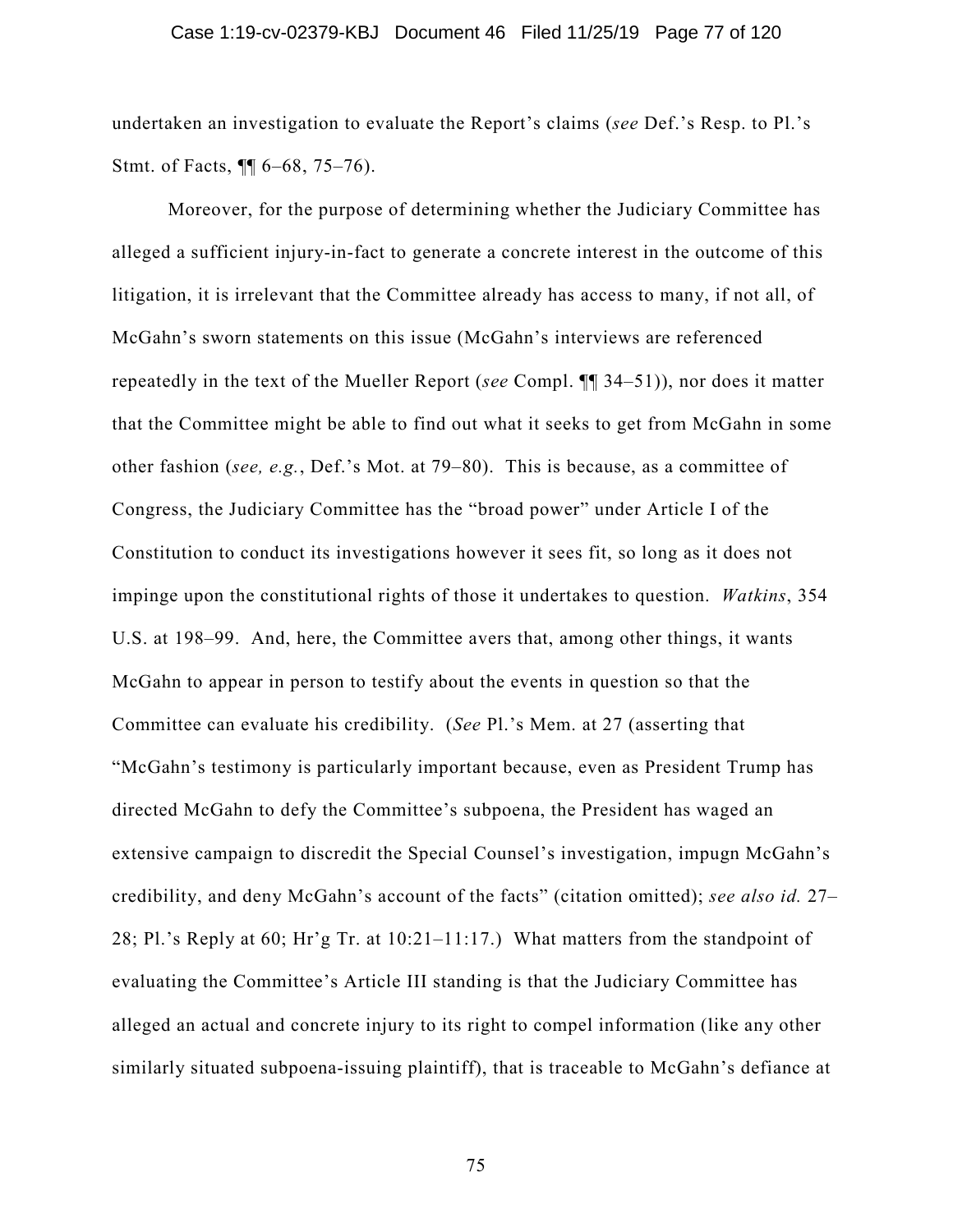## Case 1:19-cv-02379-KBJ Document 46 Filed 11/25/19 Page 78 of 120

the Executive branch's behest, and that this alleged violation of its interests is fully redressable by an order of this Court that requires McGahn to appear and testify.

Of course, to describe the grave injury that defiance of congressional subpoena inflicts on a committee of Congress (and, by extension, on the People of the United States) is to demonstrate why DOJ's reliance on the *Raines* case is misplaced. (*See* Def.'s Mot. at 36–40.) In *Raines,* six members of Congress who had voted against the Line Item Veto Act filed suit seeking a declaratory judgment that the Act, which was enacted and signed into law, was unconstitutional. *Raines*, 521 U.S. at 814–17. The plaintiffs claimed that they had been injured by the possible future "dilution of institutional legislative power[,]" *id.* at 826, which is a completely different type of injury than the harm to established constitutional investigatory rights at issue here. Moreover, the members of Congress in *Raines* invoked a generalized injury; in fact, they specifically declared that their injury was the "loss of a political power" that affected the entire institution of Congress "not the loss of any private right." *Id*. at 821. And rather than pointing to a concrete harm that resulted from enactment of the legislation, the plaintiffs claimed that the Line Item Veto Act had injured them by "alter[ing] the legal and practical effect of [their] votes." *Id.* at 836 (quotation marks and citation omitted). The Supreme Court's conclusion that there was no standing to sue under those circumstances is, thus, entirely inapposite to the claims that the Judiciary Committee brings today. *See also Mnuchin*, 379 F. Supp. 3d at 17–18 (noting that "informational injuries to Congress arise 'primarily in subpoena enforcement cases,' which hold that the legislature 'has standing to assert its investigatory power.'"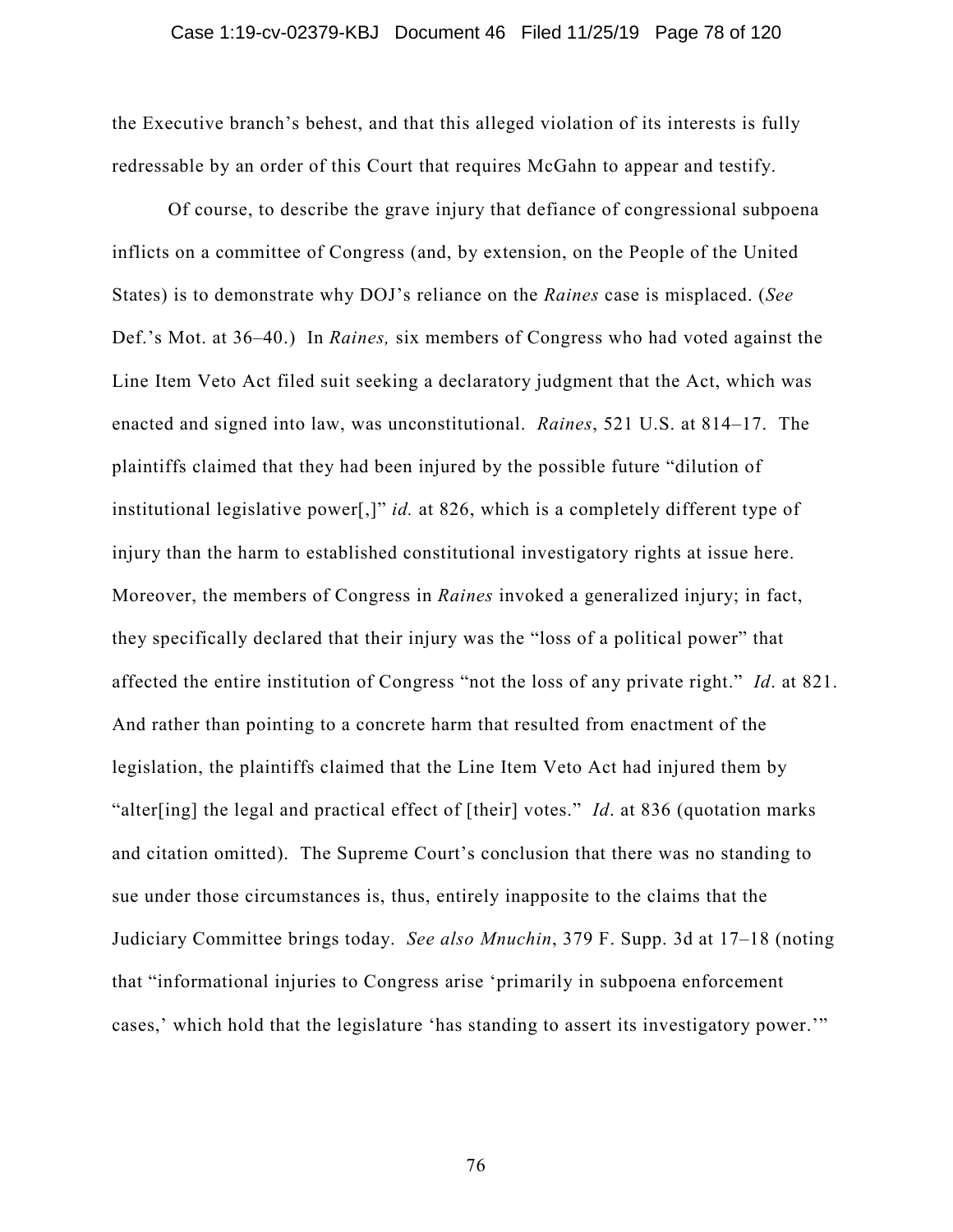(quoting *U.S. House of Representatives v. U.S. Dep't of Commerce*, 11 F. Supp. 2d 76  $(D.D.C. 1998)$ <sup>[22](#page-78-0)</sup>

# 2. The Constitution Itself Provides A Cause Of Action For A Thwarted House Committee To Proceed In Federal Court

The next purported barrier to the Judiciary Committee's ability to enforce its subpoenas by filing a legal action in federal court is DOJ's suggestion that the Judiciary Committee lacks a cause of action to do so. It is clear that all litigants who bring their claims to federal court for review must have a right to be there. In this regard, DOJ asserts that, unlike the Federal Rules of Civil Procedure that expressly authorize a person with a pending case to initiate a separate action in the district where compliance with a subpoena is required, *see* Fed. R. Civ. P. 45(g), there is no such provision with respect to the enforcement of legislative subpoenas. (Def.'s Mot. at 43.)

This argument is unavailing because, as Judge Bates recognized in *Miers*, Article I of the Constitution is all the cause that a committee of Congress needs to seek a judicial declaration from the court regarding the validity and enforceability of a subpoena that it has allegedly issued in furtherance of its constitutional power of inquiry. *Miers*, 558 F. Supp. 2d at 94; *see also Holder*, 979 F. Supp. 2d at 22. This is because the Supreme Court has long recognized that the Legislative branch is not only

<span id="page-78-0"></span> <sup>22</sup> DOJ's appeal to *Walker v. Cheney* is also unavailing. In *Walker*, the Comptroller General requested certain information from the Vice President on behalf of four Senators. 230 F. Supp. 2d at 57–58. The Comptroller General sought to obtain withheld documents in order to "aid Congress in considering proposed legislation." *Id*. at 66–67. But, the district court held, the alleged injury to the House's "general interests in legislating and oversight" was "too vague and amorphous to confer standing." That was because Congress itself had "undertaken no effort to obtain the documents at issue, . . . no committee had requested the documents, and no congressional subpoena ha[d] been issued." *Id*. at 67– 68. In addition, "the Comptroller General here has not been expressly authorized by Congress to represent its interests in this lawsuit." *Id.* Hence, "an injury with respect to any congressional right to information remain[ed] wholly conjectural or hypothetical." *Id*. (internal citations and quotations omitted).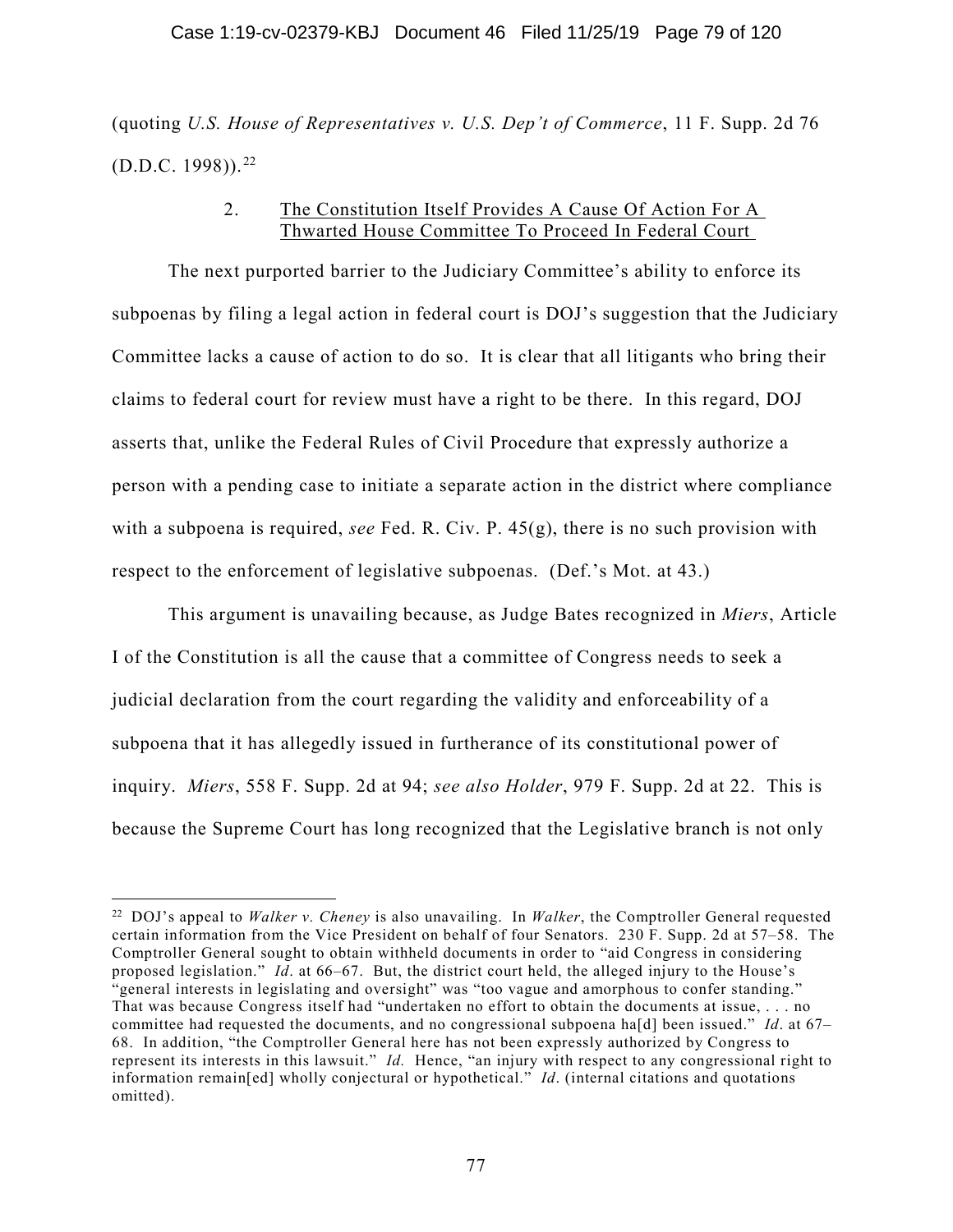## Case 1:19-cv-02379-KBJ Document 46 Filed 11/25/19 Page 80 of 120

vested with the broad power to conduct investigations under Article I of the Constitution, but it also has "an implied right to compel compliance with that investigative power." *Miers*, 558 F. Supp. 2d at 90. Consistent with this Court's observations about the legal significance of subpoena power more generally (*see supra*  Part III.C), *Miers* explains that "[t]he exercise of Congress's investigative 'power,' which the Executive concedes that Congress has, creates rights," *Miers*, 558 F. Supp. 2d at 91, and that "by utilizing its power to issue subpoenas and proceed with an investigation via compulsory process, Congress creates a legal right to the responsive information that those subpoenas will yield[,]" *id.* 

Importantly, the Supreme Court's analysis of the Legislature's Article I investigative power confirms that a committee of Congress's right to enforce its subpoenas is *intrinsic* to its constitutional authority to conduct investigations in the first place. In *McGrain v. Daugherty*, 273 U.S. 135 (1927), the Supreme Court stated unequivocally that "the power of inquiry—with process to enforce it—is an essential and appropriate auxiliary to the legislative function." *McGrain*, 273 U.S. at 174. Thus, it is the precedent of this district, as established in both *Miers* and in *Committee on Oversight & Government Reform v. Holder*, 979 F. Supp. 2d 1 (D.D.C. 2013), that the powers provided to Congress in Article I of the Constitution necessarily include the "right to further an investigation by issuing subpoenas and enforcing them in court[.]" *Holder*, 979 F. Supp. 2d at 22.

Past precedents also dispose of DOJ's contention that just because Article I does not expressly mention the right of a committee of Congress to enforce its subpoena power in court means that the courts are now *implying* that the Constitution contains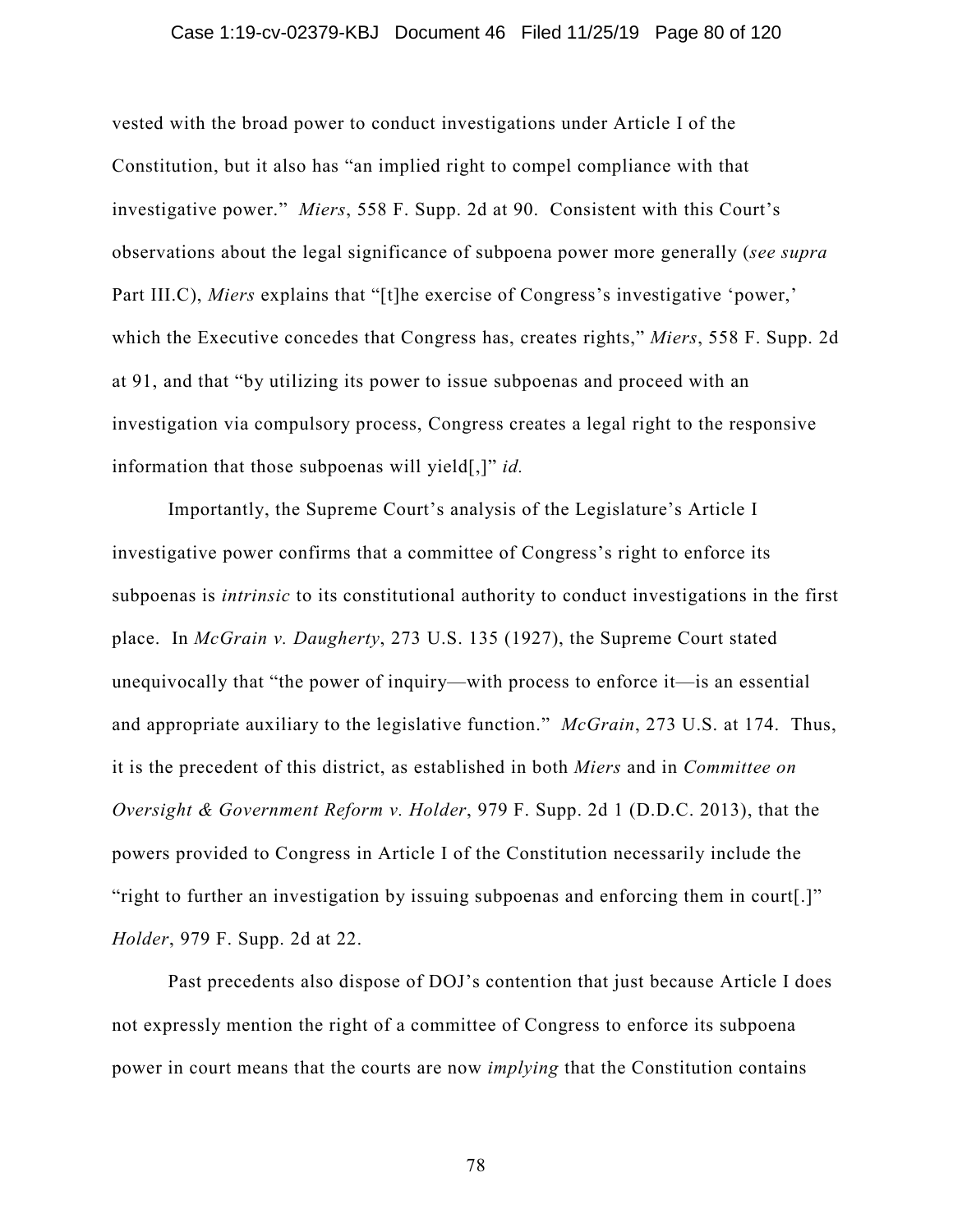## Case 1:19-cv-02379-KBJ Document 46 Filed 11/25/19 Page 81 of 120

such right in a manner that contravenes what the Supreme Court has said about implied causes of action. The Constitution also does not explicitly convey to Congress the specific right to conduct investigations (i.e., what the Supreme Court calls "the power of inquiry"), and yet, the Supreme Court found that such power is intrinsic to the "legislative Power" that Article I expressly conveys to Congress. *Anderson v. Dunn*, 19 U.S. 204, 230 (1821). So it is here. As explained in *Anderson v. Dunn*, "[t]here is not in the whole of [the Constitution], a grant of powers which does not draw after it others, not expressed, but vital to their exercise[.]" *id.* at 225–26. And in light of *McGrain*'s conclusion (repeated here for emphasis) that "the power of inquiry—with process to enforce it—is an essential and appropriate auxiliary to the legislative function.]" *McGrain*, 273 U.S. at 174, DOJ cannot seriously maintain that the power to enforce legislative subpoenas is not among these intrinsic rights. It also cannot be seriously debated that "'the judiciary is clearly discernible as the primary means through which constitutional rights may be enforced'" *Miers*, 558 F. Supp. 2d at 88 (alternations omitted) (quoting *Davis v. Passman*, 442 U.S. 228, 242 (1979)); *see also Bolling v. Sharpe*, 347 U.S. 497 (1954) (finding that the district court had erred in dismissing a suit seeking equitable relief brought directly under the Fifth Amendment, based on alleged race discrimination in school admissions); *Jacobs v. United States*, 290 U.S. 13, 15 (1933) (permitting a plaintiff to bring suit directly under the Fifth Amendment based on allegations that the United States had taken his property for public use without just compensation). Thus, DOJ's strident contention that "the [Judiciary] Committee must also show that Congress has authorized a cause of action to litigate the Committee's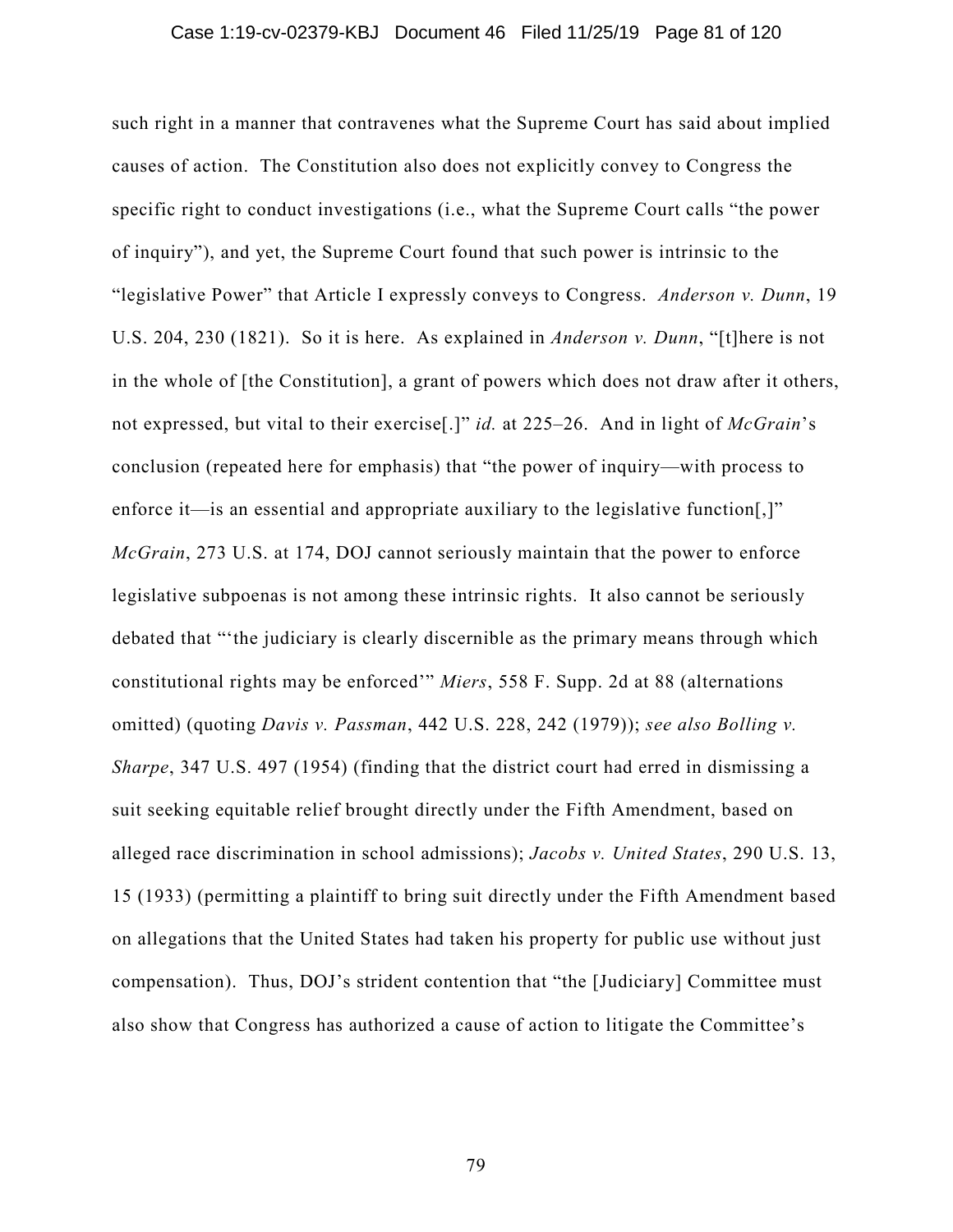claimed right to compel Mr. McGahn's testimony" (Def.'s Mot. at 52) is plainly meritless. [23](#page-81-0)

If Congress does somehow need a statute to authorize it to file a lawsuit to enforce its subpoenas in vindication of its thwarted constitutional rights (for the reasons explained above, it does not), then the Declaratory Judgment Act plainly serves that purpose, as both Judge Bates and Judge Amy Berman Jackson have previously found, in parallel contexts. *See Miers*, 558 F. Supp. 2d at 78–88; *Holder*, 979 F. Supp. 2d at 22. This Court, too, concludes that the Judiciary Committee has satisfied the three established elements for seeking a declaration of rights under this statute: (1) it has established "a case of actual controversy"; (2) it has invoked an "independent basis for federal jurisdiction"; and (3) it has filed an "appropriate pleading." *Miers*, 558 F. Supp. 2d at 79 (internal quotation marks and citation omitted); *see also id.* at 81–82 (holding that where the Constitution creates a right, a plaintiff can use the Declaratory Judgment Act to vindicate that right); *Holder*, 979 F. Supp. 2d at 22 (finding that the House

<span id="page-81-0"></span> <sup>23</sup> *Reed v. County Commissioners of Delaware County, Pa*., 277 U.S. 376 (1928), which DOJ cites here, is not to the contrary. DOJ characterizes that opinion as holding "that a committee's power to issue subpoenas does not itself include the power to bring suit to enforce a subpoena in federal court" (*see* Def.'s Mot. at 52), but coming just months after the Court had held in *McGrain* that legislative subpoenas are an enforceable right of Congress, and given that Reed involved individual Senators who had filed suit to compel compliance with a Senate subpoena under circumstances in which those individual plaintiffs had not been authorized to sue on behalf of Congress, it is stretch to interpret the Supreme Court's statement that the suit was not "authorized by law" to stand for the proposition that, if Congress authorizes a committee to file a subpoena-enforcement lawsuit, that committee still has no cause of action to sue. Similarly unavailing is DOJ's reliance on *Jesner v. Arab Bank, PLC*, 138 S. Ct. 1386 (2018) and *Ziglar v. Abbassi*, 137 S. Ct. 1843 (2017). (*See* Def.'s Mot. at 53.) Both of those cases involved inferring private rights of actions for *damages* for violations of constitutional rights under *Bivens v. Six Unkown Fed. Narcotics Agents*, 403 U.S. 388 (1971), an area in which the Supreme Court has traditionally urged particular caution and deference to Congress, based on separation of powers concerns. *See Jesner*, 138 S. Ct. at 1402 (finding that courts must defer to Congress regarding the creation of a damages remedy "if there are sound reasons to think Congress might doubt the efficacy or necessity" of such a remedy). No such concerns are present here—indeed far from it because the Constitution conveys (and thus necessarily endorses) the power of inquiry, and Judiciary Committee seeks only declaration and an injunction to vindicate its constitutional rights. *See Miers*, 558 F. Supp. 2d at 89 ("This is not a damages action. Thus, *Bivens* and its progeny are not strictly on point.").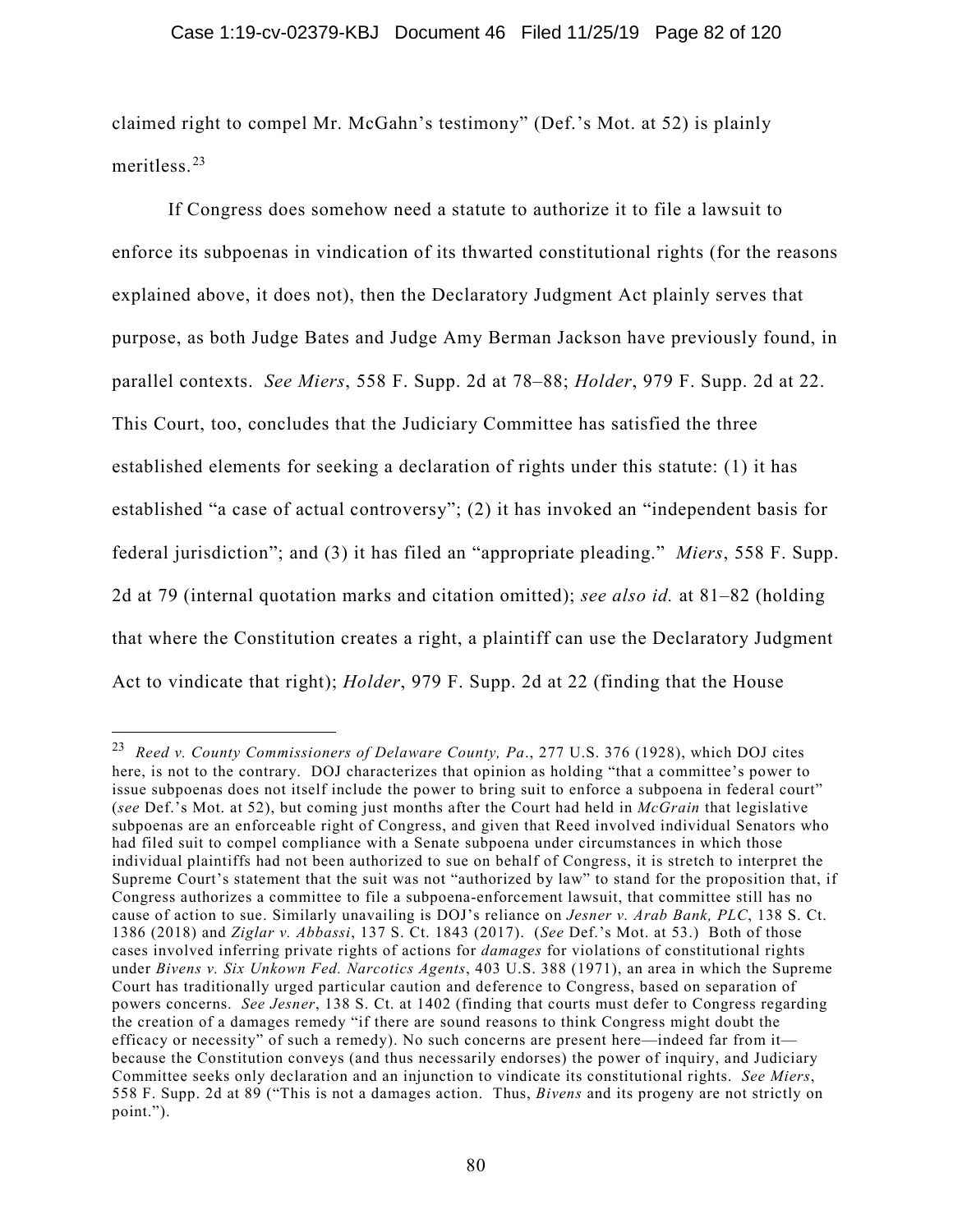## Case 1:19-cv-02379-KBJ Document 46 Filed 11/25/19 Page 83 of 120

Committee "is not looking to the Declaratory Judgment Act as the source of the right it is seeking to vindicate in this Court, but rather as the source of the mechanism to achieve the vindication of a right derived elsewhere"). That is all the law requires.

## 3. There Is No Separation-Of-Powers Impediment To The Judiciary Committee's Seeking To Vindicate Its Rights In Federal Court

DOJ's final argument as to why a duly authorized committee of the House of Representatives cannot be permitted to file a subpoena-enforcement lawsuit in federal court, even though ordinary civil litigants generally have unfettered access to the federal courts for this purpose, relies on a reassertion of constitutional separation-ofpowers principles. (*See* Def.'s Mot. at 40–43.) Judge Bates soundly rejected DOJ's separation-of-powers-based lack of standing arguments in *Miers*. *See Miers*, 558 F. Supp. 3d at 95–99. This Court further addresses most of the conceptual problems with DOJ's arguments restricting the power of the courts to review a claim brought by a House committee against the Executive branch elsewhere in this Memorandum Opinion. (*See supra* Part IV.A.2.) In this section, the Court homes in on the obvious red flag that immediately appears with respect to even the most cursory review of DOJ's arguments regarding the constitutional limits of a House committee's subpoena-enforcement authority: the lack of any reason *why* the Constitution should be construed to command, or even countenance, this result, especially when other subpoena issuers routinely enlist the aid of the federal courts with respect to enforcing their mandates. (*See* Hr'g Tr. at 57:14–59:12.)

Apparently undisturbed by the manifest inequity of treating a committee of Congress less favorably than a litigating private citizen when it comes to identifying the appropriate mechanisms for the vindication of established legal rights, DOJ's brief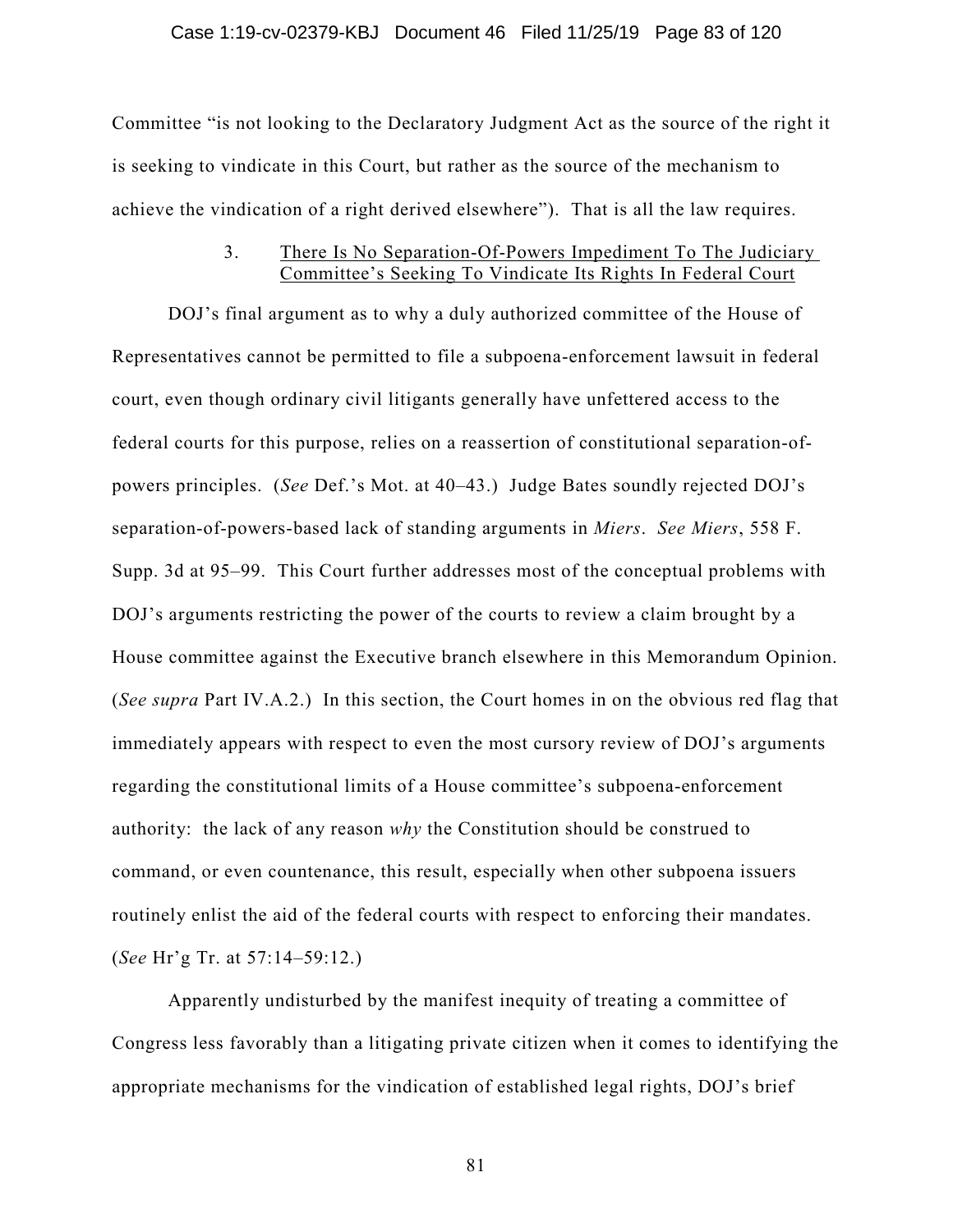## Case 1:19-cv-02379-KBJ Document 46 Filed 11/25/19 Page 84 of 120

ignores this problem entirely. And when asked about it during the motions hearing (*see* Hr'g Tr. at 57:20–25 (Court noting that "people can issue subpoenas and they can also come to court if the person who receives the subpoena doesn't provide the information that they say they are seeking to compel," and then asking, "why is the House worse off?")), DOJ's counsel responded, first, that "the House has never bothered to pass a statute giving it the authority to do any of this" (*id*. at 58:10–11), and, second, that "the House doesn't execute the laws" (*id*. at 59:1). The first response is of no moment, since the power to investigate and to issue subpoenas is vested in the House of Representatives by the Constitution itself (*see supra* Part IV.B.2), and thus the Judiciary Committee does not *need* a statute to have the authority to act in vindication of its constitutional interests. The second point is likewise unavailing, because no one reasonably claims that a private individual who is seeking to have its subpoenas enforced in court is executing laws. *See Clinton v. Jones*, 520 U.S. 681, 701 (1997) (finding that "there is no suggestion that the Federal Judiciary is being asked to perform any function that might in some way be described as 'executive.' Respondent is merely asking the courts to exercise their core Article III jurisdiction to decide cases and controversies").

DOJ does little else to address this Court's concerns about the implications of its argument that the Constitution requires the Judiciary Committee to go it alone with respect to seeking to have its subpoenas enforced, and thus, unlike other civil litigants, it cannot seek a court enforcement order. Nevertheless, DOJ is undaunted, and it seems to float three arguments concerning this issue. DOJ says (1) that the Judiciary Committee is not disadvantaged because it has other non-court options for enforcing its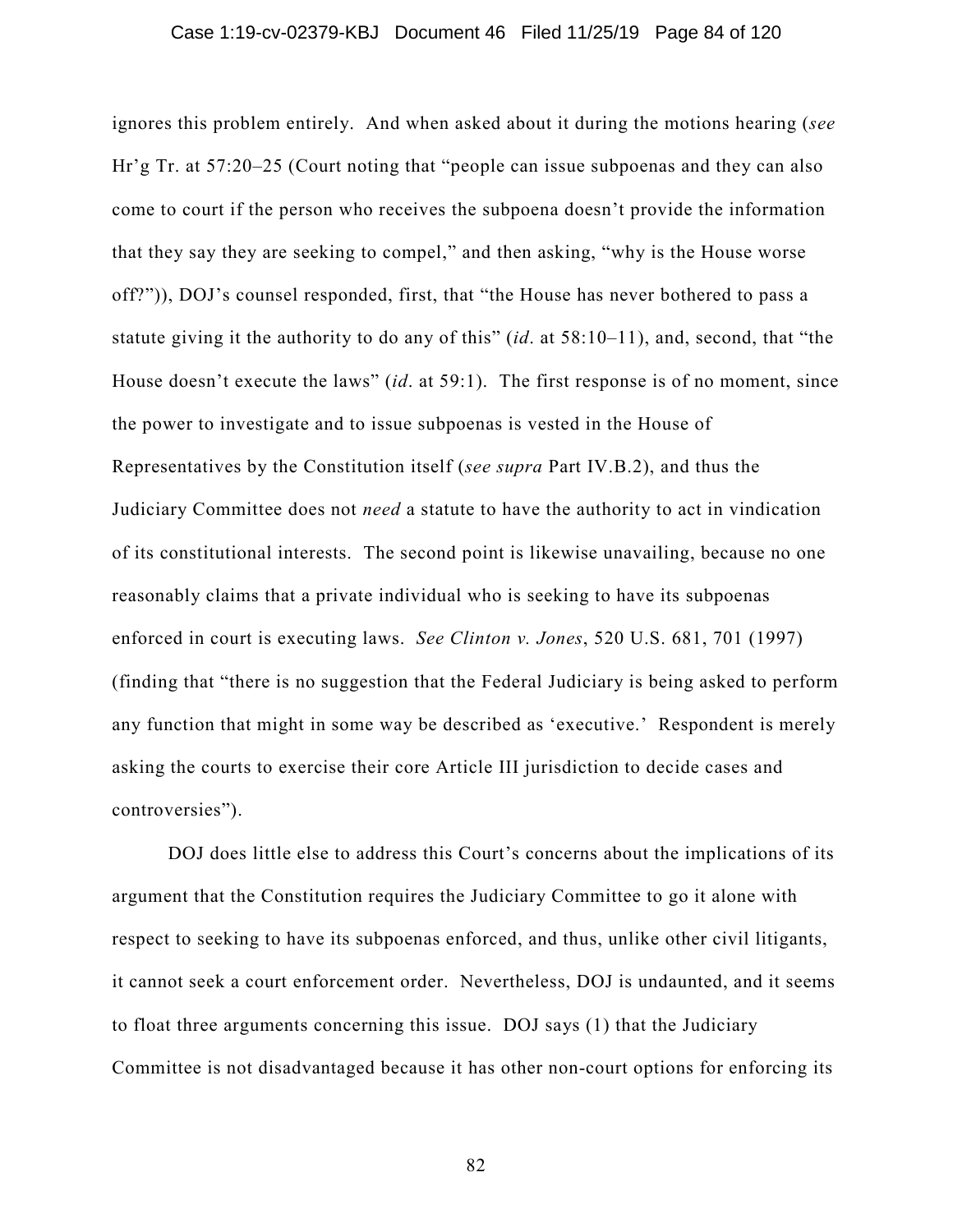subpoenas (*see* Def.'s Mem. at 41–42); (2) that, regardless, history establishes that the Committee does not have the right to sue in court (*see id.* at 32–36); and (3) that there is persuasive and precedential case law in this district that holds that a House committee has no standing to sue the Executive branch (*see id.* at 39.) For the following reasons, none of these arguments persuades this Court to conclude that the Judiciary Committee cannot proceed to press the legal claims it has brought in this lawsuit.

First of all, the fact that the Judiciary Committee has "several political arrows in its quiver to counter perceived threats to its sphere of power[,]" *Mnuchin*, 379 F. Supp. 3d at 22—including, apparently, the manipulation of its appropriations power to starve the Executive branch of resources as a sanction for contempt (*see* Def. Mem. at 42; *see also* Hr'g Tr. at 65:17–20)—and, therefore, "this lawsuit is not a last resort for the House[,]" *Mnuchin*, 379 F. Supp. 3d at 22, is irrelevant. The elements that courts must consider to determine whether a plaintiff has Article III standing are well established (*see supra* n.19), and they do not include a "last resort" requirement. To the extent that federal courts have exercised their equitable powers to stay their own consideration of matters that are otherwise ripe for judicial review, it appears that they have done so in the relatively unusual circumstance in which the parties are on the brink of reaching a negotiated resolution of the conflict, *see, e.g*., *AT & T I*, 551 F.2d at 394, or in the context of evaluating the justiciability of the plaintiff's claim under the political question doctrine; the latter ordinarily involves assessing the series of factors that the Supreme Court prescribed in *Baker v. Carr*¸ 369 U.S. 186, 217 (1962), *see also Zivotofsky*, 132 S. Ct. at 1432 (Sotomayor, J., concurring) (explaining that "the final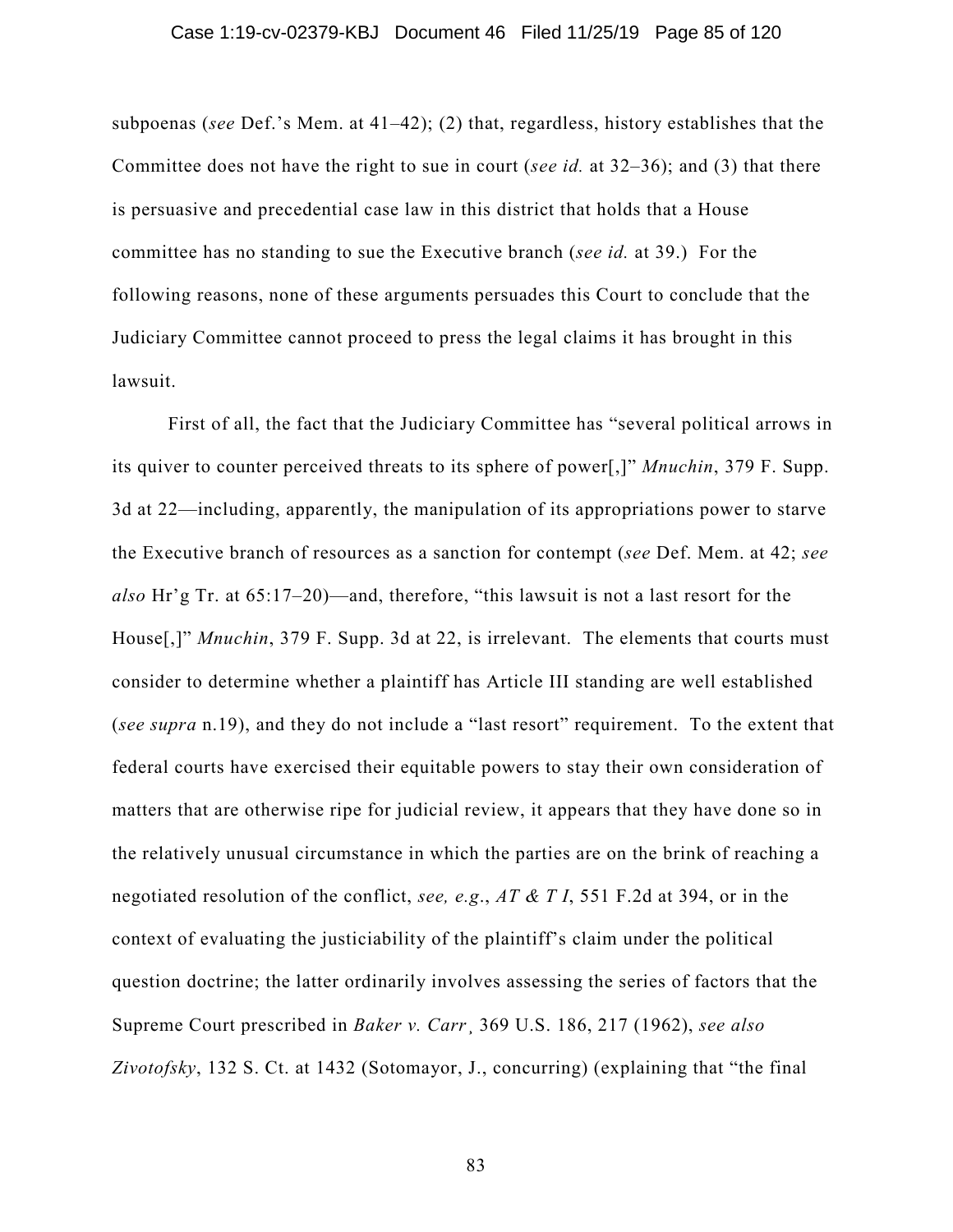## Case 1:19-cv-02379-KBJ Document 46 Filed 11/25/19 Page 86 of 120

three *Baker* factors address circumstances in which prudence may counsel against a court's resolution of an issue presented"). DOJ has disavowed the possibility that the parties here will settle (*see* Def.'s Accommodation Resp. at 2), and a quick review of its briefs indicates that it has not engaged with the *Baker* factors at all.

What is more, DOJ's suggestion that a thwarted House committee must eschew the courts and, instead, must rely on its "power to withhold appropriations" in order "to get the information that it needs" (Hr'g Tr. at 65:18–20) is nearly a practical nullity, because an appropriations sanction for non-compliance with a legislative subpoena cannot be implemented swiftly enough to preserve the utility of a defiant witness's testimony, and it also cannot be achieved without the cooperation of the entire Congress as well as the President whom the Judiciary Committee is investigating and whose allegedly unlawful directive to his senior-level aides is the impetus for the Committee's legal claims. It is also quite clear that if the House attempts an appropriations penalty, or if it utilizes its sometimes-mentioned inherent power to send the Sergeant at Arms to arrest the contemptuous official, those "political arrows" are far more likely to raise legitimate separation-of-powers concerns than allowing the Judiciary Committee to file a civil action in federal court.

DOJ's second contention fares no better. As the Court explained above, the fact that there are few recorded instances in the history of our Nation in which Congress has filed a legal claim against the Executive branch in court to enforce its subpoena rights (*see* Def.'s Mot. at 34–35), goes to show, at most, that the Legislature has rarely needed such assistance (*see supra* Part IV. A.2.b). It says nothing about whether the Judiciary Committee can avail itself of the opportunity to file a legal action against the Executive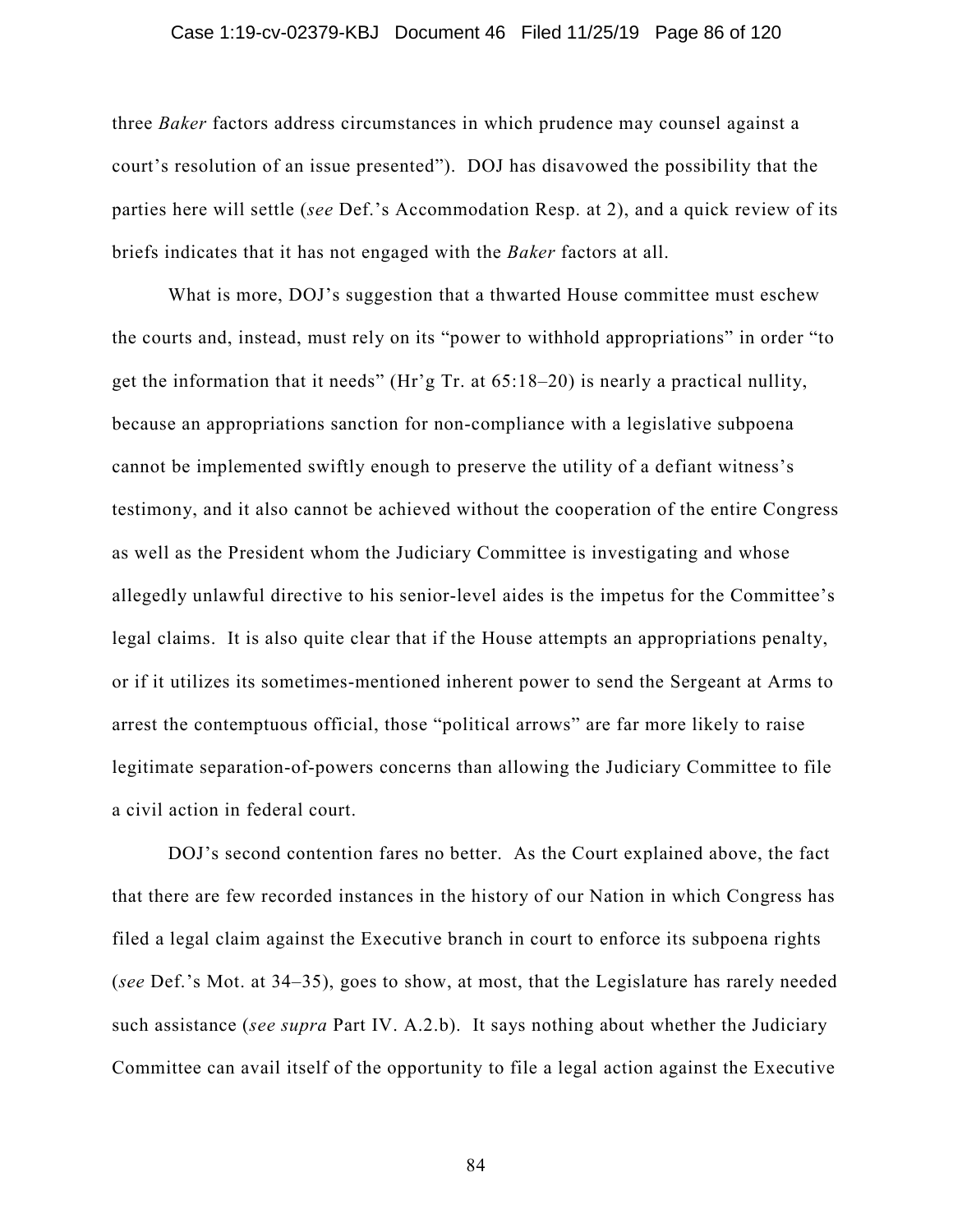## Case 1:19-cv-02379-KBJ Document 46 Filed 11/25/19 Page 87 of 120

branch to protect against alleged transgressions of its Article I power of inquiry, consistent with well-established constitutional principles. And, again, DOJ has not offered a single case in which a binding authority has embraced the proposition that, under the Constitution, the House has no standing to proceed again the Executive branch in federal court despite its satisfaction of the well-worn requirements of a cognizable injury-in-fact that is redressable in the court. (*See supra* n.19.)

The only case that DOJ has offered that appears to provide direct support of this dubious legal proposition is a recent case from this district in which the court concluded that the House lacked standing to proceed in court with respect to its claim that the President's declaration of a national emergency to procure funding for the border wall violated the Appropriations Clause of the Constitution and the Administrative Procedures Act. *See Mnuchin*, 379 F. Supp. 3d at 12; *see also id*. at 10 ("This is a case about whether one chamber of Congress has the 'constitutional means' to conscript the Judiciary in a political turf war with the President over the implementation of legislation."). Notably, the *Mnuchin* case can be, and most likely should be, read to stand for the much more modest contention that the House had failed to satisfy the wellestablished injury-in-fact standing requirement, because the harm that it alleged was not a cognizable injury. *See id.* at 13 ("The Administration concedes, and the Court agrees, that only the first prong of the standing analysis—injury that is concrete and particularized—is at issue here. Applying the 'especially rigorous' analysis required, the Court finds that the House has failed to allege such an injury. So the Court must deny the House's [preliminary injunction] motion." (internal citation omitted)). Furthermore, in this regard, the *Mnuchin* case helpfully and specifically distinguished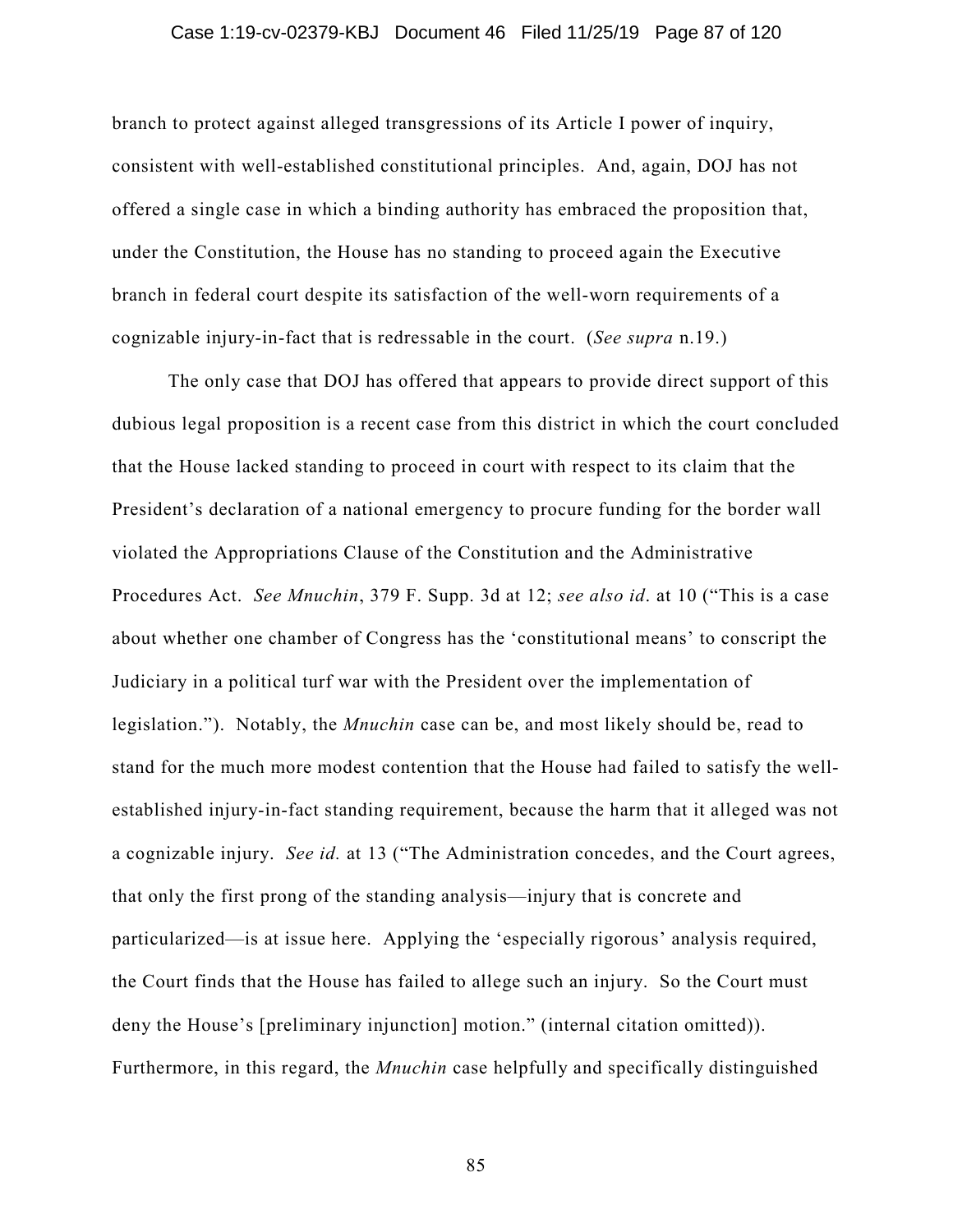## Case 1:19-cv-02379-KBJ Document 46 Filed 11/25/19 Page 88 of 120

"the supposed harm to Congress' Appropriations power[,]" *id.* at 16, from the harm to Congress' well founded investigatory interests, *id.* at 17, which is what the Judiciary Committee alleges in the instant case (*see* Pl's Mem. at 34–35). But if the essential holding of *Mnuchin* is that "[t]he Committee lacks standing foremost because centuries of historical practice show that the injury the Committee claims is not one traditionally deemed capable of redress through judicial process[,]" as DOJ suggests (Def.'s Mem. at 32 (citation omitted)), then this Court believes its holding is erroneous.

Here is why. The assertion that historical practice alone compels the conclusion that a dispute between the Executive branch and the Legislature is non-justiciable appears to rest on the Supreme Court's redressability reminder in *Raines* that a legally cognizable injury for standing purposes is an injury that has been "traditionally thought to be capable of resolution through the judicial process." (*See* Def.'s Mem. at 33 (quoting *Raines*, 521 U.S. at 826).) DOJ argues (and *Mnuchin* appears to accept) that *Raines* "teaches that in evaluating whether a suit between the political Branches is justiciable, a federal court must evaluate whether such a suit is consistent with historical practice." (Def.'s Mem. at 32.) A review of Supreme Court case law in the more than two decades since *Raines* was decided casts doubt on DOJ's conclusion that *Raines*'s historical overview was the primary determinant of the Supreme Court's holding there that the patently amorphous harm that the plaintiffs had alleged was not a cognizable injury. But even if *Raines* implicitly amended the Supreme Court's traditional Article III standing criteria to include an historical-practice element when a plaintiff's injury is assessed for the purpose of determining standing, in this Court's view, that element cannot be satisfied based solely on the fact that there are few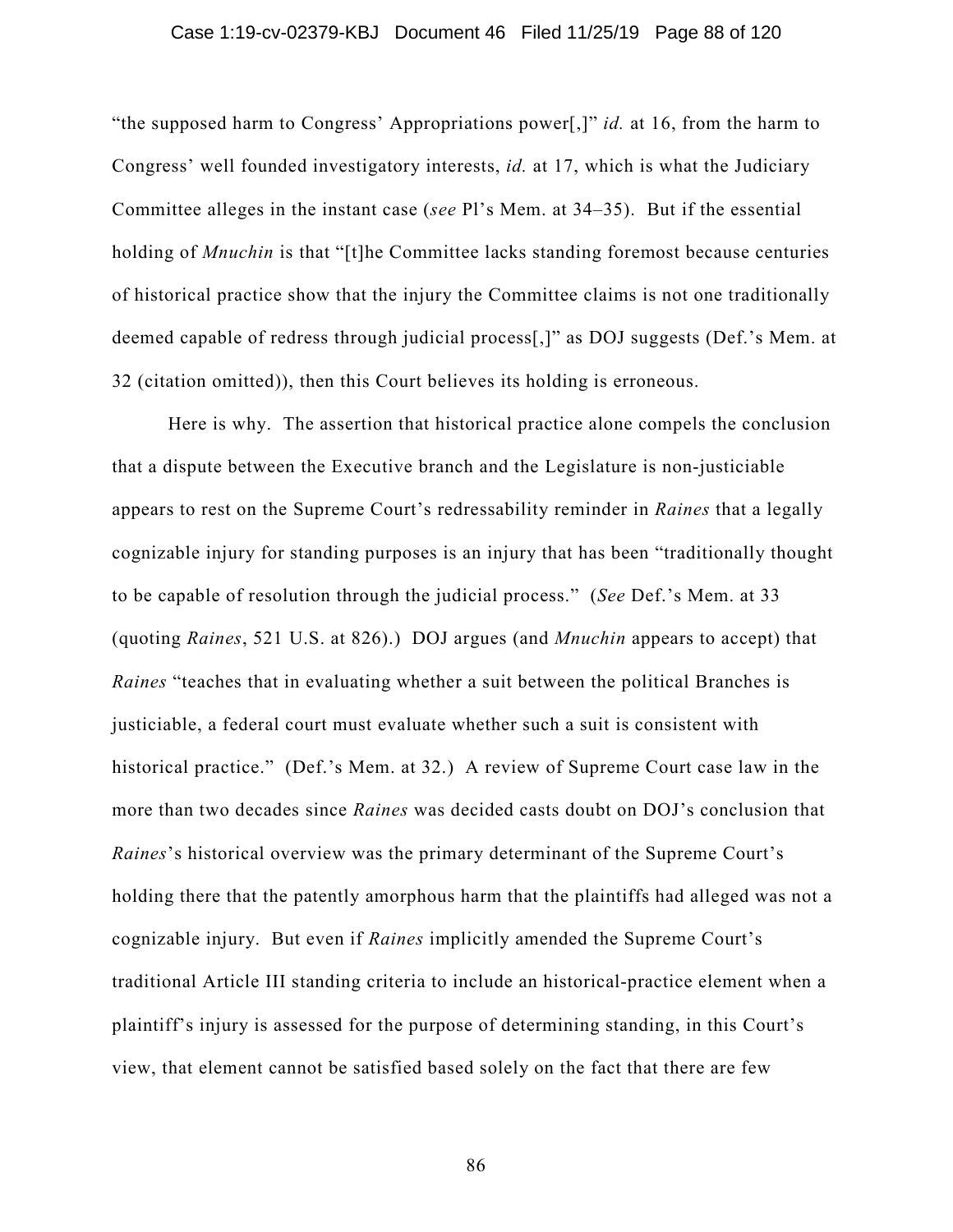## Case 1:19-cv-02379-KBJ Document 46 Filed 11/25/19 Page 89 of 120

recorded cases in which that particular injury was previously claimed. As demonstrated above, a dearth of similar case law could just as easily be interpreted to mean that the political branches have typically been able to find other acceptable ways to resolve their disputes, and thus have avoided litigation. (*See* Part IV.A.2.b.) In other words, where the historical record shows that disputes between the Executive branch and the Legislature concerning the claimed injury are typically resolved through negotiation, the lack of prior cases says nothing about the *capability* of resolving those kinds of legal issues in the courts.

This Court also notes, as a general matter, that the utility of history depends on an assumption that the terms and conditions of the "battle" between the political branches *now* are the same as those that gave rise to similar disputes *in the past*. However, we are at a point in history in which the Executive branch appears to be categorically rejecting once-accepted and standard applications of Legislative and Judicial branch authority; therefore, federal courts are being called upon to evaluate novel exercises of Executive power that allegedly threaten the prerogatives of the other branches of government in unique ways. *See, e.g*., Def.'s Mem. in Opp'n to the Mot. for Prelim. Inj., *Make the Road N.Y. v. McAleenan*, No. 19-cv-2369 (D.D.C.), at 75 (characterizing the statutorily required remedy for a procedural violation of the Administrative Procedure Act as a "nationwide injunction" and, having done so, arguing that that courts cannot invalidate unlawful agency rules in their entirety); *El Paso Cty. v. Trump*, No. 19-cv-66, 2019 WL 5092396 (W.D. Tex. Oct. 11, 2019) (rejecting the Executive branch argument that transferring funds for border wall construction from congressional appropriations made for other purposes is lawful); *City*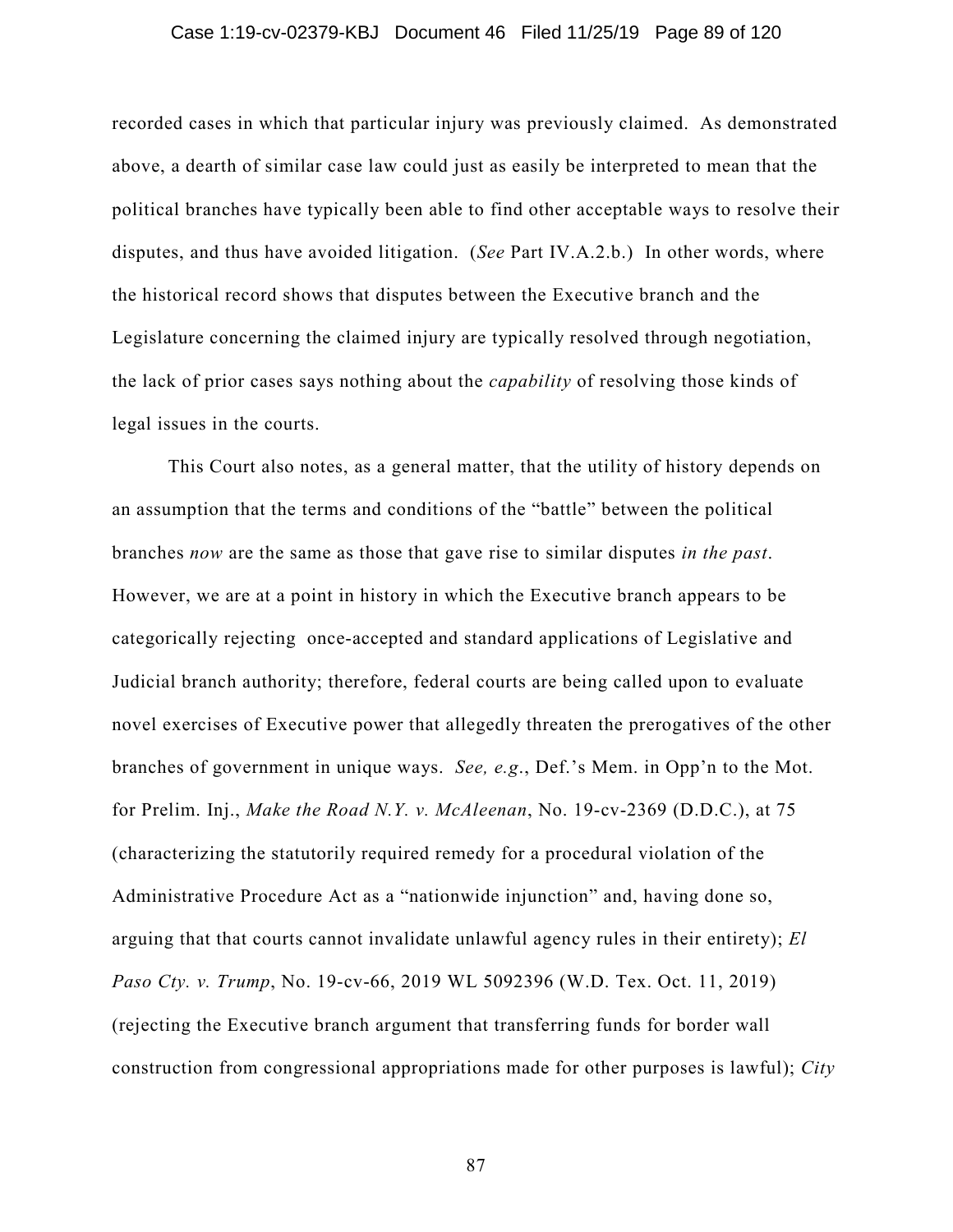*of Philadelphia v. Attorney Gen. of United States*, 916 F.3d 276 (3d Cir. 2019), reh'g denied (June 24, 2019) (holding that Executive branch withholding of a congressional law enforcement grant because the City failed to comply with certain conditions that required greater coordination with federal officials on matters of immigration enforcement exceeded the authority granted to the Attorney General by Congress). This reality plainly limits the lessons that can properly be drawn from history. It also renders unpersuasive DOJ's assertion that, based on the branches' lengthy track record of negotiated resolutions, today's Judiciary Committee should be deemed to lack standing to protect its vital interests in the courts. In this Court's view, the fact that federal courts throughout history have not had occasion to address the kinds of perceived threats to constitutional and procedural norms that are being brought to federal courts' attention regularly in the present day actually says more about the unprecedented nature of the challenged actions and legal positions of the Executive branch than it does about the nature of the Judiciary Committee's claim or harm.

In any event, the federal courts have their *own* recorded history, and it consists of the precedential rulings that prior courts have rendered with respect to similar legal issues. (*See supra* Part III.B.) In this regard, the *Miers* case persuasively determined that the Judiciary Committee had Article III standing to file a subpoena-enforcement lawsuit seeking to vindicate its investigatory interests when a former White House Counsel refused to appear for testimony as directed. *See Miers*, 558 F. Supp. 2d at 68– 78. And that case further noted that "the [Supreme] Court has never held that an institution, such as the House of Representatives, cannot file a suit to address an institutional harm." *Id*. at 70. No interim developments have changed the status of the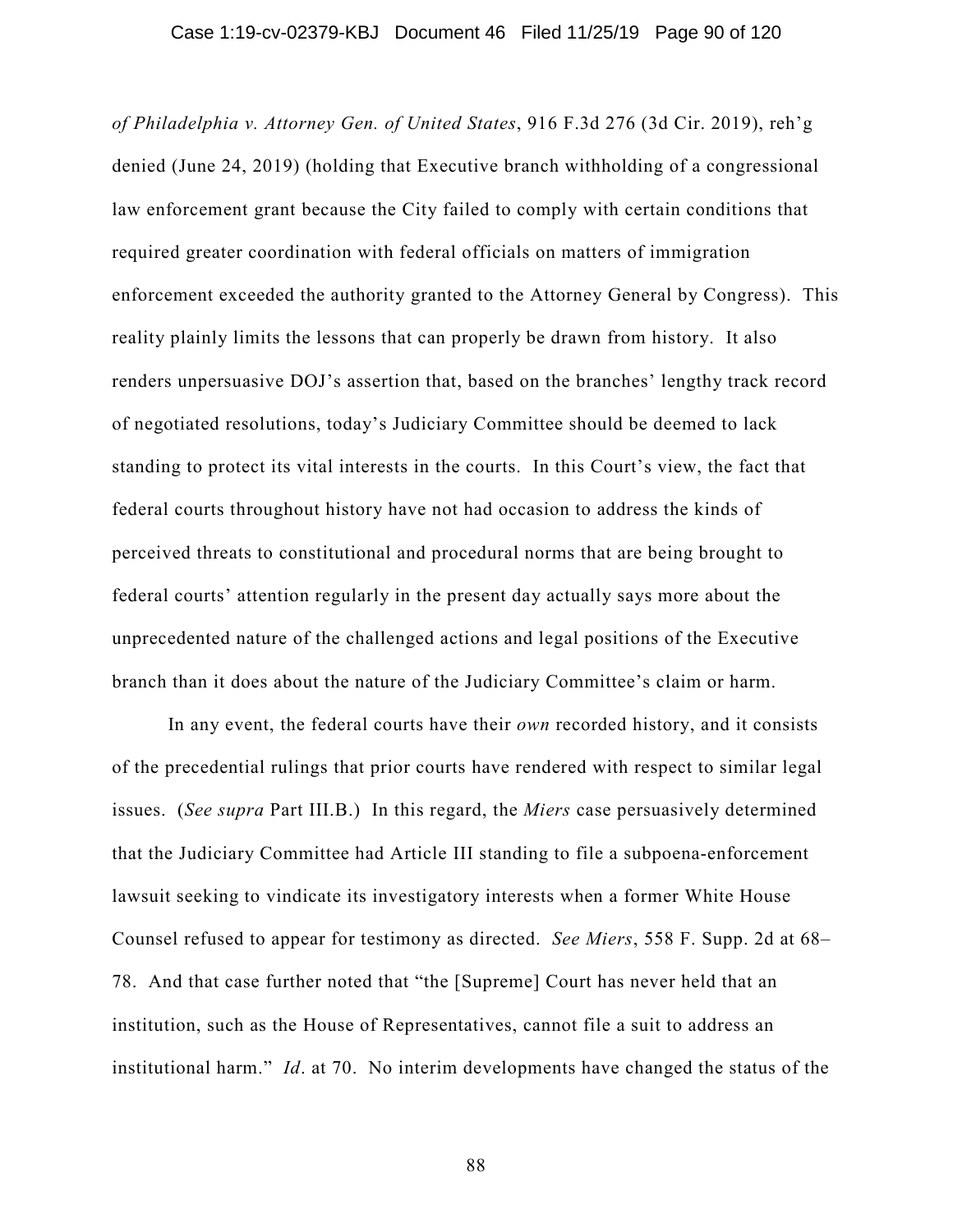law. Additionally, upon review of the Supreme Court's past jurisprudence on the matter, this Court found the following quote that renders dubious the standing and cause-of-action arguments that DOJ presses now: "Without the power to investigate including of course the authority to compel testimony, *either through its own processes or through judicial trial*—Congress could be seriously handicapped in its efforts to exercise its constitutional function wisely and effectively." *Quinn v. United States*, 349 U.S. 155 (1955).

# **C. The President Does Not Have The Power To Prevent His Aides From Responding To Legislative Subpoenas On The Basis Of Absolute Testimonial Immunity**

The merits legal issues that the instant dispute between the House Judiciary Committee and the Executive branch raises are straightforward. The Committee claims that it has issued a lawful subpoena to former White House Counsel Donald F. McGahn II (*see* Compl. ¶ 107); that McGahn has refused to appear before the Committee to provide testimony as required (*id.* ¶ 109); and that "[t]here is no lawful basis for McGahn's refusal to appear before the Judiciary Committee" (*id.* ¶ 110). For its part, DOJ asserts that, consistent with its understanding of the longstanding view of the Department's Office of Legal Counsel, there *is* a lawful basis for McGahn's defiance of the Committee's valid subpoena: the President has ordered him not to. (*See* Def.'s Mot. at 27.) DOJ asserts that current and former senior-level presidential aides have "absolute testimonial immunity" from compelled congressional process, as a matter of law; therefore, if the President invokes "executive privilege" over a current or former aides' testimony—as he has done with respect to McGahn—that aide need not accede to the lawful demands of Congress. (*Id.* at 27–28.) Thus, it is important to note at the outset, what is *not* at issue in the instant case. No one contests the lawfulness of the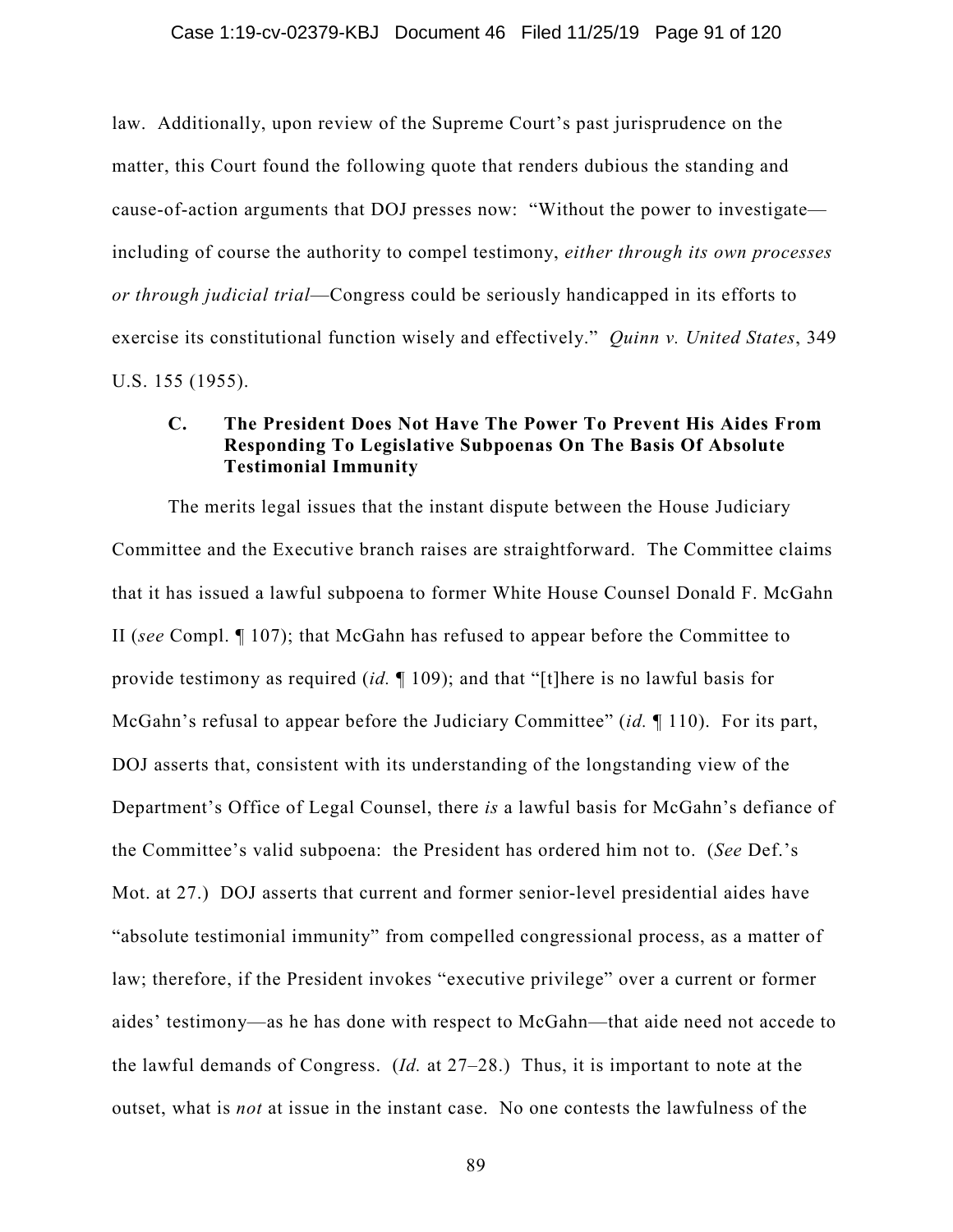## Case 1:19-cv-02379-KBJ Document 46 Filed 11/25/19 Page 92 of 120

Judiciary's subpoena, and no one maintains that, if McGahn has the legal duty to testify before the Committee, that a senior-level aide in his position has no right to invoke executive privilege to withhold certain information in the course of his testimony, as appropriate. [24](#page-91-0)

For the reasons that follow, this Court finds that the President does not have (and, thus, cannot lawfully assert) the power to prevent his current and former seniorlevel aides from responding to congressional subpoenas. As Judge Bates explained in *Miers*, as a matter of law, such aides do not have absolute testimonial immunity. Therefore, as it relates to them, a valid legislative subpoena issued by a duly authorized committee of Congress gives rise to a legally enforceable duty to perform. The President cannot override this duty, notwithstanding OLC's ostensible recognition of such power. Accordingly, if a duly authorized committee of Congress issues a valid legislative subpoena to a current or former senior-level presidential aide, the law requires the aide to appear as directed, and assert executive privilege as appropriate. *See Miers*, 558 F. Supp. 2d at 106.

## 1. *Miers* Squarely Rejects The Argument Senior-Level Presidential Aides Enjoy Absolute Testimonial Immunity

*Committee on Judiciary, U.S. House of Representatives v. Miers*, 558 F. Supp. 2d 53 (D.D.C. 2008), is the only recorded case in our Nation's history that directly addresses the legal argument that a senior-level presidential aide is immune to a

<span id="page-91-0"></span> $24$  The astute reader will note that the Judiciary Committee's complaint does include an allegation that "[t]he President has waived executive privilege as to the subpoenaed testimony that relates to matters and information discussed in the Report." (Compl. 112.) However, by consent of the parties and with respect to the Court's consideration of the pending cross-motions for summary judgment, the question of whether and to what extent McGahn can actually invoke executive privilege during his testimony before the Committee in light of the President's alleged waiver has been put on hold.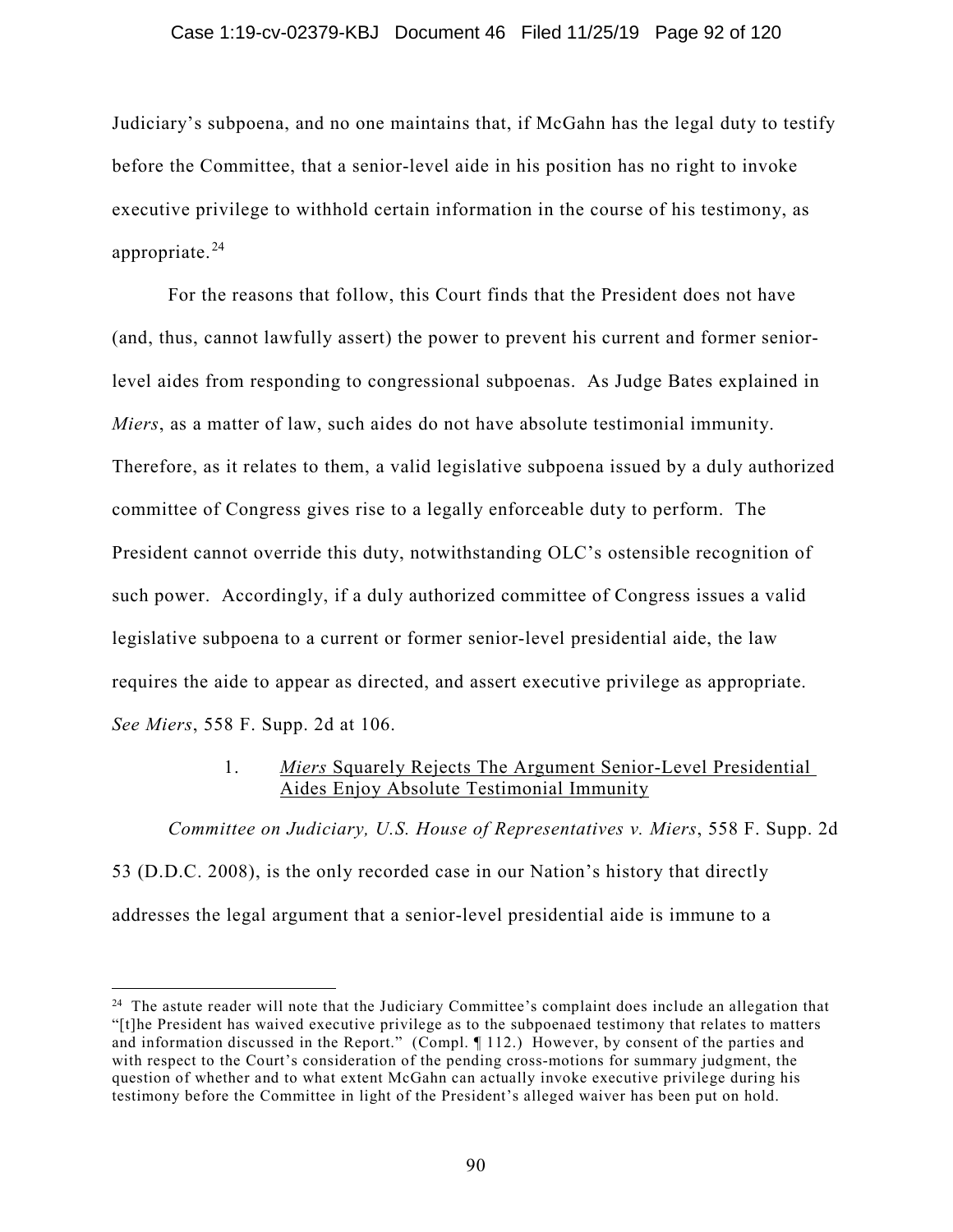## Case 1:19-cv-02379-KBJ Document 46 Filed 11/25/19 Page 93 of 120

legislative subpoena seeking testimony when the President directs him to ignore that congressional mandate. The dearth of cases involving compelled congressional process issued to Executive branch officials is likely attributable to the fact that subpoenarelated conflicts between Congress and the Executive branch are usually negotiated, rather than litigated, as DOJ points out. (*See* Def.'s Mot. at 33–36.) In addition, while direct subpoena-related disputes between Congress and the Executive branch do exist, it appears that such conflicts have been relatively infrequent; the Court suspects that this is attributable to the fact that, as a general matter, Congress's clear constitutional prerogative to compel information in furtherance of its legislative and oversight functions has been historically recognized and is typically widely respected. *See Watkins*, 354 U.S. 187–88. Regardless, *Miers* is precedential with respect to the merits of DOJ's assertion that absolute testimonial immunity shields senior-level presidential aides, because Judge Bates squarely confronted the issue of whether the law permits the legal duty that arises when a senior-level presidential aide receives a legislative subpoena to be, in essence, canceled by the President.

In *Miers*, Judge Bates begins by stating his conclusion that "the asserted absolute immunity claim here is entirely unsupported by existing case law." *Miers*, 558 F. Supp. 2d at 99. The court explained that it had reached that conclusion primarily because "there is Supreme Court authority that is all but conclusive on this question and that powerfully suggests that such advisors do not enjoy absolute immunity." *Id. Miers* then turned to that case law, beginning with *United States v. Bryan*, 339 U.S. 323 (1950), in which "[t]he Supreme Court has made it abundantly clear that compliance with a congressional subpoena is a legal requirement." *Id.* (citing *Bryan*, 339 U.S. at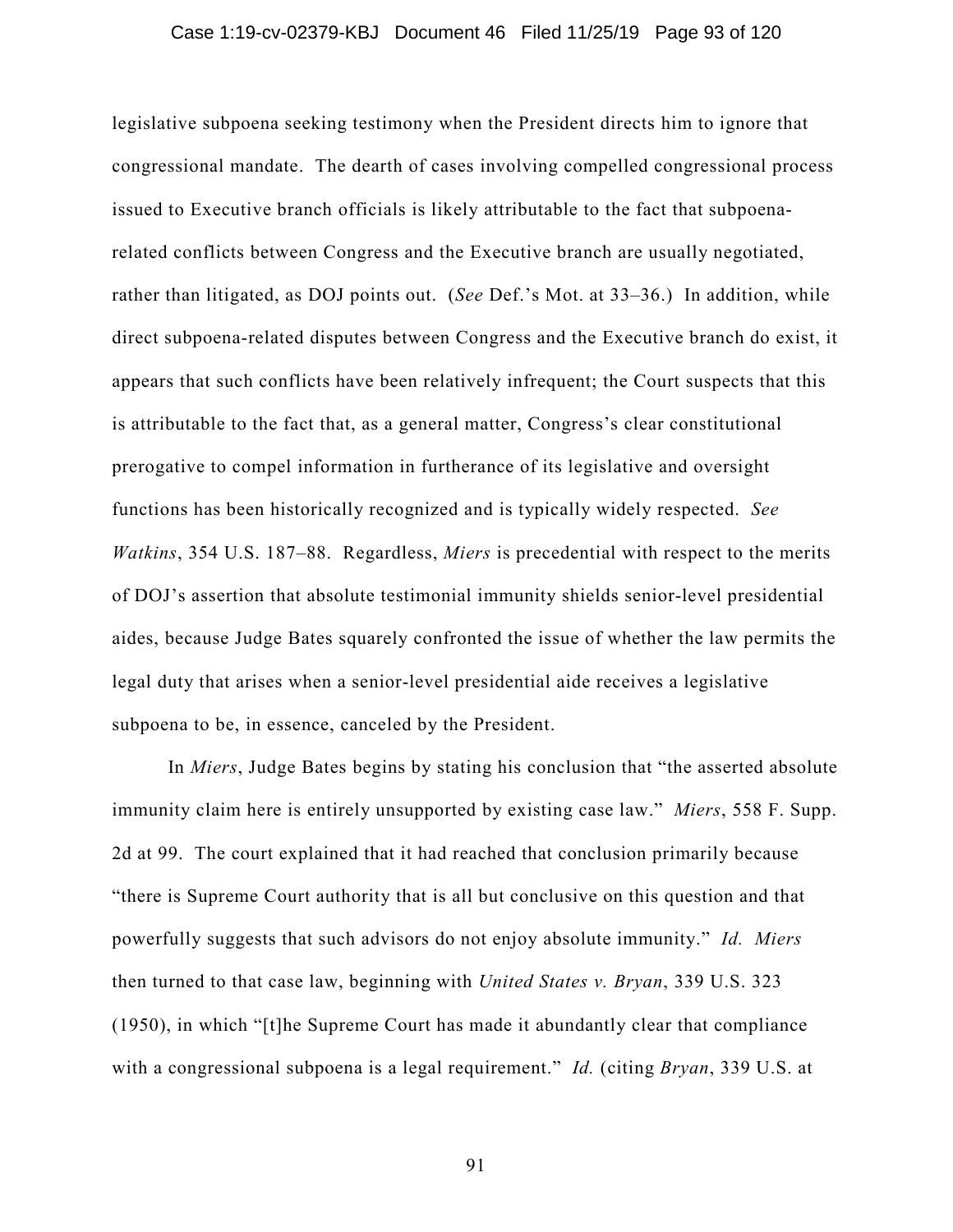## Case 1:19-cv-02379-KBJ Document 46 Filed 11/25/19 Page 94 of 120

331). [25](#page-93-0) The *Miers* court next explained how, in *Harlow v. Fitzgerald*, 457 U.S. 800 (1982)—a case in which senior White House aides had been sued for civil damages the Supreme Court had "virtually foreclosed" the argument that senior-level White House aides were entitled to absolute testimonial immunity. *Miers*, 558 F. Supp. 2d at 100–01. This was because, according to *Miers*, *Harlow* had concluded that such aides were, at best, entitled to *qualified* immunity, notwithstanding the fact that "absolute immunity [for civil damages] extended to legislators, judges, prosecutors, and the President himself[.]" *Id.* at 100; *see also id.* (noting that, in *Harlow*, "the Supreme Court rejected the analogy to legislative aides that the Executive now invokes here").  $^{26}$ 

Even with respect to the underlying contention that the President himself is entitled to absolute testimonial immunity, *Miers* found binding Supreme Court cases that compelled the opposite conclusion. For example, according to Judge Bates, *United States v. Nixon*, 418 U.S. at 707–08, holds that the President "may only be entitled to a presumptive, rather than an absolute, privilege[,]" and it would be manifestly inconsistent with the Supreme Court's holding in that regard to accord presidential aides a "superior card of immunity." *Miers*, 558 F. Supp. 2d at 103. Judge Bates also noted that, in *Clinton v. Jones*, 520 U.S. 681 (1997), "then-Chief Justice Rehnquist joined in the holding that even the demands of the President's schedule could not

<span id="page-93-0"></span> <sup>25</sup> *Miers* noted, in particular, *Bryan's* classic observation that "[a] subpoena has never been treated as an invitation to a game of hare and hounds, in which the witness must testify only if cornered at the end of the chase." *Miers*, 558 F. Supp. 2d at 99 (quoting *Bryan*, 339 U.S. at 33) (internal quotation marks omitted).

<span id="page-93-1"></span><sup>&</sup>lt;sup>26</sup> *Harlow* addressed the applicability of the "alter ego" derivative immunity that the Supreme Court had determined applied to *legislative* aides in a case called *Gravel v. United States*, 408 U.S. 606 (1972), to senior-level presidential aides who worked in the White House. 457 U.S. at 809–11. Like DOJ in this case (and in *Miers*), the argument on the table was that senior-level presidential aides should be deemed to have the absolute immunity from civil damages that the law confers to their boss. *Id.* at 808. As *Miers* pointed out, the *Harlow* Court rejected that argument. *Id.* at 813.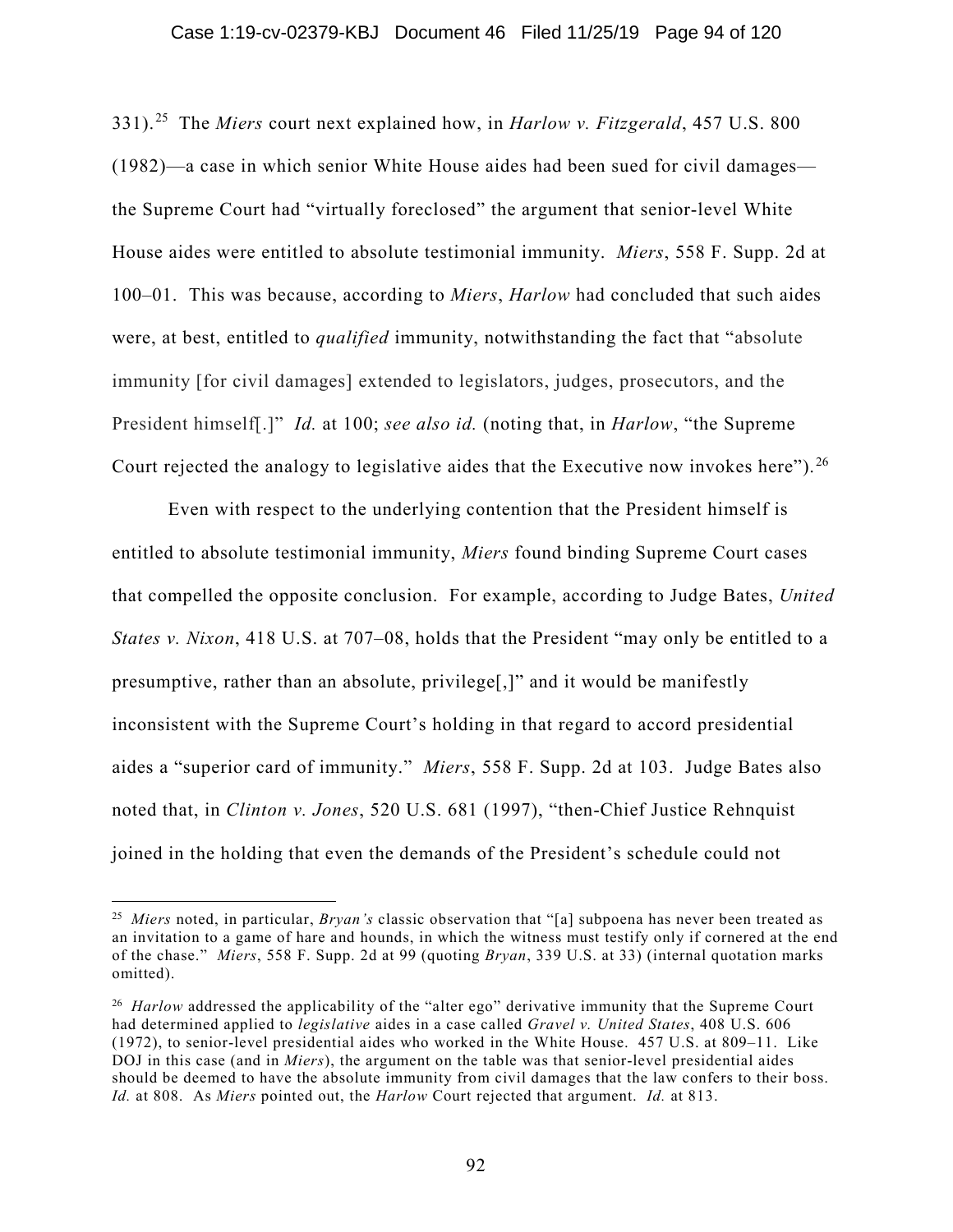## Case 1:19-cv-02379-KBJ Document 46 Filed 11/25/19 Page 95 of 120

relieve him of the duty to give a civil deposition." *Miers*, 558 F. Supp. 2d at 104 (citing *Clinton*, 520 U.S. at 706). And based on this key holding, Judge Bates pointed out that "[i]f the President must find time to comply with compulsory process in a civil lawsuit, so too must his senior advisors for a congressional subpoena." *Id*. at 105.

*Miers* also specifically rejected the asserted separation-of-powers basis for recognizing absolute testimonial immunity by relying on the D.C. Circuit's language in *Nixon v. Sirica*, 487 F.2d 700 (D.C. Cir. 1973). There, in the context of a case involving the enforcement of a grand jury subpoena *duces tecum* served on the President, the Circuit specifically asserted that, "[i]f the claim of absolute privilege was recognized, its mere invocation by the President or his surrogates could deny access to all documents in all the Executive departments to all citizens and their representatives, *including Congress*, the courts as well as grand juries, state governments, state officials and all state subdivisions." *Sirica*, 487 F.2d at 715; *see also id.* (noting that, if absolute immunity existed, "[t]he Freedom of Information Act could become nothing more than a legislative statement of unenforceable rights[,]" and cogently concluding that "[s]upport for this kind of mischief simply cannot be spun from incantation of the doctrine of separation of powers"). And Judge Bates ably reasoned that "[t]hat passage rather plainly contemplates that executive privilege is not absolute even when Congress—rather than a grand jury—is the party requesting the information." *Miers,* 558 F. Supp. 2d at 103*.*

Finally, *Miers* further recognized that, "[t]ellingly, the only authority that the Executive can muster in support of its absolute immunity assertion are two OLC opinions authored by Attorney General Janet Reno and Principal Deputy Assistant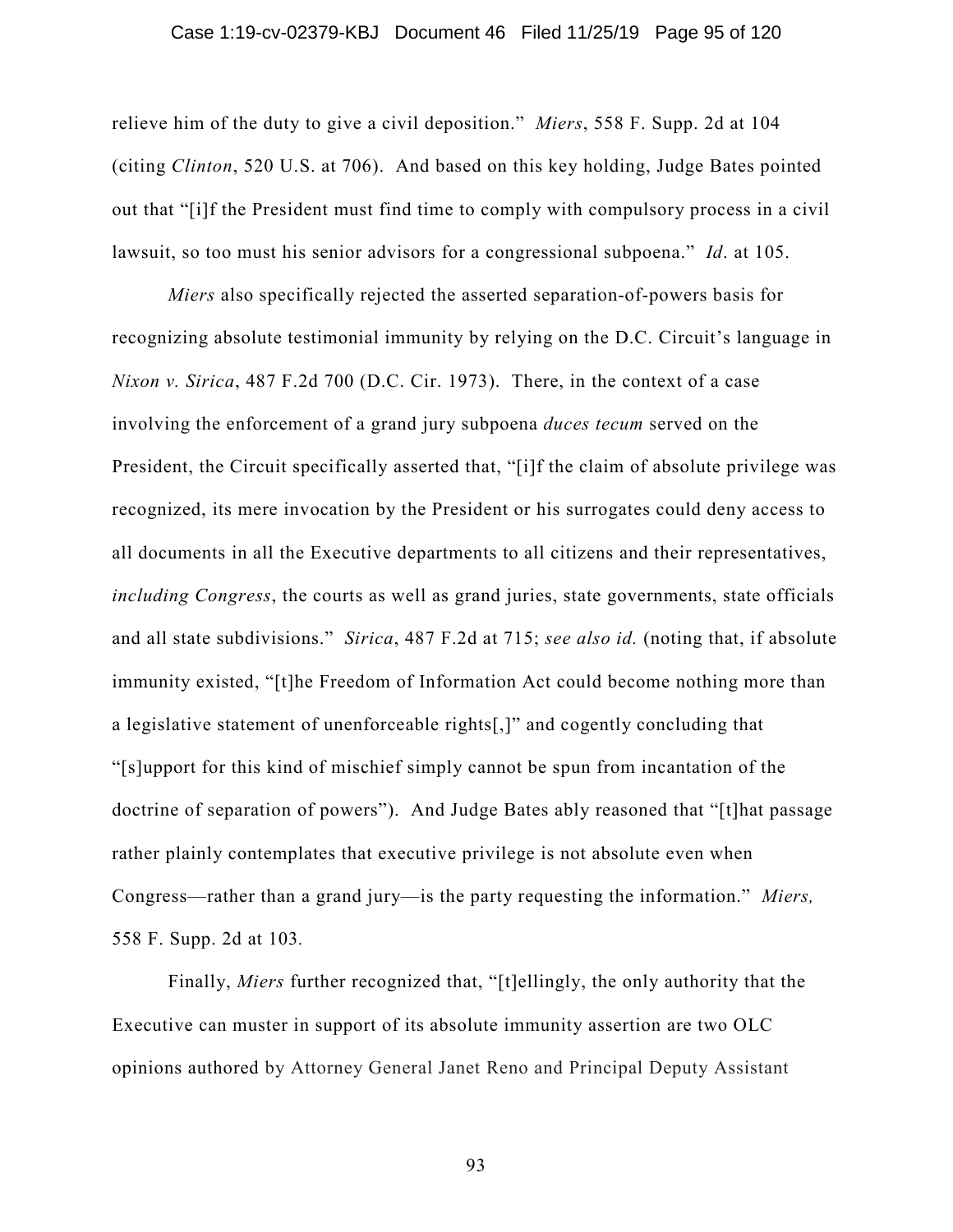#### Case 1:19-cv-02379-KBJ Document 46 Filed 11/25/19 Page 96 of 120

Attorney General Steven Bradbury, respectively." *Id.* at 104 (citing *Assertion of Executive Privilege With Respect to Clemency Decision*, 23 Op. O.L.C. 1 (1999); *Immunity of the Former Counsel to the President From Compelled Congressional Testimony*, 31 Op. O.L.C. 191 (2007)). *Miers* explained that because "[t]hose opinions conclude that immediate advisors to the President are immune from compelled congressional testimony[,] [t]he question, then, is how much credence to give to those opinions." *Id.* Ultimately, *Miers* determined that the opinions were not persuasive, largely because "[n]either cites to a single judicial opinion recognizing the asserted absolute immunity." *Id.* Furthermore, "the three-page Bradbury OLC opinion was hastily issued on the same day that the President instructed Ms. Miers to invoke absolute immunity, and it relies almost exclusively upon the conclusory Reno OLC opinion and a statement from a memorandum written by then-Assistant Attorney General William Rehnquist in 1971." *Id.*

In this Court's view, *Miers* employs sound reasoning. And with respect to the merits analysis, this Court adopts its absolute testimonial immunity analysis in full. In particular, the Court, too, reads the cited cases to support the finding that DOJ's absolute testimonial immunity argument is all but foreclosed by the binding case law the *Miers* cites, coupled with the logical flaws in DOJ's legal analysis, which is laid out in the discussion below. In short, this Court finds that the *Miers* court rightly determined not only that the principle of absolute testimonial immunity for senior-level presidential aides has no foundation in law, but also that such a proposition conflicts with key tenets of our constitutional order. And, notably, no other court has considered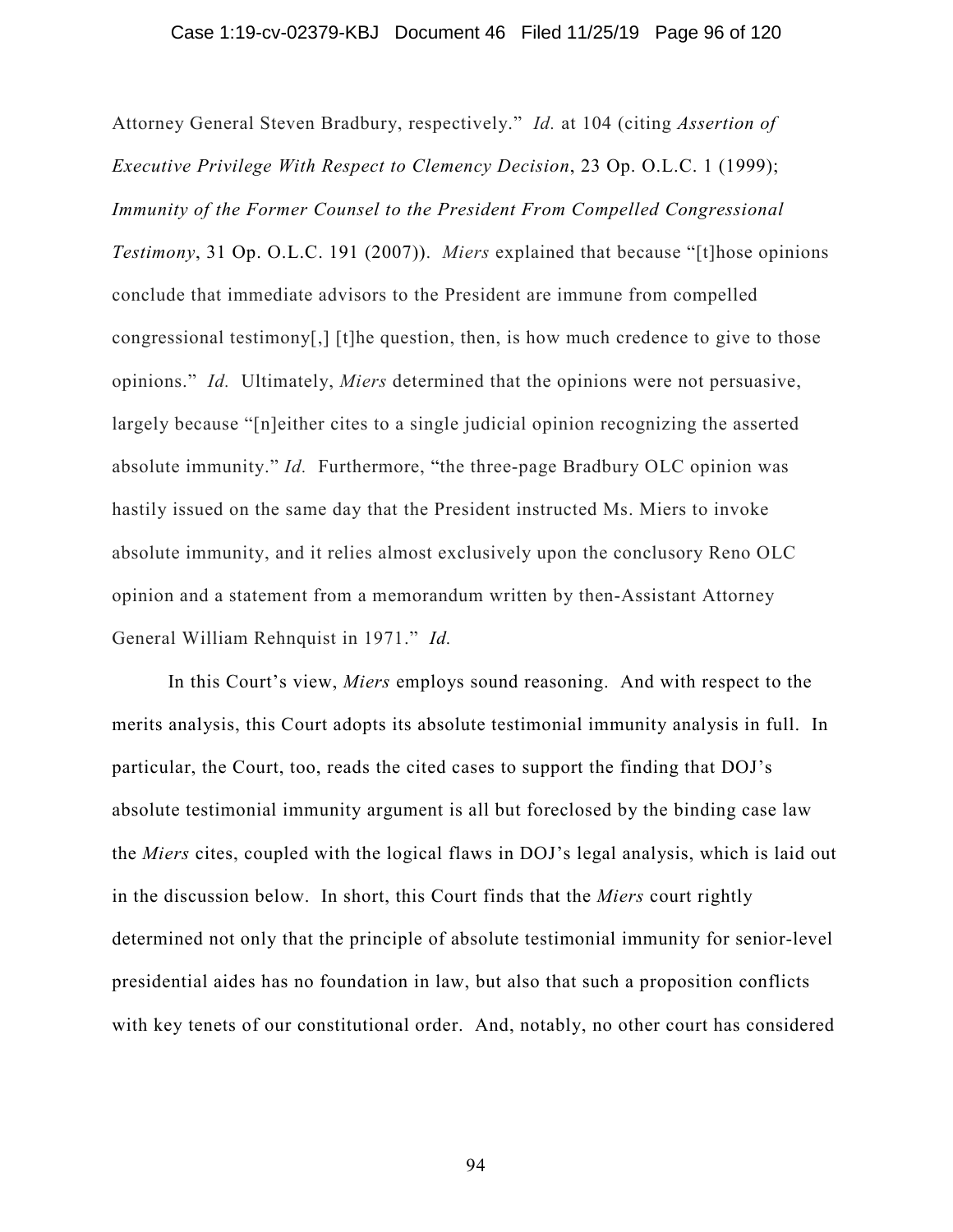the absolute testimonial immunity question that *Miers* addressed since that case was decided. [27](#page-96-0)

In the context of the instant case, DOJ responds by asserting that *Miers* was wrongly decided. (*See* Def.'s Mot. at 48.) Moreover, and in any event, DOJ has emphasized that *Miers*'s sphere of influence is exceedingly limited. (*See* Hr'g Tr. at 118:13–118:14.) The thrust of the latter contention is that *Miers* is only one opinion no binding authority followed—and, implicitly, the law is not established by the word of a single district court judge. *See id.* On the other hand, says DOJ, scores of OLC attorneys have considered this issue over the past five decades, and in a series of opinions, OLC has carefully concluded that senior-level presidential aides do enjoy absolute testimonial immunity. (*See* Def.'s Mot. at 60.) And by minimizing *Miers*'s reach in this way, DOJ suggests that, in the absence of a groundswell of judges rejecting the concept, this Court should not readily find that the law is what *Miers* concluded.

Setting aside the implications of DOJ's argument for *this* district court's consideration of these issues, its effort to undercut *Miers*'s holding is ineffectual, primarily because the argument inappropriately downplays both the importance of prior precedent in establishing the law as the next court understands it, and also the fact that DOJ itself controls whether more courts will have the opportunity to rule on the issue. To be sure, *Miers* is just one non-binding opinion. But, as noted, its analysis with

<span id="page-96-0"></span> <sup>27</sup> In *Committee on Oversight & Government Reform v. Holder*, District Judge Amy Berman Jackson evaluated whether, pursuant to a congressional subpoena, documents over which the Attorney General had asserted executive privilege must be turned over to the congressional committee. 979 F. Supp. 2d 1. Although the *Holder* opinion adopts *Miers*'s reasoning with respect to the threshold issues of jurisdiction, standing, and cause of action, *see id.* at 10–12, 17–26, that court had no occasion to consider the merits of the absolute testimonial immunity claim that DOJ makes here.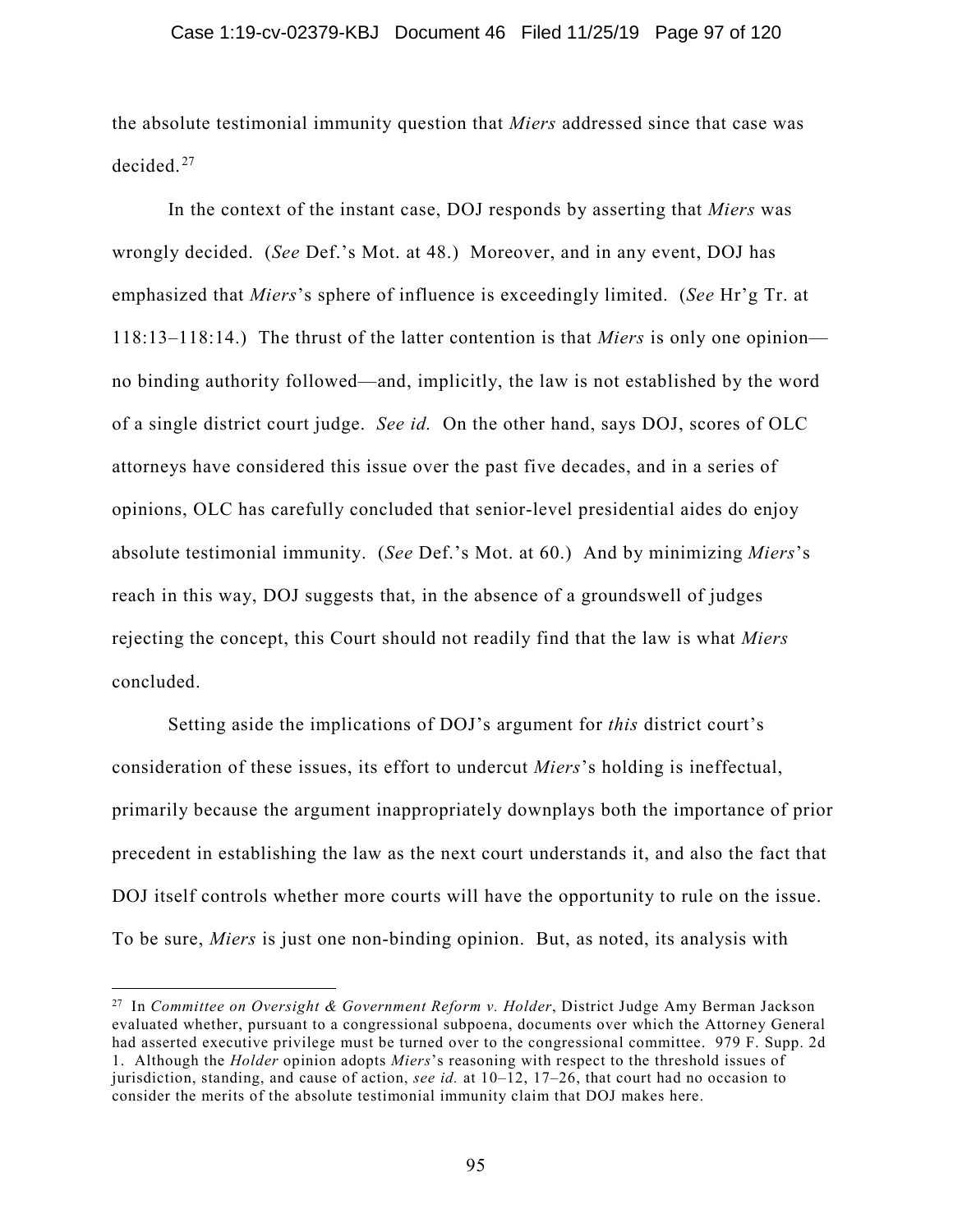## Case 1:19-cv-02379-KBJ Document 46 Filed 11/25/19 Page 98 of 120

respect to the absolute testimonial immunity issue is directly on point; therefore, it has considerable sway in terms of this Court's conclusions. Moreover, and in any event, this Court cannot ignore it and still remain consistent with traditional juridical norms.

Thus, DOJ's best chance of persuading this Court to rule differently was to counter the various aspects of *Miers*'s holding *directly*; a skillful play-by-play of *Miers*'s alleged analytical flaws would have been most useful. Instead, in its briefing, DOJ has presented essentially the same threshold and merits arguments that *Miers*'s rejected, almost as if this was a matter of first impression, and thus, it has given the Court no reasonable basis to distinguish the circumstances of the instant case, nor any principled reason to interpret the law in a different fashion than Judge Bates did, as explained above. (*See, e.g*., Def.'s Mot. at 48–50 (asserting, over the span of two pages, that *Miers* was wrongly decided with respect to the threshold jurisdictional and standing issues, before proceeding to draw solely from OLC opinions to support the argument that senior-level presidential aides have absolute testimonial immunity).) The Court also observes that the lack of other cases on these issues is at least in part attributable to DOJ's prior rational decisions to enter into negotiations over the scope of testimony and records when past Executive branch officials received a legislative subpoena, rather than proceed to court to litigate the purported scope of those officials' purported immunity. (Def.'s Mot. at 32–36.) DOJ further argues here that an Executive branch official's alleged immunity to compelled congressional process is a non-justiciable issue. (Def.'s Mot. at 31–52.) Surely, DOJ cannot both act to keep the immunity issue away from the courts, and also be heard to suggest that the paucity of precedent is itself sufficient proof that the law must countenance the concept.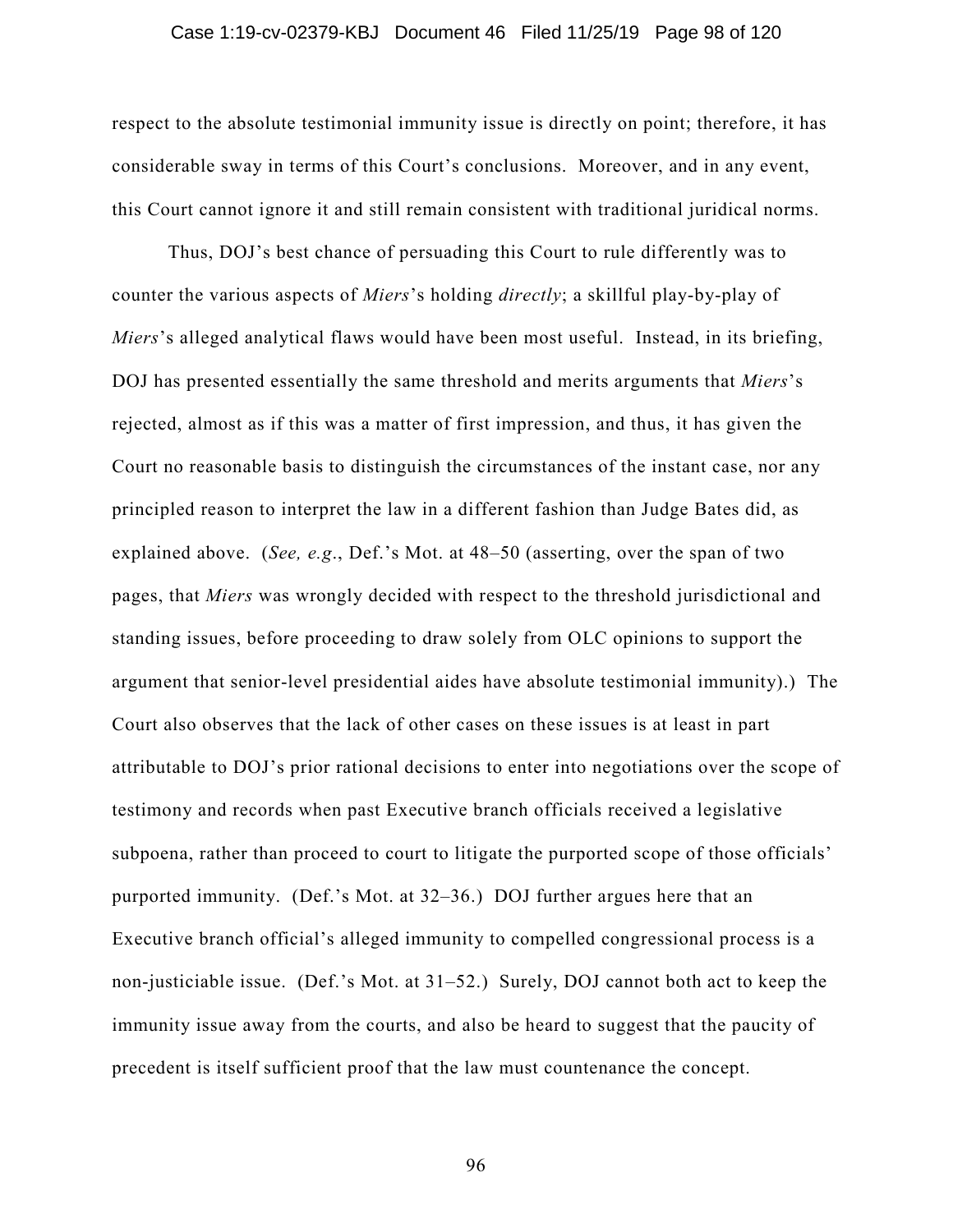2. OLC's Long-Held View That Senior-Level Presidential Aides Have Absolute Testimonial Immunity Is Neither Precedential Nor Persuasive

That all said, it is certainly true that OLC has long been of the view that seniorlevel presidential aides have absolute testimonial immunity; indeed, as *Miers* indicates, the first recorded statement of the agency that specifically commits this view to writing was authored in 1971. *See* Mem. from William H. Rehnquist, Assistant Attorney General, Office of Legal Counsel, to John D. Ehrlichman, Assistant to the President for Domestic Affairs, *Power of Congressional Committee to Compel Appearance or Testimony of "White House Staff"* (Feb. 5, 1971) ("1971 Memorandum"). In that year, then-Assistant Attorney General William Rehnquist produced a memorandum on the point that maintained (without direct citation) that "[t]he President and his immediate advisers—that is, those who customarily meet with the President on a regular or frequent basis—should be deemed absolutely immune from testimonial compulsion by a congressional committee." *Id.* at 7. This OLC memorandum further indicated that such persons "not only may not be examined with respect to their official duties, but they may not even be compelled to appear before a congressional committee." *Id.* But, of course, as definitive as this statement of law sounds, OLC serves as legal counsel to the Executive branch, and "the Executive cannot be the judge of its own privilege[.]" *Miers*, 558 F. Supp. 2d at 106. Consequently, its statement of the law is "entitled to only as much weight as the force of [its] reasoning will support." *Id.* at 104.

In this Court's view, the persuasiveness of OLC opinion that senior-level presidential aides enjoy immunity from compelled congressional process turns on two familiar factors: the authority that is provided in support of this proposition, and the reasons that are provided for why the author reached this conclusion. With respect to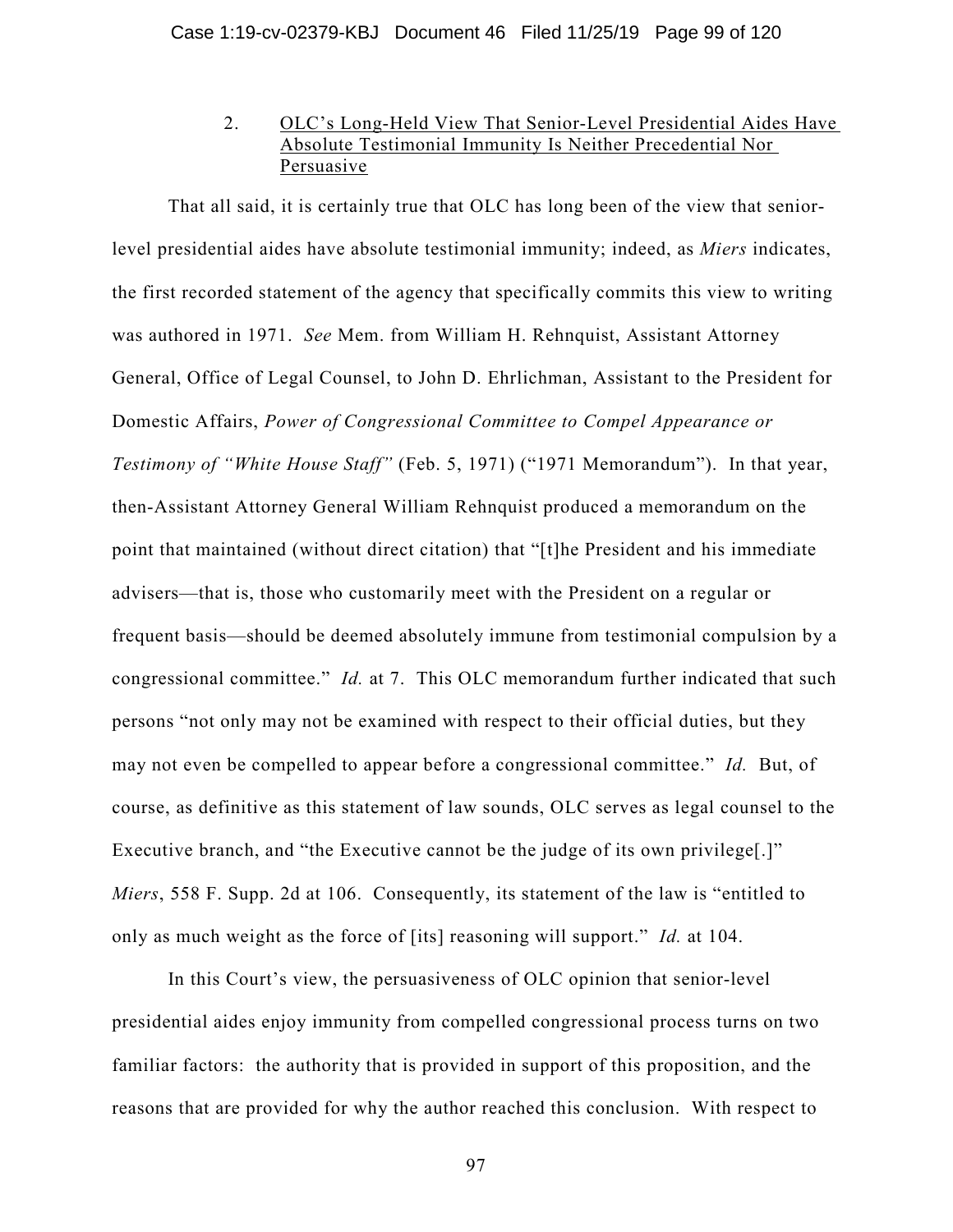## Case 1:19-cv-02379-KBJ Document 46 Filed 11/25/19 Page 100 of 120

the first consideration, it cannot be overstated that the 1971 Memorandum does not cite to a single case that stands for the asserted proposition, and the ten-plus subsequent statements by OLC that DOJ points to in support of this immunity simply reference back to the 1971 Memorandum without providing any court authority. It goes without saying that longevity alone does not transform an unsupported notion into law.

As for the logic behind the view, the original memorandum appears to reason by by analogy. It begins by recognizing the breadth of Congress' power of inquiry, which admittedly "carries with it the power to compel the testimony of a witness." 1971 Mem. at 1. And then as if providing the solution to a problem that it had not yet identified, the memo states that "if White House staff personnel are to be exempt from appearing or testifying before a congressional committee, it is because they have some special immunity or privilege not accorded others." *Id.* at 1. The remainder of the 8-page document devotes itself to developing potential reasons for such a privilege. It suggests, for example, "a certain analogy to judicial proceedings[,]" in which a "distinction" is made "between a claim of absolute immunity from even being sworn in as a witness, and a right to claim privilege in answering certain questions in the course of one's testimony as a witness." *Id.* at 4.

Ultimately, the 1971 Memorandum pushes for the former, on the basis of a handful of historical examples in which former assistants to various Presidents blatantly refused to appear before Congress in response to a legislative subpoena. *See id.* at 5–6. At least one of these folks was apparently polite enough to write a letter to the committee that "grounded his refusal on the confidential nature of his relationship with the President." *Id.* at 5. But others merely sent congressional subpoenas back with the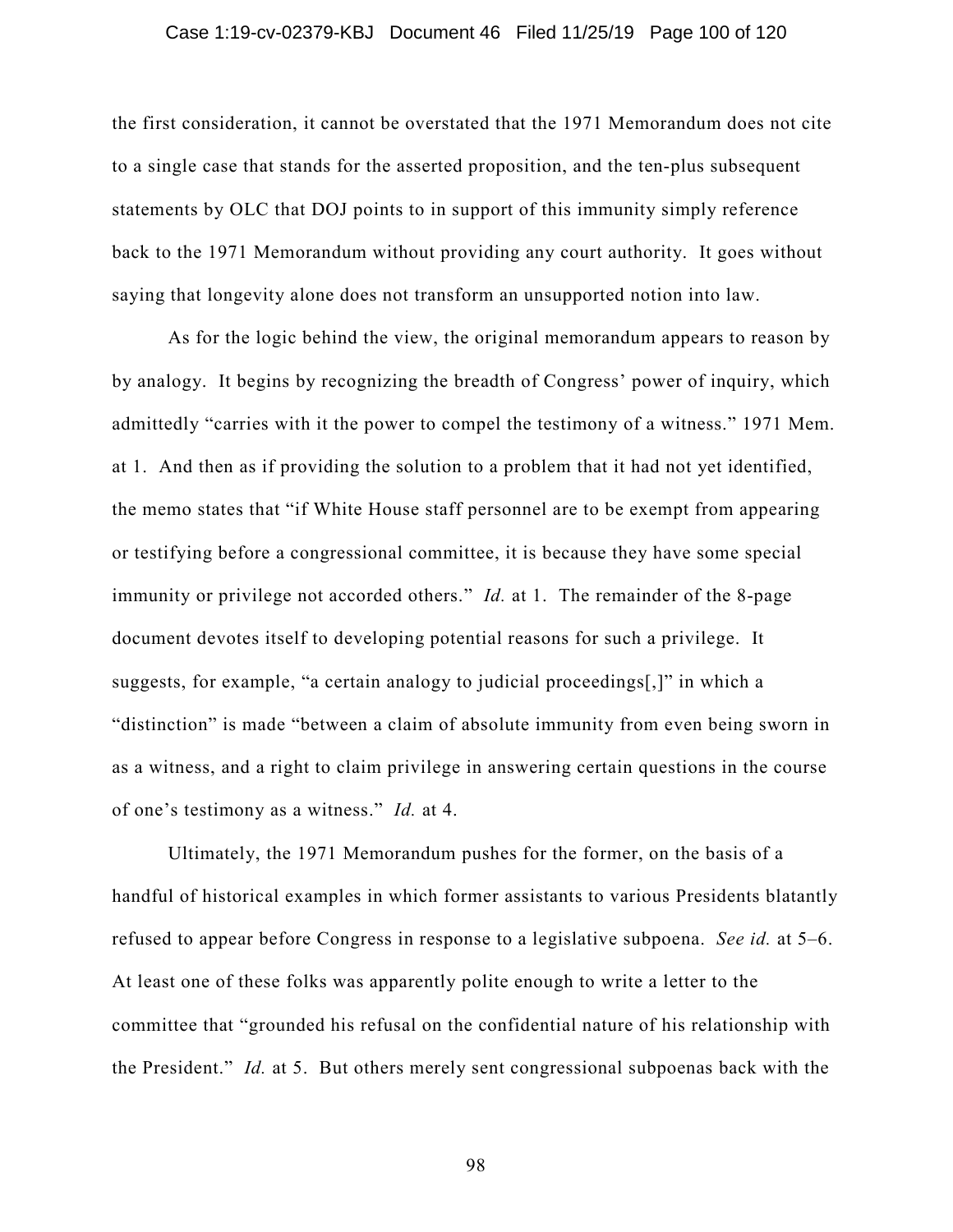## Case 1:19-cv-02379-KBJ Document 46 Filed 11/25/19 Page 101 of 120

simple statement that "[i]n each instance that President directed me, in view of my duties as his Assistant, not to appear before your subcommittee." *Id.* at 5; *see also id.*  at 6.

Tellingly, the 1971 Memorandum does not purport to suggest that the law already countenanced such behavior. Rather, the posture of the Memorandum appears to be a policy piece that provides its client with arguments for why it should be thus. Moreover, as *Miers* notes, Rehnquist admitted that "his conclusions [were] 'tentative and sketchy,'" *Miers*, 558 F. Supp. 2d at 104 (quoting 1971 Mem.at 7), and in his later role as a Supreme Court Justice, he "apparently recanted those views[,]" *id.* In one especially candid moment in the text of the Memorandum, Rehnquist admits that the historical precedents for refusing a congressional subpoena "are obviously quite inconclusive" but that "[i]n a strictly tactical sense, the Executive Branch has a headstart in any controversy with the Legislative Branch, since the Legislative Branch wants something the Executive Branch has, and therefore the initiative lies with the former." 1971 Mem. at 7. He continued: "[a]ll the Executive has to do is maintain the *status quo* and he prevails." *Id.* It is not surprising that, per this initial internal effort to establish the ways in which certain White House staff could prevail in any conflict with Congress over their legally enforceable duty to appear for testimony when subpoenaed, OLC subsequently developed an entire series of statements, each of which references the 1971 Memorandum, but none of which specifically acknowledges that the initial basis for this conclusion was seemingly formed out of nothing.<sup>28</sup>

<span id="page-100-0"></span><sup>&</sup>lt;sup>28</sup> The Executive appears to have adopted a practice of regularly securing a new OLC opinion on the existence of testimonial immunity whenever faced with a new Congressional subpoena. *See, e.g.*, *Testimonial Immunity Before Congress of the Assistant to the President and Senior Counselor to the*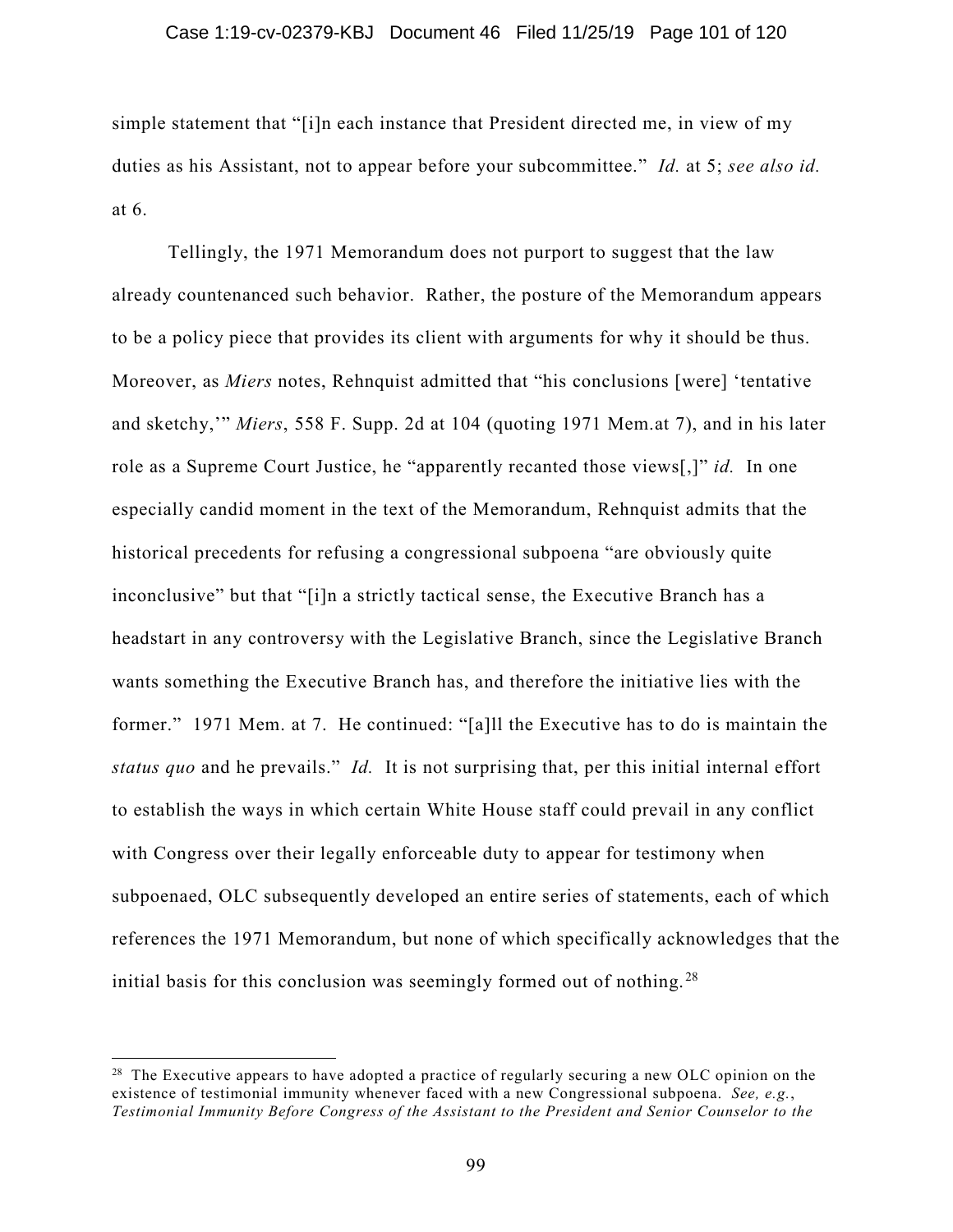This inauspicious start does not bode well for this Court's determination of whether OLC's persistent opinion that senior-level aides to the President are absolutely immune from having to respond to compelled congressional process should be credited. Additionally, subsequent developments in caselaw have cast doubt on the 1971 Memorandum's suggestion that the matter of the President's own absolute immunity was settled because "[e]veryone associated with the Executive Branch from [the prosecution of Aaron Burr] until now, so far as I know, has taken the position that the President himself is absolutely immune from subpoena by anyone[.]" 1971 Mem. at 3; *see also Clinton v. Jones*, 520 U.S. 681 (1997); *United States v. Nixon*, 418 U.S. 683  $(1974).$ <sup>[29](#page-101-0)</sup> Moreover, in this first formal floating of the principle of absolute testimonial immunity for certain aides of the President, the author was also crystal clear that the "absolute immun[ity] from testimonial compulsion by a congressional committee" that he was proposing was primarily due to the fact that such "immediate advisors" are "presumptively available to the President 24 hours a day, and the necessity of either accommodating a congressional committee or persuading a court to arrange a more convenient time, could impair that availability." 1971 Mem. at 7. Of course, that analysis does not support the extension of absolute immunity to *former* senior-level aides that DOJ has pressed in recent times.

 $\overline{a}$ 

*President*, 43 Op. O.L.C. \_\_, at \*1; *Immunity of Former Counsel to the President from Compelled Cong. Testimony*, 31 Op. O.L.C. 191 (2007).

<span id="page-101-0"></span><sup>&</sup>lt;sup>29</sup> Miers suggests that the contention that the President enjoys absolute immunity from compelled congressional process was dubious as a legal proposition long before the Nixon and Clinton cases. *See Miers*, 558 F. Supp. 2d at 70. In this regard, Judge Bates points to Chief Justice Marshall's opinion in *United States v. Burr*, 25 F. Cas. 30 (C.C.D. Va. 1807). In *Burr*, Chief Justice Marshall explained that "the obligation [to comply with a subpoena] . . . is general; and it would seem that *no person* could claim an exemption from [it]." *Id*. at 34 (emphasis added). Therefore, in Chief Justice Marshall's view, "[t]he guard, furnished to [the President], to protect him from being harassed by vexatious and unnecessary subpoenas, is to be looked for in the conduct of a court after those subpoenas have issued; not in any circumstance which is to precede their being issued." *Id*.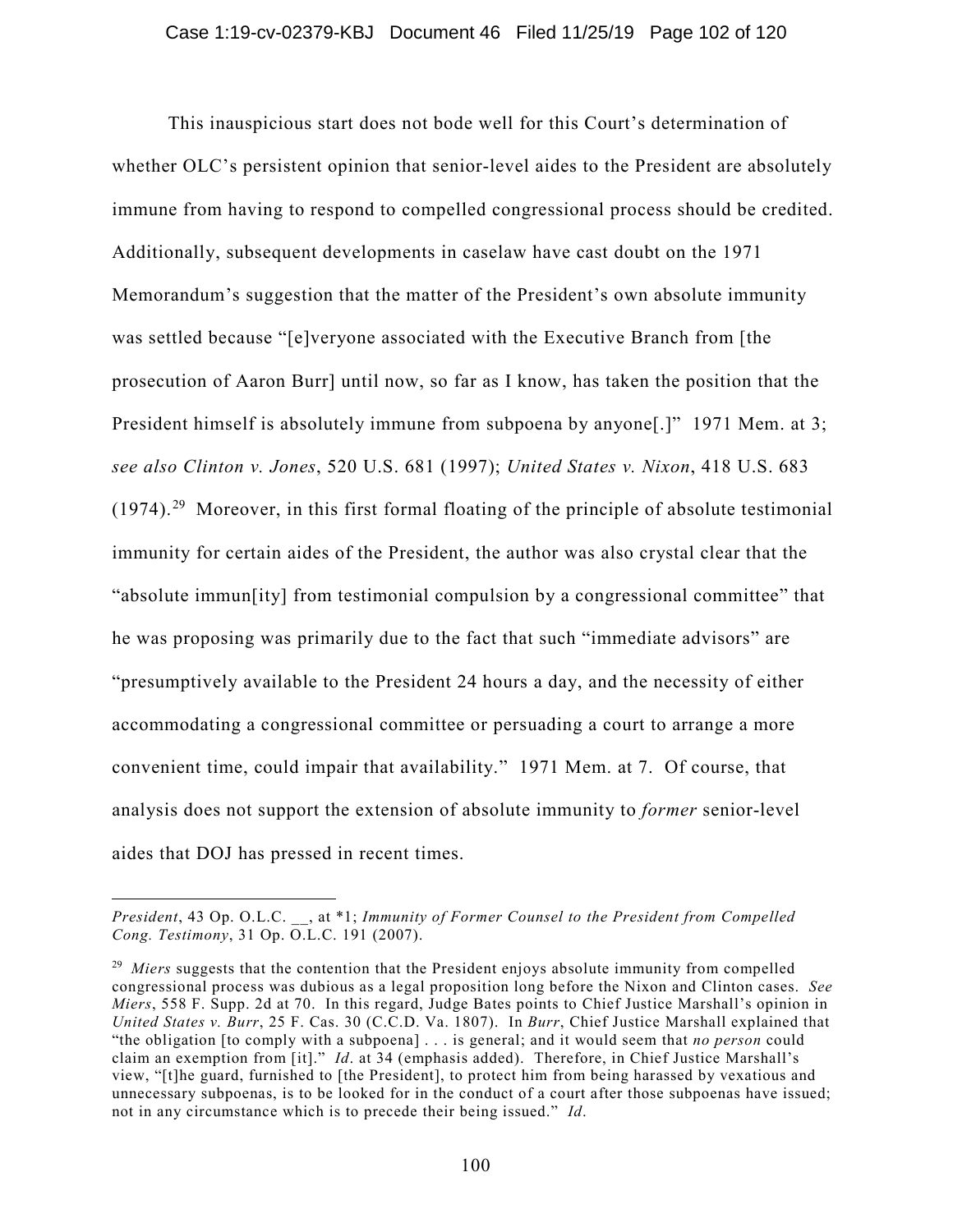In fairness, over time, the initial take on absolute testimonial evolved. It appears that OLC's subsequent statements in support of this proposition were beefed up with various other reasons for why one could plausibly assert that certain aides of the President should be absolutely immune from having to testify before Congress, which reasons largely invoke constitutional separation of powers concerns, including potential harassment of the aides (and thus, the President), the risk of disclosure of information covered by executive privilege, and the appearance that the Executive branch is subordinate to the Legislature. *See, e.g*., *Testimonial Immunity Before Congress of the Assistant to the President and Senior Counselor to the President*, 43 Op. O.L.C. \_\_, at \*2 ("Absent immunity, congressional committees could wield their compulsory power to attempt to supervise the President's actions, or to harass those advisers in an effort to influence their conduct, retaliate for actions the committee disliked, or embarrass and weaken the President for partisan gain." (quotation marks and citation omitted)); *McGahn OLC Mem.*, 43 Op. O.L.C. , at \*5 ("The President is a separate branch of government. He may not compel congressmen to appear before him. As a matter of separation of powers, Congress may not compel him to appear before it." (quotation marks and citation omitted)); *Immunity of the Assistant to the President*, 38 Op. OLC at \*4 ("The pressure of compelled live testimony about White House activities in a public congressional hearing would . . . create an inherent and substantial risk of inadvertent or coerced disclosure of confidential information relating to presidential decisionmaking—thereby ultimately threatening the President's ability to receive candid and carefully considered advice from his immediate advisers."). Many of these reasons appear in the brief that DOJ has submitted to support absolute immunity in the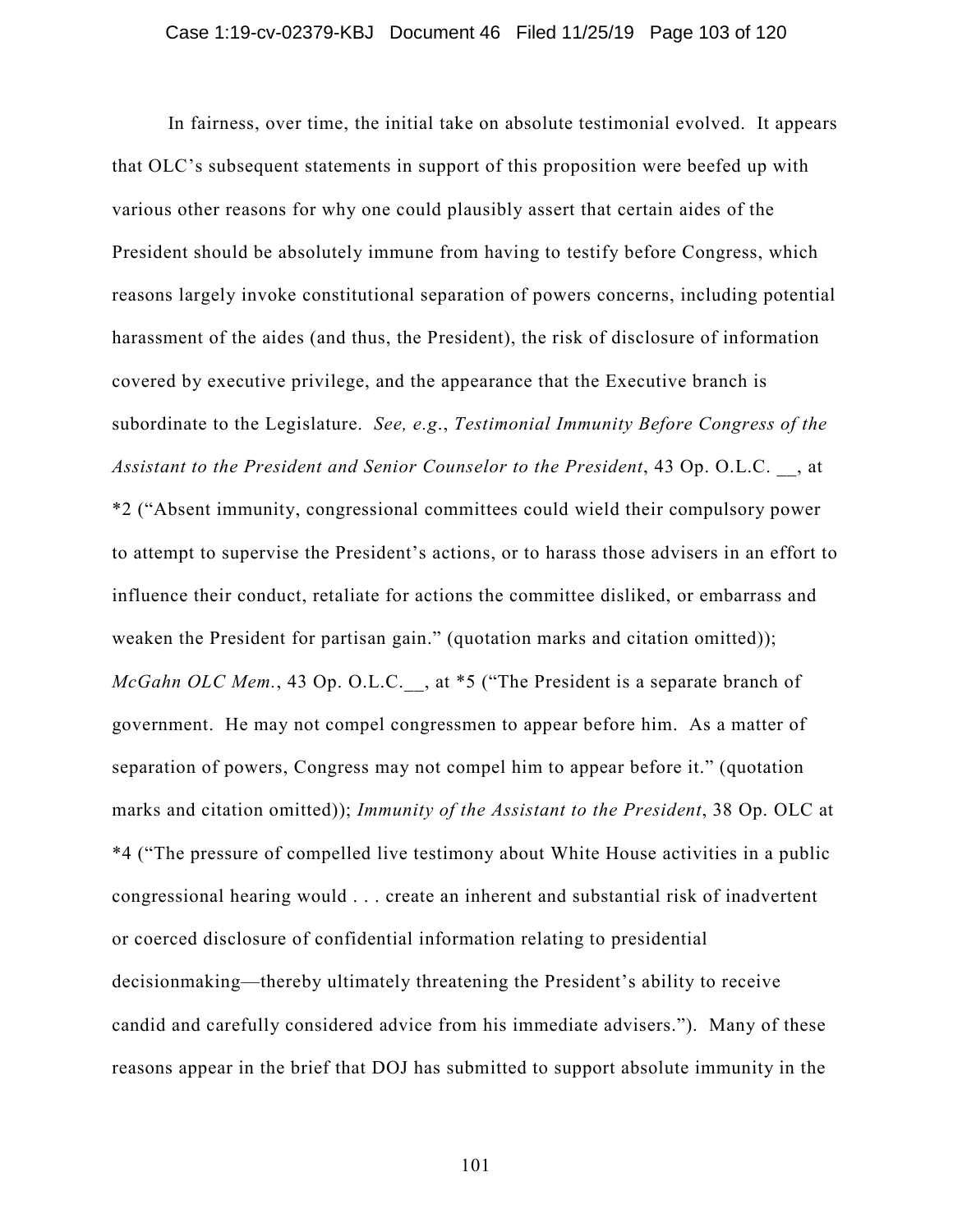## Case 1:19-cv-02379-KBJ Document 46 Filed 11/25/19 Page 104 of 120

context of this case. But, unfortunately for DOJ, its mere recantation of these aspirational assertions does not make the proposition any more persuasive, and in fact, given the history of how OLC's opinion has developed, it appears that an endorsement of the principles that OLC espouses would amount to adopting the absolute testimonial immunity for senior-level presidential aides by *ipse dixit*. Furthermore, because there are few, if any, well-formulated justifications for categorically excusing current and former senior-level presidential aides from responding to compelled congressional process, it would be difficult to do so consistent with existing case law, traditional norms of practice under our constitutional system of government, and common sense.

# 3. There Is No Principled Basis For Concluding That Senior-Level Presidential Aides Should Have Absolute Testimonial Immunity

DOJ maintains that its contention that senior-level presidential aides should enjoy absolute testimonial immunity plainly follows from two related premises: (1) that the President himself has absolute testimonial immunity from compelled congressional process, and (2) that, as a derivative matter, so too must his "immediate advisors. . . with whom the President customarily meets on a regular or frequent basis." (Def.'s Mot. at 60; *see also* Hr'g Tr. at 107:12-14 (acknowledging that DOJ is making "purely a derivative argument[,]" and that if the Court does not "think the President has absolute immunity, then that is a serious problem").) In *Miers*, Judge Bates ably explains that both of these assumptions stand on shaky footing after *United States v. Nixon*, *Clinton v. Jones,* and *Harlow v. Fitzgerald*. *See Miers*, 558 F. Supp. 2d at 100–05. This Court agrees with *Miers*'s analysis, and it also observes that none of the differences that DOJ has highlighted between the instant case, on the one hand, and *Clinton* and *Nixon*, on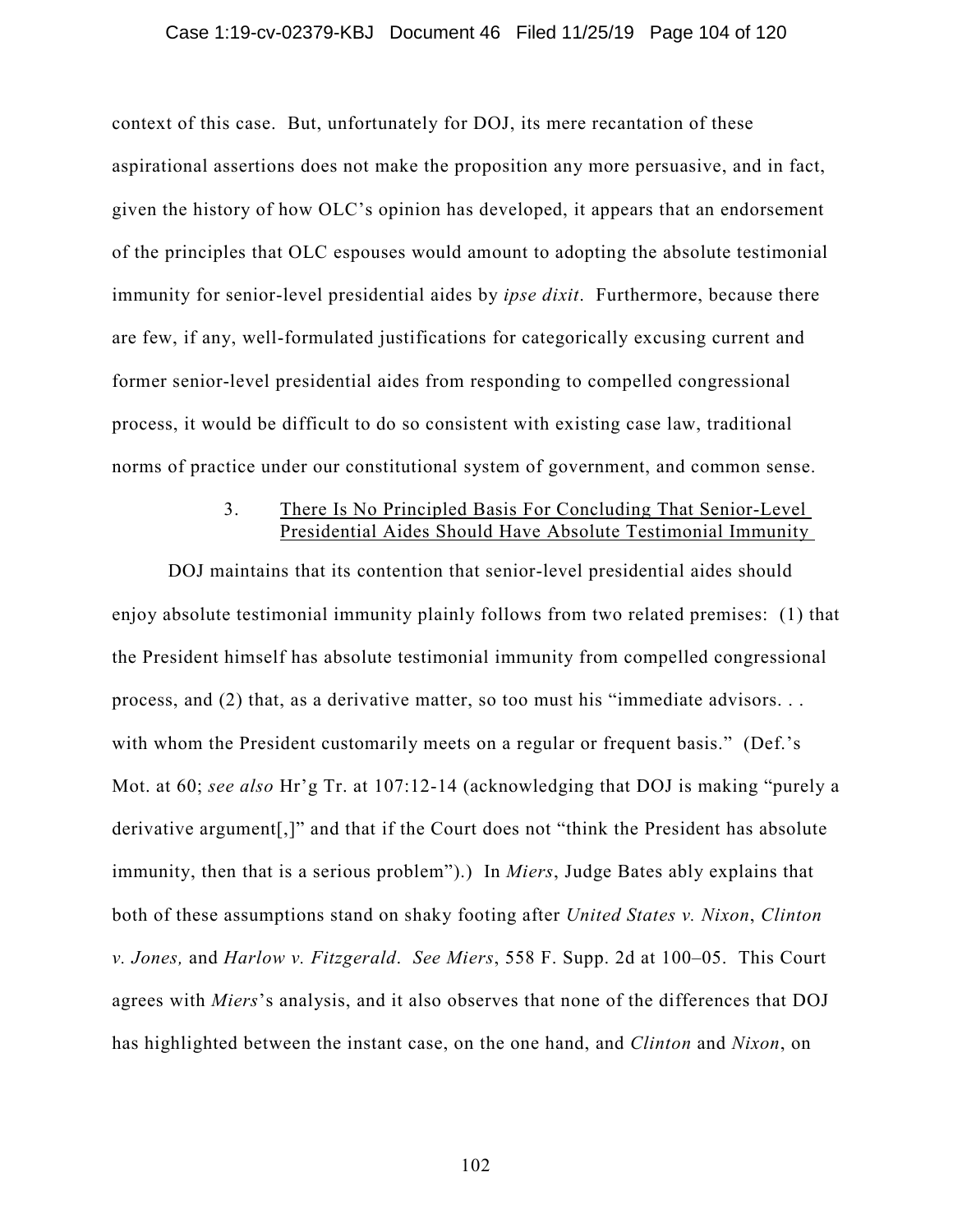## Case 1:19-cv-02379-KBJ Document 46 Filed 11/25/19 Page 105 of 120

the other, actually matters. [30](#page-104-0) The following brief observations further demonstrate that the proposition that senior-level presidential aides are entitled to absolute testimonial immunity has no principled justification, which further undermines DOJ's assertion that such immunity must exist.

First of all, the concept of absolute immunity from compelled congressional process cannot be gleaned from cases that endorse absolute testimonial immunity for legislators, or those that accept absolute immunity *from civil damages* for a variety of public officials. For example, DOJ's reliance on *Gravel v. United States*, 408 U.S. 606 (1972) is obviously misplaced, because legislative aides derive their absolute immunity from the Constitution's provision of absolute testimonial immunity to congresspersons through the Speech and Debate Clause. *See id.* at 615–17. As *Miers* explained, the Supreme Court in *Harlow* specifically addressed the argument that such immunity applies to senior-level executive aides, then concluded that, in contrast to legislative aides, senior-level executive aides are only entitled to *qualified* immunity. *Harlow*, 457 U.S. at 809.

Nor can DOJ reasonably rely on the well-established body of case law that applies to the very different circumstance of immunity from civil damages. There are

<span id="page-104-0"></span> <sup>30</sup> DOJ attempts to distinguish the *Clinton* and *Nixon* cases on the grounds that those cases involved subpoenas issued in the context of a private, civil action for damages and in grand jury proceedings, respectively, while, here, what is at issue is a *legislative* subpoena. DOJ further contends that, in *Nixon*, live testimony by the President was not at issue. However, these distinctions are immaterial from the standpoint of the Supreme Court's conclusion that, while presumptively important, a President's confidentiality interests may sometimes be overridden over his objection. Furthermore, in this Court's view, DOJ's emphasis on the fact that what is at issue here is a *legislative* subpoena undercuts its argument, given the Supreme Court's long-held reverence for Congress's broad investigative authority. Where the law has not provided absolute immunity for Presidents who are facing significant civil damages lawsuits or who have criminal exposure (i.e., compelling claims to the need for confidentiality), it seems unlikely that a President would be declared absolutely immune from compelled congressional process.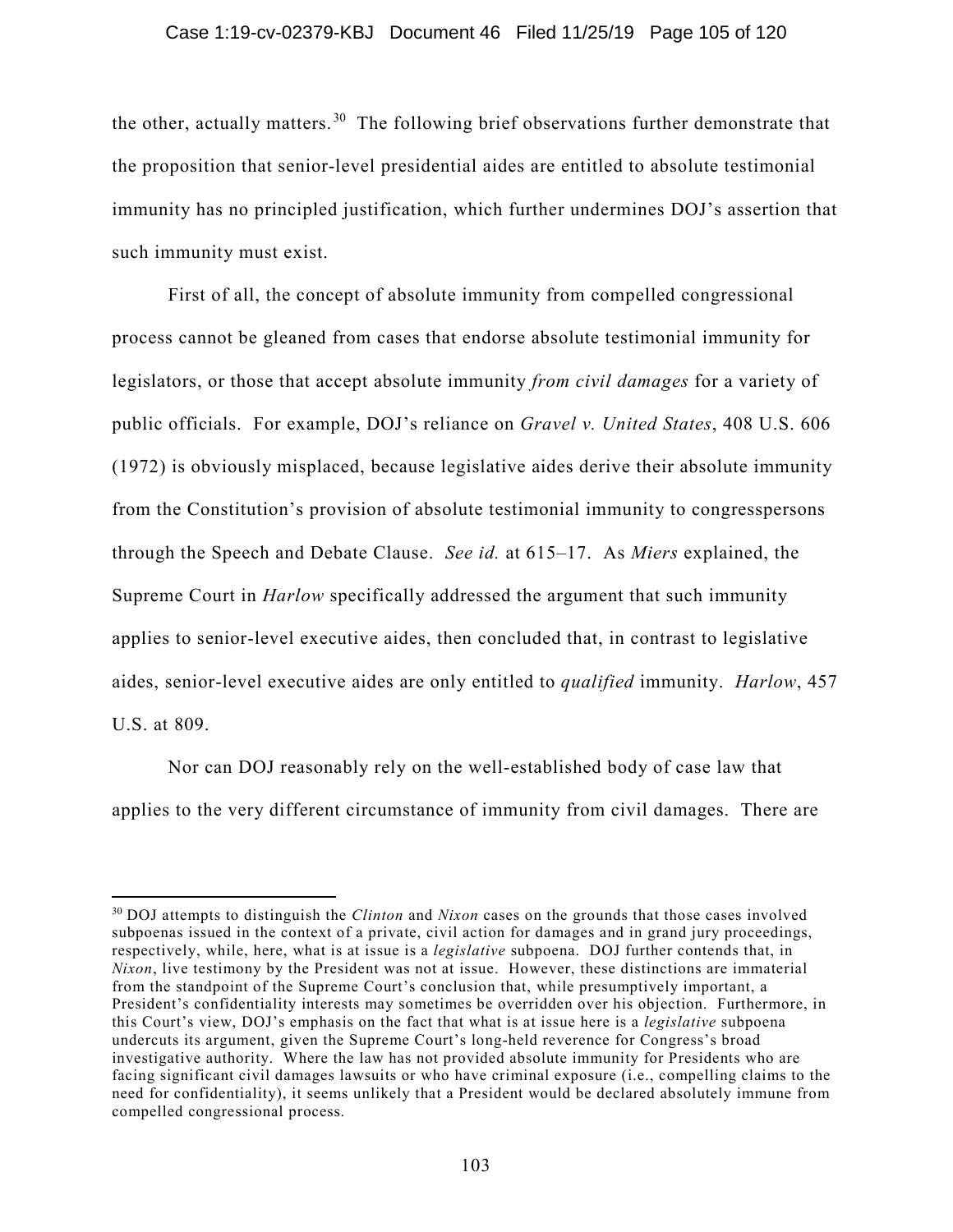*reasons* why courts have determined that judges, and legislators, and presidents cannot be held liable for civil damages for discretionary decisions that they make in the course of their duties. *See, e.g*., *Forrester v. White*, 484 U.S. 219, 225 (1988) (finding that absolute immunity from civil damages for judicial acts protects "the finality of judgments[,] discourage[es] inappropriate collateral attacks, [and] protect[s] judicial independence by insulating judges from vexatious actions prosecuted by disgruntled litigants" (citation omitted)); *Nixon v. Fitzgerald*, 457 U.S. 731, 751 (1982) (holding that the President is absolutely immune from civil damages due to "the singular importance of the President's duties," and that "diversion of his energies by concern with private lawsuits would raise unique risks to the effective functioning of government"); *Tenney v. Brandhove*, 341 U.S. 367, 375 (1951) (explaining that legislators "must be free to speak and act without fear of criminal and civil liability" as the reason for the absolute immunity endowed by the Speech and Debate Clause and similar provisions in "[f]orty-one of forty-eight State[]" constitutions); *see also Imbler v. Pachtman*, 424 U.S. 409, 424 (1976) (explaining the purpose of absolute immunity from civil damages for prosecutorial acts is to allow a prosecutor "to exercise his best judgment both in deciding which suits to bring and in conducting them in court"). And at least one of these justifications does not seem at all applicable to the reasons why one might have immunity from compelled congressional process. [31](#page-105-0) One cannot simply

<span id="page-105-0"></span> <sup>31</sup> For example, in *Mireles v. Waco*, 502 U.S. 9 (1991), the Supreme Court found that the district court had properly dismissed a case brought against a judge who had allegedly authorized police officers to use excessive force in seizing an individual because "a judicial officer, in exercising the authority vested in him, [must] be free to act upon his own convictions, without apprehension of personal consequences to himself." *Id.* at 10. By contrast, an executive branch official has no parallel expectation that he or she will not be called upon to testify about the operations of their offices. Indeed, Congress's long standing and widely accepted power of inquiry, makes the potential for being questioned about one's work an ever present possibility.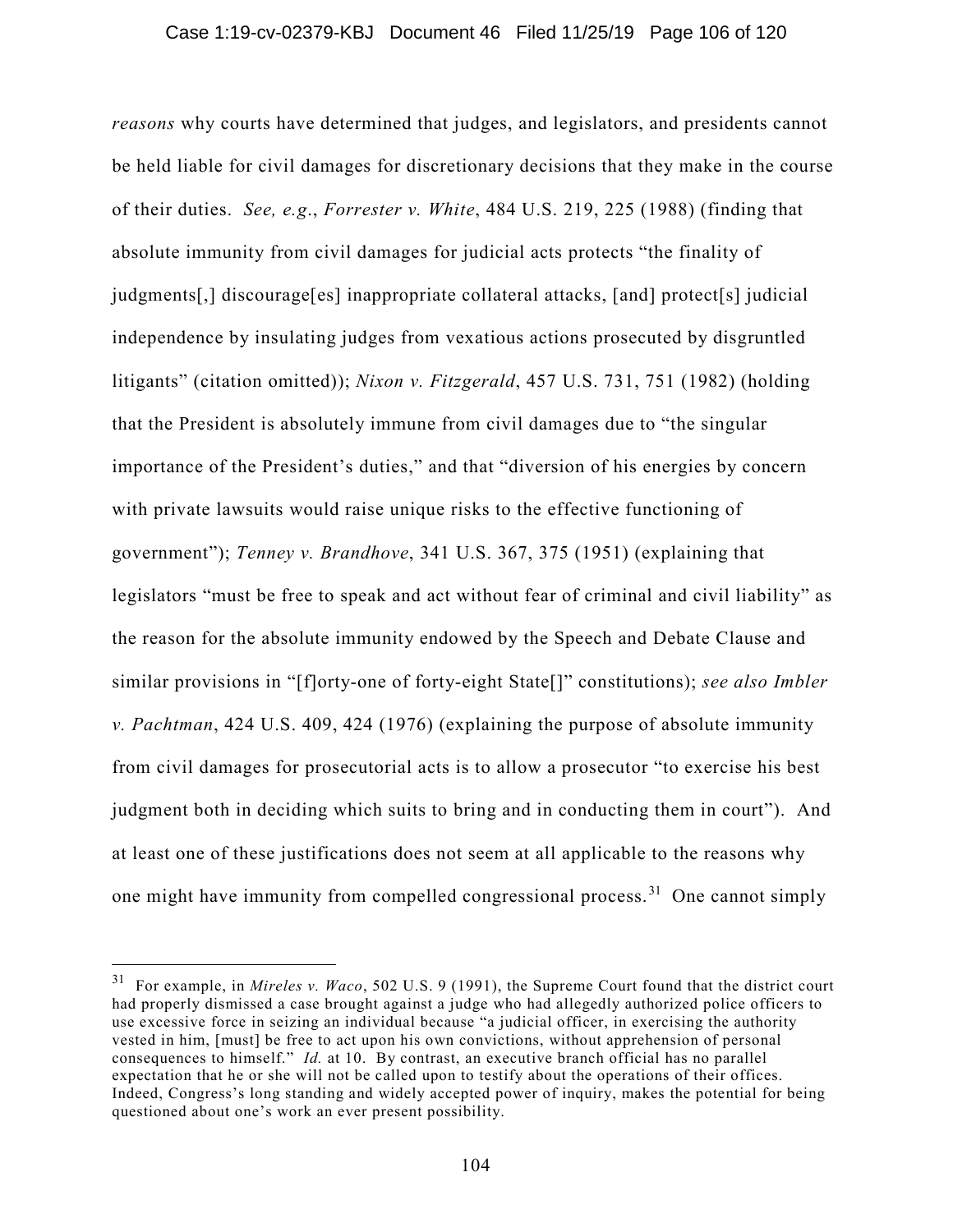## Case 1:19-cv-02379-KBJ Document 46 Filed 11/25/19 Page 107 of 120

assume that the same rationale that compels the conclusion that those who hold certain civil functions are absolutely immune *from civil damages* necessitates absolute immunity *from compelled congressional process*, even for those same individuals.

DOJ's conception of absolute testimonial immunity for senior-level aides also turns out to be overbroad in application, which results in its imposing unwarranted societal costs. To understand why this is so, it is helpful to reflect on a hypothetical that the Court posed during the motions hearing. The Court posed to DOJ counsel a scenario in which an authorized House committee is interested in determining whether to appropriate special funding to improve the décor and the infrastructure-related working environment inside the White House. (Hr'g Tr. 124:8–20.) The committee wishes to evaluate the need for such additional funding, and it wants to talk to everyone who works there, and to compel this witness testimony, if needed. The Court asked DOJ counsel whether, if subpoenas issue, could the White House Counsel invoke absolute testimonial immunity to excuse the participation of senior-level presidential aides? (*See id*.)

After engaging briefly with the Court in a humorous exchange about the Executive branch's interest in addressing certain issues that currently exist with the White House (*see id*. at 124:21–22), DOJ counsel responded that "the President would probably allow his most sensitive aides to go testify" but "if the person has testimonial immunity and the President has asserted it . . . then, yes, [the committee] wouldn't be able to compel the person." (Hr'g Tr. at 124:25–125:6.) Upon reflection, looking at it logically, one has to wonder why that is the case? Those aides' status as senior-level assistants to the President seems irrelevant—i.e., when it comes to being asked about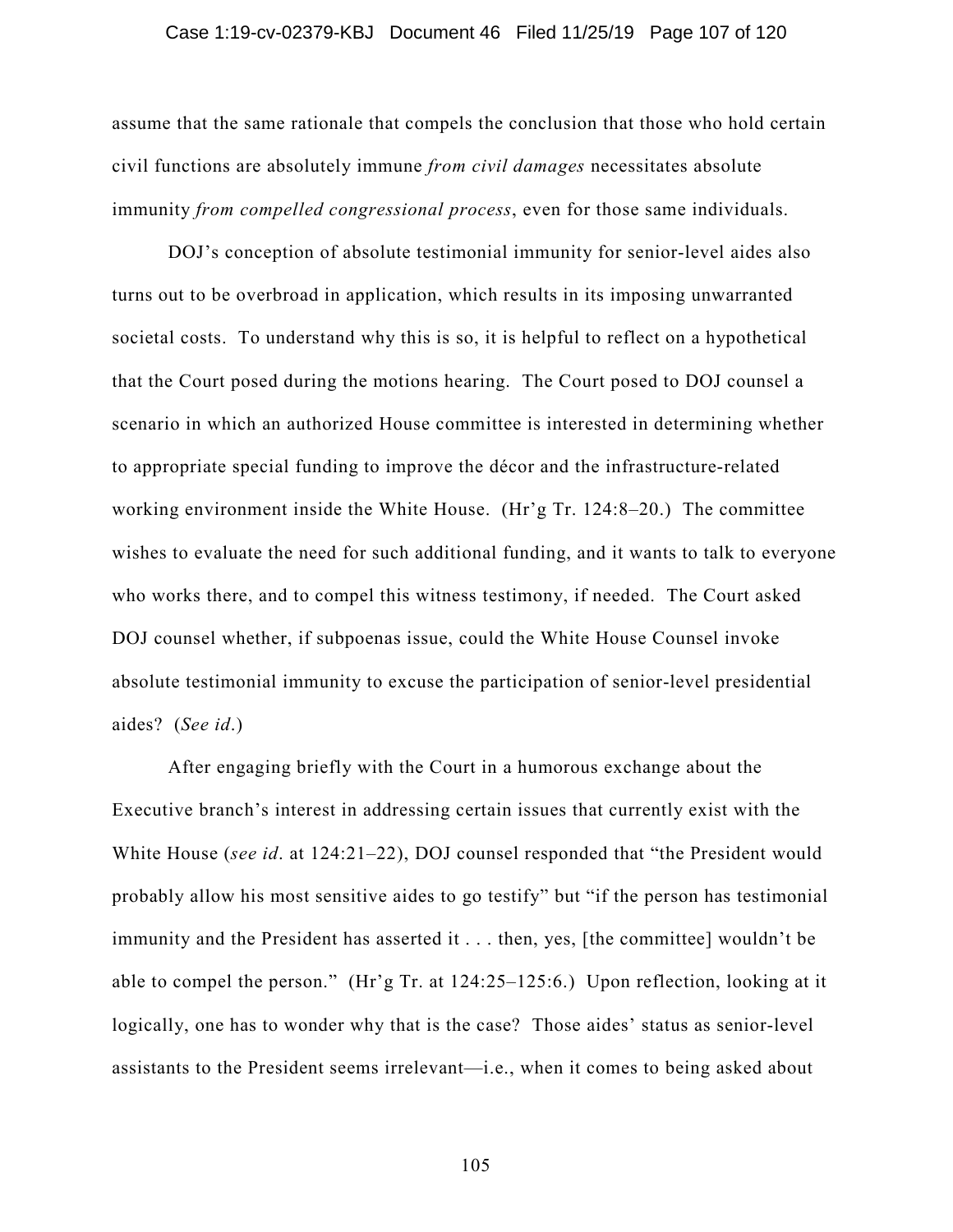## Case 1:19-cv-02379-KBJ Document 46 Filed 11/25/19 Page 108 of 120

the decor in the White House, either *no* White House worker should have to be bothered with Congress's questions, or *everyone* who is called should have to appear. Therefore, the distinction between aides with heightened knowledge, access to the President, and special responsibilities (i.e., senior-level presidential aides) makes no difference where the topic of Congress's investigation does not even conceivably implicate such distinction. Why, then, should senior-level presidential aides always get to play a special trump card with respect to such congressional requests? Judge Bates reflected on a similar concern in *Miers*, and DOJ has yet to explain why "Congress should be left with no recourse to obtain information that is plainly not subject to any colorable claim of executive privilege." *Miers*, 558 F. Supp. 2d at 106.

On the other hand, if Congress seeks to explore with certain senior-level White House aides topics of a potentially sensitive nature, it is widely accepted that the President can exert executive privilege with respect to his aides' answers, as appropriate, to protect any privileged information. *Miers*, 225 F. Supp. 2d at 106. Given this, the question becomes why, then, would such senior-level aides *need* absolute immunity? In other words, even without a total exemption from compelled congressional process, senior-level White House aides can withhold the kinds of confidential and privileged information that distinguishes them from everybody else; they can do so by asserting an appropriate privilege if needed, when legislators ask questions that probe too deeply. Thus, it appears that absolute testimonial immunity serves only the indefensible purpose of blocking testimony about *non*-protected subjects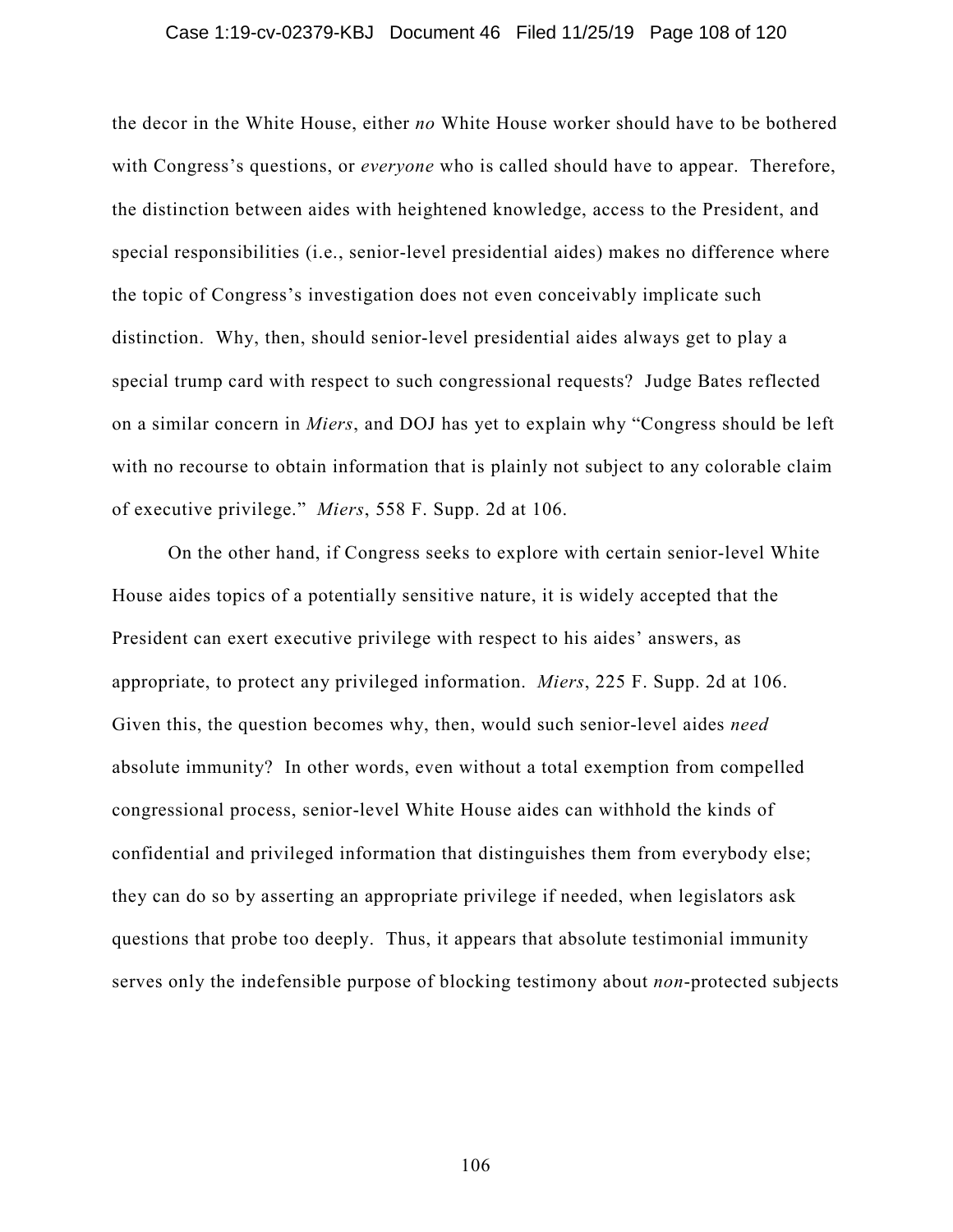## Case 1:19-cv-02379-KBJ Document 46 Filed 11/25/19 Page 109 of 120

that are relevant to a congressional investigation and that such an aide would otherwise have a legal duty to disclose. [32](#page-108-0)

Notably, this would appear to be the case even with respect to aides who, like White House Counsels, are "at the hub of all presidential activity." (Def.'s Mot. at 69 (internal quotation marks and citation omitted)). To be sure, White House Counsels and other similar aides have unfettered access to the President on a regular basis (*see id*.), and their roles with the Executive branch involve daily contact with copious amounts of information that is confidential in nature, including information that has been classified for our national security. (*See* Def.'s Mot. at 70 (emphasizing that "the role of the Counsel is to provide advice and assistance to the President and to carry out 'responsibilities of utmost discretion and sensitivity' on his behalf in all realms of domestic, military, and foreign affairs" (quoting *Fitzgerald*, 457 U.S. at 749–50).) But DOJ has not persuasively explained why such access warrants absolute testimonial immunity, where such an individual would be counseled in any sworn communications with Congress, and would have ample opportunity to invoke executive privilege or any other lawful basis for withholding information, as needed to protect the legitimate interests of the Executive branch. And, of course, if such an aide cannot lawfully invoke any privilege to protect information in response to the committee's questions,

<span id="page-108-0"></span> $32$  DOJ suggests that there is something about Don McGahn's former proximity to national security matters that warrants his immunity nonetheless. (Def.'s Mot. at 69, 73.) But it has not explained why this is so, given that such senior-level aides would certainly have the right to withhold information on the grounds of an applicable privilege, where appropriate. Thus, the fact that McGahn was "White House Counsel" and undoubtedly had exposure to "matters affecting the military, foreign affairs, and national security" (Def.'s Mot. at 64 (quotation marks and citation omitted)) does not provide an additional justification for a grant of absolute testimonial immunity under these circumstances. If what he knows can be lawfully withheld as covered by an applicable privilege, then the law will preclude its disclosure, even if he is compelled to testify in the absence of immunity. And if he cannot properly invoke the privilege, then there is no rational basis for maintaining that he should be immune to Congress's questioning.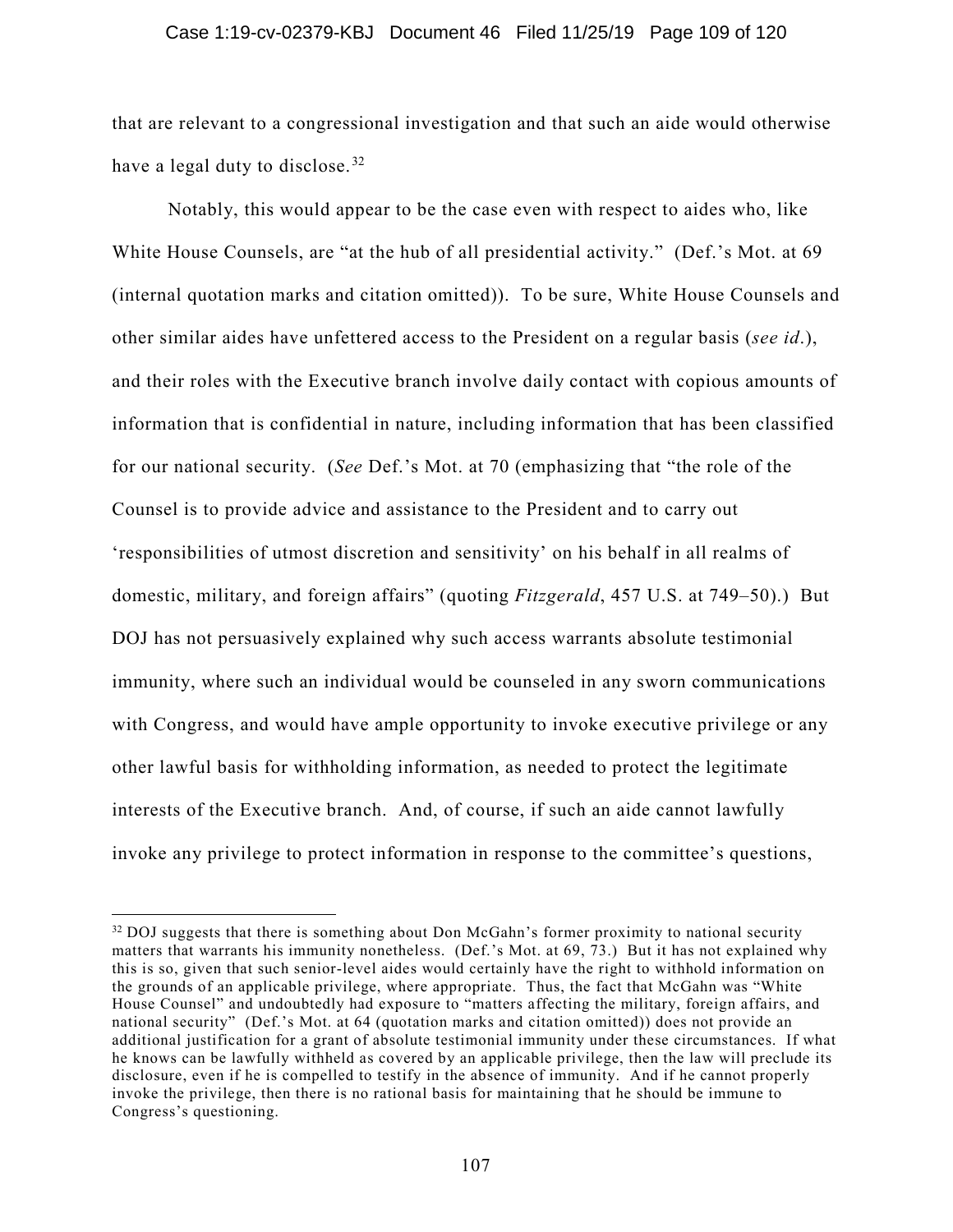### Case 1:19-cv-02379-KBJ Document 46 Filed 11/25/19 Page 110 of 120

then there is no rational basis for maintaining that he should be immune from responding to Congress's valid subpoena in the first place.

It is also the case that the other rationale that such senior-level presidential aides might hope to rely on—'I'm too busy'—is unavailable in the wake of the Supreme Court's conclusion that even the President himself must find the time. *See Miers*, 558 F. Supp. 2d at 104. In any event, no such excuse could possibly apply to *former* seniorlevel aides, who have long departed from the White House, because such individuals no longer have proximity to power. What, then, justifies *their* right to be excused from the duty to respond to a call from Congress, especially when other private citizens have no choice? At a minimum, this perplexing question raises the following conceptual conundrum: if the purpose of providing certain senior-level presidential aides with absolute testimonial immunity is that the practicalities of their special roles demand it, then what justifies allowing that entitlement to follow them when they return to private life? As a matter of pure logic, it would seem that if one's access to the Oval Office is the reason that a categorical exemption from compelled congressional process is warranted, then that trump card should, at most, be a raincheck, and not the lifetime pass that DOJ proposes.

DOJ's apparent response to the concern that absolute testimonial immunity for current and former senior-level aides serves no purpose is its suggestion in its briefs that such broad immunity serves three more systematic goals. First, it asserts that absolute testimonial immunity facilitates frank communications in the White House, and without it, the potential "public spectacle" of having to appear before a congressional committee "would surely exert influence over [senior-level aides']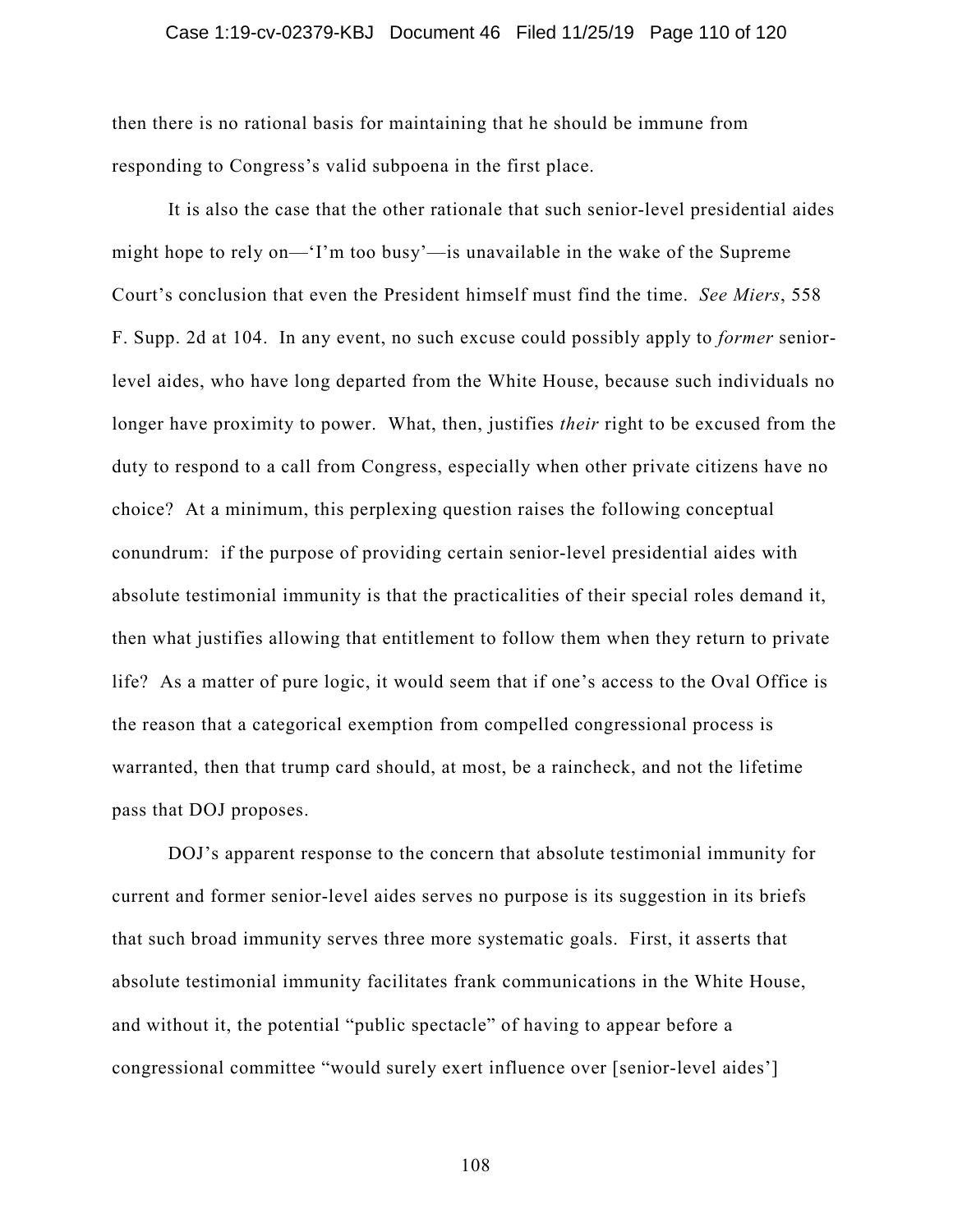### Case 1:19-cv-02379-KBJ Document 46 Filed 11/25/19 Page 111 of 120

conduct in office, and could adversely affect the quality and candor of the counsel" that they offer to the President. (Def.'s Mot. at 70.) DOJ provides no evidence to support this representation. And it appears to contradict the lived experience of the many government officials who have testified before Congress, seemingly without consequence, over the years. *See Miers*, 558 F. Supp. 3d at 102 (observing that "the historical record produced by the Committee reveals that senior advisors to the President have often testified before Congress subject to various subpoenas dating back to 1973").

DOJ's assertions about the chilling effect of compelled congressional process also imply that congressional questioning is needlessly intrusive and unwarranted, and that characterization drastically discounts the reasons why executive branch officials, including members of the President's staff, are called to testify. As the Supreme Court has suggested on numerous occasions, Congress brings in witnesses not as punishment, but to provide the Legislature with the information that it needs to perform its critical legislative and oversight functions. *Watkins*, 354 U.S. at 187; *McGrain*, 273 U.S. at 175. Thus, the idea that having to testify truthfully about the inner workings of government is a threat that would actually be sufficient to prevent key public servants from competently performing as assistants to the President seems anomalous. Moreover, if the institutions of our government are all, in fact, pushing in the same direction as they should be—i.e., toward developing and implementing policies that are in the best interests of the People of the United States—then the possibility that one of the public servants who work within the government might be called upon to cooperate with Congress, and thereby perform his public duty of giving authorized legislators the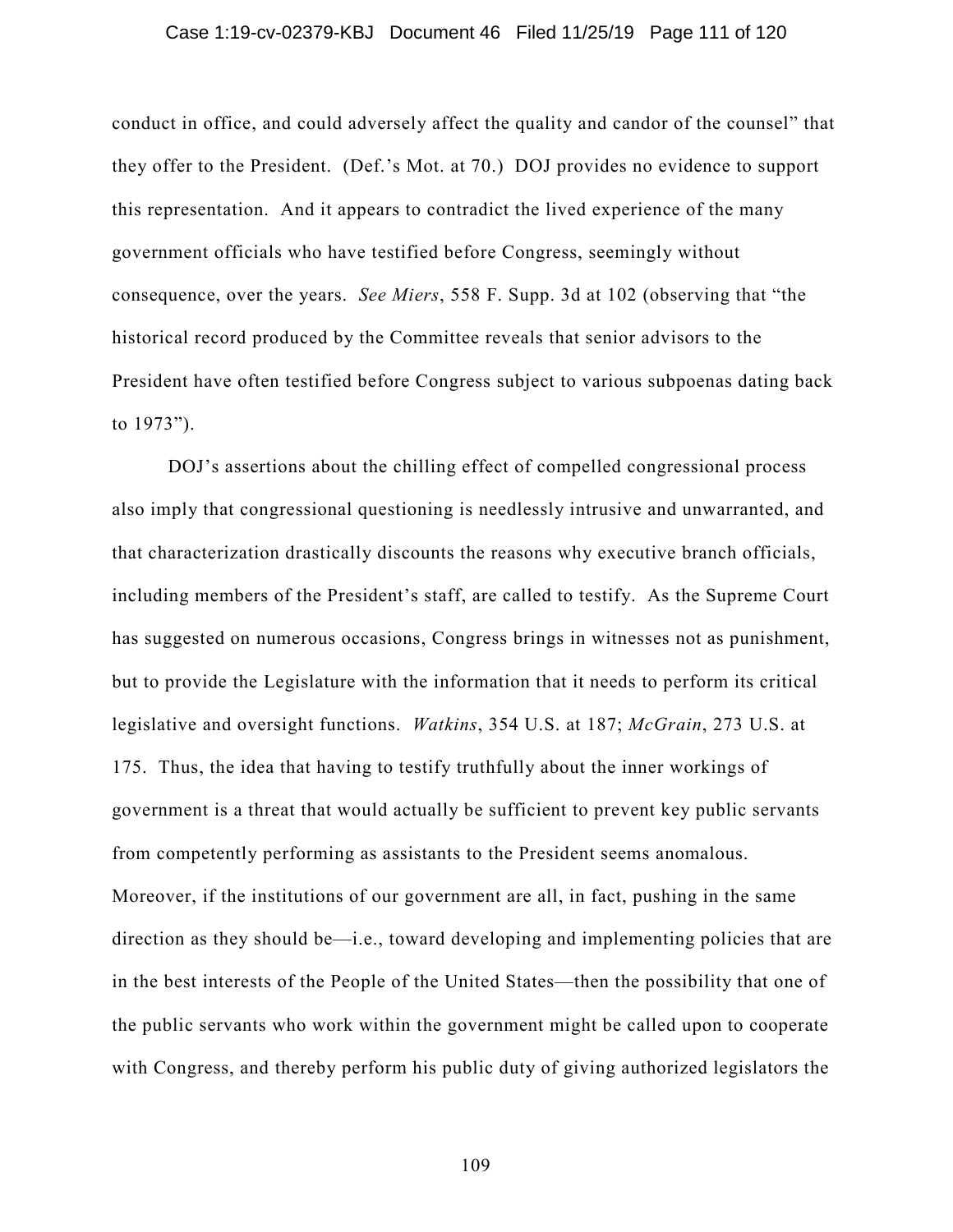# Case 1:19-cv-02379-KBJ Document 46 Filed 11/25/19 Page 112 of 120

means of performing their own constitutional functions, provides no reasonable grounds for fear. And if it does, as DOJ here suggests, then that is all the more reason why such testimony is critical. In short, DOJ's implicit suggestion that compelled congressional process is a 'zero-sum' game in which the President's interest in confidentiality invariably outweighs the Legislature's interest in gathering truthful information, such that current and former senior-level presidential aides should be always and forever immune from answering probing questions, is manifestly inconsistent with a governmental scheme that can only function properly if its institutions work together. *See* The Federalist No. 51 (James Madison).

DOJ's second systematic concern is similarly discordant. DOJ insists that, without absolute testimonial immunity for senior-level presidential aides, the Executive branch would grind to a halt from the weight of the subpoenas that would be thrust upon it. (*See* Def.'s Mot. at 65.) This representation is plainly speculative. Furthermore, such speculation seems unreasonable, given two known facts. First of all, as DOJ itself admits, Congress has long demanded information from high-level members of the Executive branch, apparently without incident. *See Mazars*, 940 F.3d at 721 (noting that Presidents have "been the subjects of Congress's legislative investigations" as far back as 1832, and that "fewer of these have required judicial intervention"). As the Supreme Court commented in *Clinton v. Jones*, the President's "predictive judgment finds little support in either history or the relatively narrow compass of the issues raised in this particular case." *Clinton*, 520 U.S. at 702 (citations omitted)); *see also id*. ("As we have already noted, in the more than 200–year history of the Republic, only three sitting Presidents have been subjected to suits for their private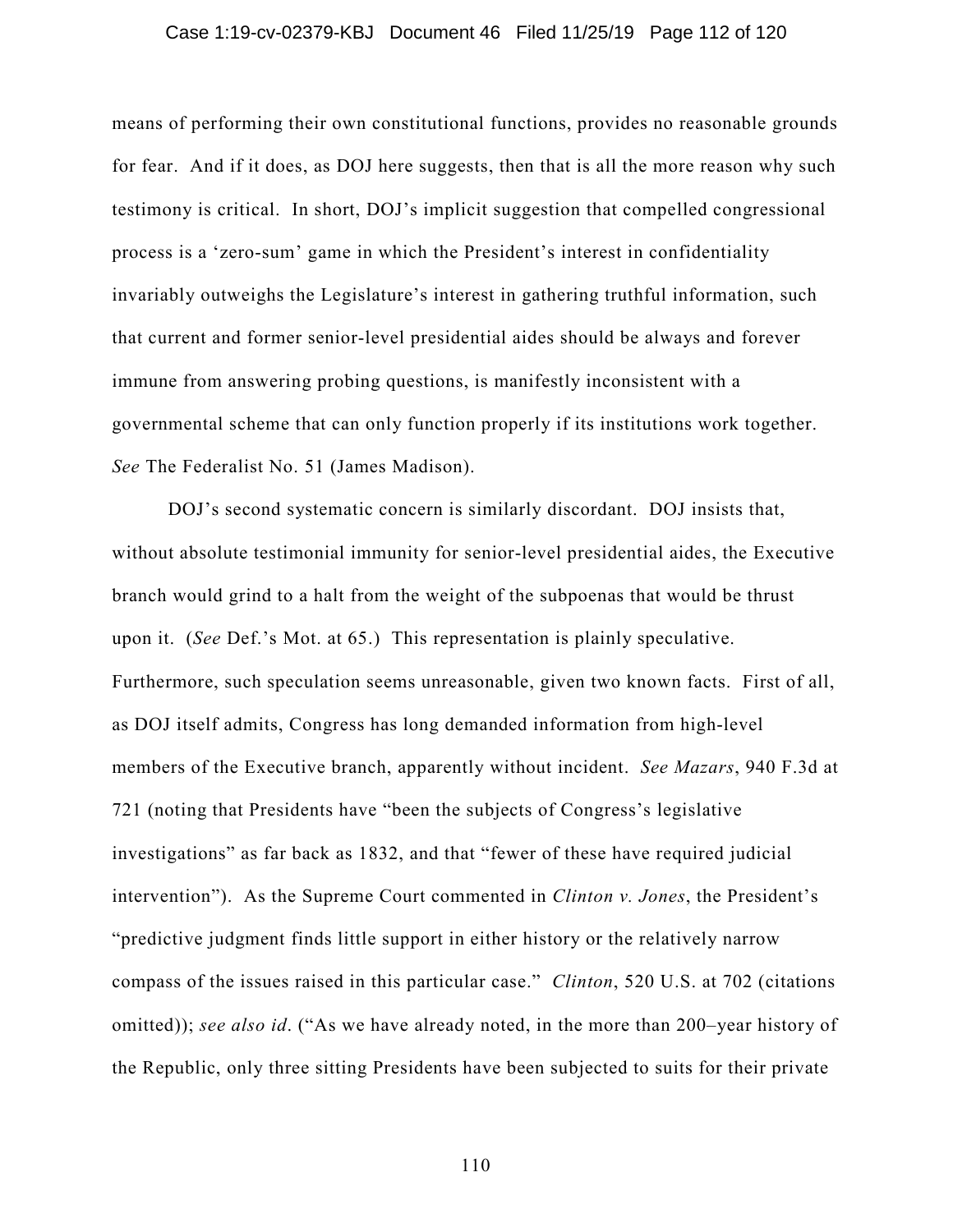### Case 1:19-cv-02379-KBJ Document 46 Filed 11/25/19 Page 113 of 120

actions. If the past is any indicator, it seems unlikely that a deluge of such litigation will ever engulf the Presidency.").

In addition, as relevant here, we have a test case by which we can prove, or disprove, DOJ's theory. The second significant fact is that it has been more than a decade since Judge Bates released the *Miers* decision, which plainly announced that senior-level presidential aides lack absolute immunity from compelled congressional process. Ironically, *Miers* itself observed that "[i]t is noteworthy that in an environment where there is no judicial support whatsoever for the Executive's claim of absolute immunity, the historical record also does not reflect the wholesale compulsion by Congress of testimony from senior presidential advisors that the Executive fears." *Miers*, 558 F. Supp. 2d at 102. And the absence of such history seems even more noteworthy at present. Surely if Congress was inclined to utilize its subpoena power to harass the Executive branch unjustifiably, then *Miers*'s own holding would have given it sufficient impetus to do so. Yet, even DOJ must acknowledge that no such parade of horribles has happened.

DOJ's third argument for the necessity of absolute testimonial immunity for systematic reasons places it back in the familiar refuge of its constitutional separationof-powers contentions. In this regard, it maintains, that "the public spectacle of haling [current and] former advisors to a sitting President before a committee of Congress . . . promote[s] the perception of Executive subservience to the Legislature" (Def.'s Mot. at 70), which, in its view of what the Constitution permits, is improper, because "[a] committee of Congress could not, consistent with the separation of powers, hale the President before it to compel him to testify under oath, any more than the President may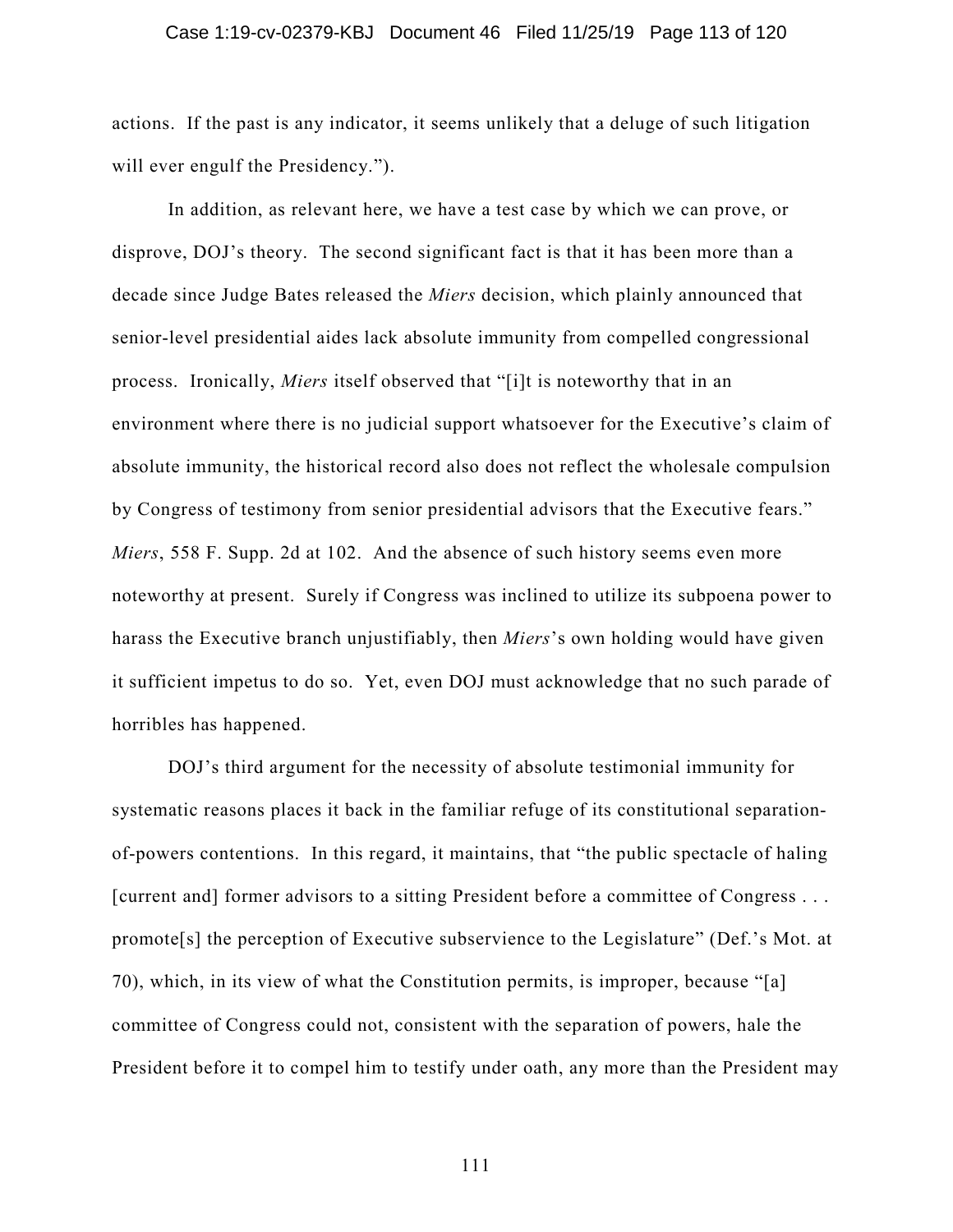## Case 1:19-cv-02379-KBJ Document 46 Filed 11/25/19 Page 114 of 120

compel congressmen to appear before him" (Def.'s Mot. at 63). Here, once again, DOJ calls on separation-of-powers principles to do work that the Framers never intended. Indeed, *the entire point* of segregating the powers of a monarch into the three different branches of government was to give each branch certain authority that the others did not possess. Thus, while the branches might well be conceived of as co-equals (in the sense that one cannot unlawfully subvert the prerogatives of another), that does not mean that all three branches must be deemed to have the *same* powers. To the contrary, the President cannot hale members of Congress into the White House for questioning *precisely because* the power of inquiry resides with the Legislature, and also because the Constitution itself expressly prevents the Executive branch from becoming inquisitors by inflicting its own subpoena power on members of Congress for political reasons. [33](#page-113-0) 

Therefore, DOJ's argument that the House of Representatives, which unquestionably possesses the constitutionally authorized power of inquiry and also the power of impeachment, should *not* be able to issue subpoenas to executive branch officials because the President cannot do the same to them, simultaneously appreciates traditional separation-of-powers principles *and* subverts them, and as such, truly makes no sense. *See Miers*, 558 F. Supp. 2d at 103 (explaining that the Executive branch's

<span id="page-113-0"></span><sup>&</sup>lt;sup>33</sup> The Speech and Debate Clause mandates that members of the House and Senate and their aides "may not be made to answer—either in terms of questions or in terms of defending himself from prosecution—for the events that occurred" as part of the legislative process. *See Gravel*, 408 U.S. at 614–16. The Constitution, therefore, makes legislators and their aides immune to the force of subpoena with respect to protected legislative activity. The Supreme Court has explained that the Speech and Debate Clause derives from a similar provision of the English Bill of Rights of 1689, which served to address successive monarchs' use of "criminal and civil law to suppress and intimidate critical legislators." *See United States v. Johnson*, 383 U.S. 169, 179 (1966). Thus, the purpose of the Speech and Debate Clause is to protect legislators from intimidating and/or hostile executive and judicial inquiry, a common abuse of power in seventeenth century England. *See id*. at 181–82. And, notably, the Constitution includes nothing akin to the Speech and Debate Clause for the Executive branch.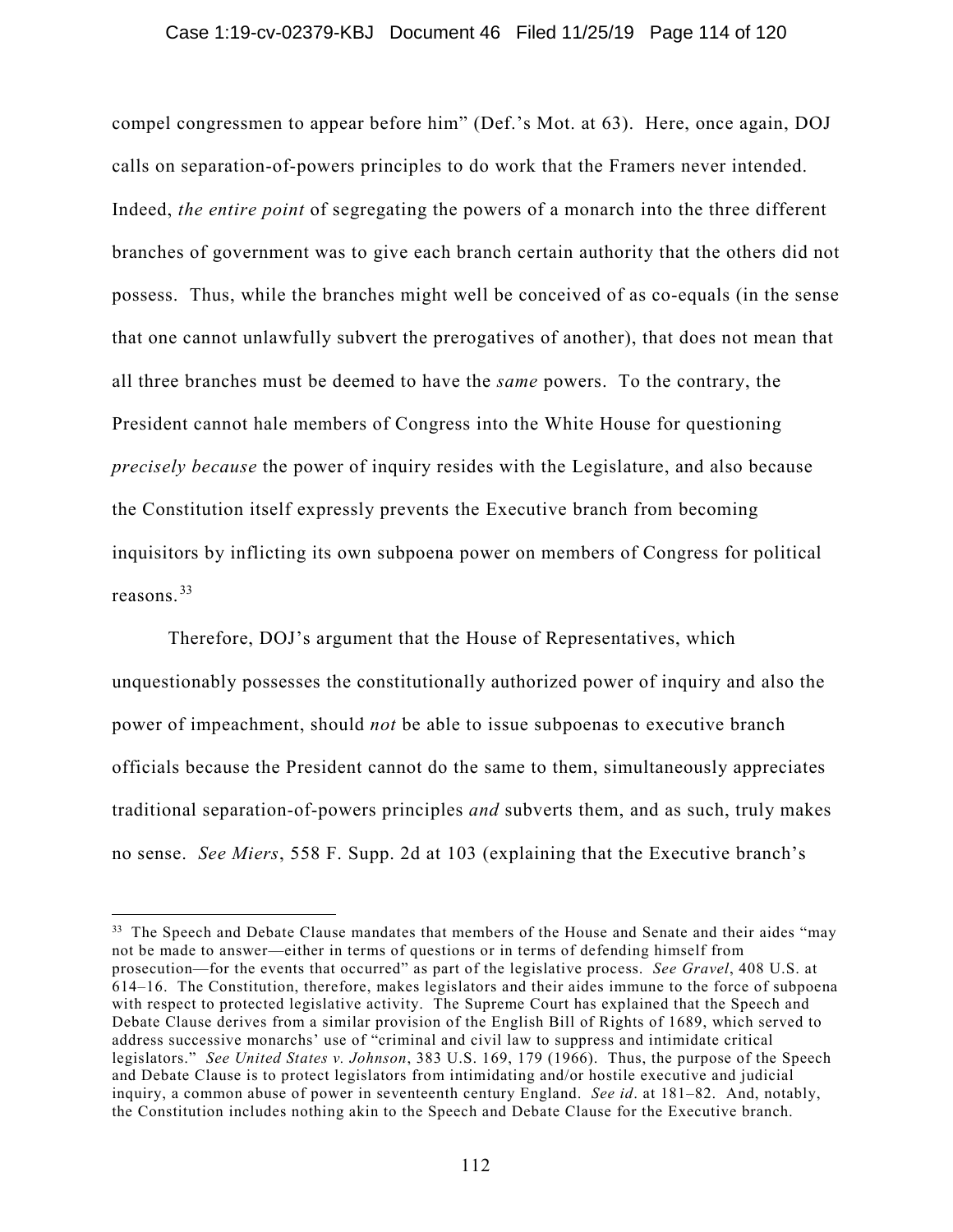# Case 1:19-cv-02379-KBJ Document 46 Filed 11/25/19 Page 115 of 120

separation-of-powers interest in "[p]residential autonomy, such as it is, cannot mean that the Executive's actions are totally insulated from scrutiny by Congress. That would eviscerate Congress's historical oversight function").

# 4. Concluding That Presidential Aides Enjoy Absolute Testimonial Immunity At The President's Discretion Conflicts With Core Constitutional Norms

Finally, the Court turns to DOJ's contention that, quite apart from the accepted ability of a President to invoke executive privilege to protect confidential information during the course of aides' testimony before Congress, as a matter of law, it is the President who controls whether such aide provides any testimony whatsoever. During the motions hearing, DOJ's counsel repeatedly emphasized that the power to invoke absolute testimonial immunity with respect to current and former senior-level aides *belongs to the President*. (*See, e.g.*, Hr'g Tr. at 42:15–16 ("[T]he President owns the privilege here. So he is the owner of Mr. McGahn's absolute immunity from compulsion[.]"), 43:4–6 ("[T]he President owns the privilege as to former officials with the same vigor with which he owns it to current officials."), 125:5 (maintaining that immunity is "the President's to assert").) And when asked whether this power of the Executive is limited to such aides' communications with Congress in particular, or also extends to preventing his aides from speaking to anyone else (e.g., the media) even after their departure from the White House, counsel indicated that while the Executive branch has "not taken a position on that," it was "definitely not disclaiming that." (*Id.*  at 43:12–16.) This single exchange—which brings to mind an Executive with the power to oversee and direct certain subordinates' communications for the remainder of their natural life—highlights the startling and untenable implications of DOJ's absolute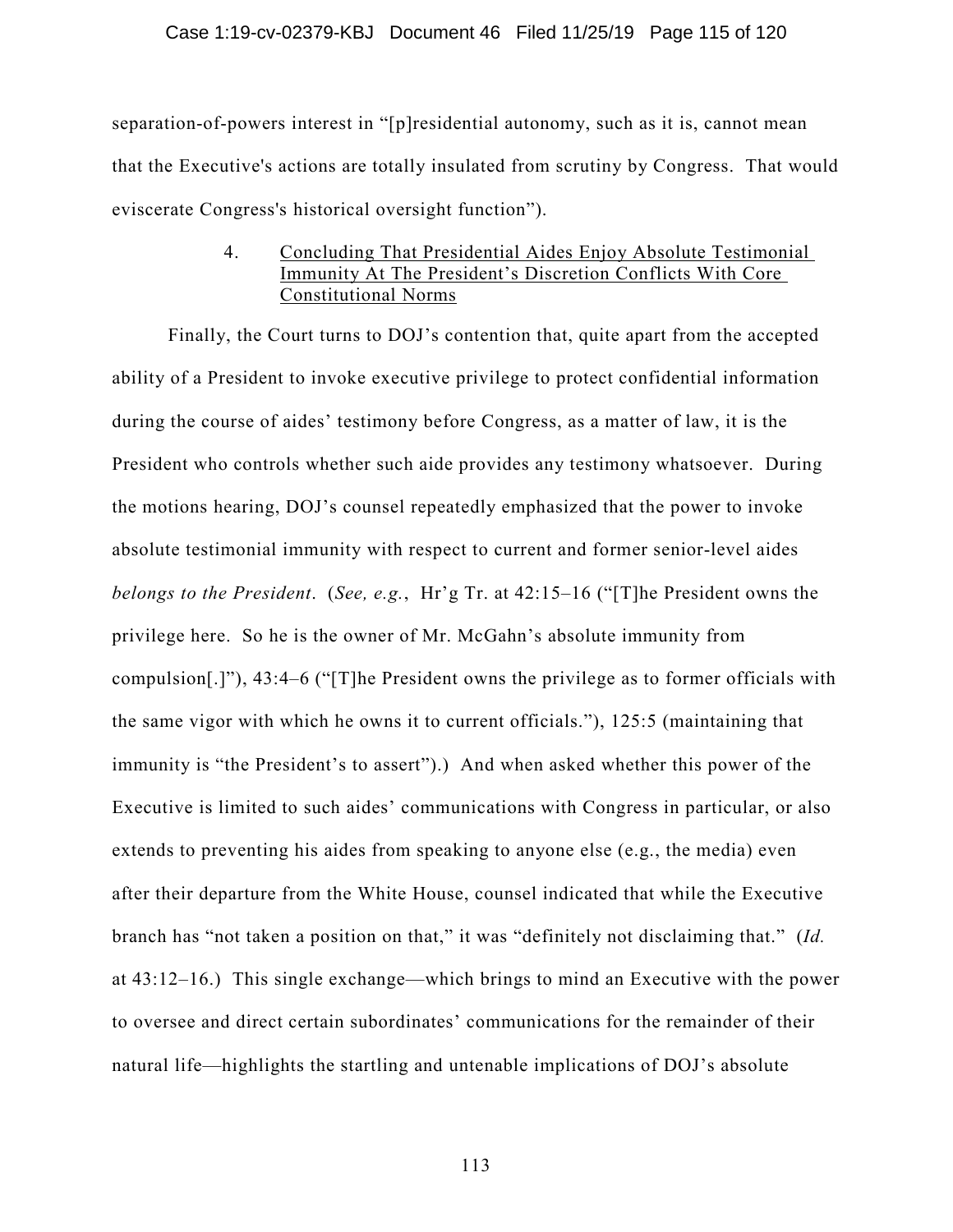### Case 1:19-cv-02379-KBJ Document 46 Filed 11/25/19 Page 116 of 120

testimonial immunity argument, and also amply demonstrates its incompatibility with our constitutional scheme.

Stated simply, the primary takeaway from the past 250 years of recorded American history is that Presidents are not kings. *See* The Federalist No. 51 (James Madison); The Federalist No. 69 (Alexander Hamilton); 1 Alexis de Tocqueville, *Democracy in America* 115–18 (Harvey C. Mansfield & Delba Winthrop eds. & trans., Univ. of Chicago Press 2000) (1835). This means that they do not have subjects, bound by loyalty or blood, whose destiny they are entitled to control. Rather, in this land of liberty, it is indisputable that current and former employees of the White House work for the People of the United States, and that they take an oath to protect and defend the Constitution of the United States. Moreover, as citizens of the United States, current and former senior-level presidential aides have constitutional rights, including the right to free speech, and they retain these rights even after they have transitioned back into private life.

To be sure, there may well be circumstances in which certain aides of the President possess confidential, classified, or privileged information that cannot be divulged in the national interest and that such aides may be bound by statute or executive order to protect. But, in this Court's view, the withholding of such information from the public square in the national interest and at the behest of the President is a duty that the aide herself possesses. Furthermore, as previously mentioned, in the context of compelled congressional testimony, such withholding is properly and lawfully executed on a question-by-question basis through the invocation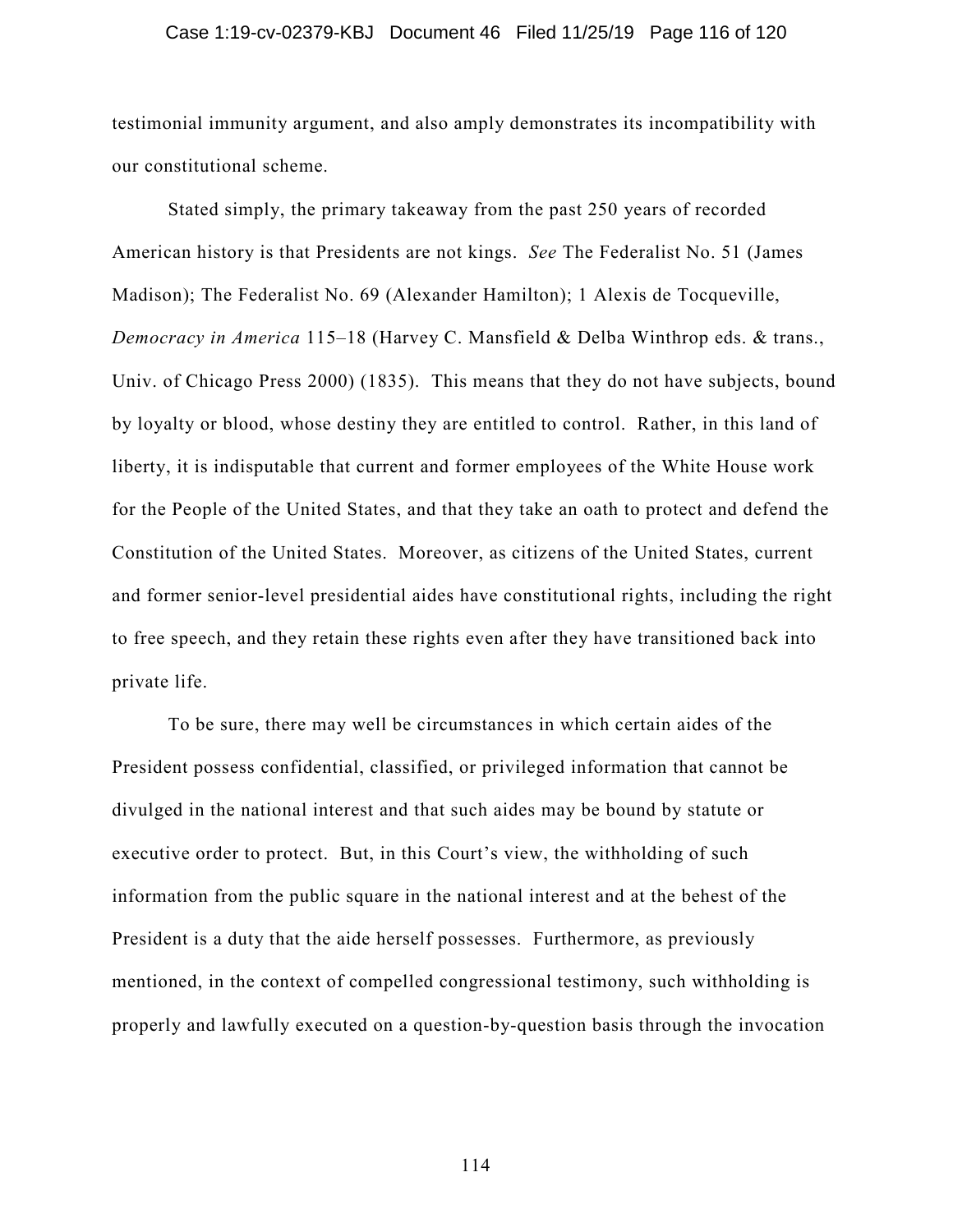of a privilege, where appropriate.<sup>34</sup> As such, with the exception of the recognized restrictions on the ability of current and former public officials to disclose certain protected information, such officials (including senior-level presidential aides) still enjoy the full measure of freedom that the Constitution affords. Thus, DOJ's present assertion that the absolute testimonial immunity that senior-level presidential aides possess is, ultimately, owned by the President, and can be invoked by the President to overcome the aides' own will to testify, is a proposition that cannot be squared with core constitutional values, and for this reason alone, it cannot be sustained.

\* \* \*

To make the point as plain as possible, it is clear to this Court for the reasons explained above that, with respect to senior-level presidential aides, absolute immunity from compelled congressional process simply does not exist. Indeed, absolute testimonial immunity for senior-level White House aides appears to be a fiction that has been fastidiously maintained over time through the force of sheer repetition in OLC opinions, and through accommodations that have permitted its proponents to avoid having the proposition tested in the crucible of litigation. And because the contention that a President's top advisors cannot be subjected to compulsory congressional process simply has no basis in the law, it does not matter whether such immunity would theoretically be available to only a handful of presidential aides due to the sensitivity of

<span id="page-116-0"></span><sup>&</sup>lt;sup>34</sup> With respect to such withholding, the President can certainly identify sensitive information that he deems subject to executive privilege, *United States v. Nixon*, 418 U.S. at 713, and his doing so gives rise to a legal duty on the part of the aide to invoke the privilege on the President's behalf when, in the course of his testimony, he is asked a question that would require disclosure of that information. But the invocation of the privilege by a testifying aide is an order of magnitude different than DOJ's current claim that the President essentially owns the *entirety* of a senior-level aide's testimony such that the White House can order the individual not to appear before Congress *at all*.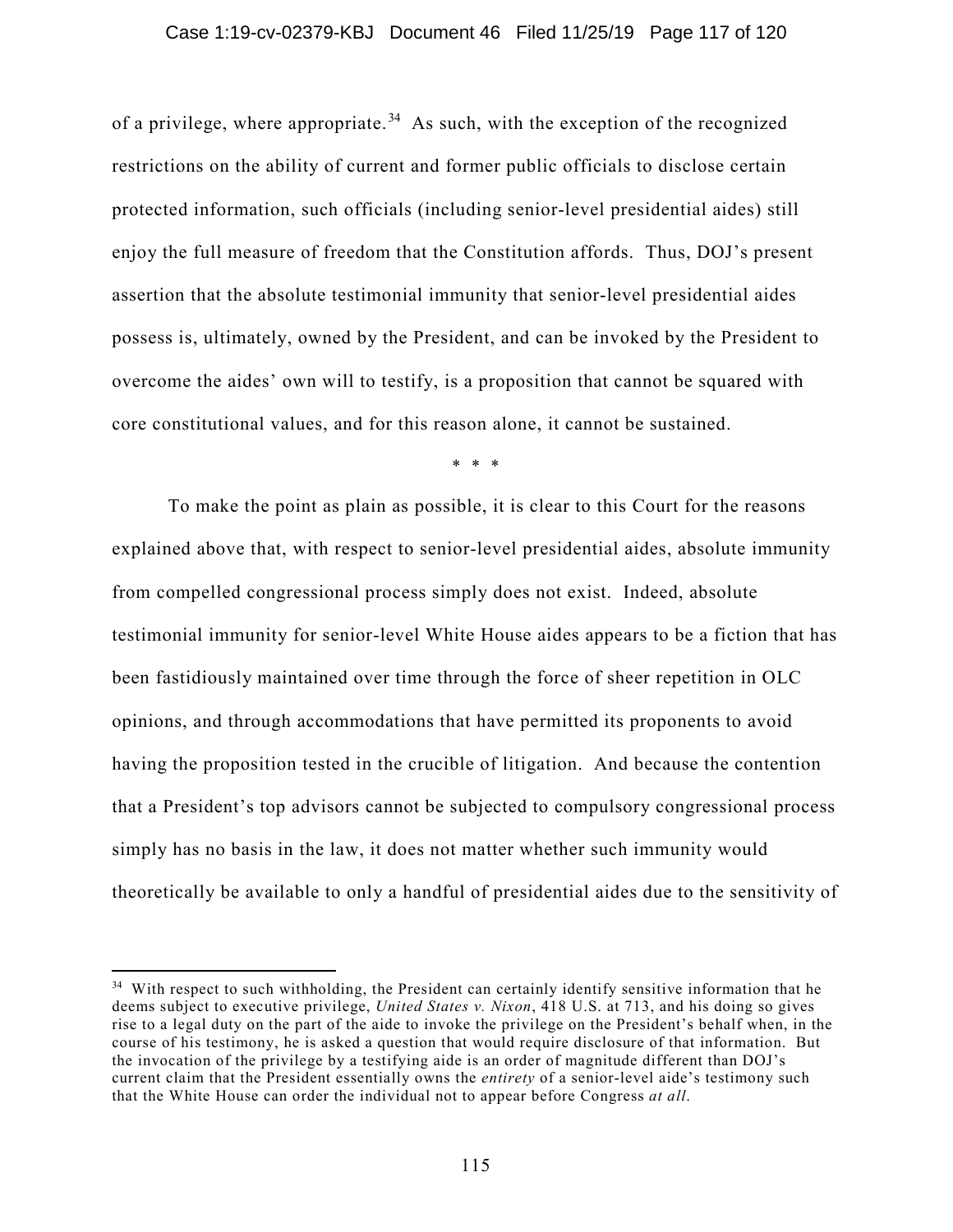# Case 1:19-cv-02379-KBJ Document 46 Filed 11/25/19 Page 118 of 120

their positions, or to the entire Executive branch. Nor does it make any difference whether the aides in question are privy to national security matters, or work solely on domestic issues. And, of course, if *present* frequent occupants of the West Wing or Situation Room must find time to appear for testimony as a matter of law when Congress issues a subpoena, then any such immunity most certainly stops short of covering individuals who only purport to be cloaked with this authority because, at some point in the past, they *once* were in the President's employ. This was the state of law when Judge Bates first considered the issue of whether former White House Counsel Harriet Miers had absolute testimonial immunity in 2008, and it remains the state of law today, and it goes without saying that the law applies to former White House Counsel Don McGahn, just as it does to other current and former senior-level White House officials.

Thus, for the myriad reasons laid out above as well as those that are articulated plainly in the prior precedents of the Supreme Court, the D.C. Circuit, and the U.S. District Court for the District of Columbia, this Court holds that individuals who have been subpoenaed for testimony by an authorized committee of Congress must appear for testimony in response to that subpoena—i.e., they cannot ignore or defy congressional compulsory process, by order of the President or otherwise. Notably, however, in the context of that appearance, such individuals are free to assert any legally applicable privilege in response to the questions asked of them, where appropriate.

# **V. CONCLUSION**

The United States of America has a government of laws and not of men. The Constitution and federal law set the boundaries of what is acceptable conduct, and for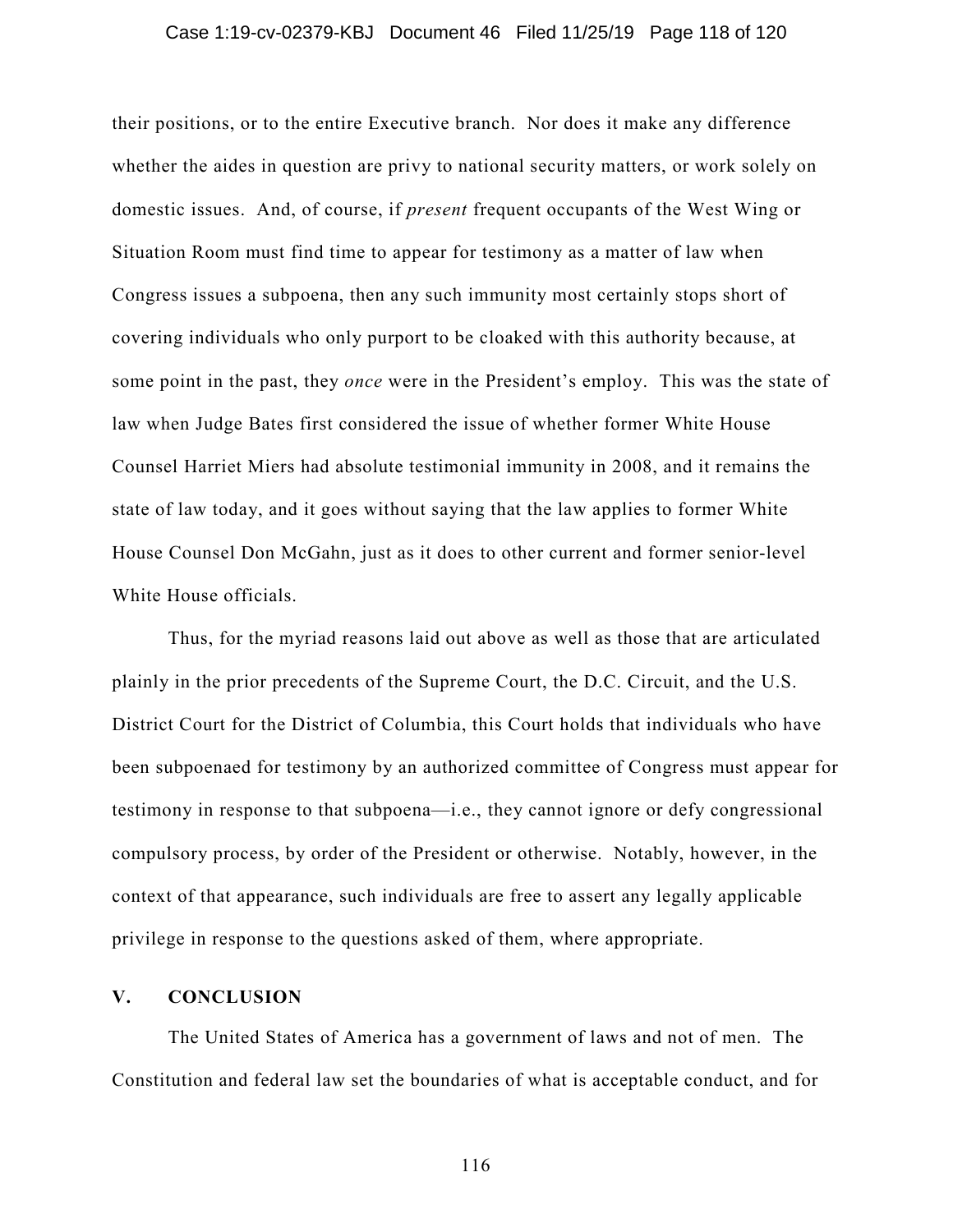# Case 1:19-cv-02379-KBJ Document 46 Filed 11/25/19 Page 119 of 120

this reason, as explained above, when there is a dispute between the Legislature and the Executive branch over what the law requires about the circumstances under which government officials must act, the Judiciary has the authority, and the responsibility, to decide the issue. Moreover, as relevant here, when the issue in dispute is whether a government official has the duty to respond to a subpoena that a duly authorized committee of the House of Representatives has issued pursuant to its Article I authority, the official's defiance unquestionably inflicts a cognizable injury on Congress, and thereby, substantially harms the national interest as well. These injuries give rise to a right of a congressional committee to seek to vindicate its constitutionally conferred investigative power in the context of a civil action filed in court.

Notably, whether or not the law requires the recalcitrant official to release the testimonial information that the congressional committee requests is a separate question, and one that will depend in large part on whether the requested information is itself subject to withholding consistent with the law on the basis of a recognized privilege. But as far as the duty to appear is concerned, this Court holds that Executive branch officials are not absolutely immune from compulsory congressional process—no matter how many times the Executive branch has asserted as much over the years—even if the President expressly directs such officials' non-compliance.

This result is unavoidable as a matter of basic constitutional law, as the *Miers* court recognized more than a decade ago. Today, this Court adds that this conclusion is inescapable precisely because compulsory appearance by dint of a subpoena is a legal construct, not a political one, and per the Constitution, no one is above the law. That is to say, however busy or essential a presidential aide might be, and whatever their